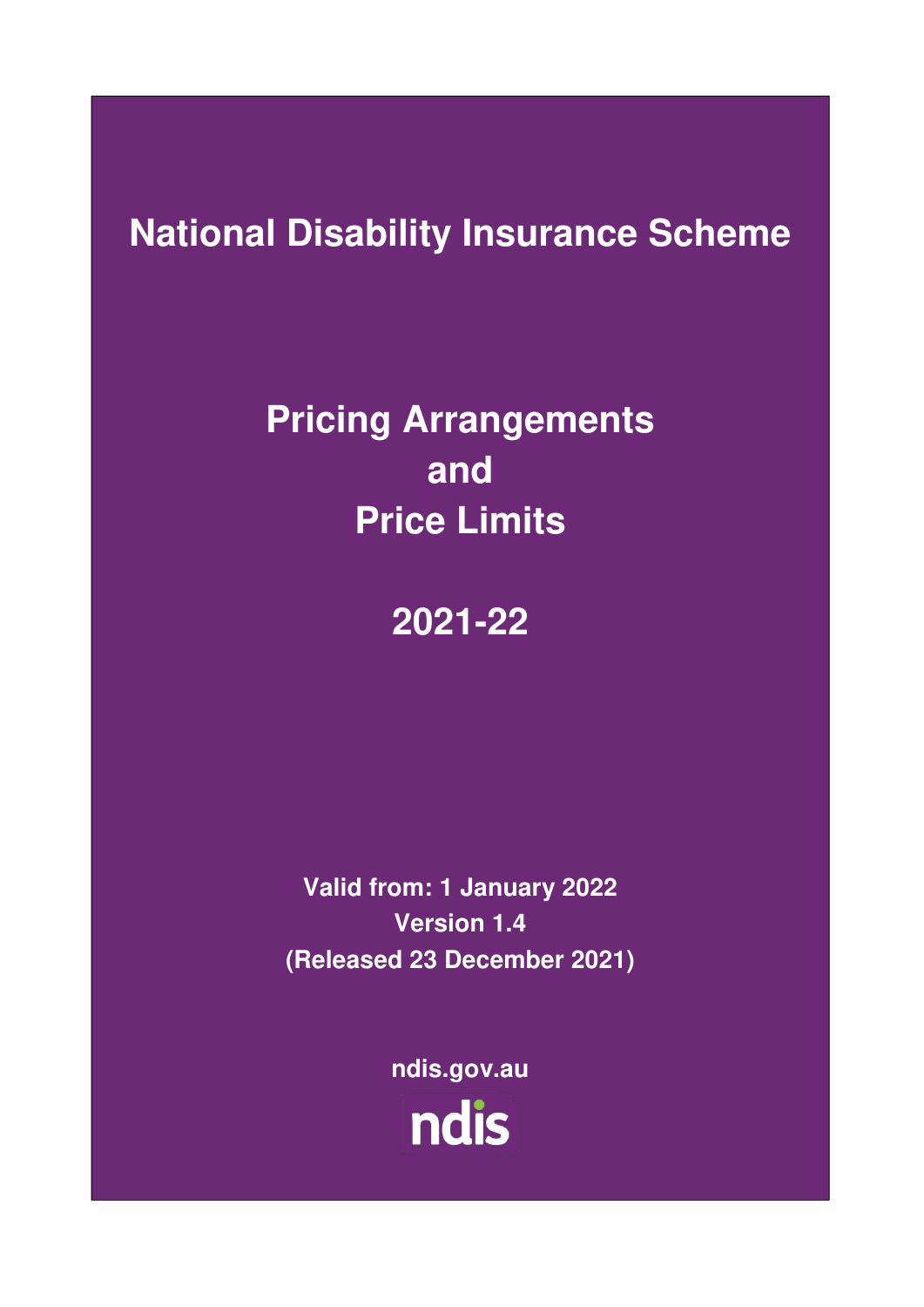## **Copyright**

© National Disability Insurance Agency 2021

## **Use of National Disability Insurance Agency copyright material**

The material in this document with the exception of logos, trademarks, third party material and other content as specified is licensed under Creative Commons CC NC licence, [version 4.0.](https://creativecommons.org/licenses/by/4.0/) With the exception of logos, trademarks, third party material and other content as specified, you may reproduce the material in this document, provided you acknowledge the National Disability Insurance Agency as the owner of all intellectual property rights in the reproduced material by using '© National Disability Insurance Scheme Launch Transition Agency 2021' and do not use the material for commercial purposes.

Reproduction of any Creative Commons material in this document is subject to the CC NC licence conditions available on the Creative Commons site, as is the full legal code for this material.

### **Further information**

Further information on the pricing arrangements for the National Disability Insurance Scheme can be found on the [NDIS website.](https://www.ndis.gov.au/providers/price-guides-and-pricing)

### **Version Control**

This document is subject to change. The latest version of this document is available on the [NDIS](https://www.ndis.gov.au/providers/price-guides-and-pricing)  [website.](https://www.ndis.gov.au/providers/price-guides-and-pricing) 

|  |  |  | The following Table provides details of the changes made in this update to the document. |
|--|--|--|------------------------------------------------------------------------------------------|
|  |  |  |                                                                                          |

| <b>Version</b> | Page    | <b>Details of Amendment</b>                                                                                                                                                                                                                                                                                                                                                                                                                                                                                                                                                                | <b>Date</b><br><b>Published</b> | Date of<br><b>Effect</b> |
|----------------|---------|--------------------------------------------------------------------------------------------------------------------------------------------------------------------------------------------------------------------------------------------------------------------------------------------------------------------------------------------------------------------------------------------------------------------------------------------------------------------------------------------------------------------------------------------------------------------------------------------|---------------------------------|--------------------------|
| 1.4            | 40      | From 23 December 2021, a direct billing arrangement will operate to assist<br>providers of Supported Independent Living supports with the costs associated with<br>Rapid Antigen Tests undertaken to enable the provision of support to a participant.                                                                                                                                                                                                                                                                                                                                     | 23 Dec 2021                     | 23 Dec 2021              |
| 1.4            | various | From 1 January 2022, some price limits for supports in the Assistance with Daily<br>Life and the Assistance with Social, Economic and Community Participation support<br>categories will be increased to account for the additional costs of operating in the<br>COVID environment. These increases are temporary until 30 June 2022 pending<br>the outcomes of the 2021-22 Annual Pricing Review.<br>This arrangement replaces the support item for PPE for workers which previously<br>catered for these costs. These support items are discontinued from midnight, 31<br>December 2021. | 23 Dec 2021                     | 1 Jan 2022               |

A Table setting out all previous updates to this document can be found on page [111.](#page-110-0)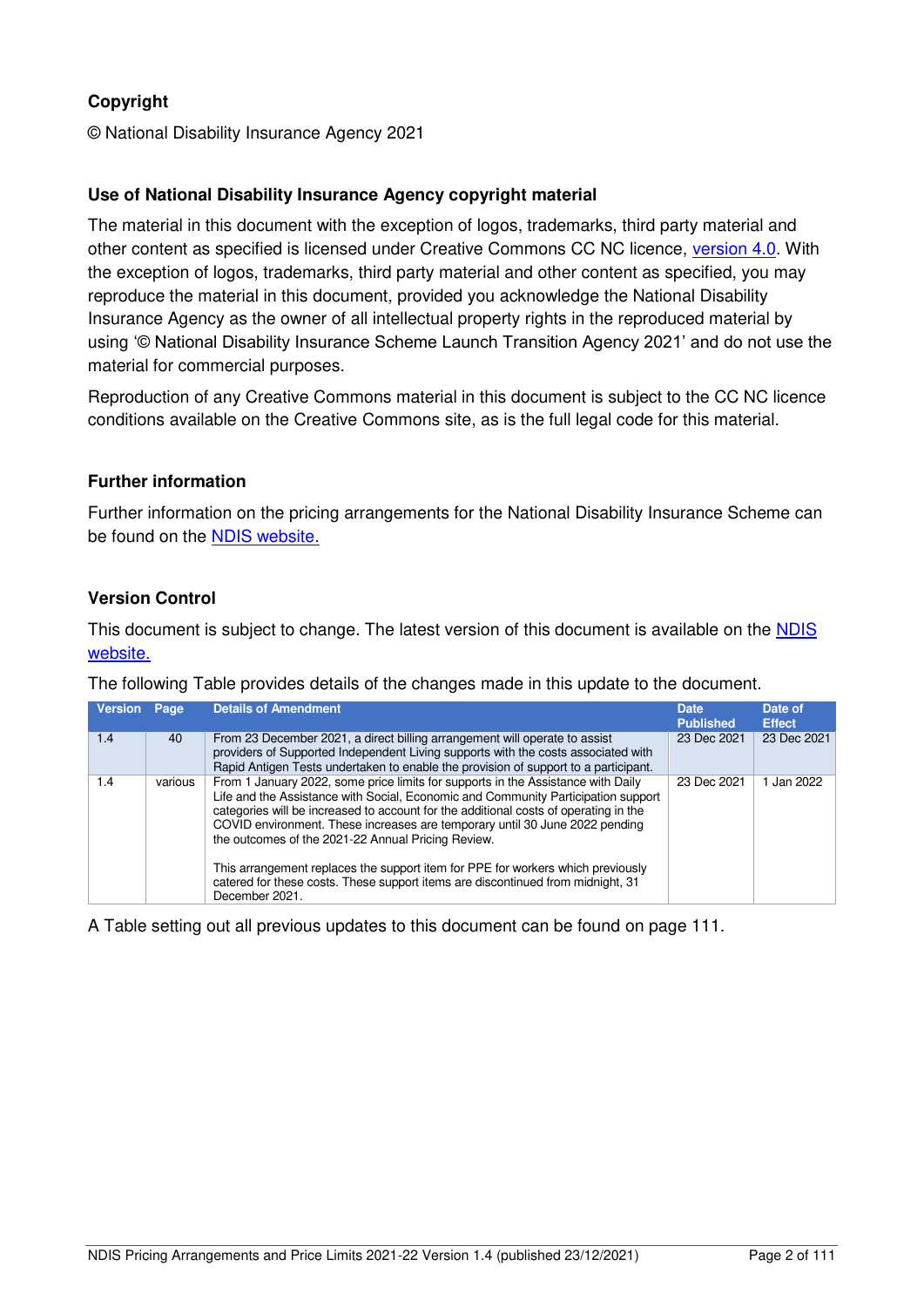# **Contents**

| NDIS Pricing Arrangements for Specialist Disability Accommodation 8                  |  |
|--------------------------------------------------------------------------------------|--|
| NDIS Assistive Technology, Home Modifications and Consumables Code Guide 9           |  |
|                                                                                      |  |
|                                                                                      |  |
|                                                                                      |  |
|                                                                                      |  |
|                                                                                      |  |
|                                                                                      |  |
|                                                                                      |  |
|                                                                                      |  |
|                                                                                      |  |
|                                                                                      |  |
|                                                                                      |  |
|                                                                                      |  |
|                                                                                      |  |
|                                                                                      |  |
|                                                                                      |  |
|                                                                                      |  |
|                                                                                      |  |
|                                                                                      |  |
|                                                                                      |  |
|                                                                                      |  |
|                                                                                      |  |
|                                                                                      |  |
|                                                                                      |  |
|                                                                                      |  |
|                                                                                      |  |
|                                                                                      |  |
| Activity Based Transport - Social, Economic and Community Participation Supports  23 |  |
|                                                                                      |  |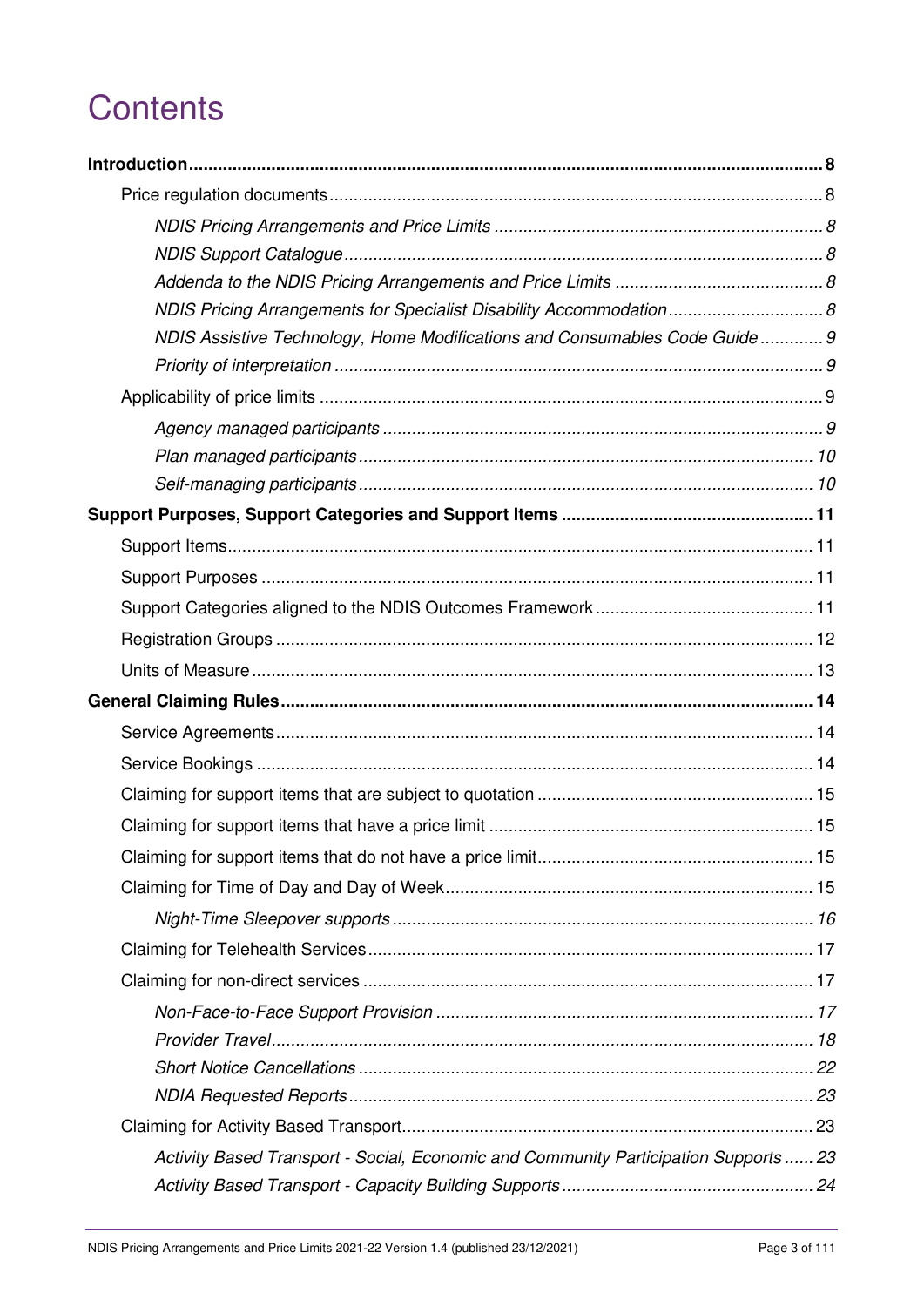| Pricing Arrangements in Regional, Remote and Very Remote Areas  27                 |  |
|------------------------------------------------------------------------------------|--|
|                                                                                    |  |
|                                                                                    |  |
| Claiming for Centre Based Social, Economic and Community Participation Supports 29 |  |
|                                                                                    |  |
| Claiming for Establishment Fees for Personal Care/Participation Supports 30        |  |
|                                                                                    |  |
|                                                                                    |  |
|                                                                                    |  |
|                                                                                    |  |
|                                                                                    |  |
|                                                                                    |  |
|                                                                                    |  |
|                                                                                    |  |
|                                                                                    |  |
|                                                                                    |  |
|                                                                                    |  |
|                                                                                    |  |
|                                                                                    |  |
|                                                                                    |  |
|                                                                                    |  |
|                                                                                    |  |
|                                                                                    |  |
|                                                                                    |  |
|                                                                                    |  |
|                                                                                    |  |
|                                                                                    |  |
|                                                                                    |  |
|                                                                                    |  |
|                                                                                    |  |
|                                                                                    |  |
|                                                                                    |  |
|                                                                                    |  |
|                                                                                    |  |
|                                                                                    |  |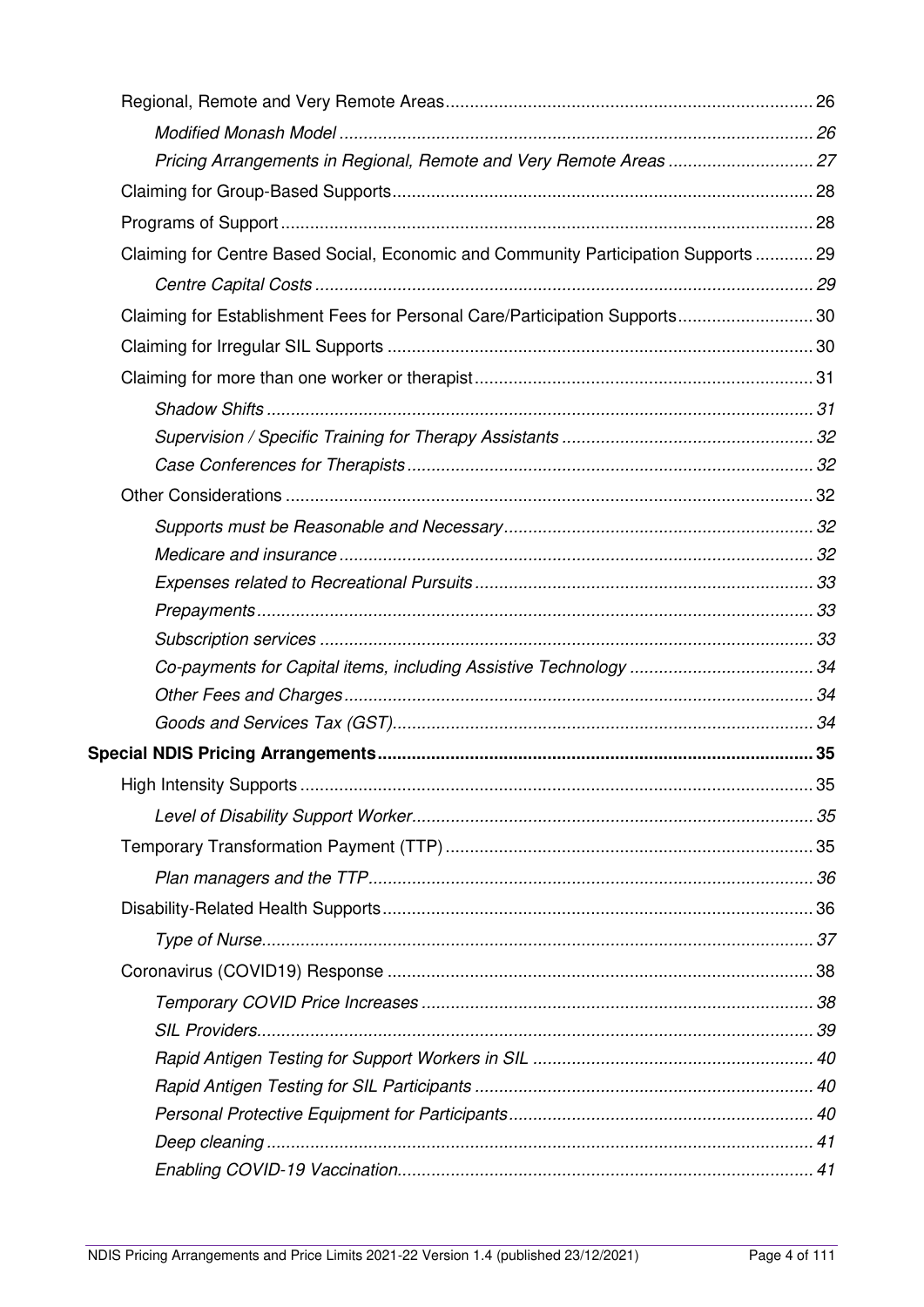| Assistance with Self Care Activities - Night-Time Sleepover Support  43               |  |
|---------------------------------------------------------------------------------------|--|
|                                                                                       |  |
|                                                                                       |  |
|                                                                                       |  |
|                                                                                       |  |
|                                                                                       |  |
|                                                                                       |  |
|                                                                                       |  |
|                                                                                       |  |
|                                                                                       |  |
|                                                                                       |  |
| Assistance with Daily Life Tasks in a Group or Shared Living Arrangement 49           |  |
| Assistance in Shared Living Arrangements - Supported Independent Living 49            |  |
| Short Term Accommodation and Assistance (including the provision of respite care)  50 |  |
|                                                                                       |  |
|                                                                                       |  |
|                                                                                       |  |
|                                                                                       |  |
|                                                                                       |  |
|                                                                                       |  |
|                                                                                       |  |
|                                                                                       |  |
|                                                                                       |  |
|                                                                                       |  |
|                                                                                       |  |
|                                                                                       |  |
| Deep Cleaning for Support Worker-Related COVID-19 Diagnosis58                         |  |
|                                                                                       |  |
|                                                                                       |  |
|                                                                                       |  |
|                                                                                       |  |
| Core - Assistance with Social, Economic and Community Participation  61               |  |
|                                                                                       |  |
|                                                                                       |  |
| Participation in Community, Social and Civic Activities - High Intensity Supports  62 |  |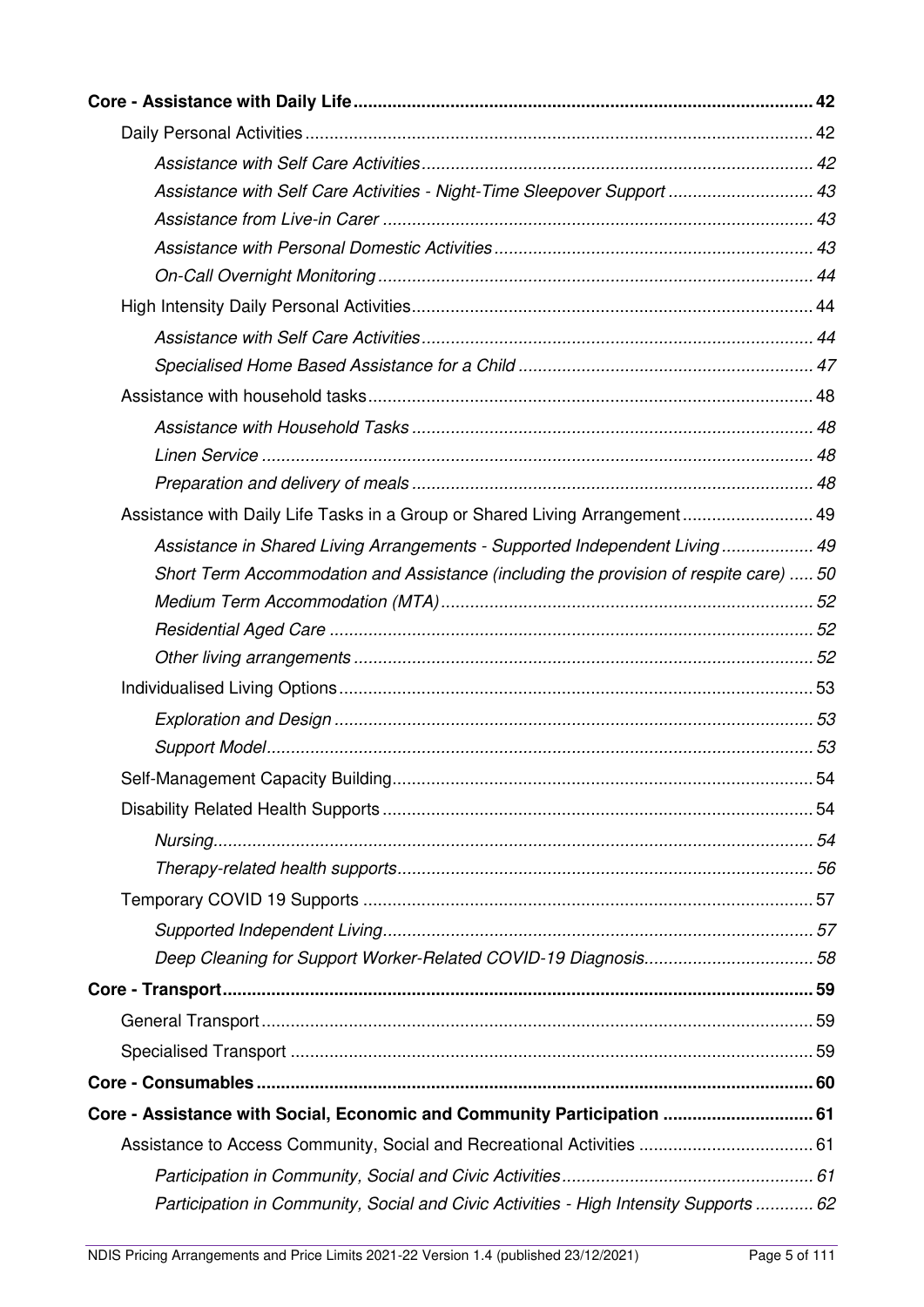| Transitional Arrangements for Community and Centre Based Group Activities  69    |  |
|----------------------------------------------------------------------------------|--|
|                                                                                  |  |
|                                                                                  |  |
|                                                                                  |  |
|                                                                                  |  |
|                                                                                  |  |
| Capital - Home Modifications and Specialist Disability Accommodation  82         |  |
|                                                                                  |  |
|                                                                                  |  |
|                                                                                  |  |
|                                                                                  |  |
|                                                                                  |  |
|                                                                                  |  |
|                                                                                  |  |
|                                                                                  |  |
|                                                                                  |  |
|                                                                                  |  |
|                                                                                  |  |
| Assistance in Coordinating or Managing Life Stages, Transitions and Supports  89 |  |
|                                                                                  |  |
|                                                                                  |  |
|                                                                                  |  |
|                                                                                  |  |
|                                                                                  |  |
|                                                                                  |  |
|                                                                                  |  |
|                                                                                  |  |
|                                                                                  |  |
|                                                                                  |  |
|                                                                                  |  |
|                                                                                  |  |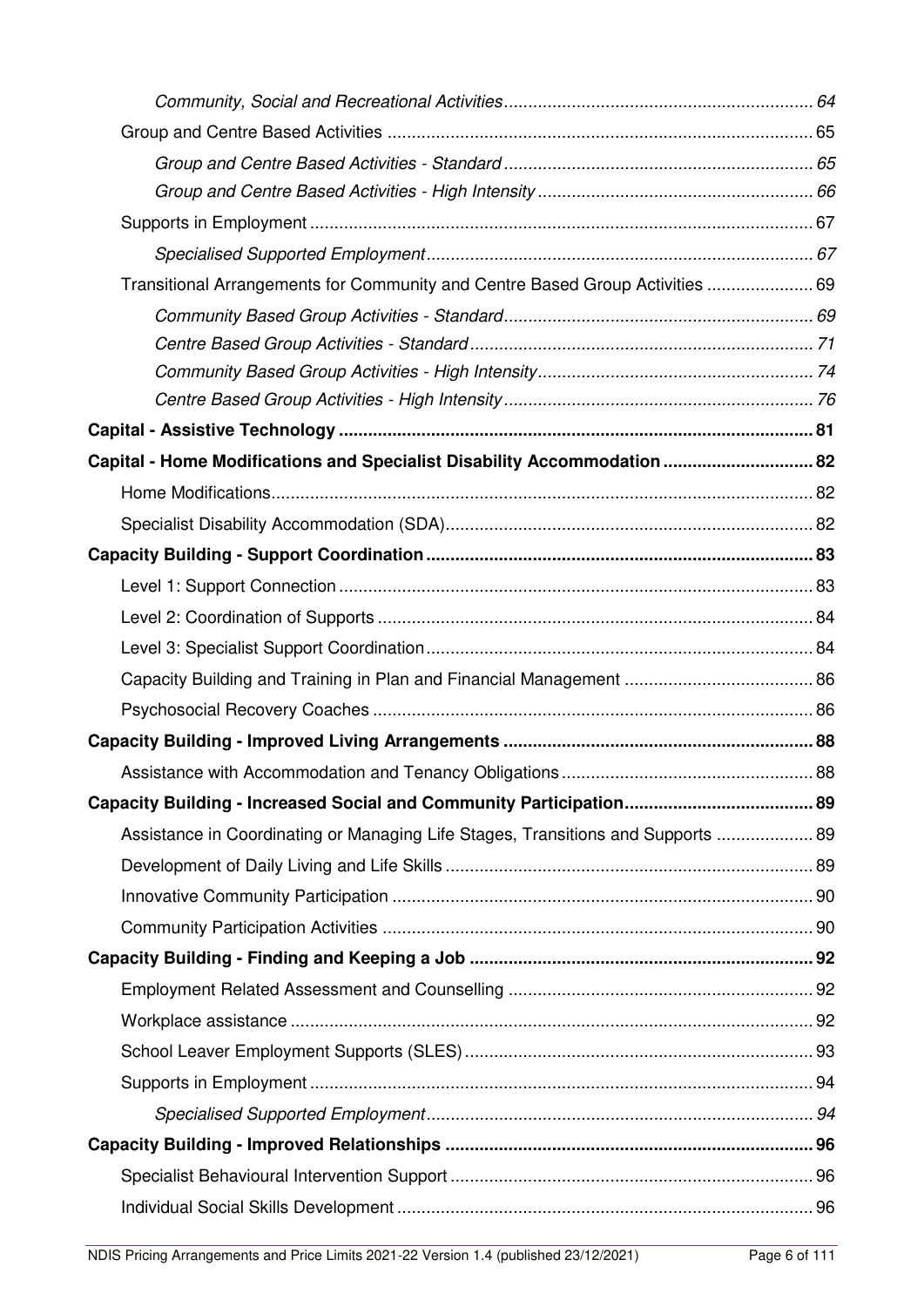| Capacity Building and Training in Plan and Financial Management  101                     |
|------------------------------------------------------------------------------------------|
|                                                                                          |
|                                                                                          |
|                                                                                          |
|                                                                                          |
|                                                                                          |
|                                                                                          |
|                                                                                          |
|                                                                                          |
|                                                                                          |
| Appendix A: History of Changes to the NDIS Pricing Arrangements and Price Limits 2021-22 |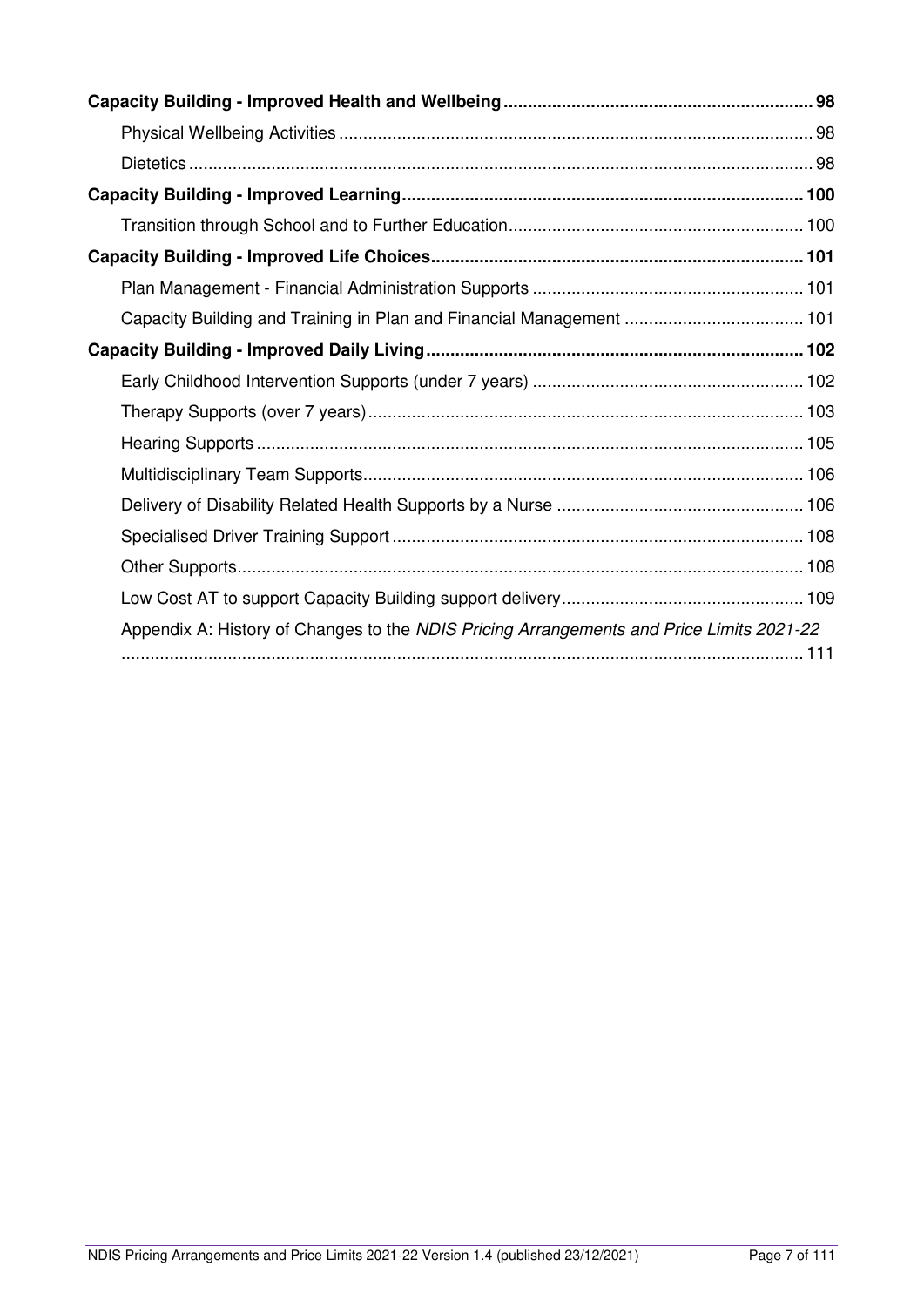## <span id="page-7-0"></span>**Introduction**

The provision of supports for participants in the National Disability Insurance Scheme (NDIS) is subject to regulation by the National Disability Insurance Agency (NDIA) and the NDIS Quality and Safeguards Commission through the provisions of the National Disability Insurance Scheme Act 2013 and its subordinate legislation.

This document, which is called the NDIS Pricing Arrangements and Price Limits, and its associated documents (see below), set out the pricing arrangements and price limits that the NDIA has determined will apply to the provision of supports for participants in the NDIS. The intent of these documents is to assist participants and providers, both current and prospective, to understand the ways in which price controls work in the NDIS. Price regulation is in place to help ensure that participants receive value for money when they purchase the supports that they need.

## <span id="page-7-1"></span>**Price regulation documents**

### <span id="page-7-2"></span>**NDIS Pricing Arrangements and Price Limits**

This document sets out the general pricing arrangements that apply to all supports in the NDIS and the specific arrangements that apply to individual supports.

### <span id="page-7-3"></span>**NDIS Support Catalogue**

This document provides information on the current price limits for each support item and indicates for each price-limited support item the claim types (Travel, non-face-to-face, etc.) that can be used. Requirements specified in the *Support Catalogue* are part of the pricing arrangements and price limits that the NDIA has determined should apply to NDIS.

The NDIA sometimes deactivates support items. Deactivated support items cannot be used. Before a support is deactivated it is converted into a Legacy Support for a period of time. These legacy supports are listed in a separate tab of the Support Catalogue for the information of providers and participants. Providers and participants should not create new service bookings for legacy supports. In general, claims for legacy supports should only continue to be made against a service booking if that service booking was in existence at the time the support was turned into a legacy support.

### <span id="page-7-4"></span>**Addenda to the NDIS Pricing Arrangements and Price Limits**

These documents allow the NDIA to respond to changing market conditions in an efficient manner. They are used to make temporary changes to some of the support items and arrangements listed in the NDIS Pricing Arrangements and Price Limits. Each Addendum is not a stand-alone document and must be read in conjunction with the NDIS Pricing Arrangements and Price Limits. Requirements specified in Addenda are part of the pricing arrangements and price limits that the NDIA has determined will apply to NDIS.

### <span id="page-7-5"></span>**NDIS Pricing Arrangements for Specialist Disability Accommodation**

This document sets out the specific pricing arrangements that apply for Specialist Disability Accommodation (SDA). Providers of SDA supports are also subject to the general arrangements set out in the NDIS Pricing Arrangements and Price Limits.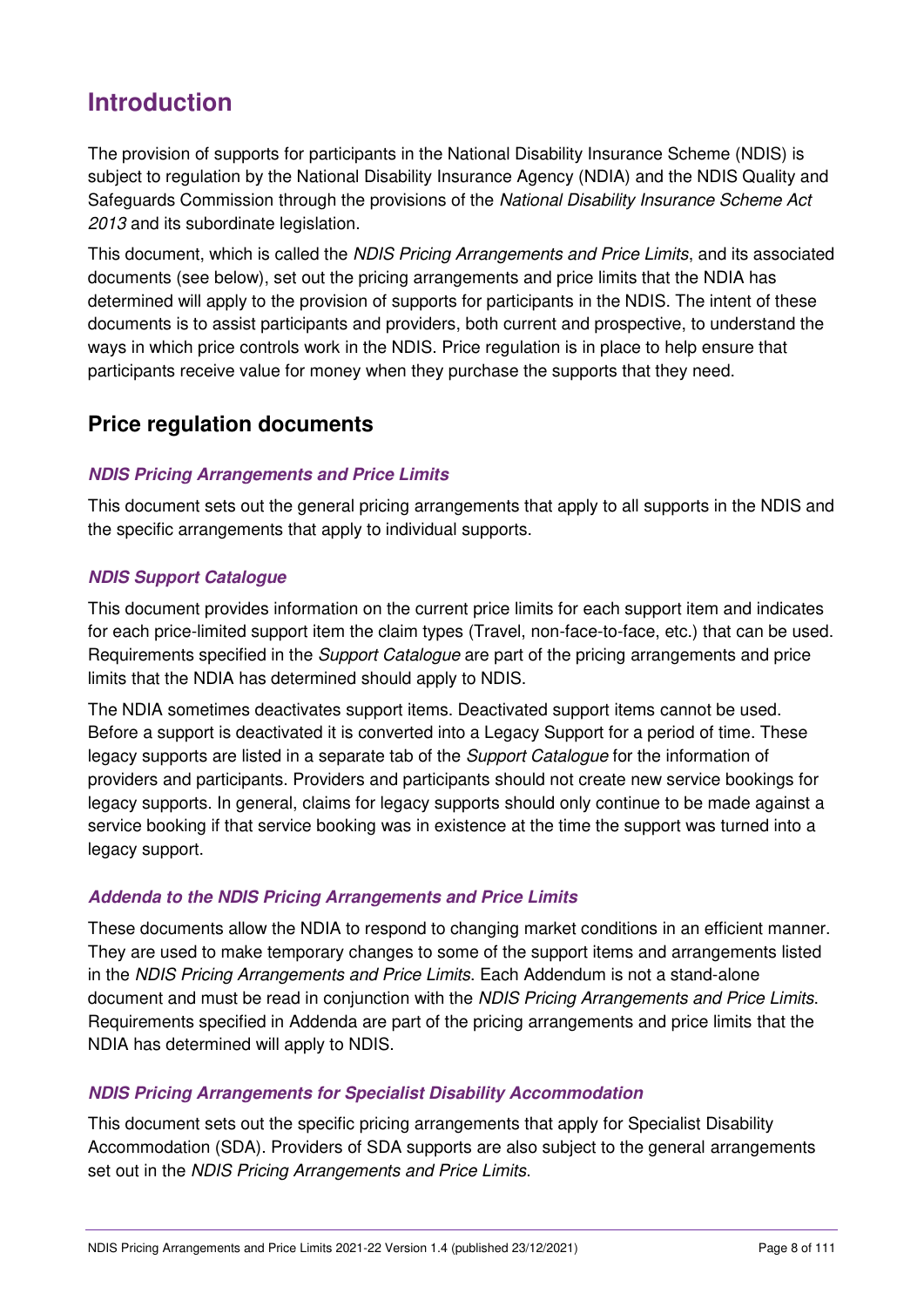### <span id="page-8-0"></span>**NDIS Assistive Technology, Home Modifications and Consumables Code Guide**

This document gives further information on the specific pricing arrangements that apply for these types of support. Providers of these supports are also subject to the general arrangements set out in the NDIS Pricing Arrangements and Price Limits.

### <span id="page-8-1"></span>**Priority of interpretation**

To the extent of any inconsistency between provisions of the various documents that set out the pricing arrangements for the NDIS, priority will be accorded in descending order to:

- (a) the NDIS Pricing Arrangements and Price Limits;
- (b) the NDIS Support Catalogue;
- (c) any Addenda to the NDIS Pricing Arrangements and Price Limits;
- (d) the NDIS Pricing Arrangements for Specialist Disability Accommodation; and
- (e) the NDIS Assistive Technology, Home Modifications and Consumables Code Guide.

The provision in the higher ranked document, to the extent of any inconsistency, will prevail.

These documents are updated from time to time and are published on the NDIS [website.](https://www.ndis.gov.au/providers/price-guides-and-pricing) Participants and providers should always refer to the website version of a document when they are seeking to understand pricing arrangements that apply in the NDIS.

## <span id="page-8-2"></span>**Applicability of price limits**

Supports can be subject to price regulation in different ways:

- **Price controlled supports** should only be claimed by a provider from a participant's plan when they are reasonable and necessary to meet a participant's needs and are subject to the conditions set out in the NDIS Pricing Arrangements and Price Limits.
- **Quotable supports** should only be claimed by a provider from a participant's plan if the support is specifically included in the participant's plan. They are also subject to the conditions set out in the NDIS Pricing Arrangements and Price Limits.
- Some supports are not subject to price control. These supports should only be claimed by a provider from a participant's plan when they are reasonable and necessary to meet a participant's needs. They are subject to the other conditions set out in the NDIS Pricing Arrangements and Price Limits.

In most cases, support items subject to price limits have a single national price limit. In some cases, there are different price limits for different jurisdictions. Higher price limits can apply in remote and very remote areas.

The pricing arrangements do not only set the price limits for supports. They also specify when and how supports can be claimed, including what has to have happened before payment for a support can be claimed.

### <span id="page-8-3"></span>**Agency managed participants**

A provider of a support that is agency managed in a participant's plan:

- must be a Registered Provider with the NDIS;
- must declare relevant prices and conditions to participants before delivering a service, including any notice periods or cancellation terms; and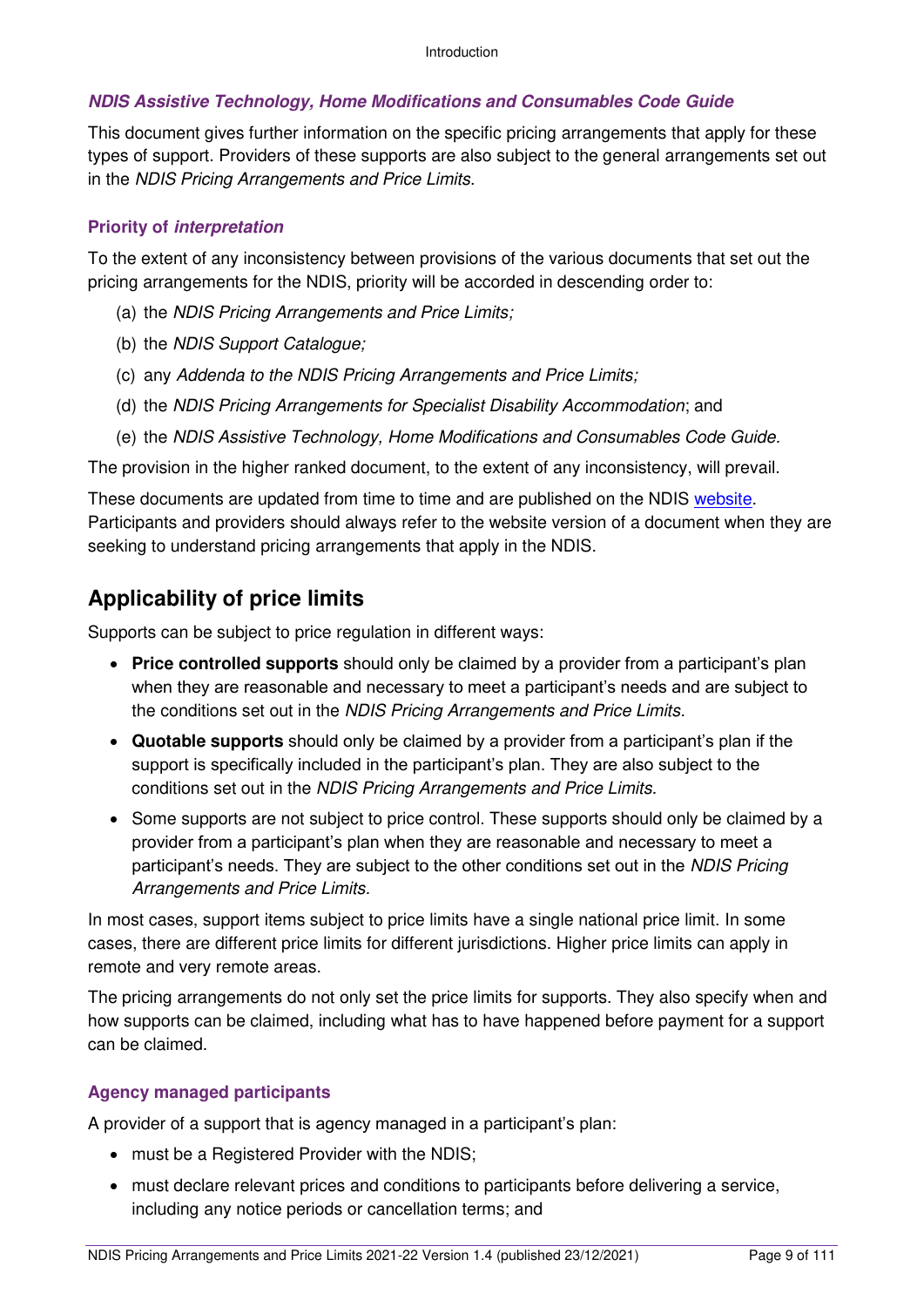• must adhere to the arrangements prescribed in this NDIS Pricing Arrangements and Price Limits, including ensuring that their prices do not exceed the price limits.

The NDIA does not set the prices that providers charge participants. Each provider must agree the price for each support with each participant, subject to the price limits and pricing arrangements that are imposed by the NDIA.

Providers should not indicate in any way to participants that the prices that they charge are set by the NDIA.

In general, providers should not charge NDIS participants more for a support than they would charge anyone else for the same support. If the price a provider offers to an NDIS participant is different to that which they would offer to a person who was not an NDIA participant, then the provider should ensure that the participant is aware of this difference and the reasons for the difference.

Providers are required to acknowledge compliance with the NDIS Pricing Arrangements and Price Limits and its associated documents when submitting a payment request through the myplace Provider Portal.

### <span id="page-9-0"></span>**Plan managed participants**

Plan managers must adhere to the arrangements prescribed in the NDIS Pricing Arrangements and Price Limits, including ensuring that the prices charged by providers do not exceed the price limits. This rule applies regardless of whether the participant purchases the support from a registered or an unregistered provider.

Plan managers must provide the Australian Business Number (ABN) of the service provider who delivers the support for all payment requests. The NDIA will only accept payment requests without an ABN if the service provider is exempt from quoting an ABN under Australian Taxation Office (ATO) rules. Exempt providers must complete the ATO's [Statement by a Supplier form.](https://www.ato.gov.au/uploadedFiles/Content/MEI/downloads/Statement%20by%20a%20supplier.pdf) Plan managers are expected to keep a copy of the completed form.

Plan managers must always ensure that a valid tax invoice is included with relevant information about the goods/services purchased for all payment requests. A plan manager may be liable to pay back any amount not spent in accordance with a participant's plan.

Plan managers are required to acknowledge compliance with the NDIS Pricing Arrangements and Price Limits and its associated documents when submitting payment requests through the myplace Provider Portal.

### <span id="page-9-1"></span>**Self-managing participants**

Self-managing participants can use registered or unregistered providers and are not subject to the price limits or other pricing arrangements set out in the NDIS Pricing Arrangements and Price Limits and its associated documents.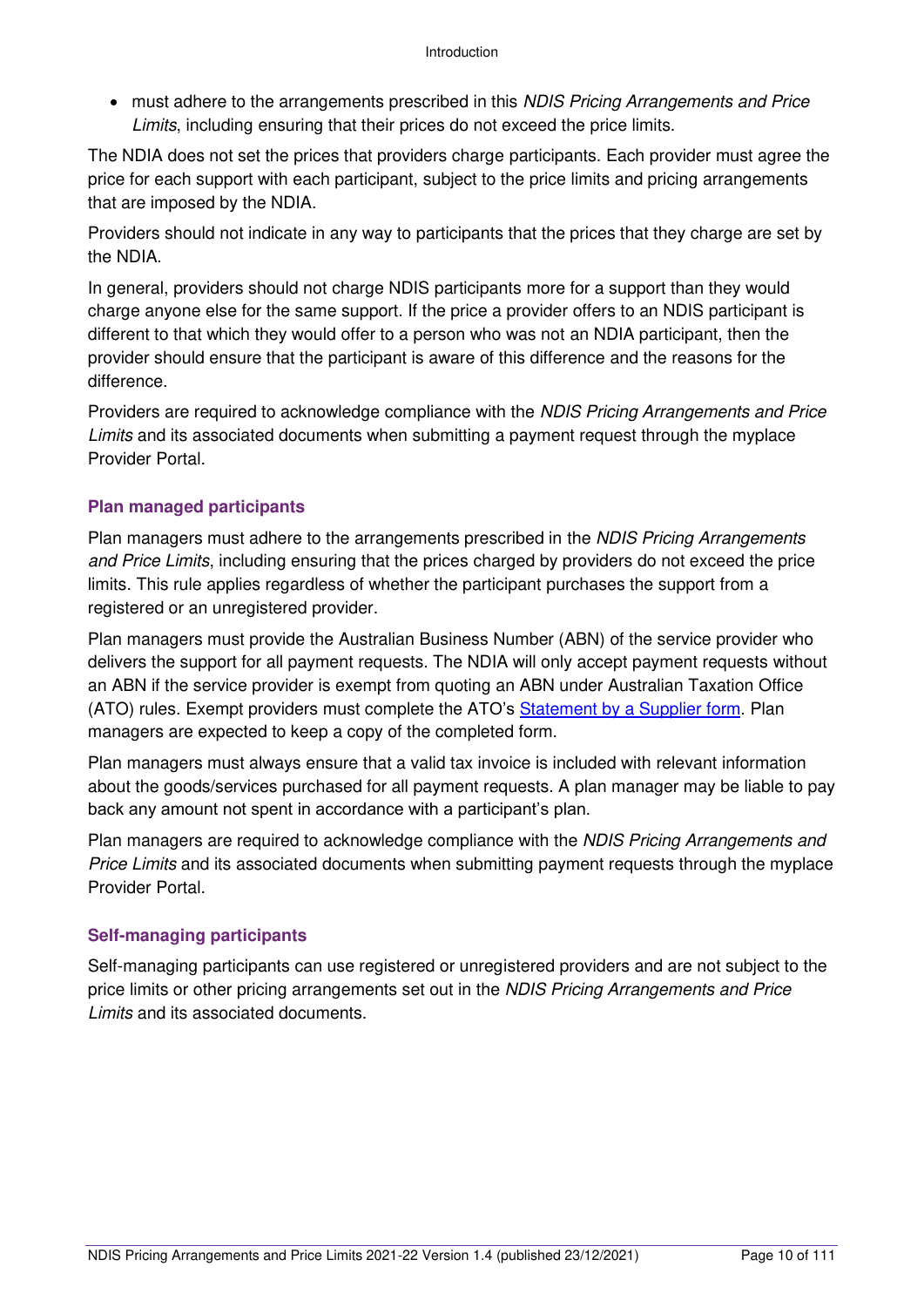## <span id="page-10-0"></span>**Support Purposes, Support Categories and Support Items**

This section describes the way that the NDIS categorises disability supports. These categories can be relevant to rules for participants about how they can spend their support budgets, and for providers when seeking payment for delivered supports.

## <span id="page-10-1"></span>**Support Items**

Each support that a provider supplies to a participant can be classified as one of the support items listed in this NDIS Pricing Arrangements and Price Limits and in the NDIS Support Catalogue. **Providers should claim payments against the support item that aligns to the service they have delivered.**

Each support item has a unique reference number, according to the following structure:

| 'Support,       | Sequence <sup>1</sup> | <b>Registration</b> | <b>Outcome</b> | <b>Support</b> |  |
|-----------------|-----------------------|---------------------|----------------|----------------|--|
| <b>Category</b> | <b>Number</b>         | <b>Group</b>        | <b>Domain</b>  | <b>Purpose</b> |  |

For example:

### **01\_013\_0107\_1\_1 - Assistance with Self-Care Activities - Standard - Saturday**

| <b>Support</b> | <b>Sequence</b> | Registration | <b>Outcome</b> | <b>Support</b> |
|----------------|-----------------|--------------|----------------|----------------|
| Category       | <b>Number</b>   | Group        | <b>Domain</b>  | <b>Purpose</b> |
| 01             | 013             | 0107         |                |                |

## <span id="page-10-2"></span>**Support Purposes**

NDIS participant budgets are allocated to three separate support purposes:

- 1. CORE Supports that enable participants to complete activities of daily living. Participant budgets often have a lot of flexibility to choose specific supports with their core support budgets, but cannot reallocate this funding for other support purposes (i.e. capital or capacity building supports).
- 2. CAPITAL Investments, such as assistive technologies equipment, home or vehicle modifications, or for Specialist Disability Accommodation (SDA). Participant budgets for this support purpose are restricted to specific items identified in the participant's plan.
- 3. CAPACITY BUILDING Supports that enable a participant to build their independence and skills.

## <span id="page-10-3"></span>**Support Categories aligned to the NDIS Outcomes Framework**

Participant budgets are allocated at a support category level and must be used to achieve the goals set out in the participant's plan. Support categories are aligned with the NDIS Outcomes Framework, which has been developed to measure goal attainment for individual participants and overall performance of the Scheme. There are eight outcome domains in the Framework, which help participants think about goals in different areas of their life and assist planners explore where supports in these areas already exist and where further supports are required. These domains are:

| 1. Daily Living         | 5. Work                               |
|-------------------------|---------------------------------------|
| 2. Home                 | 6. Social and Community Participation |
| 3. Health and Wellbeing | 7. Relationships                      |
| 4. Lifelong Learning    | 8. Choice and Control                 |
|                         |                                       |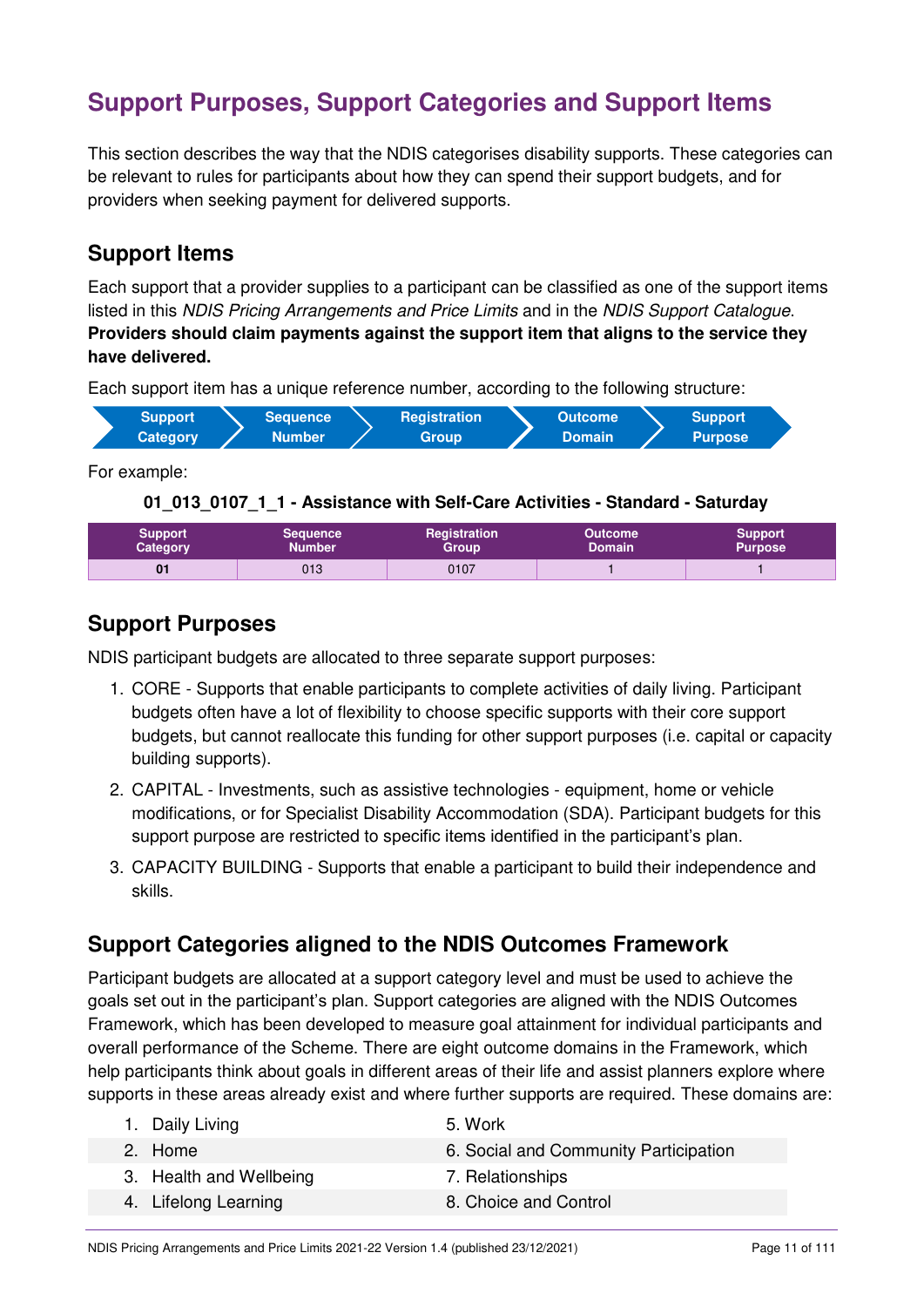NDIS providers should be aware that all supports and services for NDIS participants must contribute to the achievement of their individual goals as outlined in the participant's plan. Support purpose categories are designed to align with the Outcomes Framework and the 15 support categories. This helps participants choose supports that help them achieve their goals, and providers to understand how the supports they provide contribute to the participant's goals.

The following table shows the links between support purpose types, domains in the Outcomes Framework and support categories.

| <b>PURPOSE</b>                     | <b>OUTCOME DOMAIN</b>                                                                                                                                                                      | <b>SUPPORT CATEGORY</b>                                                                                                                                                                                                                                                                               |
|------------------------------------|--------------------------------------------------------------------------------------------------------------------------------------------------------------------------------------------|-------------------------------------------------------------------------------------------------------------------------------------------------------------------------------------------------------------------------------------------------------------------------------------------------------|
| <b>CORE</b>                        | Daily Living<br>Daily Living<br>Daily Living<br>Social and Community Participation<br>Work                                                                                                 | 01 Assistance with Daily Life<br>02 Transport<br>03 Consumables<br>04 Assistance with Social, Economic and Community Participation<br>04 Assistance with Social, Economic and Community Participation                                                                                                 |
| <b>CAPITAL</b>                     | Daily Living<br>Home                                                                                                                                                                       | 05 Assistive Technology<br>06 Home Modifications and Specialised Disability Accommodation<br>(SDA)                                                                                                                                                                                                    |
| <b>CAPACITY</b><br><b>BUILDING</b> | <b>Choice and Control</b><br>Home<br>Social and Community Participation<br>Work<br>Relationships<br>Health and Wellbeing<br>Lifelong Learning<br><b>Choice and Control</b><br>Daily Living | 07 Support Coordination<br>08 Improved Living Arrangements<br>09 Increased Social and Community Participation<br>10 Finding and Keeping a Job<br>11 Improved Relationships<br>12 Improved Health and Wellbeing<br>13 Improved Learning<br>14 Improved Life Choices<br>15 Improved Daily Living Skills |

## <span id="page-11-0"></span>**Registration Groups**

Each support item specifies the Registration Group for which a Registered Provider who delivers the support must be registered with the NDIS Quality and Safeguards Commission. There are currently 36 Registration Groups.

| <b>RG Number</b> | <b>Registration Group Name</b>                                               |  |  |
|------------------|------------------------------------------------------------------------------|--|--|
|                  | <b>General Registration Groups</b>                                           |  |  |
| 0101             | Accommodation / Tenancy Assistance                                           |  |  |
| 0102             | Assistance to Access and Maintain Employment or Higher Education             |  |  |
| 0104             | <b>High Intensity Daily Personal Activities</b>                              |  |  |
| 0106             | Assistance in Coordinating or Managing Life Stages, Transitions And Supports |  |  |
| 0107             | <b>Daily Personal Activities</b>                                             |  |  |
| 0108             | Assistance with Travel/Transport Arrangements                                |  |  |
| 0115             | Assistance with Daily Life Tasks in a Group or Shared Living Arrangement     |  |  |
| 0116             | Innovative Community Participation                                           |  |  |
| 0117             | Development of Daily Living and Life Skills                                  |  |  |
| 0120             | <b>Household Tasks</b>                                                       |  |  |
| 0125             | Participation in Community, Social and Civic Activities                      |  |  |
| 0127             | Management of Funding for Supports in Participants' Plans                    |  |  |
| 0129             | <b>Specialised Driver Training</b>                                           |  |  |
| 0130             | Assistance Animals                                                           |  |  |
| 0131             | Specialised Disability Accommodation                                         |  |  |
| 0133             | <b>Specialised Supported Employment</b>                                      |  |  |
| 0136             | Group and Centre Based Activities                                            |  |  |
|                  | <b>Professional Registration Groups</b>                                      |  |  |
| 0110             | Specialist Positive Behaviour Support                                        |  |  |
| 0114             | <b>Community Nursing Care</b>                                                |  |  |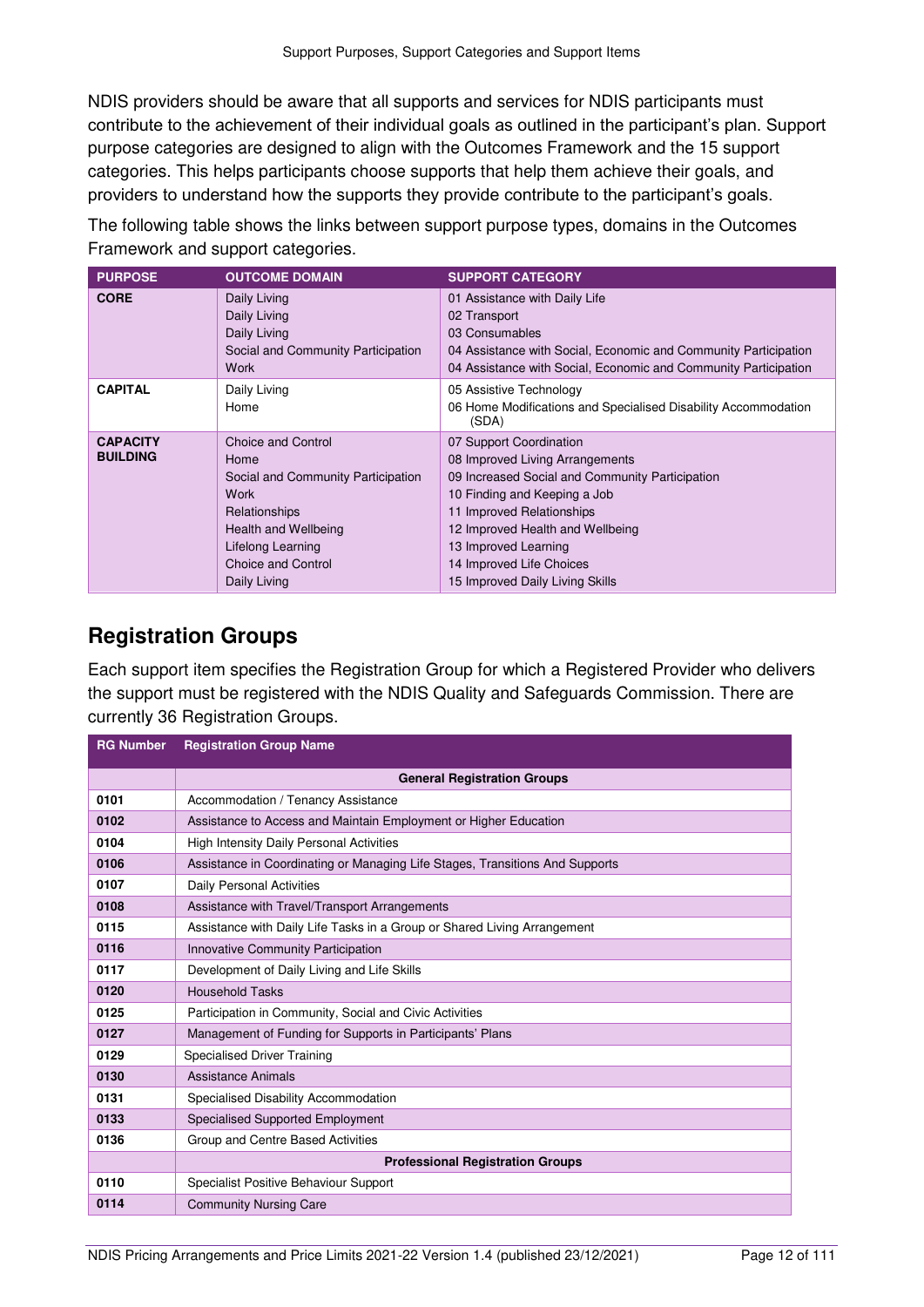### Support Purposes, Support Categories and Support Items

| <b>RG Number</b> | <b>Registration Group Name</b>                                |
|------------------|---------------------------------------------------------------|
| 0118             | Early Intervention Supports for Early Childhood               |
| 0119             | <b>Specialised Hearing Services</b>                           |
| 0121             | Interpreting and Translation                                  |
| 0126             | <b>Exercise Physiology and Personal Training</b>              |
| 0128             | <b>Therapeutic Supports</b>                                   |
| 0132             | <b>Specialised Support Coordination</b>                       |
| 0134             | <b>Hearing Services</b>                                       |
| 0135             | <b>Customised Prosthetics</b>                                 |
|                  | Home and Vehicle Modification Registration Groups             |
| 0109             | <b>Vehicle Modifications</b>                                  |
| 0111             | Home Modifications                                            |
|                  | <b>Assistive Technology and Equipment Registration Groups</b> |
| 0103             | Assistive Products for Personal Care and Safety               |
| 0105             | <b>Personal Mobility Equipment</b>                            |
| 0112             | Assistive Equipment for Recreation                            |
| 0113             | <b>Vision Equipment</b>                                       |
| 0122             | <b>Hearing Equipment</b>                                      |
| 0123             | Assistive Products for Household Tasks                        |
| 0124             | Communication and Information Equipment                       |

## <span id="page-12-0"></span>**Units of Measure**

The NDIS payment system includes units of measure for each support item as follows:

| ---<br>Laull | .<br>noui       | <b>Doily</b><br>Dall           |
|--------------|-----------------|--------------------------------|
| <b>Wook</b>  | М<br>.<br>_____ | $\overline{\phantom{a}}$<br>JО |

Providers should ensure that they record claims against a support item using the appropriate unit of measure for the support item.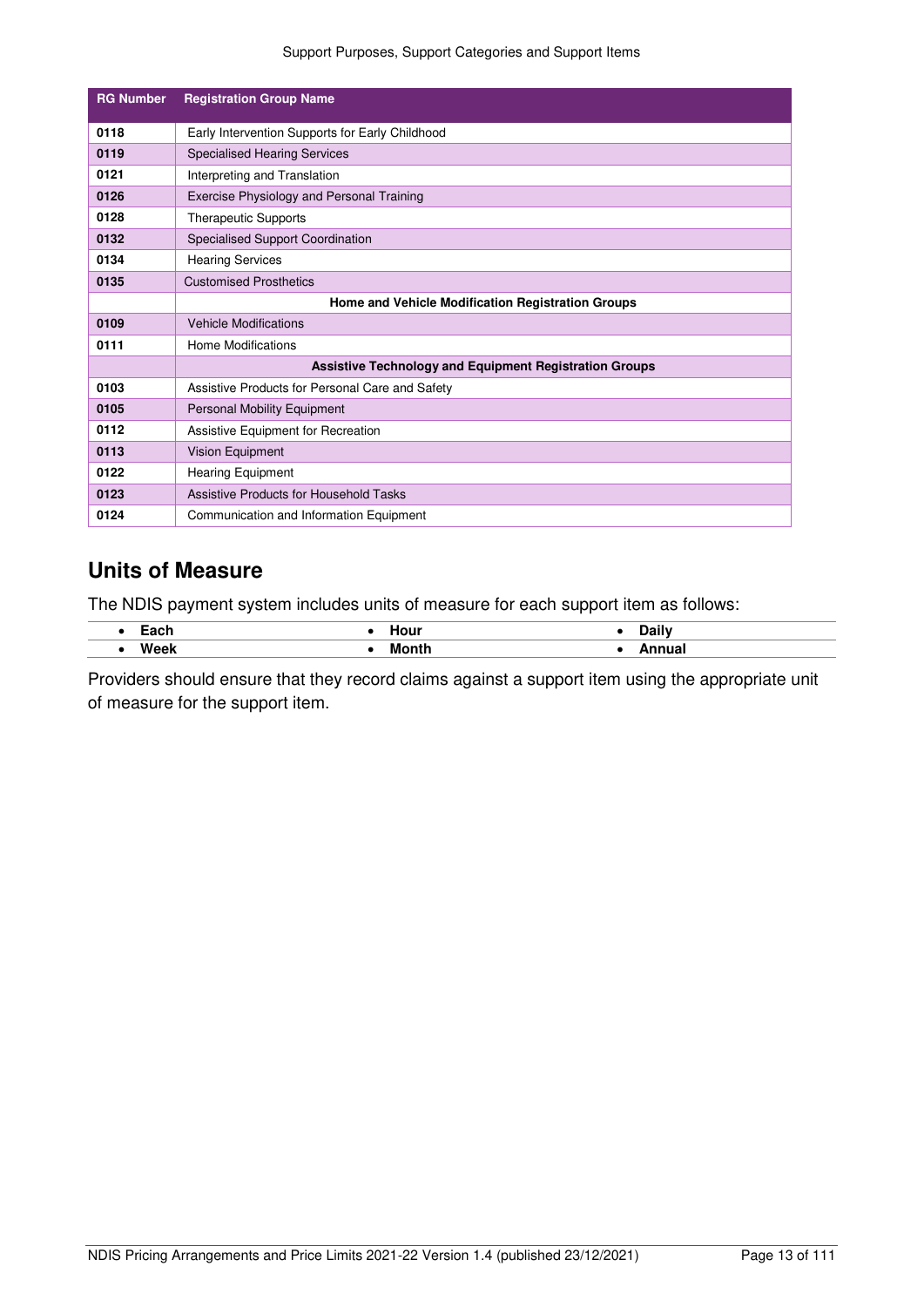## <span id="page-13-0"></span>**General Claiming Rules**

Registered Providers can only make a claim for payment for a support once they have delivered or provided that support. Where price limits apply to a support, prices charged to participants must not exceed the price limit prescribed for that support in this NDIS Pricing Arrangements and Price Limits. Providers are responsible for ensuring that the claims for payment that they make accurately reflect the supports delivered, including the frequency, volume and type of support. Claims need to be made against the specific support item that aligns to the service delivered. Falsifying claims for payment is a serious compliance issue and may result in action against the provider. Providers are also required to keep accurate records of claims, which are subject to audit.

## <span id="page-13-1"></span>**Service Agreements**

A Service Agreement is a formal agreement between a participant and provider. They help to ensure there is a shared understanding of:

- expectations of what supports will be delivered and how they will be delivered; and
- the respective responsibilities and obligations of the provider and the participant and how to resolve any problems that may arise.

Service Agreements should be simple and set out how and when supports will be delivered. They can include information such as:

- what supports and services the provider has agreed to provide;
- the prices of those supports and services;
- how, when and where the supports and services are be provided;
- the duration of the Service Agreement;
- when and how the Service Agreement will be reviewed;
- how the participant or the provider may change or end the Service Agreement;
- how any problems or issues that may arise will be handled;
- participant responsibilities under the Service Agreement; and
- provider responsibilities under the Service Agreement.

Providers should not seek to impose conditions on participants through Service Agreements that are not in line with those set out in the NDIS Pricing Arrangements and Price Limits and its associated documents.

## <span id="page-13-2"></span>**Service Bookings**

Service bookings are used to set aside funding in a participant's plan for an NDIS registered provider for a support or service they will deliver. Service bookings can be made by the participant or provider in the myplace portal. Providers claim payments against the service booking in the myplace portal. Each service booking sets out the specific supports or support category delivered and period of service delivery within the current participant plan dates. Service bookings are not the same as service agreements.

The Agency recommends that service bookings should be created at the category level, where possible. This allows providers and participants to negotiate or access supports on a more flexible basis, especially for on-the-spot assessments or less predictable support needs. **A provider must**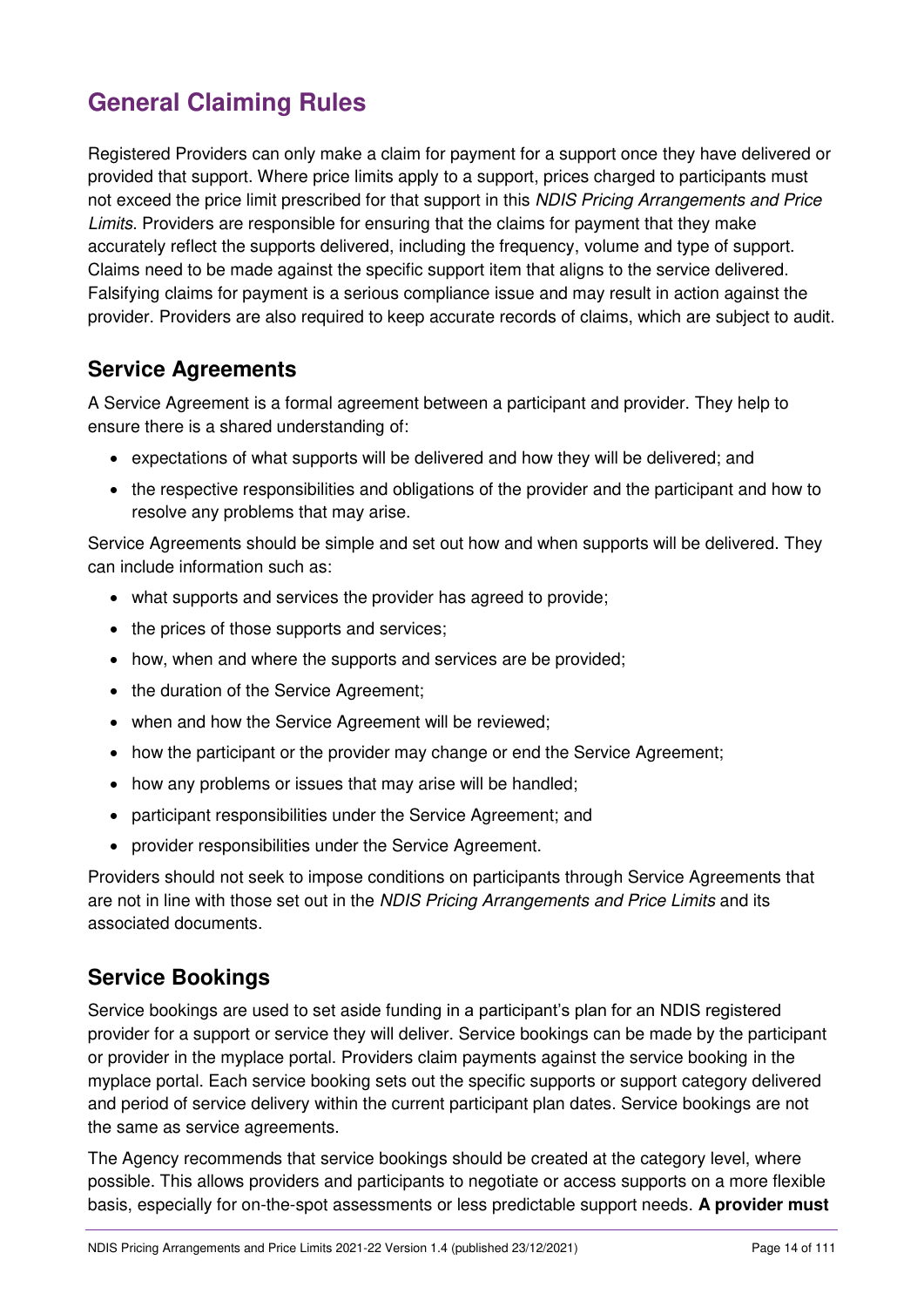have a service booking in place to make a payment claim in the Portal. Further information can be found on the NDIS [website.](https://www.ndis.gov.au/providers/working-provider/myplace-provider-portal-and-resources)

## <span id="page-14-0"></span>**Claiming for support items that are subject to quotation**

Providers can only claim for a support item that is subject to quotation from a participant's plan if they provided a quotation to the NDIA for the support item and it is a stated item in the participant's plan. When the NDIA approves a quote, then it will create a service booking for the support item that the provider can use for claiming purposes.

## <span id="page-14-1"></span>**Claiming for support items that have a price limit**

Where a support item has a price limit then the provider cannot agree a price for the support with the participant that is greater than the price limit. Claims should be made in the units specified for the item and at the agreed unit price, which must not be higher than the applicable price limit.

#### **Example – Claiming for a support subject to price limit**

A provider has agreed to deliver a support to a participant at an hourly rate of \$50.

If the provider provides support for 30 minutes then they should make a claim for 0.5 hours at the agreed unit price of \$50. They should not claim for 1 unit at \$25.

## <span id="page-14-2"></span>**Claiming for support items that do not have a price limit**

Where a support item does not have a price limit then the provider and participant should agree on the reasonable price for the support. If necessary, they should also agree on the billing schedule for the support. For example, they might agree that a support should be claimed weekly. These claims are subject to the general claiming rules, including that, in general, supports can only be claimed for after they have been delivered.

The provider should claim for that item by reference to the "notional unit price" that is set out in the NDIS Support Catalogue or the NDIS Assistive Technology, Home Modifications and Consumables Code Guide.

#### **Example – Claiming for Low Cost AT**

A Provider has agreed to deliver a text player to a participant at a cost of \$530.

The relevant support item (03 220300911 0113 1 1: Low Cost AT for Vision Related AT) is not subject to a price limit but has a "notional" unit price of \$1.00.

The provider would submit a payment request for 530 units at \$1.00 a unit for a total amount of \$530.

#### **Example – Claiming for Activity Based Transport**

The activity based transport support items are not subject to price limits but have a "notional" unit limit of \$1.00.

If, as in the above example, the non-labour costs of the activity based transport was \$21.50 (in this example against the support item 04\_590\_0125\_6\_1) then the provider would submit a payment request for 21.5 units at \$1.00 a unit for a total cost of \$21.50.

## <span id="page-14-3"></span>**Claiming for Time of Day and Day of Week**

In determining which price limit is applicable to a support, the important consideration is when the support is provided to the participant, not the shift of the worker used to deliver that support as determined by the applicable Industry Award or Enterprise Bargaining Agreement.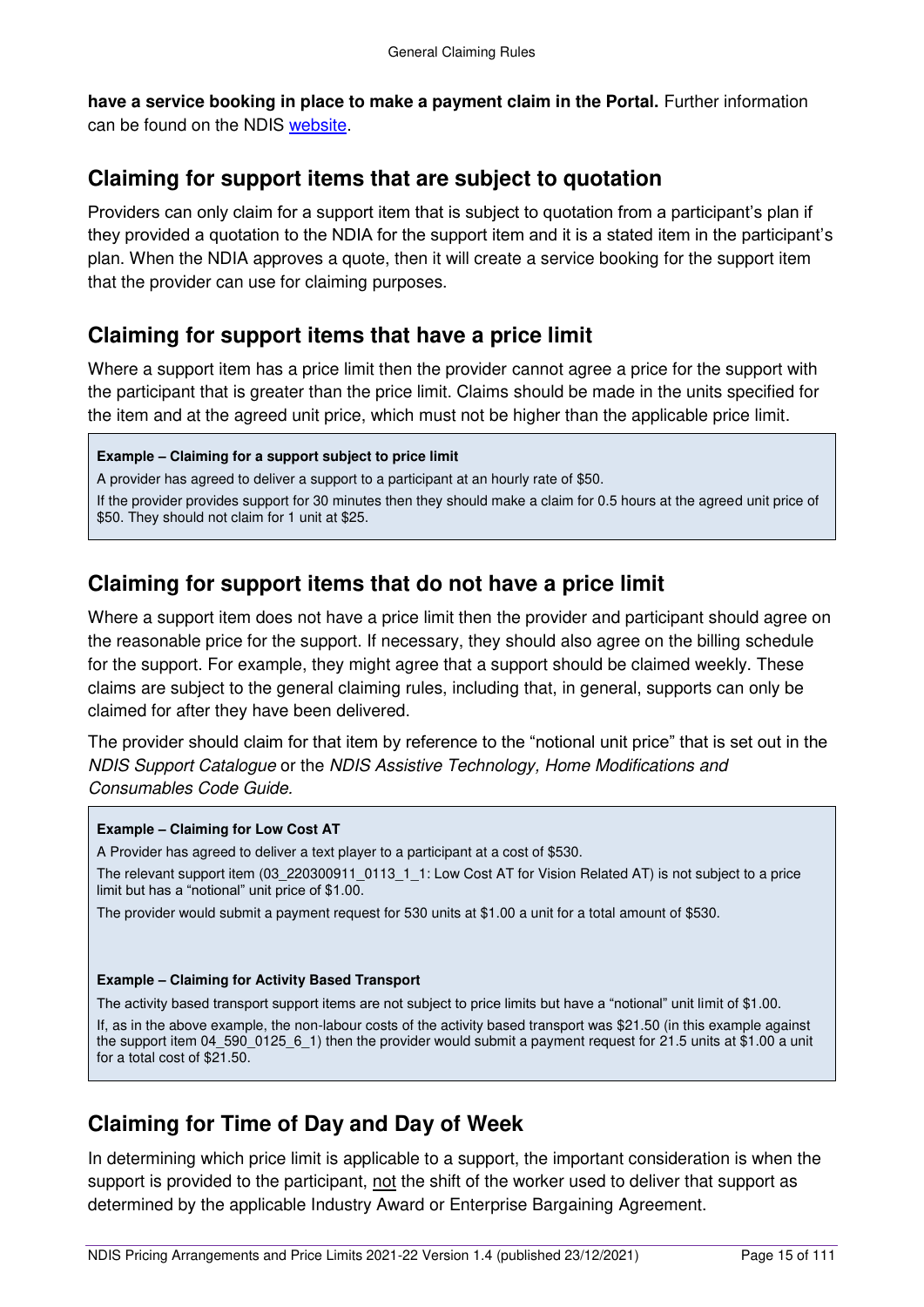For NDIS claiming purposes, the provider must first determine the day of the week on which the support was provided on and then the time of the day during which the support was delivered. (Note: weekday means Monday, Tuesday, Wednesday, Thursday, or Friday).

- A **Night-time Sleepover Support** is any support to a participant delivered on a weekday, a Saturday, a Sunday or a Public Holiday that:
	- $\circ$  commences before midnight on a day and finishes after midnight on that day; and
	- $\circ$  is for a continuous period of eight (8) hours or more; and
	- o the worker is allowed to sleep when they are not providing support.
- A **Public Holiday Support** is any support to a participant that starts at or after midnight on the night prior to a Public Holiday and ends before or at midnight of that Public Holiday (unless it is a Night-time Sleepover Support).
- A **Saturday Support** is any support to a participant that starts at or after midnight on the night prior to a Saturday and ends before or at midnight of that Saturday (unless it is a Public Holiday or Night-time Sleepover Support).
- A **Sunday Support** is any support to a participant that starts at or after midnight on the night prior to a Sunday and ends before or at midnight of that Sunday (unless it is a Public Holiday or Night-time Sleepover Support).
- A **Weekday Support** is any other support, and is either:
	- o A **Weekday Daytime Support** is any support to a participant that starts at or after 6:00 am and ends before or at 8:00 pm on a single weekday (unless it is a Public Holiday or Night-time Sleepover Support).
	- o A **Weekday Evening Support** is any support to a participant that starts after 8:00 pm and finishes at or before midnight on a single weekday (unless it is a Public Holiday or Nighttime Sleepover Support).
	- o A **Weekday Night Support** is any support to a participant that commences at or before midnight on a weekday and finishes after midnight on that weekday, or commences before 6:00 am on a weekday and finishes on that weekday (unless it is a Public Holiday, Saturday, Sunday or Night-time Sleepover Support).

If a support to a participant does not meet one of the above criteria then it needs to be billed as two or more separate supports. An exception to this general rule occurs when a particular support crosses a shift boundary and the same worker delivers the entire support. In this case, the higher of the relevant price limits applies to the entire support and the provider should make the claim against the relevant support item. Providers are required to discuss this billing arrangement with the participant.

## <span id="page-15-0"></span>**Night-Time Sleepover supports**

This support provides a participant with assistance with, or supervision of, personal tasks of daily life where overnight support is needed, but the caregiver can sleep when not required to provide support. This support applies to any day of the week and on public holidays. This support item includes up to two hours of active supports provided to the participant for the duration of the period. Providers may claim for the third or additional hour at Saturday rates on weekdays, or at applicable rates on other days (Saturday, Sunday or Public Holidays).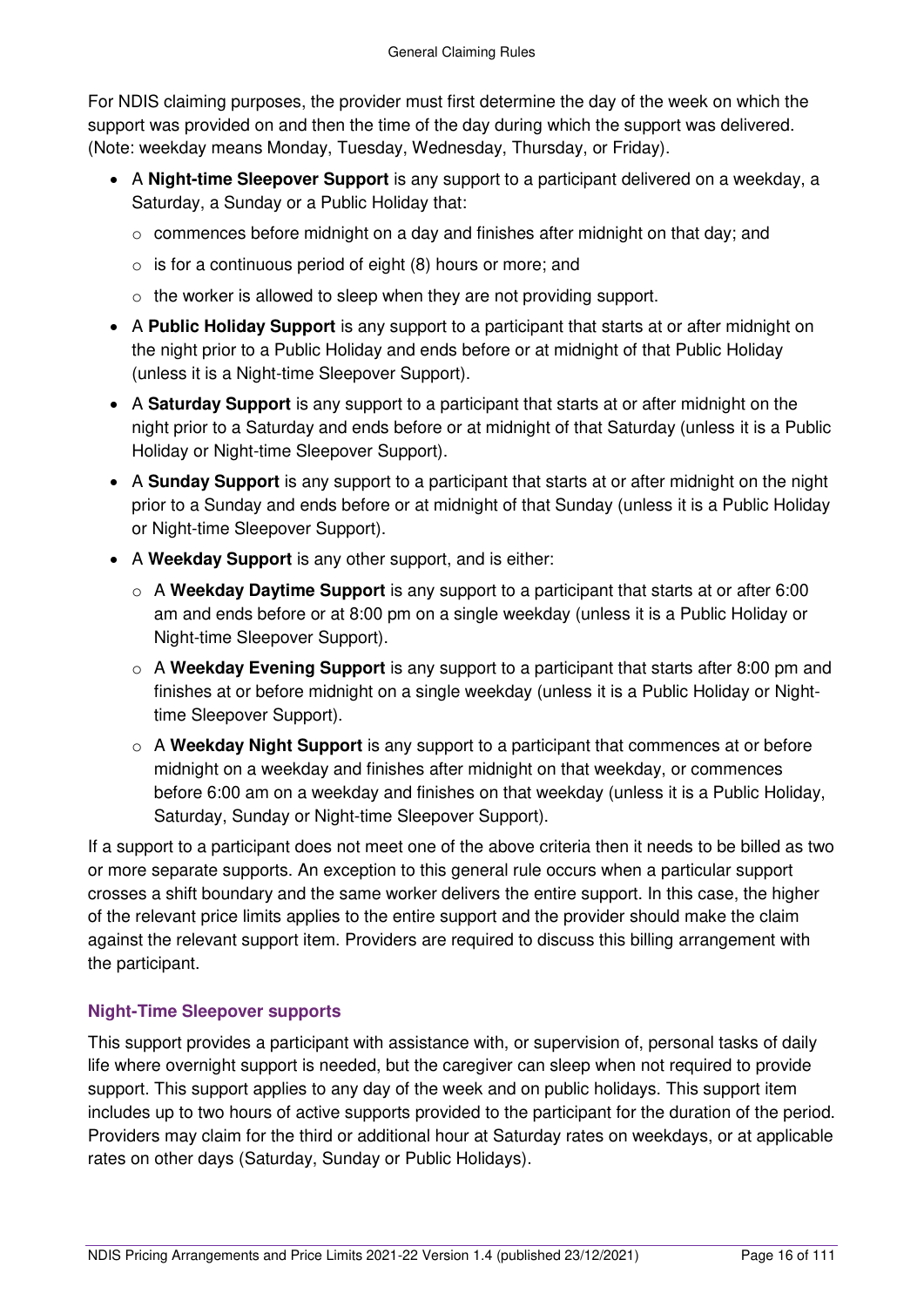## <span id="page-16-0"></span>**Claiming for Telehealth Services**

Telehealth can be used to deliver direct supports where appropriate and with the agreement of the participant.

Providers can only claim Telehealth Services where the following conditions are met:

- the delivery of the support by telehealth is appropriate; and
- the proposed charges for the activities comply with this NDIS Pricing Arrangements and Price Limits and with the Service Agreement with the participant; and
- the activities are part of delivering a specific disability support item to that participant (rather than a general activity such as enrolment, administration or staff rostering); and
- the provider explains the activities to the participant, including why they represent the best use of the participant's funds (that is, the provider explains the value of these activities to the participant); and
- the provider has the agreement of the participant in advance (that is, the service agreement between the participant and provider specifies that Telehealth services can be claimed).

Providers have a duty of care to their participants to ensure they are providing the same standard of care through video technology as in a clinical setting.

Claims for Telehealth Services should be made using the relevant support item as indicated in NDIS Pricing Arrangements and Price Limits by using the "Telehealth Services" option in the myplace portal.

## <span id="page-16-1"></span>**Claiming for non-direct services**

## <span id="page-16-2"></span>**Non-Face-to-Face Support Provision**

Providers can only claim from a participant's plan for the Non-Face-to-Face delivery of a support item if all of the following conditions are met:

- this NDIS Pricing Arrangements and Price Limits indicates that providers can claim for Non-Face-to-Face Support Provision in respect of that support item; and
- the proposed charges for the activities comply with this NDIS Pricing Arrangements and Price Limits and with the Service Agreement with the participant; and
- the activities are part of delivering a specific disability support item to that participant (rather than a general activity such as enrolment, administration or staff rostering); and
- the provider explains the activities to the participant, including why they represent the best use of the participant's funds (that is, the provider explains the value of these activities to the participant); and
- the provider has the agreement of the participant in advance (that is, the service agreement between the participant and provider specifies that Non-Face-to-Face supports can be claimed).

For example, the Assistance with Self Care support items are described as covering activities "Assisting with, and/or supervising, personal tasks of daily life to develop skills of the participant to live as autonomously as possible". Therefore, time spent on Non-Face-to-Face activities that assist the participant - for example, writing reports for co-workers and other providers about the client's progress with skill development - could be claimed against this support item.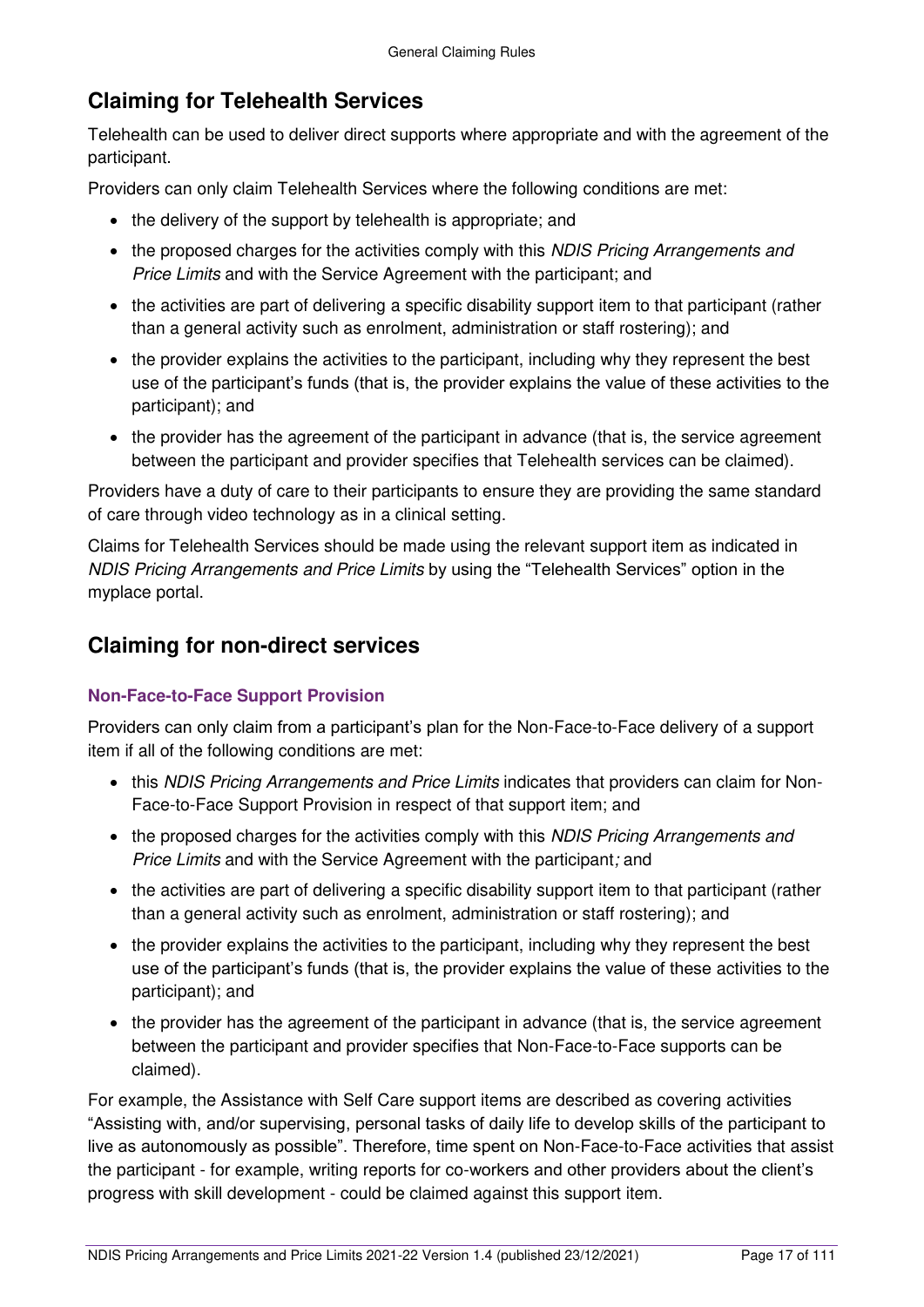The costs of training and upskilling staff, and of supervision, are included in the base price limits for supports and are not considered billable Non-Face-to-Face supports. However, research undertaken by a capacity-building provider specifically linked to the needs of a participant and to the achievement of the participant's goals may be billable as a Non-Face-to-Face support with the participant's prior agreement.

Service agreements with each client can 'pre-authorise' these activities, but providers should only claim a support item from a participant's plan if they have completed activities that are part of the support for that participant. Charging a fee that is not linked to completed activities is not permitted.

Time spent on administration, such as the processing of NDIS payment claims for all clients, should not be claimed from a participant's budget as a Non-Face-to-Face support. The NDIS price limits include an allowance for overheads, including the costs of administration tasks. Examples of administrative activities that are covered by the overhead component of the support price limits and that should not be billed as Non-Face-to-Face supports include, but are not limited to:

- pre-engagement visits;
- developing and agreeing Service Agreements;
- entering or amending participant details into system;
- making participant service time changes;
- staff / participant travel monitoring and adjustment;
- ongoing NDIS plan monitoring;
- completing a quoting tool; and
- making service bookings and payment claims.

In working out the fee for Non-Face-to-Face supports, it is not appropriate to charge all participants an average additional fee. The additional fee must be worked out in each case and related specifically to the Non-Face-to-Face supports delivered to the particular participant. This is not to say that the same additional fee might not end up being charged to a number of participants, but it must be worked out separately.

Claims for Non-Face-to-Face supports are made using the relevant support item, using the "Non-Face-to-Face" option in the myplace portal.

### <span id="page-17-0"></span>**Provider Travel**

Providers can only claim from a participant's plan for travel costs in respect of the delivery of a support item if all of the following conditions are met:

- this NDIS Pricing Arrangements and Price Limits indicates that providers can claim for Provider Travel in respect of that support item; and
- the proposed charges for the activities comply with this NDIS Pricing Arrangements and Price Limits and
- the activities are part of delivering a specific disability support item to that participant; and
- the support is delivered directly (face-to-face) to the participant; and
- the provider explains the activities to the participant, including why they represent the best use of the participant's funds (that is, the provider explains the value of these activities to the participant); and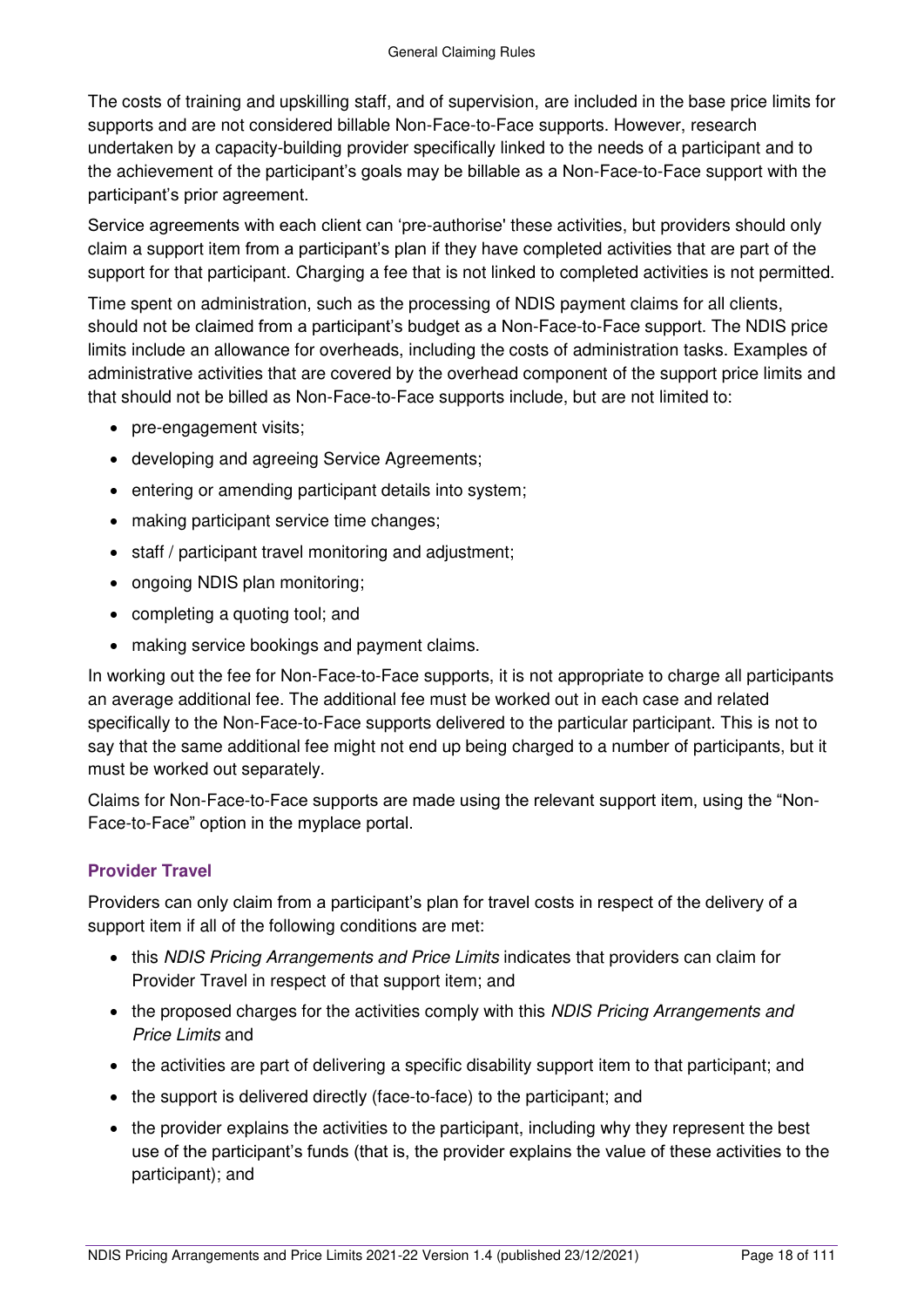- the provider has the agreement of the participant in advance (that is, the Agreement between the participant and provider should specify the travel costs that can be claimed); and
- the provider is required to pay the worker delivering the support for the time they spent travelling as a result of the agreement under which the worker is employed; or the provider is a sole trader and is travelling from their usual place of work to or from the participant, or between participants.

## **Provider Travel - Labour Costs (Time)**

Where a provider claims for travel time in respect of a support then the maximum amount of travel time that they can claim for the time spent travelling to each participant (for each eligible worker) is 30 minutes in MMM1-3 areas and 60 minutes in MMM4-5 areas. (Note the relevant MMM classification is the classification of the area where the participant is when the support is delivered.)

In addition to the above travel, capacity-building providers who are permitted to claim for provider travel in respect of a support item can also claim for the time spent travelling from the last participant to their usual place of work. The maximum amount of travel time that they can claim for the time spent on return travel (for each eligible worker) is 30 minutes in MMM1-3 areas and 60 minutes in MMM4-5 areas. (Note the relevant MMM classification is the classification of the area where the participant is when the support is delivered.)

Where a worker is travelling to provide services to more than one participant in a 'region' then the provider should apportion that travel time (including the return journey where applicable) between the participants, with the agreement of each participant in advance.

Claims for travel in respect of a support must be made separately to the claim for the primary support (the support for which the travel is necessary) using the same line item as the primary support and the "Provider Travel" option in the myplace portal. When claiming for travel in respect of a support, a provider should use the same hourly rate as they have agreed with the participant for the primary support (or a lower hourly rate for the travel if that is what they have agreed with the participant) in calculating the claimable travel cost.

## **Provider Travel - Non-Labour Costs**

If a provider incurs costs, in addition to the cost of a worker's time, when travelling to deliver Faceto-Face supports to a participant (such as road tolls, parking fees and the running costs of the vehicle), they may negotiate with the participant for them to make a reasonable contribution towards these costs. The NDIA considers that the following would be reasonable contributions:

- up to \$0.85 a kilometre for a vehicle that **is not** modified for accessibility; and
- other forms of transport or associated costs up to the full amount, such as road tolls, parking, public transport fares.

Claims can only be made for the non-labour costs associated with provider travel in respect of a support where the rules governing provider travel allow a claim for provider travel time to be made.

Claims for the non-labour costs of provider travel in respect of a support must be made separately to the claim for the primary support (the support for which the travel is necessary) and for the travel time associated with the provider travel. The non-labour costs should be claimed against the relevant "Provider Travel - non-labour costs" support item as indicated in this NDIS Pricing Arrangements and Price Limits.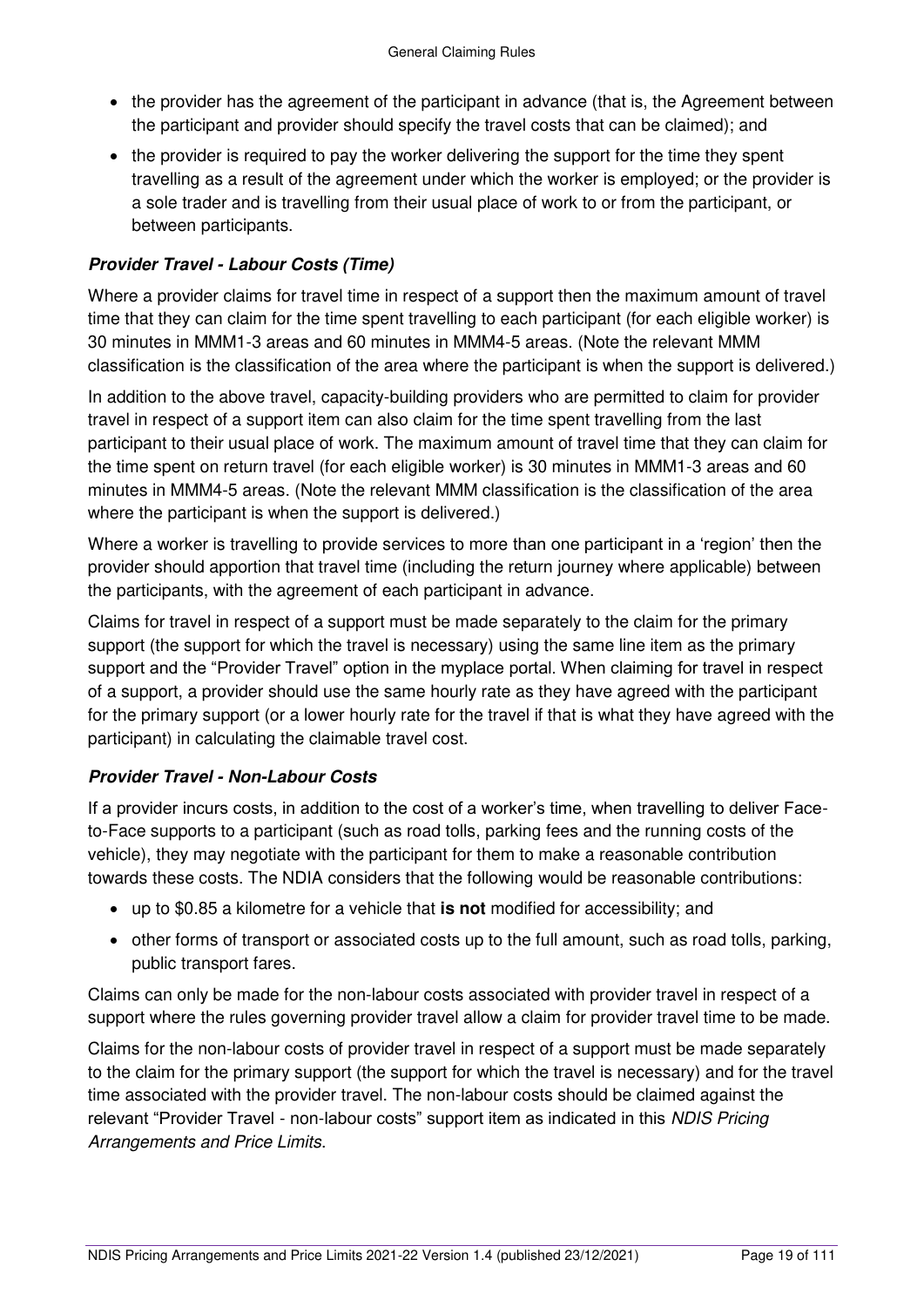## Support items

These support items can be delivered to individual participants subject to the rules set out in this NDIS Pricing Arrangements and Price Limits. Where a worker is travelling to provide services to more than one participant in a 'region' then the provider should apportion the non-labour travel costs (including the return journey where applicable) between the participants, with the agreement of each participant in advance.

These support items are not subject to price limits. See page [15](#page-14-0) for further information on how to claim for support items that are not subject to a price limit.

| <b>Item Number</b> | <b>Item Name and Notes</b>         | <b>Unit</b> | <b>National</b> | <b>Remote</b> | Very<br>Remote |
|--------------------|------------------------------------|-------------|-----------------|---------------|----------------|
| 01_799_0104_1_1    | Provider travel - non-labour costs | Each        | \$1.00          | \$1.00        | \$1.00         |
| 01_799_0106_1_1    | Provider travel - non-labour costs | Each        | \$1.00          | \$1.00        | \$1.00         |
| 01_799_0107_1_1    | Provider travel - non-labour costs | Each        | \$1.00          | \$1.00        | \$1.00         |
| 01_799_0114_1_1    | Provider travel - non-labour costs | Each        | \$1.00          | \$1.00        | \$1.00         |
| 01_799_0115_1_1    | Provider travel - non-labour costs | Each        | \$1.00          | \$1.00        | \$1.00         |
| 01_799_0117_8_1    | Provider travel - non-labour costs | Each        | \$1.00          | \$1.00        | \$1.00         |
| 01_799_0118_1_1    | Provider travel - non-labour costs | Each        | \$1.00          | \$1.00        | \$1.00         |
| 01_799_0120_1_1    | Provider travel - non-labour costs | Each        | \$1.00          | \$1.00        | \$1.00         |
| 01_799_0128_1_1    | Provider travel - non-labour costs | Each        | \$1.00          | \$1.00        | \$1.00         |
| 01_799_0132_1_1    | Provider travel - non-labour costs | Each        | \$1.00          | \$1.00        | \$1.00         |
| 04_799_0104_6_1    | Provider travel - non-labour costs | Each        | \$1.00          | \$1.00        | \$1.00         |
| 04 799 0125 6 1    | Provider travel - non-labour costs | Each        | \$1.00          | \$1.00        | \$1.00         |
| 04 799 0133 5 1    | Provider travel - non-labour costs | Each        | \$1.00          | \$1.00        | \$1.00         |
| 04 799 0136 6 1    | Provider travel - non-labour costs | Each        | \$1.00          | \$1.00        | \$1.00         |
| 07 799 0106 6 3    | Provider travel - non-labour costs | Each        | \$1.00          | \$1.00        | \$1.00         |
| 07 799 0117 8 3    | Provider travel - non-labour costs | Each        | \$1.00          | \$1.00        | \$1.00         |
| 07 799 0132 8 3    | Provider travel - non-labour costs | Each        | \$1.00          | \$1.00        | \$1.00         |
| 08_799_0106_2_3    | Provider travel - non-labour costs | Each        | \$1.00          | \$1.00        | \$1.00         |
| 09 799 0106 6 3    | Provider travel - non-labour costs | Each        | \$1.00          | \$1.00        | \$1.00         |
| 09_799_0117_6_3    | Provider travel - non-labour costs | Each        | \$1.00          | \$1.00        | \$1.00         |
| 10 799 0102 5 3    | Provider travel - non-labour costs | Each        | \$1.00          | \$1.00        | \$1.00         |
| 10_799_0128_5_3    | Provider travel - non-labour costs | Each        | \$1.00          | \$1.00        | \$1.00         |
| 10 799 0133 5 3    | Provider travel - non-labour costs | Each        | \$1.00          | \$1.00        | \$1.00         |
| 11_799_0110_7_3    | Provider travel - non-labour costs | Each        | \$1.00          | \$1.00        | \$1.00         |
| 11_799_0117_7_3    | Provider travel - non-labour costs | Each        | \$1.00          | \$1.00        | \$1.00         |
| 12 799 0126 3 3    | Provider travel - non-labour costs | Each        | \$1.00          | \$1.00        | \$1.00         |
| 12_799_0128_3_3    | Provider travel - non-labour costs | Each        | \$1.00          | \$1.00        | \$1.00         |
| 13_799_0102_4_3    | Provider travel - non-labour costs | Each        | \$1.00          | \$1.00        | \$1.00         |
| 14_799_0127_8_3    | Provider travel - non-labour costs | Each        | \$1.00          | \$1.00        | \$1.00         |
| 15 799 0106 1 3    | Provider travel - non-labour costs | Each        | \$1.00          | \$1.00        | \$1.00         |
| 15_799_0114_1_3    | Provider travel - non-labour costs | Each        | \$1.00          | \$1.00        | \$1.00         |
| 15 799 0117 1 3    | Provider travel - non-labour costs | Each        | \$1.00          | \$1.00        | \$1.00         |
| 15_799_0118_1_3    | Provider travel - non-labour costs | Each        | \$1.00          | \$1.00        | \$1.00         |
| 15_799_0119_1_3    | Provider travel - non-labour costs | Each        | \$1.00          | \$1.00        | \$1.00         |
| 15_799_0126_1_3    | Provider travel - non-labour costs | Each        | \$1.00          | \$1.00        | \$1.00         |
| 15_799_0128_1_3    | Provider travel - non-labour costs | Each        | \$1.00          | \$1.00        | \$1.00         |
| 15 799 0134 1 3    | Provider travel - non-labour costs | Each        | \$1.00          | \$1.00        | \$1.00         |
| 15_799_0135_1_3    | Provider travel - non-labour costs | Each        | \$1.00          | \$1.00        | \$1.00         |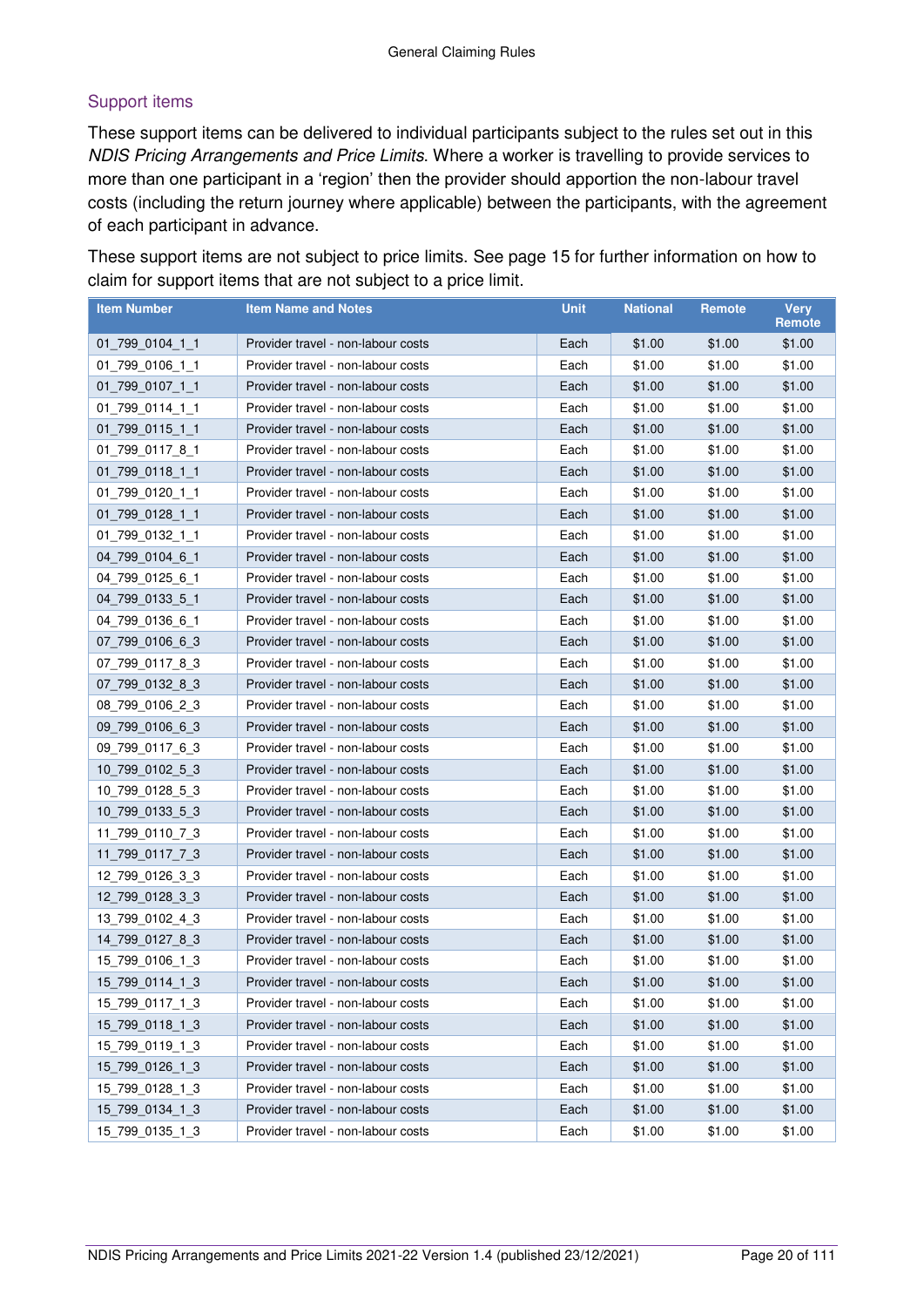#### **Example - Provider Travel - Core support - Single Participant - MMM 1-3**

A support worker employed by a provider travels for 25 minutes (30 kilometres) to a participant who is located in zone 3 of the Modified Monash Model. They provide two hours of support to the participant They then spend 25 minutes (30 kilometres) returning to their usual place of business.

The provider and participant have agreed an hourly rate of \$50.00, which is below the price limit for this item. **They have also agreed that the provider can claim for travel time and for the non-labour costs associated with that travel (at \$0.78 per allowable kilometre).**

The provider is entitled to apply the 30-minute time-cap against the 25 minutes of travel to the participant. They are not entitled to claim for the time spent travelling back to their usual place of business; even though some of that time could fit within the 30-minute time-cap. In total, 25 minutes of travel can be claimed.

Because the worker uses his or her own car to drive to the participant, the provider has agreed to pay the worker \$0.78 per kilometre travelled. The provider can also seek reimbursement for this cost from the participant's plan under the Service Agreement.

The provider's claim for this support is in three parts, which should be shown separately on their invoice to the participant and claimed for separately in the system.

- \$100.00 for the two hours of support against support item 01\_301\_0104\_1\_1;
- \$20.83 for the 25 minutes travel to the participant against support item 01\_301\_0104\_1\_1 using the drop down field "Provider Travel"; and
- \$23.40 for the 30 kilometres travel to the participant against support item 01 799 0104 1 1.

#### **Example - Core support - Multiple Participants - MMM 4-5**

A Provider travels for 65 minutes (60 kilometres) to Participant A who is located in zone 4 of the Modified Monash Model. They then provide two hours of the support to participant A. The provider then travels 25 minutes (50 kilometres) to Participant B, who is also located in zone 4. They deliver one hour of support to participant B. They then spend 45 minutes (40 kilometres) returning to their usual place of business.

The provider and participants have agreed an hourly rate of \$50.00. They have also agreed that the provider can charge for their travel time and for the non-labour costs associated with that travel (at \$0.78 per allowable kilometre) and that the provider can apportion the costs of the travel between the participants.

The provider is entitled to apply the 2x60 minute time-cap against the 65 minutes of travel to participant A and the 25 minutes of travel to participant B. They are not entitled to claim for the time spent travelling back to their usual place of business, even though some of that time could fit under the 2x60 minute time-cap. In total, 90 minutes of travel (65 + 25) can be claimed. Because the worker uses his or her own car to drive to the participant, the provider has agreed to pay the worker \$0.78 per kilometre travelled. The provider can also seek reimbursement for this cost from the participants' plans under the Service Agreement. However, they are only entitled to claim for 110 kilometres, as the return travel to their usual place of business after the last participant is not claimable.

The provider's claim for these supports is in three parts for each participant, which should be shown separately on their invoice to the participant and claimed for separately.

Participant A

- \$100.00 for the two hours of support against support item 01\_301\_0104\_1\_1;
- \$37.50 for the 45 minutes travel to and between participants against support item 01\_301\_0104\_1\_1 using the drop down field "Provider Travel"; and
- \$42.90 for 55 kilometres travel to and between participants against support item 01\_799\_0104\_1\_1.

Participant B

- \$50.00 for the one hour of support against support item 01\_301\_0104\_1\_1;
- \$37.50 for the 45 minutes travel to and between participants against support item 01\_301\_0104\_1\_1 using the drop down field "Provider Travel"; and
- \$42.90 for 55 kilometres travel to and between participants against support item 01\_799\_0104\_1\_1.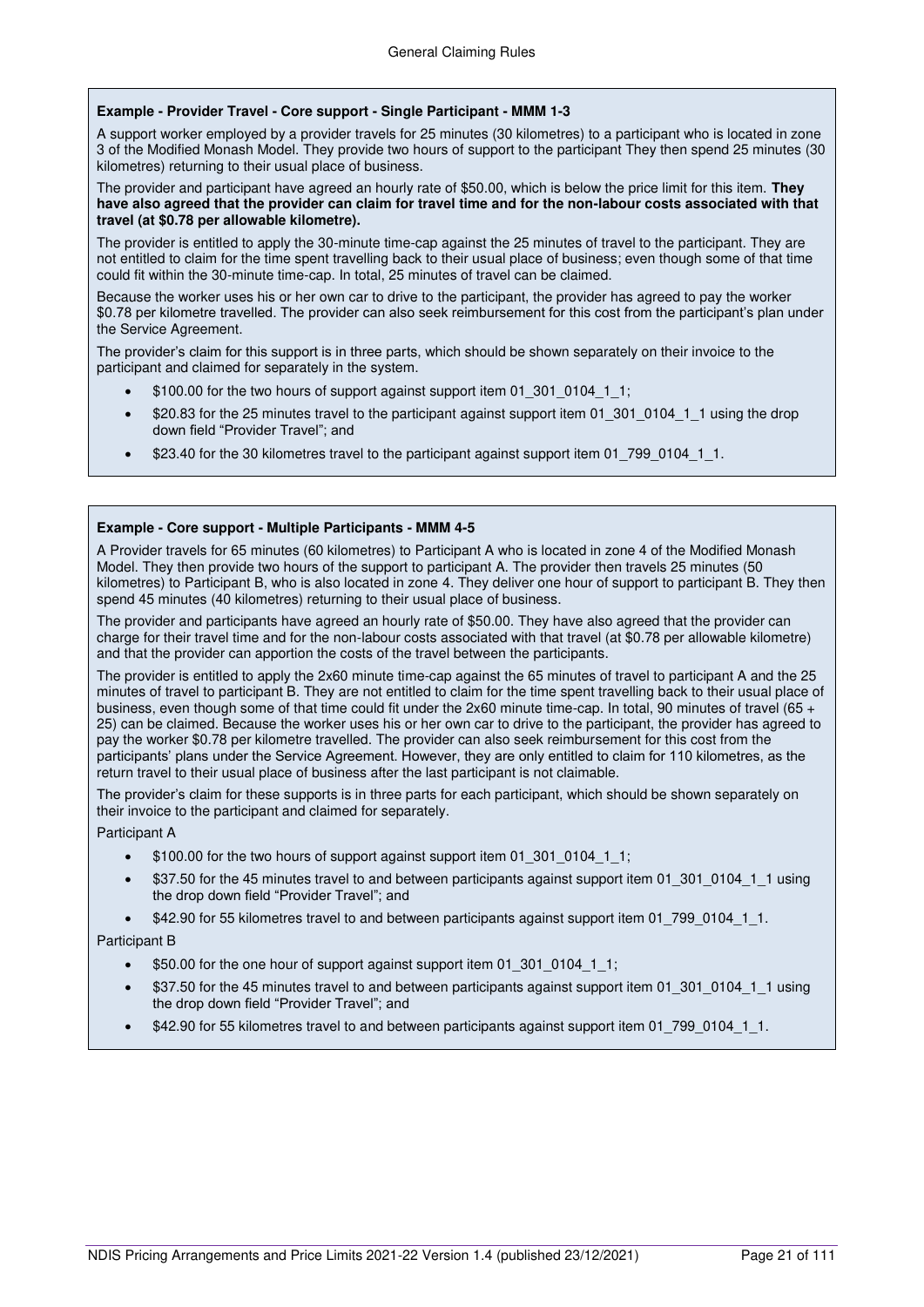#### **Example - Capacity building support -Single Participant - MMM 1-3**

A Provider travels for 35 minutes (40 kilometres) to a participant who is located in zone 3 of the Modified Monash Model. They provide two hours of support to the participant They then spend 25 minutes (40 kilometres) returning to their usual place of business.

The provider and participant have agreed an hourly rate of \$190.00. **They have also agreed that the provider can charge for their travel time and for the non-labour costs associated with that travel (at \$0.78 per allowable kilometre).**

The provider is entitled to apply the 30-minute time-cap against the 35 minutes of travel to the participant. They are also entitled to claim for the time spent travelling back to their usual place of business by applying the 30-minute timecap against the 25 minutes of return travel. In total, 55 minutes of travel can be claimed.

Because the provider uses his or her own car to drive to the participant, they are entitled to claim for the non-labour costs associated with this travel under the Service Agreement between the provider and the participant indicates that the provider can seek reimbursement for this cost from the participant's plan. Because the travel time for both the journey to and from the participant are claimable in this case, the non-labour costs associated with both periods of travel can also be claimed under the Service Agreement.

The provider's claim for these supports is in three parts, which should be shown separately on their invoice to the participant and claimed for separately.

- \$380.00 for the two hours of support against support item 15\_056\_0128\_1\_3
- \$174.17 for the 55 minutes travel to the participant against support item 15\_056\_0128\_1\_3 using the drop down field "Provider Travel"; and
- \$62.40 for the 80 kilometres travel to and from the participant against support item 15\_799\_0128\_1\_3.

#### **Provider Travel (in remote and very remote areas)**

In remote areas, capacity-building providers may enter specific arrangements with participants to cover travel costs, up to the relevant hourly rate for the support item. Providers should assist participants to minimise the travel costs that they need to pay (for example, by co-ordinating appointments with other participants in an area, so that travel costs can be shared between participants, or by considering the delivery of the support by telehealth where appropriate).

#### <span id="page-21-0"></span>**Short Notice Cancellations**

Where a provider has a Short Notice Cancellation (or no show), they are able to claim 100% of the agreed fee associated with the activity from the participant's plan, subject to this NDIS Pricing Arrangements and Price Limits and the terms of the service agreement with the participant.

A cancellation is a short notice cancellation if the participant:

- does not show up for a scheduled support within a reasonable time, or is not present at the agreed place and within a reasonable time when the provider is travelling to deliver the support; or
- $\bullet$  has given less than two (2) clear business days' notice for a support that meets both of the following conditions:
	- $\circ$  the support is less than 8 hours continuous duration; AND
	- $\circ$  the agreed total price for the support is less than \$1000; or
- has given less than five (5) clear business days' notice for any other support.

Providers can only claim from a participant's plan for a Short Notice Cancellation of the delivery of a support item to the participant if all of the following conditions are met:

- this NDIS Pricing Arrangements and Price Limits indicates that providers can claim for Short Notice Cancellations in respect of that support item; and
- the proposed charges for the activities comply with this NDIS Pricing Arrangements and Price Limits; and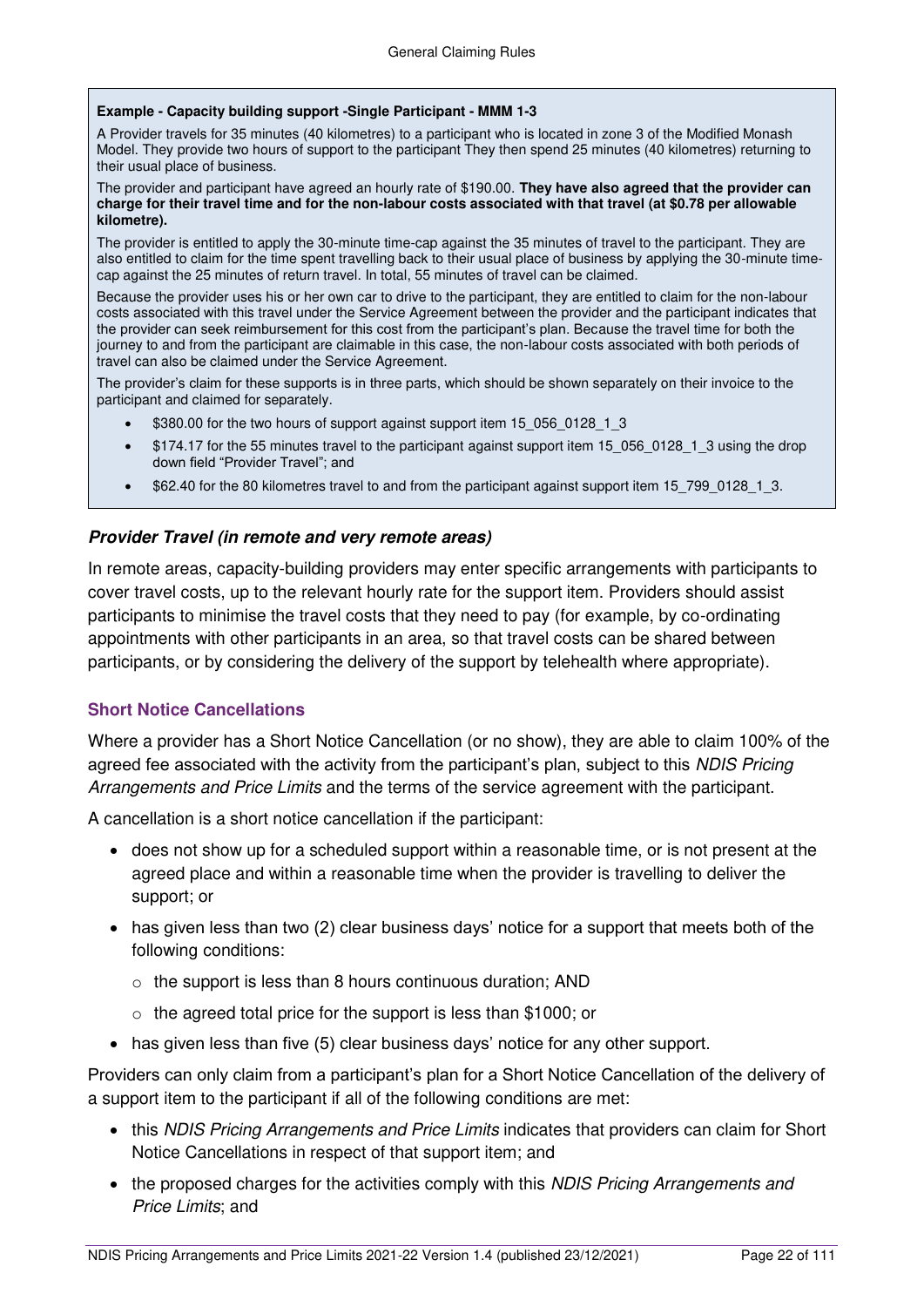- the provider has the agreement of the participant in advance (that is, the service agreement between the participant and provider should specify that Short Notice Cancellations can be claimed); and
- the provider was not able to find alternative billable work for the relevant worker and are required to pay the worker for the time that would have been spent providing the support.

Claims for a short notice cancellation should be made using the same support item as would have been used if the support had been delivered, using the "Cancellation" option in the myplace portal.

There is no hard limit on the number of short notice cancellations (or no shows) for which a provider can claim in respect of a participant. However, providers have a duty of care to their participants and if a participant has an unusual number of cancellations then the provider should seek to understand why they are occurring. The NDIA will monitor claims for cancellations and may contact providers who have a participant with an unusual number of cancellations.

#### **Example - Short Notice Cancellation**

A one-hour support is scheduled for 10 am on a Tuesday following a Public Holiday Monday.

The participant cancels the support after 10 am on the Thursday before the Public Holiday Monday and the provider is not able to find alternative billable work for the relevant worker and is required to pay the worker for the time that would have been spent providing the support.

If the Service Agreement between the participant and the provider has included cancellation arrangements then the provider can claim for this support. The claim should be made at the agreed rate for the service against the relevant support item using the drop down field "Cancellation".

### <span id="page-22-0"></span>**NDIA Requested Reports**

Providers can only claim from a participant's plan for a NDIA Requested Report if all of the following conditions are met:

- the NDIS Pricing Arrangements and Price Limits indicates that providers can claim for NDIA Requested Reports in respect of that support item; and
- the proposed charges for the activities comply with the NDIS Pricing Arrangements and Price Limits and
- the provider has the agreement of the participant in advance (i.e. the service agreement with the participant should specify that NDIA Requested Reports can be claimed); and
- the report is requested by the NDIA.

A report is considered to have been requested by the NDIA if it is a report that is required at the commencement of a plan that outlines plan objectives and goals, or at plan review that measures functional outcomes against the originally stipulated goals, or that makes recommendations for ongoing needs (informal, community, mainstream or funded supports). Providers may also claim for other NDIA-requested therapy report that is stipulated as being required in a participant's plan.

Claims for NDIS requested reports should be made using the relevant support item, using the "NDIA Report" option in the myplace portal.

## <span id="page-22-1"></span>**Claiming for Activity Based Transport**

### <span id="page-22-2"></span>**Activity Based Transport - Social, Economic and Community Participation Supports**

Providers of supports in the Assistance with Social, Economic and Community Participation Support Category ("community participation supports") can, at the request of a participant,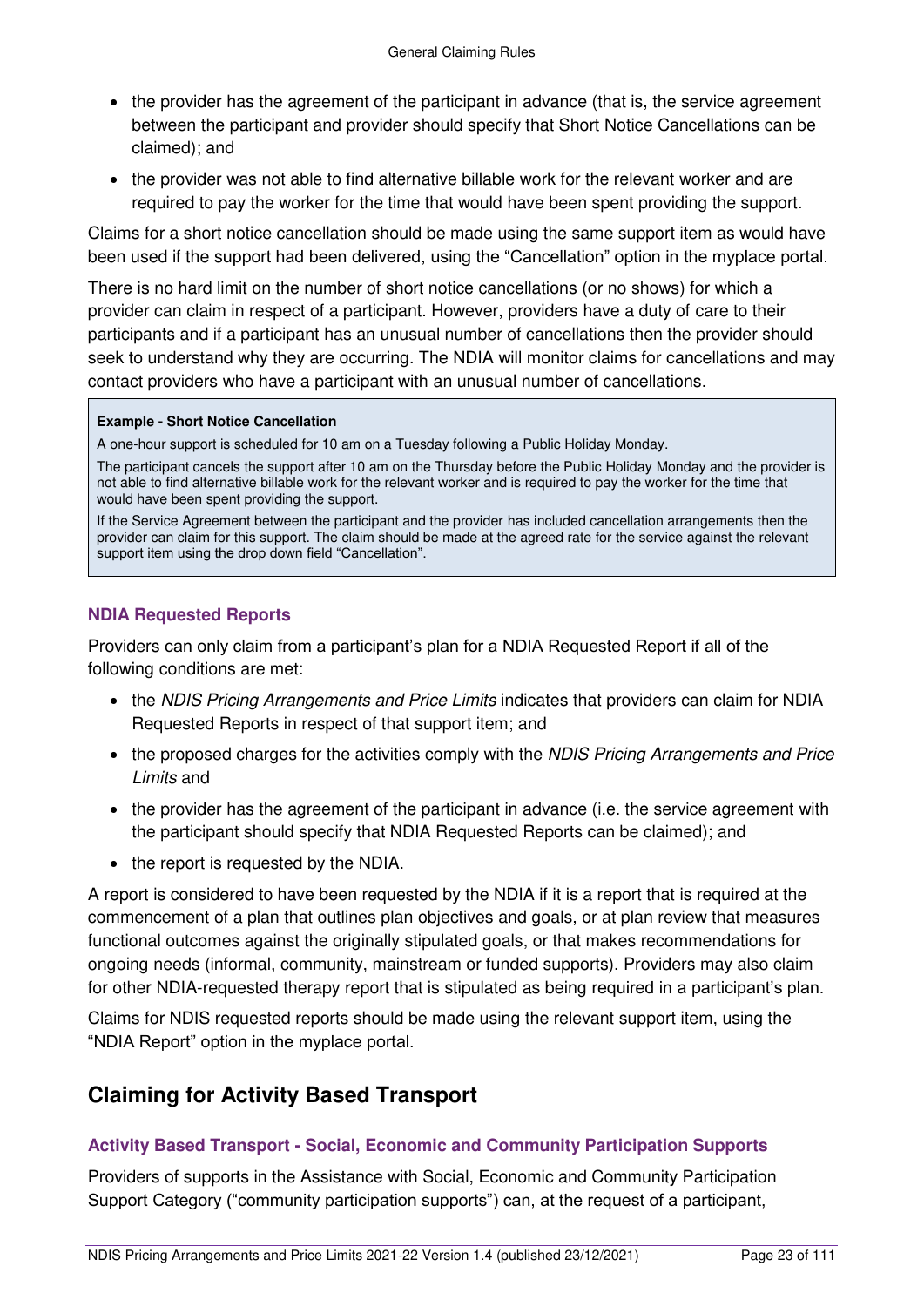transport a participant to, or from, or as part of, a community participation support. In these cases, the provider is entitled, with the agreement of the participant, to bill the participant's plan for the time that support workers spend providing the transport support (as part of the community participation support). They are also entitled to bill for any non-labour costs associated with transporting the participant (again, as part of the community participation support).

The worker's time can be claimed at the agreed hourly rate for the relevant support item for the total time the worker provides support to one or more participants, including time spent accompanying and/or transporting the participant. Where a provider is transporting two or more participants on the same trip, the worker's time should be apportioned amongst participants. This claim should be made using the relevant community participation support item and against the participant's core budget.

If a provider incurs costs, in addition to the cost of a worker's time, when accompanying and/or transporting participants in the community (such as road tolls, parking fees and the running costs of the vehicle), they may negotiate with the participant for them to make a reasonable contribution towards these costs. The NDIA considers that the following would be reasonable contributions:

- up to \$0.85 a kilometre for a vehicle that **is not** modified for accessibility
- up to \$2.40 a kilometre for a vehicle that is modified for accessibility or a bus
- other forms of transport or associated costs up to the full amount, such as road tolls, parking, and public transport fares.

### **Support items**

These non-labour costs should be claimed against the relevant activity based transport support item in the community participation support category. These support items can be delivered to individual participants subject to the rules set out in this NDIS Pricing Arrangements and Price Limits. Where a provider is transporting two or more participants on the same trip, these additional costs should be apportioned amongst participants, with the agreement of each participant in advance.

These support items are not subject to price limits. See page [15](#page-14-0) for further information on how to claim for support items that are not subject to a price limit.

| <b>Item Number</b> | <b>Item Name and Notes</b>      | Unit | <b>National</b> | Remote | <b>Very</b><br><b>Remote</b> |
|--------------------|---------------------------------|------|-----------------|--------|------------------------------|
| 04 590 0125 6 1    | <b>Activity Based Transport</b> | Each | \$1.00          | \$1.00 | \$1.00                       |
| 04 591 0136 6 1    | <b>Activity Based Transport</b> | Each | \$1.00          | \$1.00 | \$1.00                       |
| 04 592 0104 6 1    | <b>Activity Based Transport</b> | Each | \$1.00          | \$1.00 | \$1.00                       |
| 04 821 0133 6 1    | <b>Activity Based Transport</b> | Each | \$1.00          | \$1.00 | \$1.00                       |

### <span id="page-23-0"></span>**Activity Based Transport - Capacity Building Supports**

Providers of the following capacity building support items are also, with the agreement of a participant, permitted to claim for Activity Based Transport when delivering those supports.

| <b>Registration Group</b>                                                                            | <b>Support Category</b>         | <b>Support Number</b> | <b>Support Name</b>                                      |
|------------------------------------------------------------------------------------------------------|---------------------------------|-----------------------|----------------------------------------------------------|
| 102 - Assistance to<br><b>Access and Maintain</b><br><b>Employment or</b><br><b>Higher Education</b> | Finding and keeping a job       | 10 016 0102 5 3       | Individual Employment Support                            |
|                                                                                                      | Improved learning               | 13 030 0102 4 3       | Transition Through School And To Further<br>Education    |
| 106 - Assistance In<br><b>Coordinating Or</b><br><b>Managing Life</b>                                | Improved living<br>arrangements | 08 005 0106 2 3       | Assistance With Accommodation And Tenancy<br>Obligations |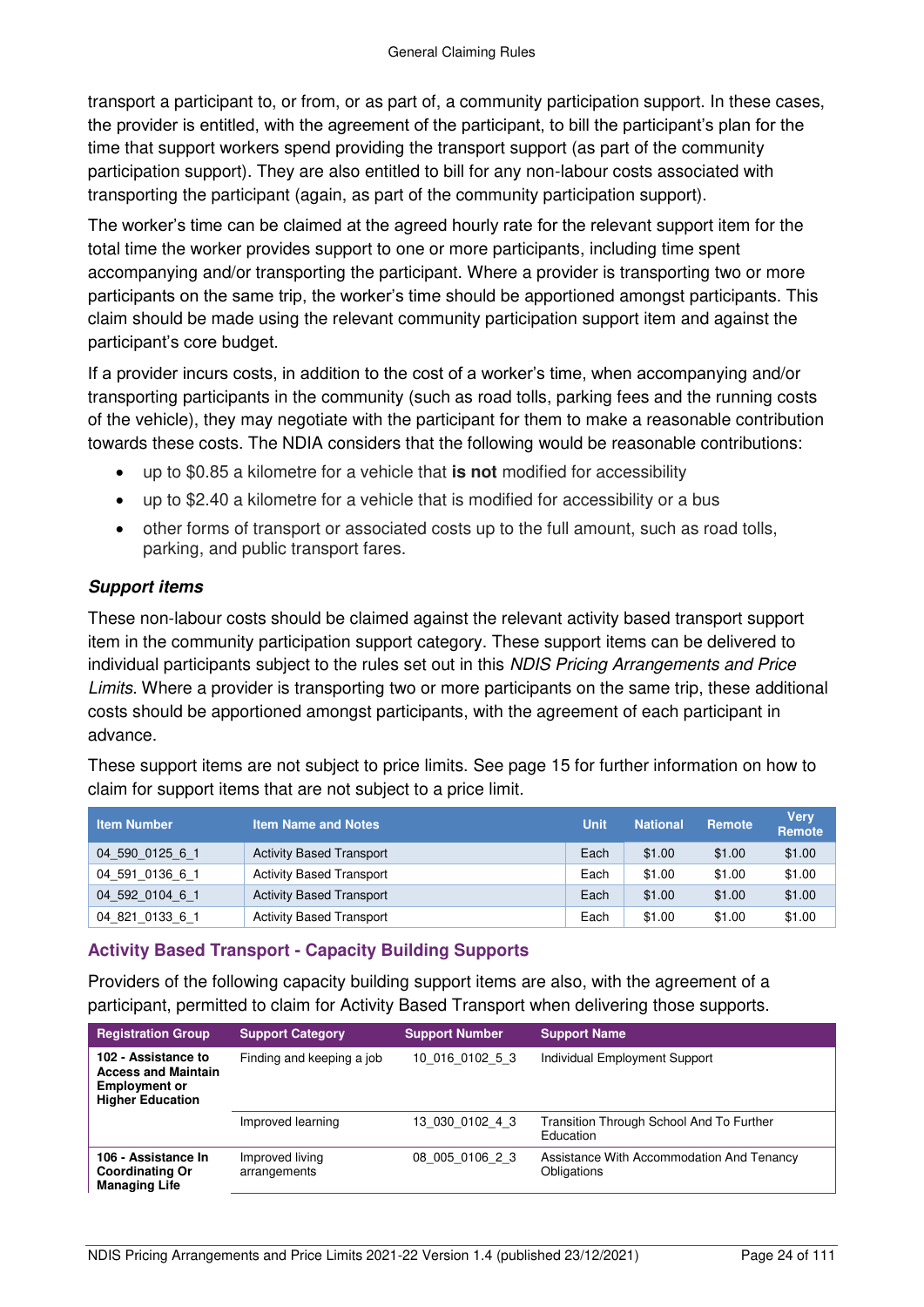| <b>Registration Group</b>                                      | <b>Support Category</b>                         | <b>Support Number</b>                    | <b>Support Name</b>                                                                     |
|----------------------------------------------------------------|-------------------------------------------------|------------------------------------------|-----------------------------------------------------------------------------------------|
| <b>Stages, Transitions</b><br><b>And Supports</b>              |                                                 |                                          |                                                                                         |
|                                                                | Increased social and<br>community participation | 09 006 0106 6 3                          | Life Transition Planning Incl. Mentoring, Peer-<br>Support And Individual Skill Develop |
|                                                                | <b>Support Coordination</b>                     | 07 101 0106 6 3<br>to<br>07 105 0106 6 3 | Psychosocial Recovery Coaching                                                          |
| 117 - Development<br>Of Daily Living And<br><b>Life Skills</b> | Increased social and<br>community participation | 09 009 0117 6 3                          | Individual Skills Development And Training                                              |
|                                                                | Improved relationships                          | 11 024 0117 7 3                          | Individual Social Skills Development                                                    |

#### **Support items**

These support items can be delivered to individual participants or groups of participants subject to the rules set out in this NDIS Pricing Arrangements and Price Limits. Where a provider is transporting two or more participants on the same trip, these additional costs should be apportioned amongst participants, with the agreement of each participant in advance.

These support items are not subject to price limits. See page [15](#page-14-0) for further information on how to claim for support items that are not subject to a price limit.

| <b>Item Number</b> | <b>Item Name and Notes</b>      | <b>Unit</b> | <b>National</b> | Remote | <b>Verv</b><br>Remote |
|--------------------|---------------------------------|-------------|-----------------|--------|-----------------------|
| 07 501 0106 6 3    | <b>Activity Based Transport</b> | Each        | \$1.00          | \$1.00 | \$1.00                |
| 08 590 0106 2 3    | <b>Activity Based Transport</b> | Each        | \$1.00          | \$1.00 | \$1.00                |
| 09 590 0106 6 3    | <b>Activity Based Transport</b> | Each        | \$1.00          | \$1.00 | \$1.00                |
| 09 591 0117 6 3    | <b>Activity Based Transport</b> | Each        | \$1.00          | \$1.00 | \$1.00                |
| 10 590 0102 5 3    | <b>Activity Based Transport</b> | Each        | \$1.00          | \$1.00 | \$1.00                |
| 10 590 0133 5 3    | <b>Activity Based Transport</b> | Each        | \$1.00          | \$1.00 | \$1.00                |
| 11 590 0117 7 3    | <b>Activity Based Transport</b> | Each        | \$1.00          | \$1.00 | \$1.00                |
| 13 590 0102 4 3    | <b>Activity Based Transport</b> | Each        | \$1.00          | \$1.00 | \$1.00                |

#### **Example - Activity Based Transport**

A Provider has agreed to deliver a support in the Assistance with Social, Economic and Community Participation Support Category to a participant and the participant has requested that the provider transport the participant from their home to a local swimming pool and back again, as part of that support.

The transport by a non-disability modified vehicle takes 25 minutes to arrive at the swimming pool, including the time to assist the participant to and from the vehicle and getting them set up to participate in the activity. The support worker accompanies the participant in the vehicle. They then provide 40 minutes of support to the participant at the pool. Afterwards, they spend 20 minutes returning the participant to their home by the same vehicle. The pool is 10 kilometres from the participant's home.

The provider and participant have agreed an hourly rate of \$50.00, which is below the price limit for this item. This amount also applies to the support worker's time when transporting participants.

The provider and participant have also agreed for the provider to claim for the activity based transport costs, which in this case they have agreed are the support worker's car park fee (\$4.50) and vehicle running costs at a rate as agreed with the participant of \$0.85 a kilometre (2x10 km) against support line item

The provider's claim for the support will be claimed in the Portal as:

- \$70.83 for the 40 minutes of direct support at the swimming pool and 45 minutes transport time against support item 04 104 0125 6 1;
- \$21.50 for the non-labour costs of the activity based transport against the support item 04 590 0125 6 1.

Note: The provider may also be able to make a claim for the time taken by the worker to travel to the participant before the support commences (see the discussion of Provider Travel above).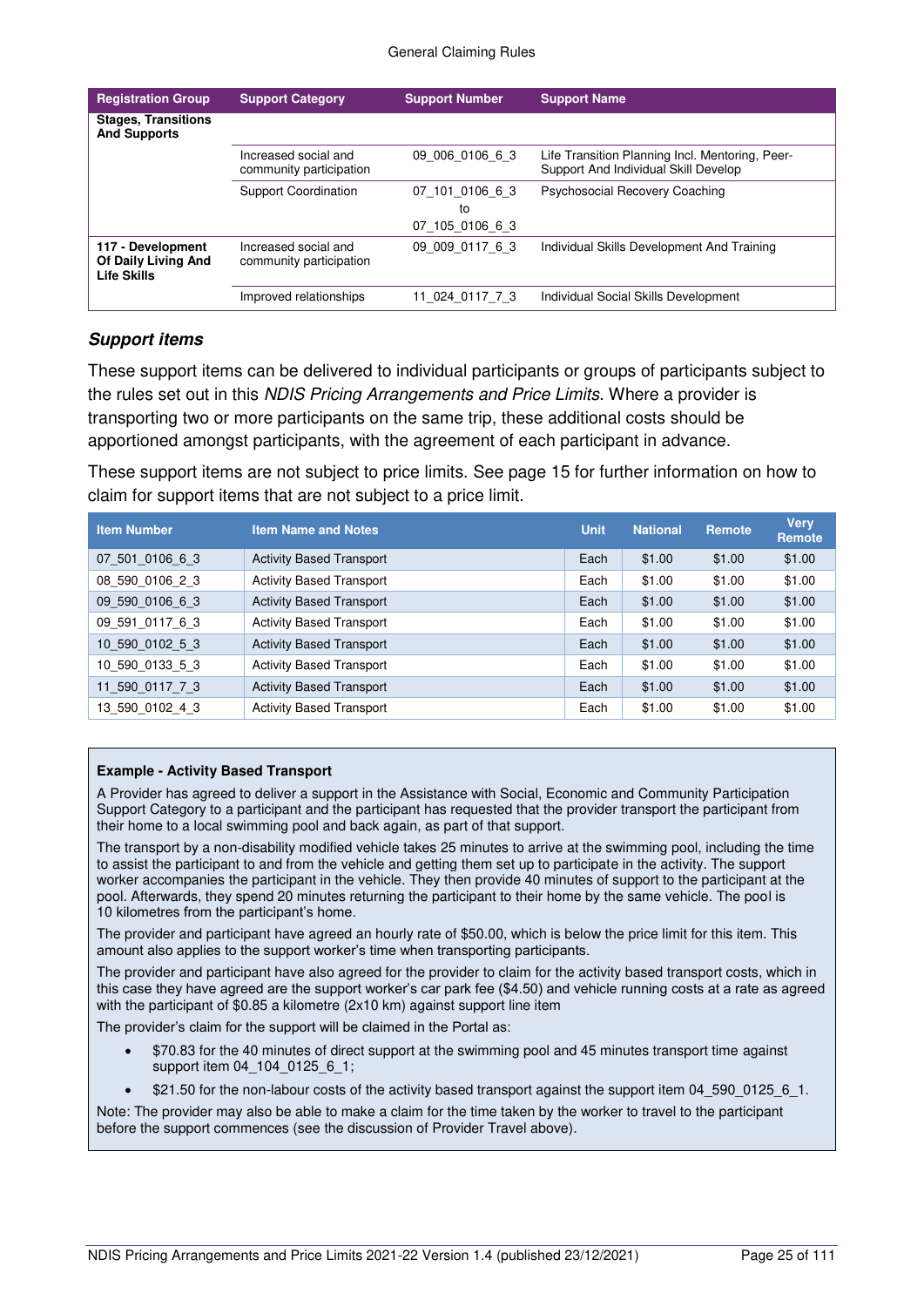## <span id="page-25-0"></span>**Regional, Remote and Very Remote Areas**

Different pricing arrangements can apply depending on whether a support is delivered in a regional remote or very remote area.

### <span id="page-25-1"></span>**Modified Monash Model**

To determine whether a support is being delivered in a regional remote or very remote area the NDIA uses a modification of the Modified Monash Model (MMM). From the 24 October 2020, the 2019 version of the MMM will be used by the NDIS.

The MMM determines regional, remote and very remote areas using a scale based on population size and locality (see Table below).

| <b>Description</b>         | <b>NDIA Zone</b> | <b>MMM</b>     | <b>Inclusion</b>                                                                                                                                                                                                                                                                                                                                                         |
|----------------------------|------------------|----------------|--------------------------------------------------------------------------------------------------------------------------------------------------------------------------------------------------------------------------------------------------------------------------------------------------------------------------------------------------------------------------|
| Metropolitan               | MMM <sub>1</sub> | 1              | All areas categorised as Major Cities of Australia in the Australian Bureau of<br>Statistics Australian Statistical Geography Standard - Remoteness Areas (ASGS-<br>RA) framework (see the ABS website).                                                                                                                                                                 |
| Regional<br><b>Centres</b> | <b>MMM 2-3</b>   | 2              | Areas categorised as Inner Regional Australia or Outer Regional Australia in the<br>ASGS-RA that are in, or within 20km road distance, of a town with population<br>$>50,000$ .                                                                                                                                                                                          |
|                            |                  | 3              | Areas categorised as Inner Regional Australia or Outer Regional Australia in the<br>ASGS-RA that are not in MM 2 and are in, or within 15km road distance, of a<br>town with population between 15,000 and 50,000.                                                                                                                                                       |
| <b>Regional Areas</b>      | <b>MMM 4-5</b>   | $\overline{4}$ | Areas categorised as Inner Regional Australia or Outer Regional Australia in the<br>ASGS-RA that are not in MM 2 or MM 3, and are in, or within 10km road<br>distance, of a town with population between 5,000 and 15,000.                                                                                                                                               |
|                            |                  | 5              | All other areas categorised as Inner Regional Australia or Outer Regional<br>Australia in the ASGS-RA, except areas on islands that have a population of less<br>than 1,000 and are not classified as MM2, MM3 or MM4.                                                                                                                                                   |
| Remote                     | MMM <sub>6</sub> | 6              | All areas categorised as Remote Australia in the ASGS-RA, except areas on a<br>populated island that is separated from the mainland and is more than 5km<br>offshore: and<br>Areas categorised as Inner Regional Australia or Outer Regional Australia in the<br>ASGS-RA that are islands that have a population of less than 1,000 and are not<br>otherwise classified. |
| <b>Very Remote</b>         | MMM <sub>7</sub> | $\overline{7}$ | All other areas - that being areas classified as Very Remote Australia in the<br>ASGS-RA, and areas on a populated island that is separated from the mainland<br>in the ABS geography and is more than 5km offshore.                                                                                                                                                     |

Providers and participants can determine the MMM rating of a location using the Health Workforce Locator tool on the Department of Health's [website.](https://www.health.gov.au/resources/apps-and-tools/health-workforce-locator/health-workforce-locator#hwc-map)

## **Isolated Towns Modification**

The NDIA modifies the Modified Monash Model classification of some locations. Where a location is surrounded by Remote or Very Remote areas then the NDIA classifies that enclave as a Remote area for planning and pricing purposes. The following Table sets out the enclaves that the NDIA has reclassified.

| <b>NDIA Enclave</b> | <b>Postcode</b> | <b>Location Name</b> | <b>State</b> | <b>MMM Rating</b> | <b>NDIS MMM Rating</b> |
|---------------------|-----------------|----------------------|--------------|-------------------|------------------------|
| Hay                 | 2711            | Hay                  | <b>NSW</b>   | 5                 | 6                      |
|                     | 2711            | Hay South            | <b>NSW</b>   | 5                 | 6                      |
| <b>Balranald</b>    | 2715            | <b>Balranald</b>     | <b>NSW</b>   | 5                 | $6\phantom{1}6$        |
| <b>Broken Hill</b>  | 2880            | <b>Broken Hill</b>   | <b>NSW</b>   | 3                 | 6                      |
| Ravenswood/Warren   | 2824            | Ravenswood           | <b>NSW</b>   | 5                 | $6\phantom{1}6$        |
|                     | 2824            | Warren               | <b>NSW</b>   | 5                 | 6                      |
| Roma                | 4455            | Roma                 | <b>QLD</b>   | 4                 | 6                      |
|                     | 4455            | Blythdale            | <b>QLD</b>   | 5                 | 6                      |
|                     | 4455            | Euthulla             | QLD          | 5                 | 6                      |
|                     | 4455            | Orange Hill          | <b>QLD</b>   | 5                 | 6                      |
| <b>Emerald</b>      | 4702            | <b>Bluff</b>         | <b>QLD</b>   | 5                 | $6\phantom{1}6$        |
|                     | 4702            | Comet                | <b>QLD</b>   | 5                 | $6\phantom{1}6$        |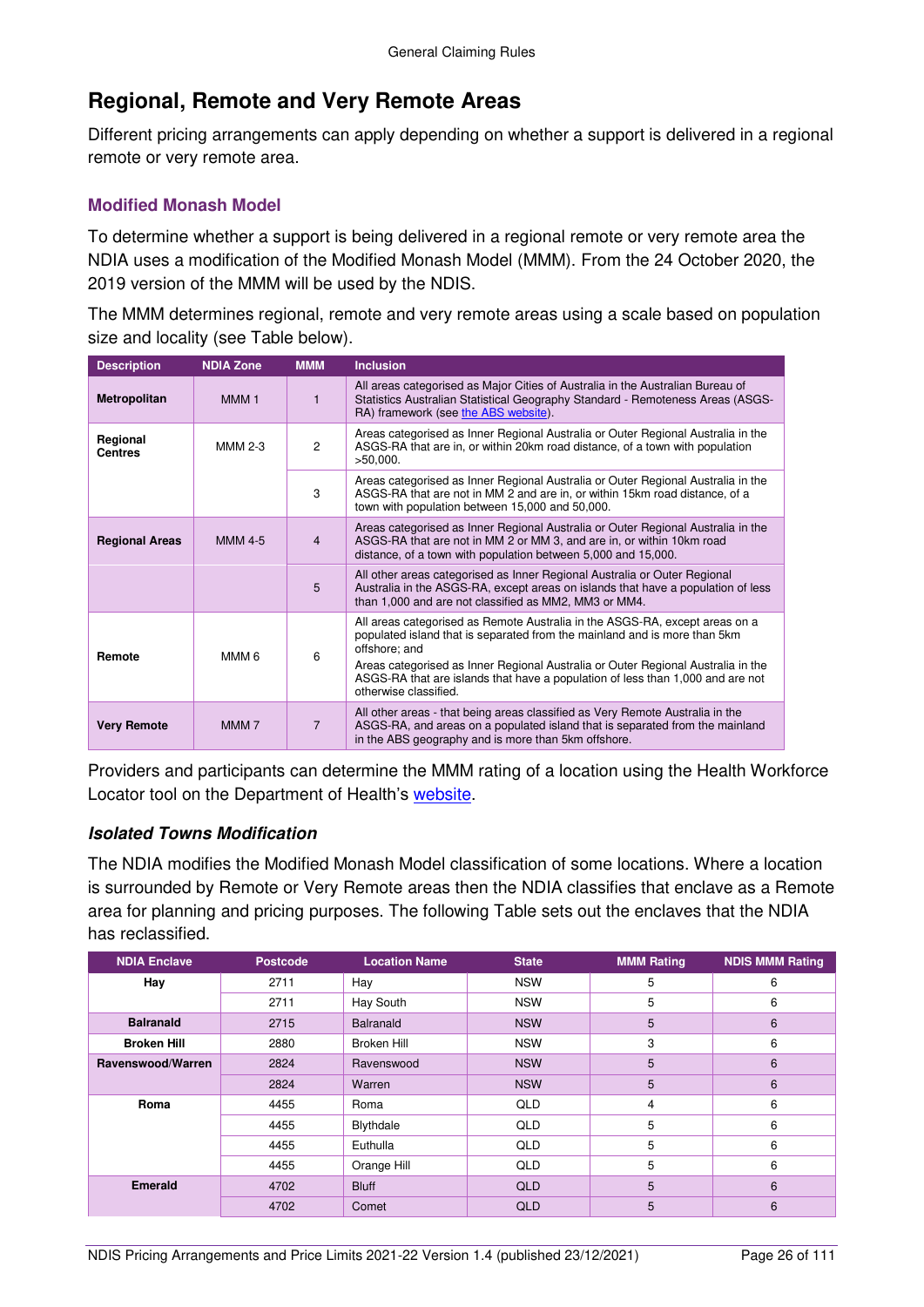#### General Claiming Rules

| <b>NDIA Enclave</b>    | <b>Postcode</b> | <b>Location Name</b>   | <b>State</b> | <b>MMM Rating</b> | <b>NDIS MMM Rating</b> |
|------------------------|-----------------|------------------------|--------------|-------------------|------------------------|
|                        | 4702            | Jellinbah              | <b>QLD</b>   | 5                 | 6                      |
|                        | 4717            | <b>Blackwater</b>      | <b>QLD</b>   | 5                 | 6                      |
|                        | 4720            | Emerald                | <b>QLD</b>   | 4                 | 6                      |
| Moranbah               | 4741            | Coppabella             | QLD          | 5                 | 6                      |
|                        | 4744            | Moranbah               | QLD          | 4                 | 6                      |
| <b>Dysart</b>          | 4745            | <b>Dysart</b>          | <b>QLD</b>   | 5                 | 6                      |
| <b>Charters Towers</b> | 4820            | Queenton               | QLD          | 4                 | 6                      |
|                        | 4820            | <b>Charters Towers</b> | QLD          | 4                 | 6                      |
|                        | 4820            | Alabama Hill           | QLD          | 4                 | 6                      |
|                        | 4820            | Breddan                | QLD          | 4                 | 6                      |
|                        | 4820            | Broughton              | QLD          | $\overline{4}$    | 6                      |
|                        | 4820            | <b>Grand Secret</b>    | QLD          | 4                 | 6                      |
|                        | 4820            | Millchester            | QLD          | 4                 | 6                      |
|                        | 4820            | Mosman Park            | QLD          | 4                 | 6                      |
|                        | 4820            | Richmond Hill          | QLD          | 4                 | 6                      |
|                        | 4820            | Southern Cross         | QLD          | 4                 | 6                      |
|                        | 4820            | Toll                   | QLD          | 4                 | 6                      |
|                        | 4820            | <b>Towers Hill</b>     | QLD          | 4                 | 6                      |
| <b>Merredin</b>        | 6415            | Merredin               | <b>WA</b>    | 5                 | 6                      |
| Kalgoorlie             | 6430            | Kalgoorlie             | <b>WA</b>    | 3                 | 6                      |
|                        | 6430            | Broadwood              | <b>WA</b>    | 3                 | 6                      |
|                        | 6430            | Hannans                | <b>WA</b>    | 3                 | 6                      |
|                        | 6430            | Karlkurla              | WA           | 3                 | 6                      |
|                        | 6430            | Lamington              | <b>WA</b>    | 3                 | 6                      |
|                        | 6430            | Mullingar              | WA           | 3                 | 6                      |
|                        | 6430            | Piccadilly             | WA           | 3                 | 6                      |
|                        | 6430            | Somerville             | WA           | 3                 | 6                      |
|                        | 6430            | South Kalgoorlie       | <b>WA</b>    | 3                 | 6                      |
|                        | 6430            | West Kalgoorlie        | WA           | 3                 | 6                      |
|                        | 6430            | West Lamington         | <b>WA</b>    | 3                 | 6                      |
|                        | 6430            | Williamstown           | <b>WA</b>    | 3                 | 6                      |
|                        | 6432            | <b>Boulder</b>         | WA           | 3                 | 6                      |
|                        | 6432            | South Boulder          | <b>WA</b>    | 3                 | 6                      |
|                        | 6432            | <b>Victory Heights</b> | <b>WA</b>    | 3                 | 6                      |
| <b>Kambalda</b>        | 6442            | Kambalda West          | <b>WA</b>    | 5                 | 6                      |
|                        | 6442            | Kambalda East          | <b>WA</b>    | 5                 | 6                      |
| Gunbalanya             | 0822            | Gunbalanya             | <b>NT</b>    | 6                 | $\overline{7}$         |

### <span id="page-26-0"></span>**Pricing Arrangements in Regional, Remote and Very Remote Areas**

In general, price limits are 40% higher in Remote areas and 50% higher in Very Remote areas. There is no additional loading applied for supports in Metropolitan areas, Regional Centres or Regional Areas. However, some different pricing arrangements do apply in Regional Areas (MMM4-5) as set out in this NDIS Pricing Arrangements and Price Limits.

When a support is provided directly to a participant, and the worker delivering the support is at the same location as the participant, the price limit that applies to the support is determined by the location of the participant at the time of service delivery. For example, if a participant living in a Remote location visits a provider to receive a service, the support is subject to the price limit that applies to that location - not the Remote price limit.

When a support is provided directly to a participant via telehealth, the price limit that applies to the support should, in general, be the price limit that would apply if the participant was receiving the support at the place that the person who is delivering the support is located at the time of service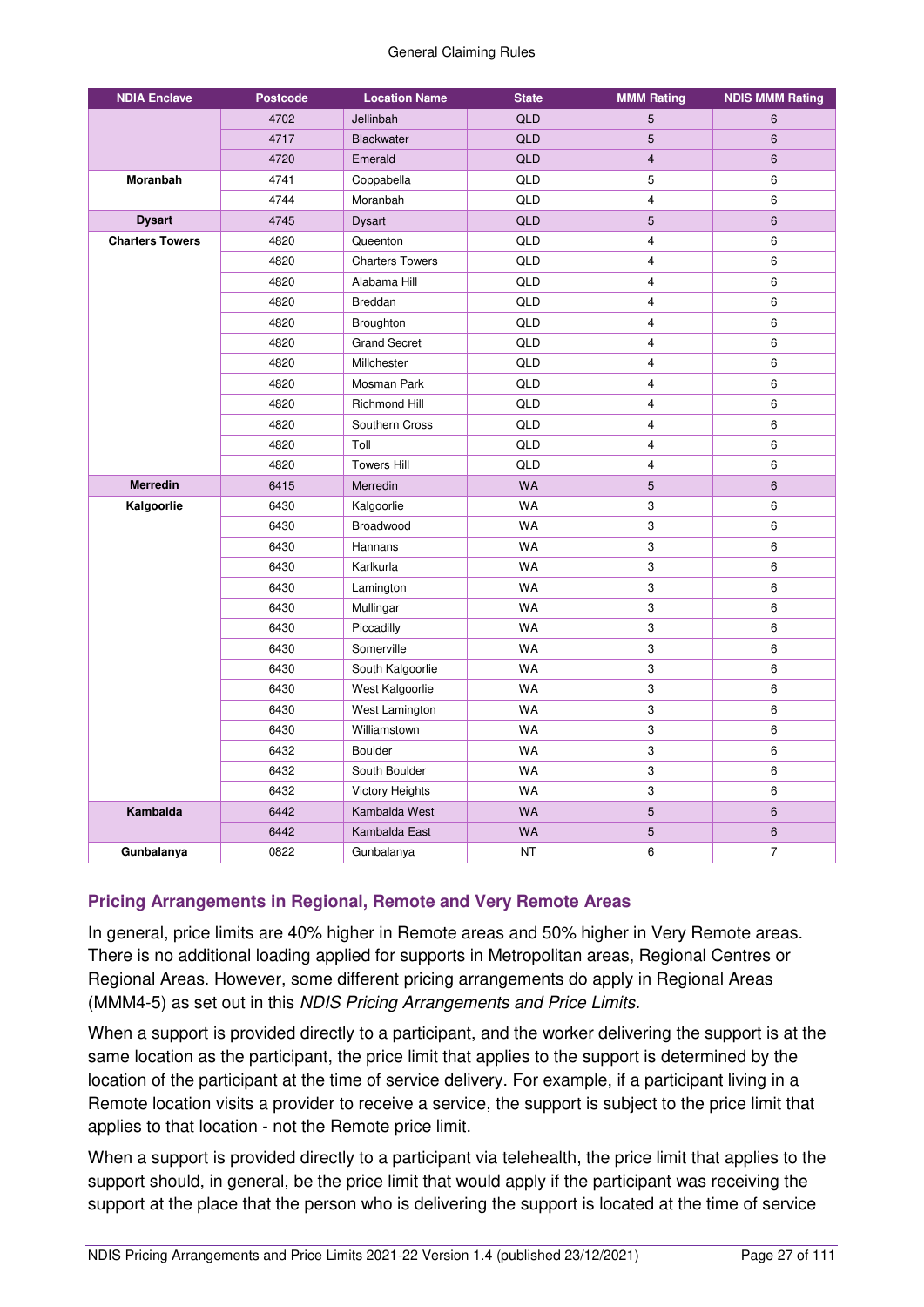delivery. However, participants in Remote or Very Remote areas can agree that those price limits should apply to the support if they are satisfied that the support provides value for money.

When a support is not provided directly (for example, **[Non-Face-to-Face Support Provision](#page-16-2)** or **[NDIA Requested Reports](#page-22-0)**) then the price limit that applies to the support is the price limit that would apply if the participant was receiving the support at the place that the person who is delivering the support is located at the time of service delivery.

## <span id="page-27-0"></span>**Claiming for Group-Based Supports**

When a support item is delivered to more than one participant at the same time (a group of participants) then, unless the NDIS Pricing Arrangements and Price Limits states otherwise, the price limit for each participant is the applicable price limit set out in the relevant support table divided by the number of participants in the group. Providers should make a claim for each participant using the relevant support item. Each claim should be for the total time of the support but is subject to the lower price limit as set out above.

Providers can only claim for supports that are related to the reasonable and necessary needs of a participant. Where a participant attends a group-based session then a provider should only claim for the time of more than one worker against that participant's plan if all those workers were involved in the direct support of the participant for the time claimed.

There are transitional arrangements in place for group-based supports in the Assistance with Social, Economic and Community Participation Support Category, see page [69.](#page-68-0)

## <span id="page-27-1"></span>**Programs of Support**

A provider of group-based supports in:

- Assistance in Shared Living Arrangements Supported Independent Living section of the Assistance with Daily Life Support Category, or
- Assistance with Social, Economic and Community Participation Support Category, including Supports in Employment, or
- any of the Capacity Building Support Categories

can enter into an agreement with a participant for a "program of support", especially where the program is towards the achievement of a specified outcome. Under this approach, providers claim against the plans of all the participants who had agreed to attend an instance of support in the program of support as though they had attended (whether or not they did) - as long as the provider had the capacity to deliver the support. Supports delivered as part of a program of supports are not subject to the short notice cancellation rules.

Providers in Registration Group 0118 (Early Intervention Supports for Early Childhood) can include 1:1 supports in a program of support but only where these are provided in combination with group supports.

Programs of support can only be offered if the duration of the program is no longer than 12 weeks (unless specifically allowed for in the NDIS Pricing Arrangements and Price Limits; and participants are able to exit from the program of supports without cost, subject to a notice period of no more than two (2) weeks. Providers and participants can agree to a new program of support at any time.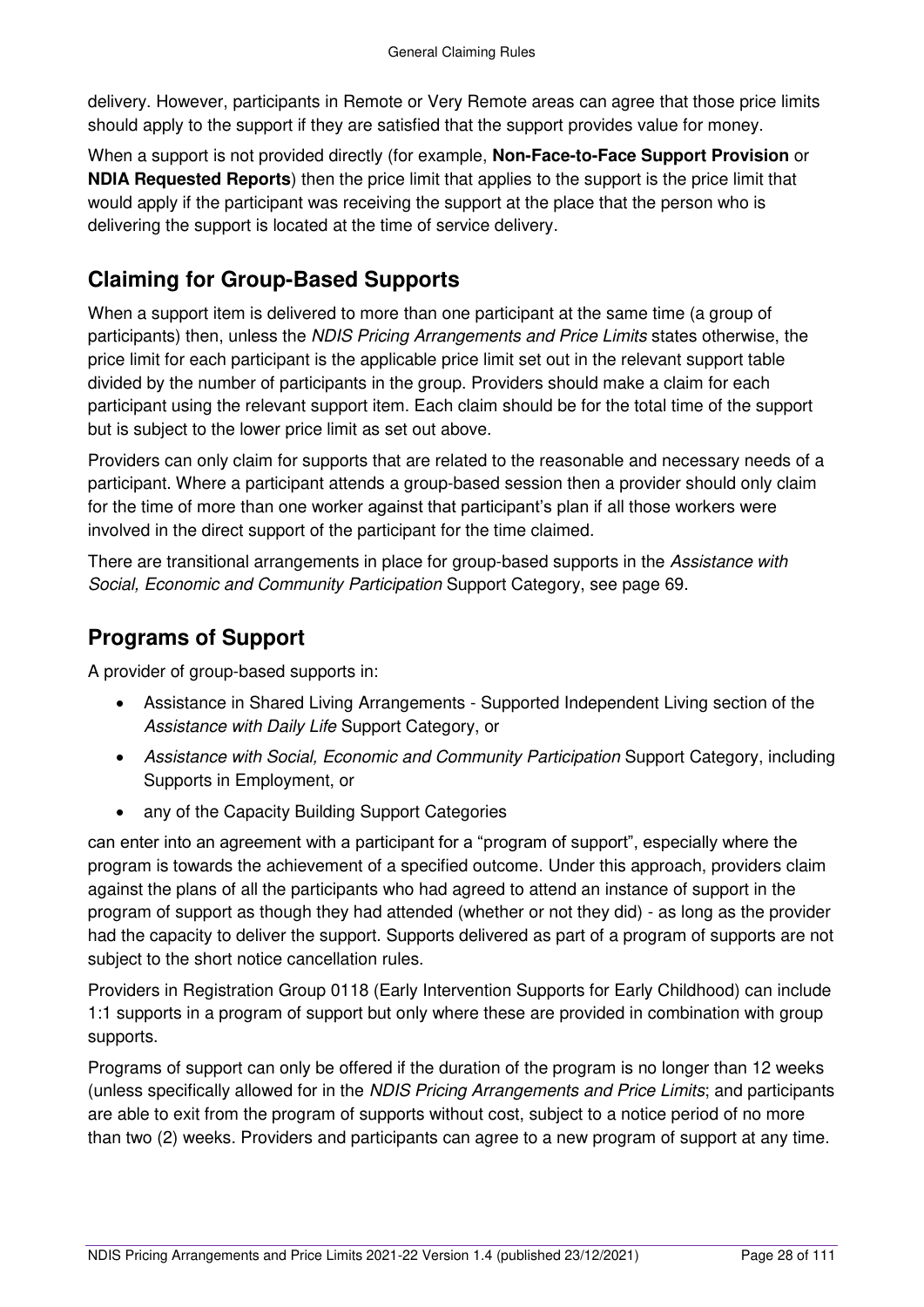Providers who offer programs of support must enter into an agreement with each participant specifying the program of support, including its length, exit rules and intended outcomes. These agreements must be consistent with this NDIS Pricing Arrangements and Price Limits.

Providers cannot pre-claim for programs of support. Each instance of support in the program of support has to be delivered before the provider can claim for that instance of support.

## <span id="page-28-0"></span>**Claiming for Centre Based Social, Economic and Community Participation Supports**

When a support item ("the primary support") in the Assistance with Social, Economic and Community Participation Support Category is delivered in a facility (Centre), by a provider in one of the following Registration Groups:

- High Intensity Daily Personal Activities (0104);
- Specialised Supported Employment (0133); and
- Group and Centre Based Activities (0136)

then the provider can claim an additional amount for the costs of running and maintaining the facility through the relevant Centre Capital Cost support item.

If the primary support is being delivered to a group of participants, then the provider can claim up to price limit of the relevant Centre Capital Cost support item in respect of each of the participants for each hour of the support.

When a support is delivered partially in a Centre and partially in the Community, and the Centre is available at all time during the support if required, then providers can claim up to the price limit for the relevant Centre Capital Cost support item in respect of each of the participants for each hour of the entire period of the support.

NOTE: These arrangements do not apply to providers who choose to use the transitional arrangements for group-based supports in the Assistance with Social, Economic and Community Participation Support Category, see page [69.](#page-68-0) The transitional price limits for these supports have the capital allowance built into them.

### <span id="page-28-1"></span>**Centre Capital Costs**

The Centre Capital Cost support items can be delivered to individual participants subject to the rules set out in this NDIS Pricing Arrangements and Price Limits.

These support items are subject to price limits as set out in the following Table.

| <b>Item Number</b> | <b>Item Name and Notes</b> | Unit | <b>National</b> | Remote | <b>Very</b><br><b>Remote</b> |
|--------------------|----------------------------|------|-----------------|--------|------------------------------|
| 04 599 0104 6 1    | <b>Centre Capital Cost</b> | Hour | \$2.17          | \$3.04 | \$3.26                       |
| 04 599 0133 5 1    | <b>Centre Capital Cost</b> | Hour | \$2.17          | \$3.04 | \$3.26                       |
| 04 599 0136 6 1    | <b>Centre Capital Cost</b> | Hour | \$2.17          | \$3.04 | \$3.26                       |
| 10 599 0133 5 3    | <b>Centre Capital Cost</b> | Hour | \$2.17          | \$3.04 | \$3.26                       |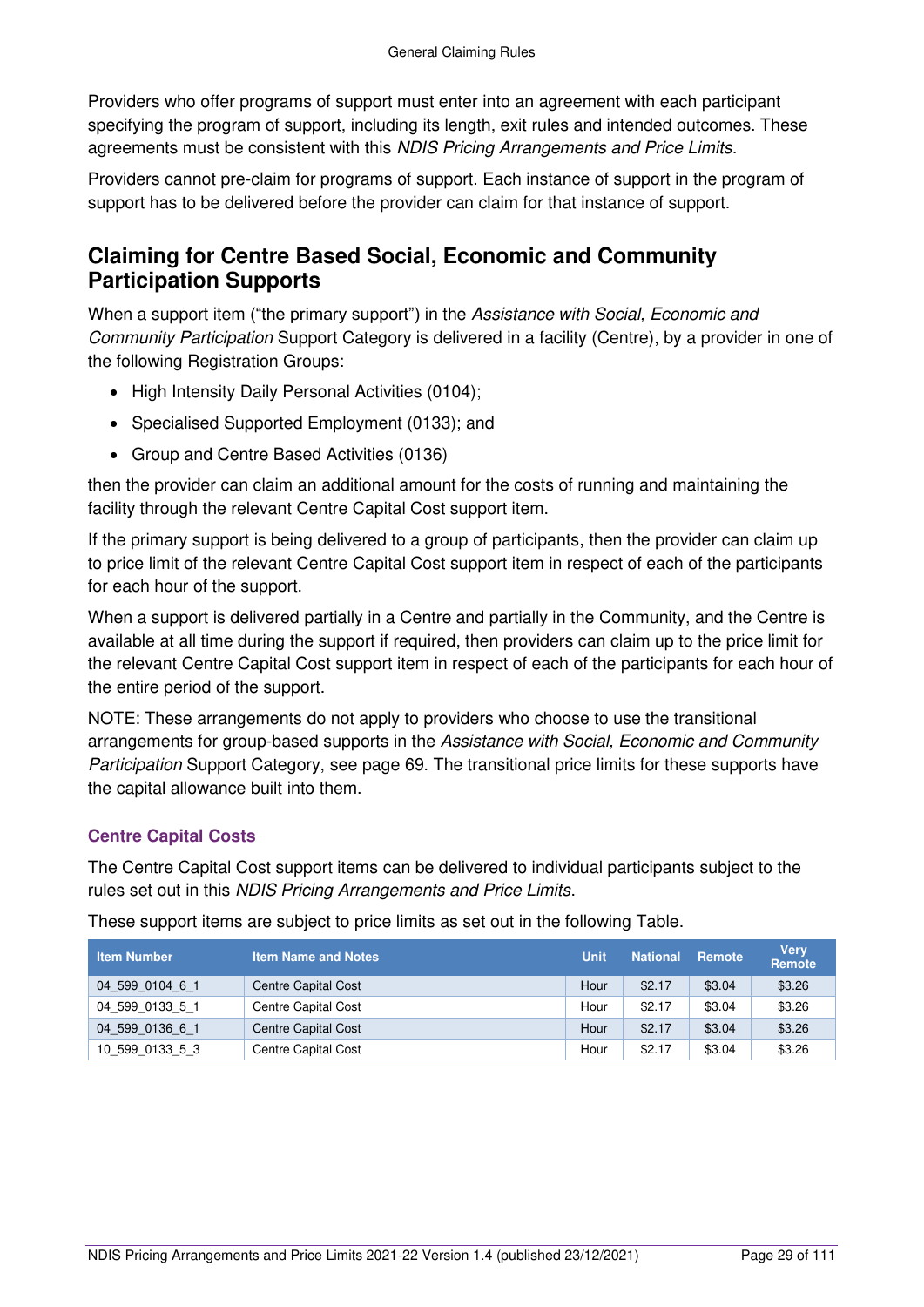## <span id="page-29-0"></span>**Claiming for Establishment Fees for Personal Care/Participation Supports**

These support items recognise the otherwise non-claimable costs that providers face in establishing arrangements with participants. They can be delivered to individual participants subject to the rules set out in this NDIS Pricing Arrangements and Price Limits

These support items are claimable by a provider who assists a participant with the implementation of their NDIS Plan, who has made an agreement with the participant to supply a minimum of 20 hours per month for three or more consecutive months of:

- **Personal Care Supports** that is, supports in the Activities of Daily Living Support Category that are delivered by providers in the Registration Groups:
	- o Daily Personal Activities (0107); or
	- o High Intensity Daily Personal Activities (0104); or
- **Participation Supports** that is, supports in the Social, Economic and Community Participation Support Category delivered by providers in the Registration Groups:
	- o Participation in Community, Social and Civic Activities (0125); or
	- o Group and Centre Based Activities (0136); or
	- $\circ$  High Intensity Daily Personal Activities (0104) when delivered for community access or group supports; or
	- o Specialised Supported Employment (0133).

Each provider can only claim an Establishment Fee in respect of a participant once across all plans. If a provider delivers services to a participant through more than one Registration Group or more than one Support Category they can only claim for one Establishment Fee, and only if they meet the other requirements set out above. More than one provider is able to claim an Establishment Fee against a given plan as long as each provider meets the relevant requirements.

**Item Number Item Name and Notes Unit National Remote Very Remote**  01\_049\_0104\_1\_1 Establishment Fee for Personal Care/Participation Each \$572.30 \$801.22 \$858.45 01\_049\_0107\_1\_1 | Establishment Fee for Personal Care/Participation | Each | \$572.30 | \$801.22 | \$858.45 04\_049\_0104\_1\_1 Establishment Fee for Personal Care/Participation Each \$572.30 \$801.22 \$858.45 04 049 0125 1 1 Establishment Fee for Personal Care/Participation Each \$572.30 \$801.22 \$858.45 04\_049\_0136\_1\_1 Establishment Fee for Personal Care/Participation Each \$572.30 \$801.22 \$858.45 04 049 0133 5 1 Establishment Fee for Personal Care/Participation Each \$572.30 \$801.22 \$858.45

These support items are subject to price limits as set out in the following Table.

## <span id="page-29-1"></span>**Claiming for Irregular SIL Supports**

Irregular SIL Supports are intermittent or unplanned events that disrupt supports initially planned for in the SIL plan budget, via the Roster of Care. Examples of situations where Irregular SIL Supports would be required include a participant falling ill or the cancellation of a day program, so that participants are in their home and require SIL supports for a period that was not initially planned and rostered for.

Claims for Irregular SIL supports are made using the relevant support item, using the "Irregular SIL Support" option in the myplace portal.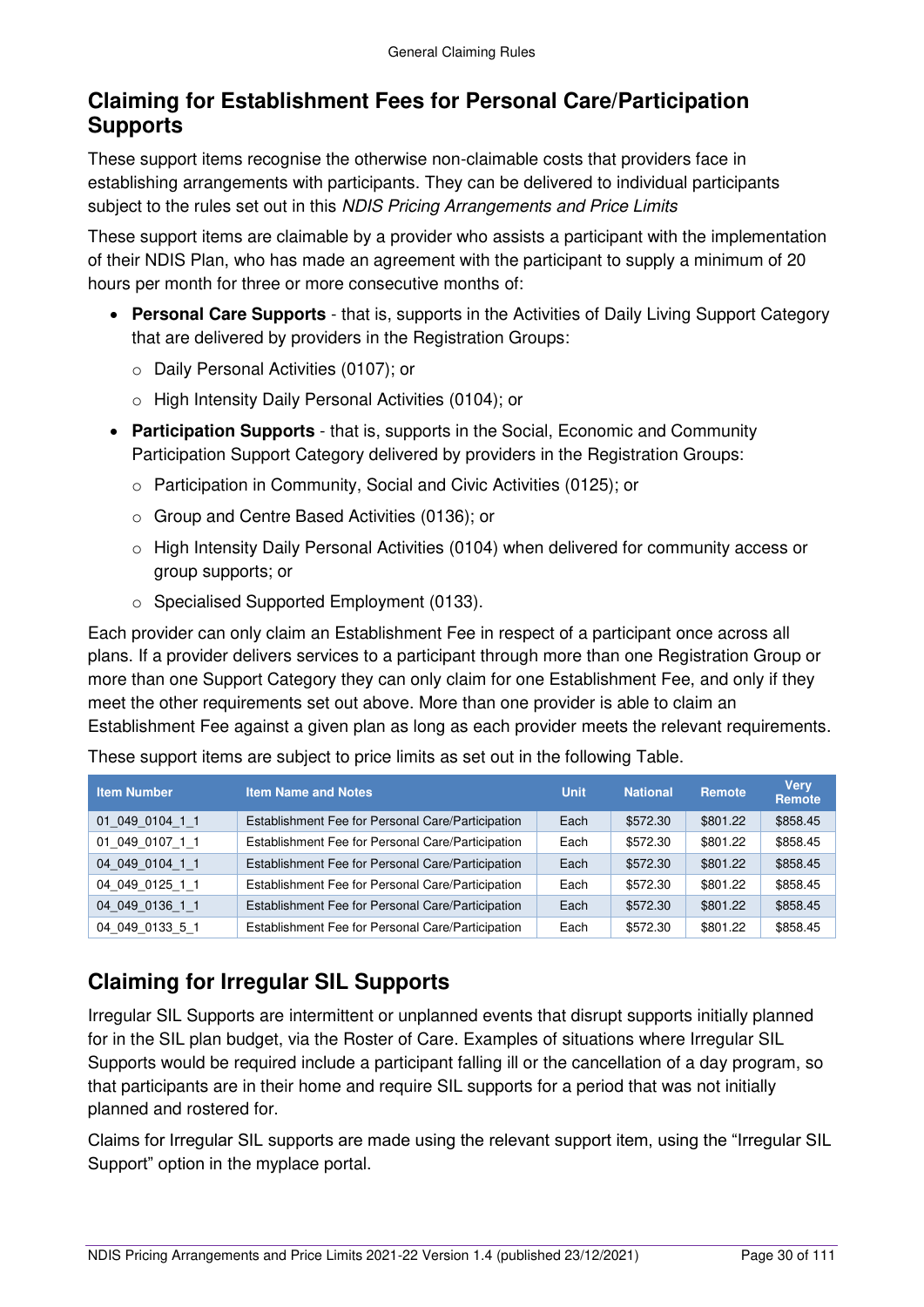SIL Providers are only permitted to claim from a participant's plan for Irregular SIL Supports if all of the following conditions are met:

- this NDIS Pricing Arrangements and Price Limits indicates that providers can claim for Irregular SIL Supports in respect of that support item;
- the proposed charges for the activities comply with this NDIS Pricing Arrangements and Price Limits;
- where the SIL activity does not sit within the definition of a Regular SIL Supports;
- the provider works with the participant and/or their nominee to explain why Irregular SIL Supports are required, and the other options available; and
- the provider has agreement from the participant and/or their nominee to claim for the support before a payment request is made (i.e. the service agreement between the participant and the provider should specify that Irregular SIL Supports can be claimed when required).

In contrast, Regular SIL supports (claimed as Direct Services) are considered as those planned for as part of a usual week in the SIL plan budget, via the Roster of Care – this includes weekday daytime, weekday evening, weekend, public holiday and overnight (either active or overnight) shifts.

The SIL Operational Guideline provides more detail about the types of services that are included and excluded from the provision of SIL supports.

## <span id="page-30-0"></span>**Claiming for more than one worker or therapist**

Sometimes a participant requires assistance from more than one worker or therapist at the same time. In these cases, the provider is entitled to bill for the time spent providing the support by all workers and therapists involved in delivering the support. Examples of cases where this may occur include:

- "shadow shifts" that allow new workers to be introduced to a participant who has complex individual support needs so that they can understand their support needs and patterns;
- supervision of, or specific training for, therapy assistants by the supervising therapist as part of the handover of the support delivery to the participant by the therapist to the therapy assistant;
- case conferences between therapists about the specific support needs of a participant.

## <span id="page-30-1"></span>**Shadow Shifts**

Shadow shifts may be claimed where the participant has complex individual support needs that are best met by introducing a new worker to the participant before it is reasonable that they commence providing the support independently - for example, where the specific individual support needs include very limited communication; behaviour support needs; and/or medical needs/procedures such as ventilation or Home Enteral Nutrition (HEN).

Where the individual would require shadow shifts to assist with the introduction of new workers, and this is the desired method by the participant or their family, the provider may claim for up to 6 hours of weekday support per year.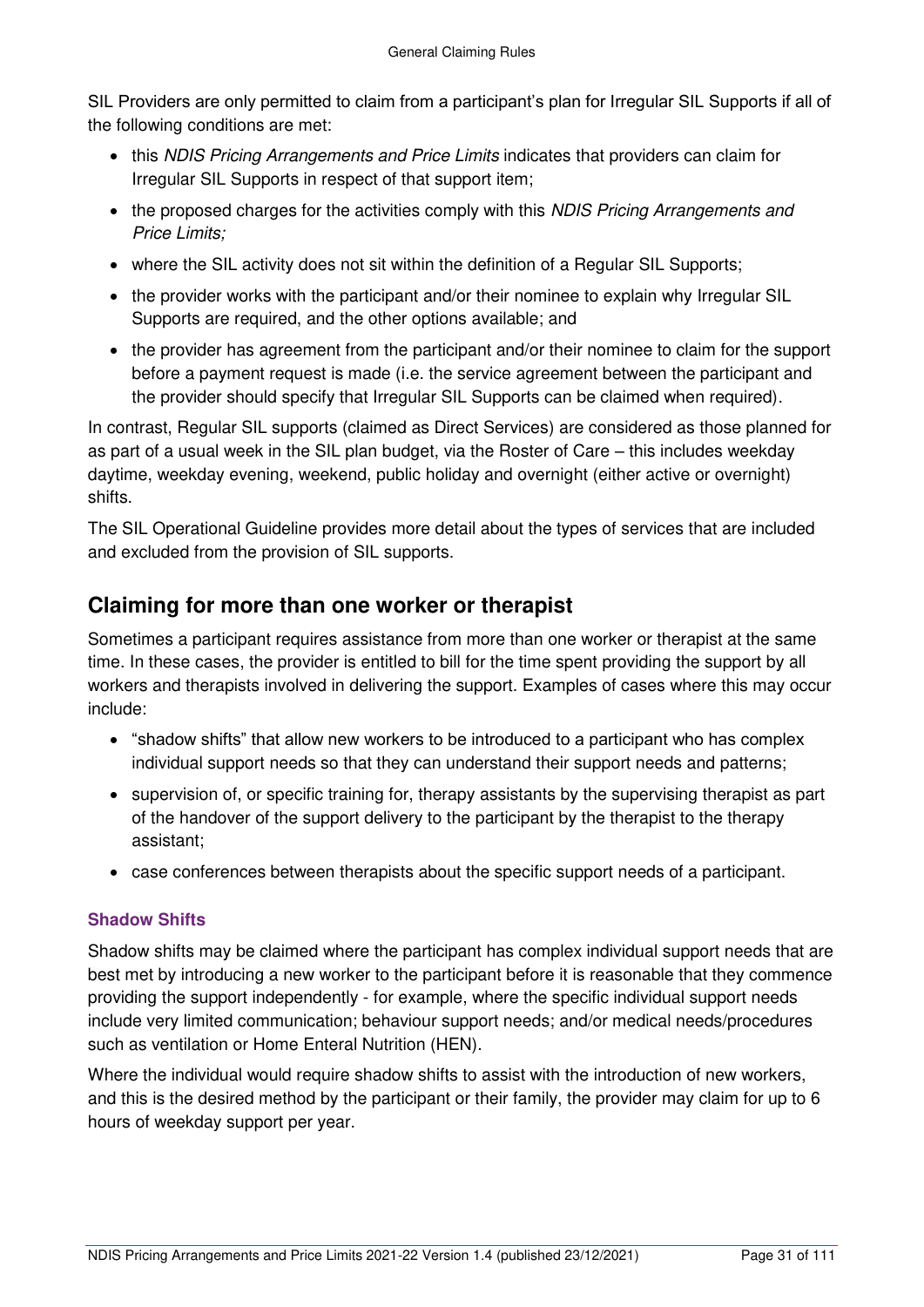### <span id="page-31-0"></span>**Supervision / Specific Training for Therapy Assistants**

Level 1 Therapy Assistants can only deliver support under the direct supervision of a therapist. Level 2 Therapy Assistants can deliver supports under indirect supervision but may require specific training in the needs of the participant from the therapist before they take responsibility for the delivery of the therapy.

In these cases, it is appropriate for the provider to bill for the time spent by both the therapist and the therapy assistant. This arrangement can represent value for money for the participant compared to the alternative of all supports being delivered by the supervising therapists.

### <span id="page-31-1"></span>**Case Conferences for Therapists**

Therapists, especially in rural and remote areas, may benefit from a case conference with other therapists about the specific care needs of a participant. In these cases, it is appropriate for the provider to bill for the time spent by all therapists on the case conference.

## <span id="page-31-2"></span>**Other Considerations**

### <span id="page-31-3"></span>**Supports must be Reasonable and Necessary**

The NDIS provides funding to participants for supports and services aimed at increasing their independence, inclusion, and social and economic participation.

Supports funded by the NDIS need to:

- be related to the participant's disability:
- not include day-to-day living costs that are not related to a participant's disability support needs;
- represent value for money; and
- be likely to be effective and beneficial to the participant.

Providers should not claim for supports from a participant's plan where the support is not in line with the participant's goals, objectives and aspirations as set out in their plan or where the support is not reasonable and necessary. Providers should also not claim for supports from a participant's plan where the support is more appropriately funded or provided through other service systems. Further information on when a support is considered reasonable and necessary can be found on the NDIS [website.](https://www.ndis.gov.au/providers/becoming-ndis-provider/am-i-ready/supports-and-services-funded-ndis)

#### <span id="page-31-4"></span>**Medicare and insurance**

Some elements of a participant's care may be covered by funds outside the NDIS. These expenses are commonly medical, including those covered by private health insurance or Medicare. These medical expenses are not funded under the NDIS, even if they are related to, or a symptom of, the disability. These expenses should be claimed under the relevant health care scheme or insurance policy. Some providers (e.g. therapists) may need to distinguish between the health services and disability supports that they provide to a single client, and make separate payment claims to, for example, Medicare and the NDIS.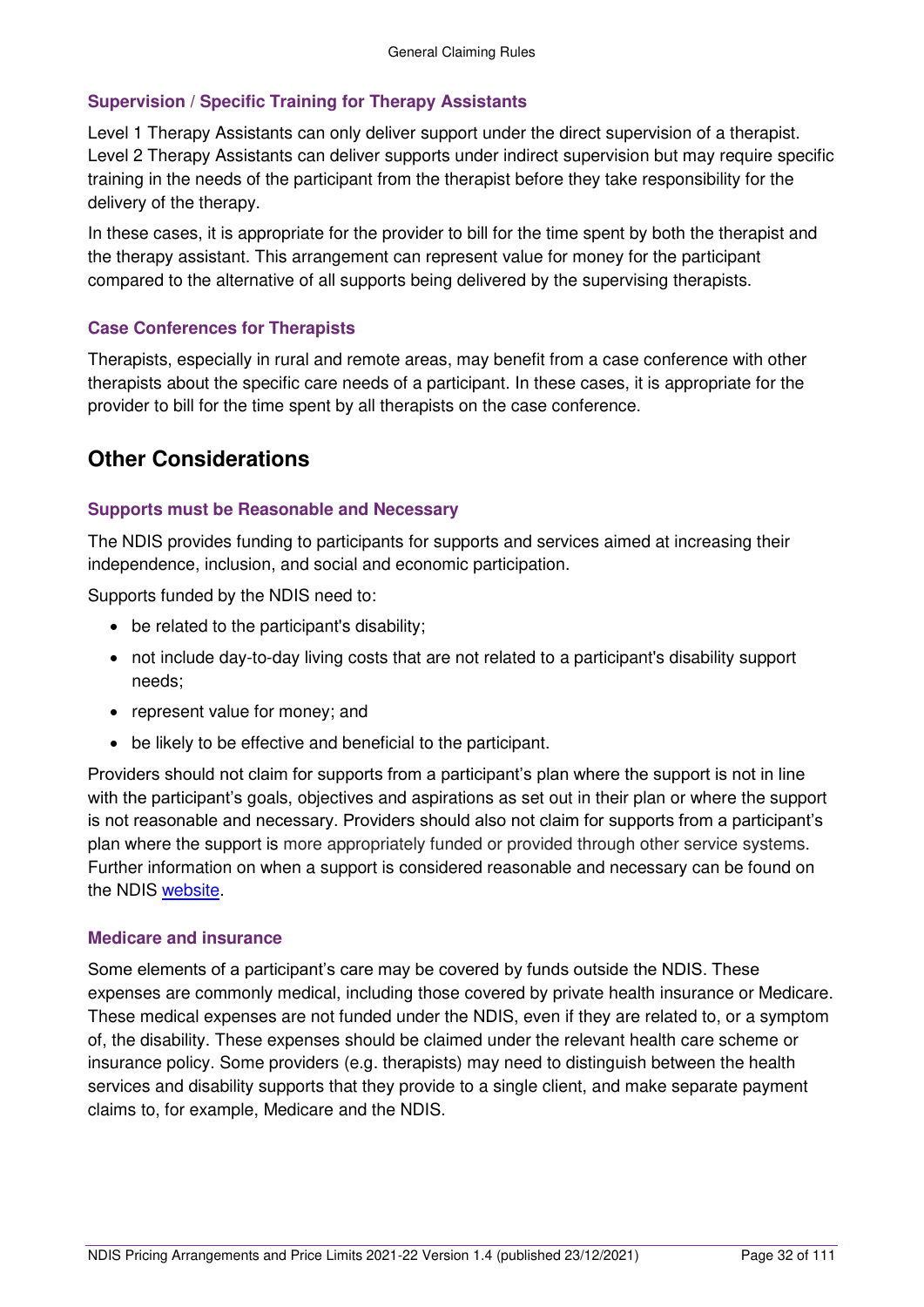### <span id="page-32-0"></span>**Expenses related to Recreational Pursuits**

Providers should not claim payment from participant's plans for:

- expenses related to recreational pursuits, such as event tickets for the participant, as they are not covered by the NDIS; or
- the cost of entry for a paid support worker to attend a social or recreational event.

### <span id="page-32-1"></span>**Prepayments**

In general, Registered Providers can only make a claim for payment once a service booking has been created and the support has been delivered or provided.

For higher cost supports, the cost of the support may be claimed in stages in some circumstances, and before the support is finally delivered to the participant.

Prepayments represent funds paid in advance of the provider delivering the agreed support to the participant. Sometimes providers require prepayment(s) as collateral and/or to cover their expenses in order to source, build or tailor the support to meet the participant's unique needs.

In general, prepayments should only be sought where a business will incur unrecoverable costs should delivery of the support to the requesting participant not proceed (e.g. a custom made support).

Prepayments are subject to all of the following conditions:

- The support item is an assistive technology (including vehicle modification), or a home modification;
- the support item value exceeds \$1,500 or is custom made to address the participant's disability related requirements, and a valid quote has been provided and accepted by the participant (or their nominee);
- a service agreement between the provider and participant (or nominee) outlines the requirement of a prepayment (e.g. deposit) or milestone payments, in line with normal business practice; and
- the final payment of **not less than 10% of the total cost**, may not be claimed until the participant has received the support ready for use.

A participant is entitled to a refund of any balance of prepayment(s) less the actual unrecoverable expense incurred by the business to that point when supply is terminated. The participant remains fully entitled to their rights under Australian Consumer Law in all circumstances.

Prepayments can be claimed by providers for a support where that support is specifically identified as eligible for prepayments in this NDIS Pricing Arrangements and Price Limits. Other supports may be eligible for prepayment where the NDIA has given prior written approval (including conditions) to the registered provider to claim for prepayments.

### <span id="page-32-2"></span>**Subscription services**

A provider may claim for a service agreed with a participant using a subscription model of payment. The participant is paying to be able to use that service (on the terms/hours agreed) for the period of the subscription.

Providers wanting to claim for a subscription based service must make sure that: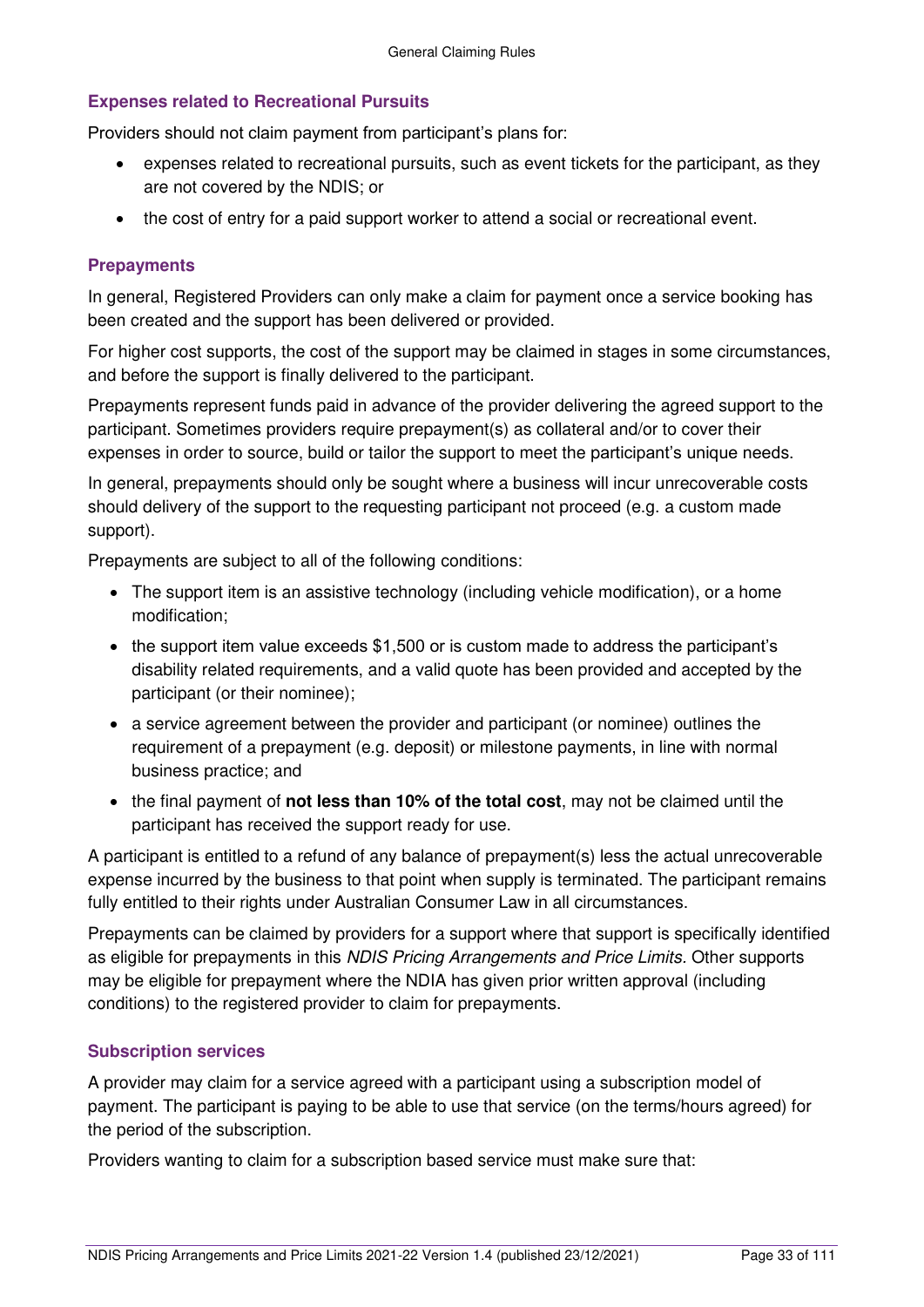- a) A plain English service agreement has been accepted by the participant, that makes clear to the participant the service and its costs (including any extra fees), as well as reasonable exit conditions
- b) Subscriptions are charged for no more than one (1) month's service provision (paid at or before the start of the service period), unless the subscription fee for the longer period is less than \$350 (for example \$199 per year).
- c) There are no penalties (for example exit fees) should a participant wish to cancel a subscription (with reasonable notice) on or prior to the end of the paid subscription period.
- d) Invoices for the subscription to be paid, clearly describe the supports for the participant to be delivered/available during the subscription period. For monthly subscriptions, participant's may agree in writing to be billed quarterly (in advance of the quarter), but must be refunded any unused months if they cancel the subscription with due notice (as per point c. above).

### <span id="page-33-0"></span>**Co-payments for Capital items, including Assistive Technology**

Co-payments by the participant are not required. However, where a participant would like a customisation to a support or assistive technology that is not considered reasonable or necessary, they are required to pay for these themselves. These may include an aesthetic customisation to an assistive technology or modifications to a vehicle that are additional to the assistive components.

### <span id="page-33-1"></span>**Other Fees and Charges**

All registered providers must not add any other charge to the cost of the supports they provide to any participant, such as credit card surcharges, or any additional fees including any 'gap' fees, late payment fees or cancellation fees, unless otherwise permitted by this NDIS Pricing Arrangements and Price Limits. Participants are generally not required to pay exit fees, even when changing provider's part way through a plan. A core principle of the NDIS is choice and control for participants, allowing them to change providers without expense.

### <span id="page-33-2"></span>**Goods and Services Tax (GST)**

Many, but not all, NDIA supports provided to NDIS participants are GST-free. Further information about the NDIS and GST can be accessed on the [Australian Taxation Office website.](https://www.ato.gov.au/business/gst/in-detail/your-industry/gst-and-health/?page=6#National_Disability_Insurance_Scheme) Providers should seek independent legal or financial advice if they require assistance with tax law compliance. If GST is applicable to a support, the price limit is inclusive of GST.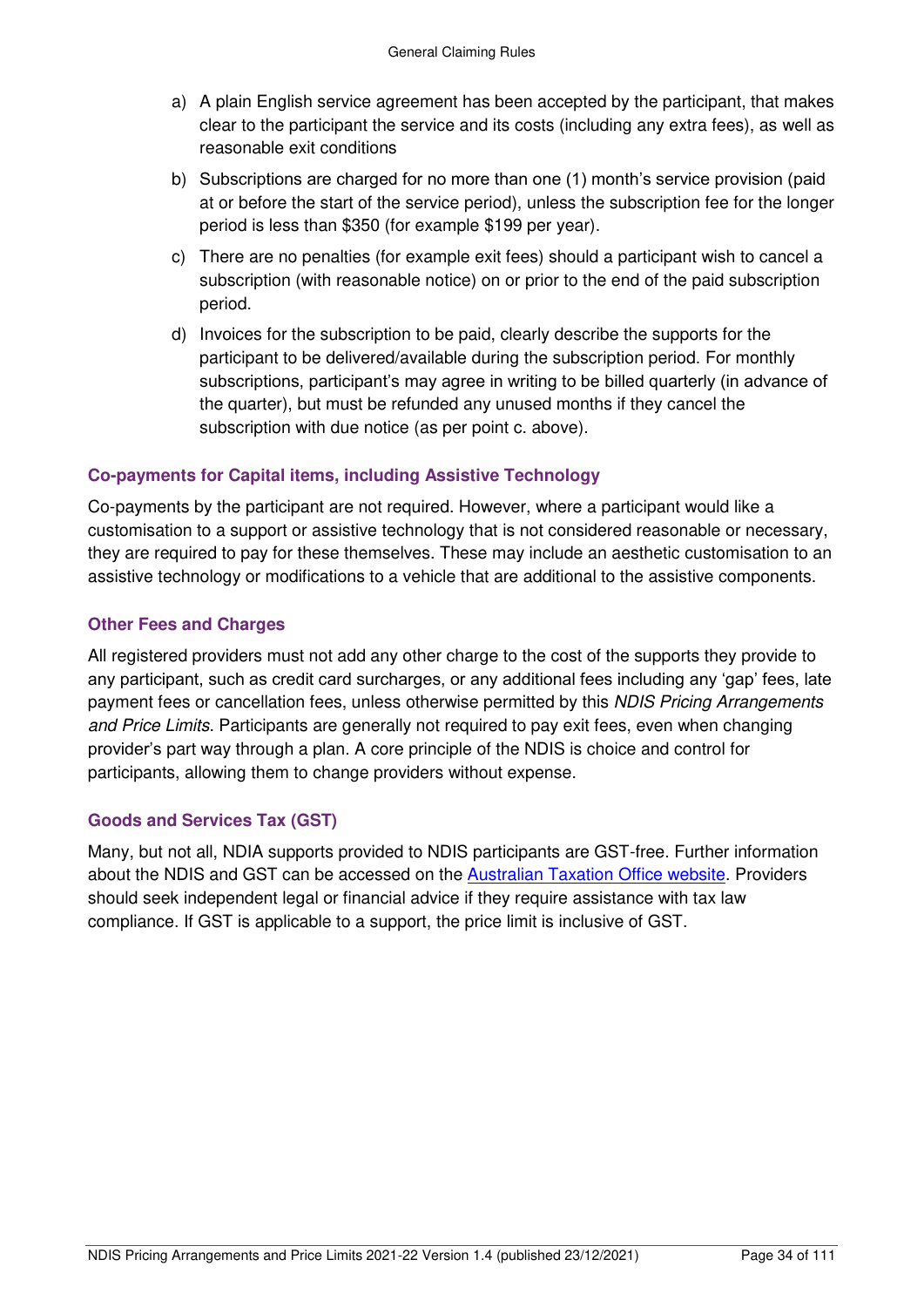## <span id="page-34-0"></span>**Special NDIS Pricing Arrangements**

## <span id="page-34-1"></span>**High Intensity Supports**

A support is considered a **High Intensity Support** if the participant requires assistance from a support worker with additional qualifications and experience relevant to the participant's complex needs. The high intensity price limits may be considered when:

- frequent (at least 1 instance per shift) assistance is required to manage challenging behaviours that require intensive positive behaviour support; and/or
- continual active support is required due to high medical support needs (such as unstable seizure activity or respiratory support).

### <span id="page-34-2"></span>**Level of Disability Support Worker**

Some high intensity supports have differential price limits that depend on the skills and experience of the Disability Support Worker who delivers the support.

- **Level 1 worker** support items should be used if the worker who delivers the support is someone who has the skills and experience that would mean that they would be classified as a Social and Community Services Employee level 2 (below the maximum pay point) if they were employed under the Social, Community, Home Care and Disability Services Industry Award 2010 (SCHADS Award).
- **Level 2 worker** support items should be used if the worker who delivers the support is someone who has the skills and experience that would mean that they would be classified as a Social and Community Services Employee level 2 (at the maximum pay point) or as a Social and Community Services Employee level 3 (at the minimum pay point) if they were employed under the SCHADS Award.
- **Level 3 worker** support items should be used if the worker who delivers the support is someone who has the skills and experience that would mean that they would be classified above a Social and Community Services Employee level 3 (at the minimum pay point) if they were employed under the SCHADS Award.

In general, the Level 2 price limit applies to most high intensity supports. However, if the particular instance of support is delivered by a worker who does not have the skills and experience to deliver a high intensity support then the Level 1 price limit should be applied. If the particular instance of the support is delivered by a more highly skilled or experienced worker then the provider can consider applying the Level 3 price limit, with the participant's prior agreement.

## <span id="page-34-3"></span>**Temporary Transformation Payment (TTP)**

A number of supports in the Assistance with Daily Living Support Category and the Social, Economic and Community Participation Support Category are in the scope of the Temporary Transformation Payment (TTP). These supports have two support items, in line with the following example.

| 01 011 0107 1 1   | Assistance With Self-Care Activities - Standard - Weekday Daytime       |
|-------------------|-------------------------------------------------------------------------|
| 01 011 0107 1 1 T | Assistance With Self-Care Activities - Standard - Weekday Daytime - TTP |

The price limit for each TTP item is higher than the price limit for the non-TTP item. The difference in price limits will be 4.5% of the standard price from 1 July 2021.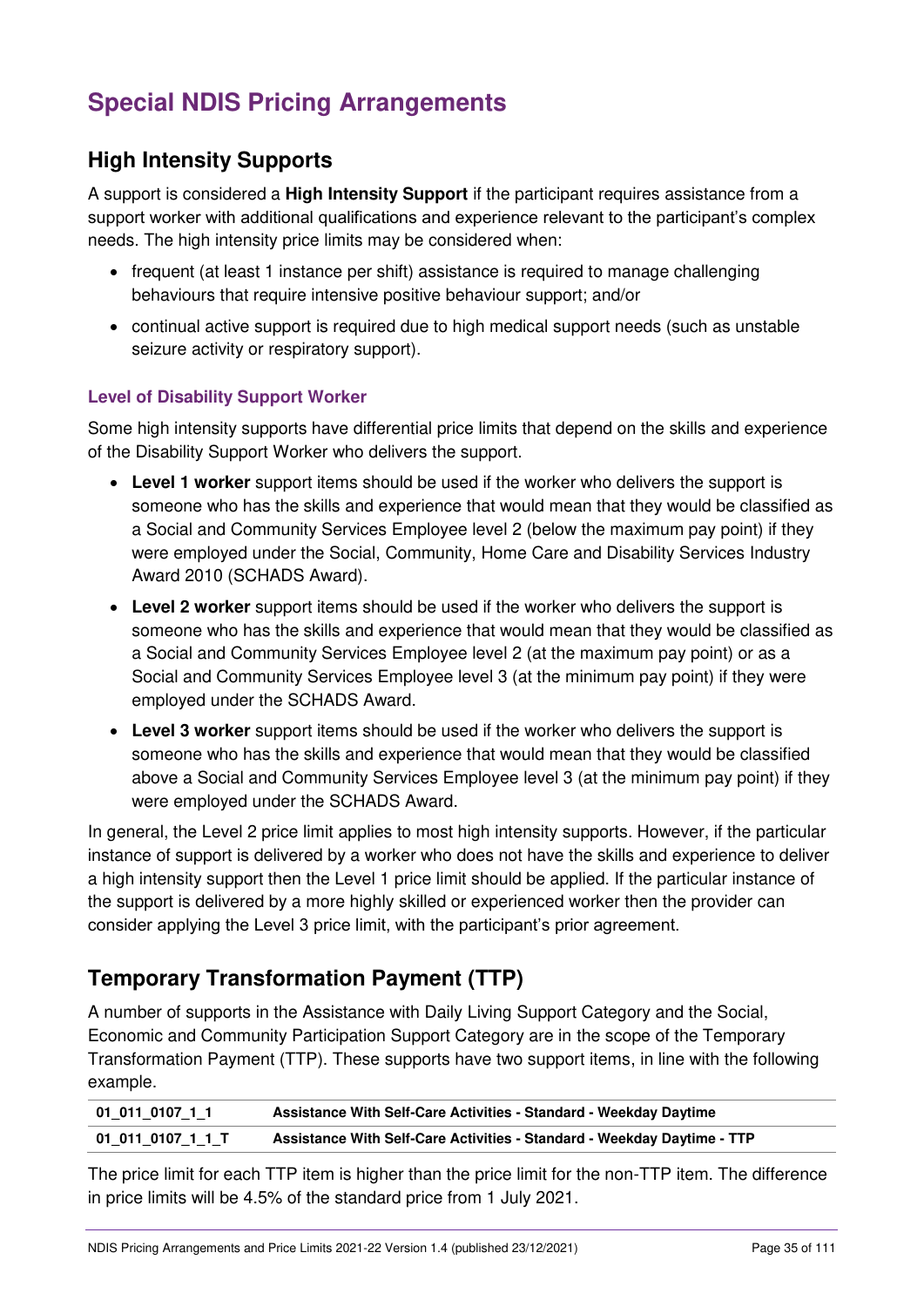As with all supports, providers must also agree the price that they will charge for a support with the participant. The price for a support cannot be greater than the relevant price limit.

The TTP items can only be used by providers who are compliant with the TTP conditions (see below). Providers who meet these eligibility criteria are known as **TTP providers**.

All providers who claim for the TTP in 2021-22 must:

- publish their service prices prominently on their website, and make them available to participants, including participants who are not their clients, and the NDIA on request; and
- list their business contact details in the Provider Finder in the myplace portal and ensure that those details are kept up-to-date; and
- take part in a Financial Benchmarking Survey that is carried out for the NDIA in 2021-22.

In addition, providers who made a claim for the TTP in 2020-21 can only claim for the TTP in 2021- 22 if they also took part in the Financial Benchmarking Survey that was carried out for the NDIA in 2020-21.

All providers who claim for a TTP support item are also required to acknowledge their compliance with the NDIS Pricing Arrangements and Price Limits, including the TTP requirements, when submitting a payment request through the myplace Provider Portal.

Providers who made a claim for the TTP in 2020-21 and did not take part in the Financial Benchmarking Survey that was carried out for the NDIA in 2020-21 are not eligible to claim for the TTP in 2021-22. If any of these providers make a claim for a TTP support item in 2021-22 then they will be required to reverse the claim and replace it with a claim for the equivalent non-TTP support item.

If any provider makes a claim for a TTP support item in 2021-22 and does not take part in the Financial Benchmarking Survey that will be carried out for the NDIA in 2021-22 then they will be required to reverse the claim and replace it with a claim for the equivalent non-TTP support item.

Providers are reminded that Section 182 of the National Disability Insurance Scheme Act 2013 provides that if an NDIS amount is paid to a person who is not entitled for any reason to the payment of the NDIS amount then the amount of the payment is a debt due to the Agency.

## <span id="page-35-0"></span>**Plan managers and the TTP**

Plan managers are not responsible for ensuring providers are TTP compliant. They can accept the claim for a TTP support item by a registered provider as proof of TTP compliance. Plan managers are however required to inform the NDIA, when requested, which registered providers have made a claim for a TTP support item through the plan manager. Non-registered providers are not eligible for the TTP and plan managers should not use TTP line items to claim for services delivered by non-registered providers.

## <span id="page-35-1"></span>**Disability-Related Health Supports**

The NDIS will fund disability-related health supports where these supports directly relate to a participant's significant and permanent functional impairment and assist them to undertake activities of daily living. These supports are provided individually to participants and can be provided in a range of environments, including, but not limited to, the participant's own home.

Participants are not permitted to claim for health supports from their plans when those health supports do not relate to their disability and when they do not require health supports on a regular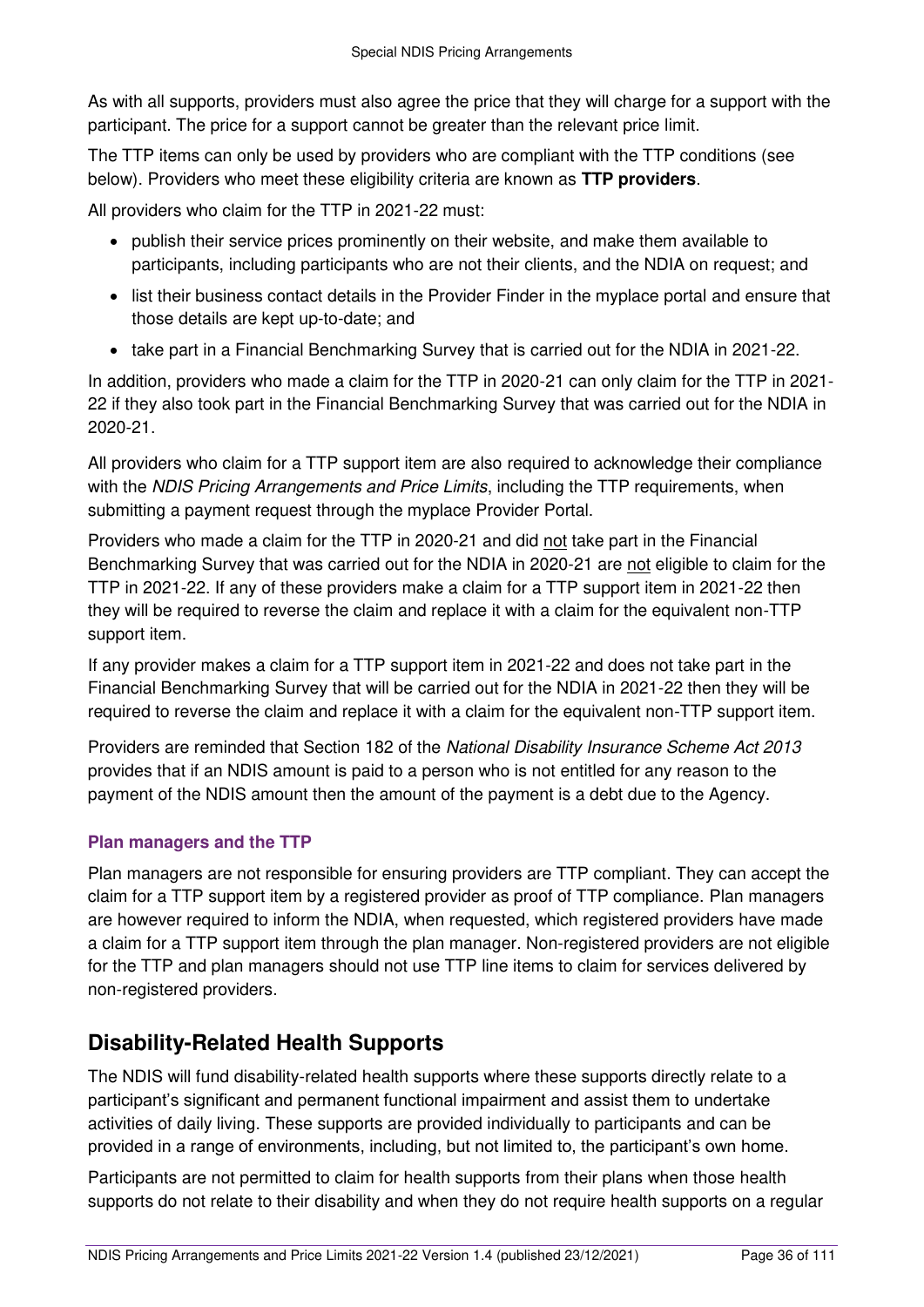basis. Those health supports will continue to be provided by the health system. Additionally, if a participant's support needs become acute, that support should be provided in a hospital or another health setting by the relevant state/territory health care system or private health system and not be claimed from the participant's plan.

The list below provides an indication of the majority of disability-related health supports that may be required by NDIS participants; however, it is not an exhaustive list. Disability-related health supports are expected to assist in areas such as:

- **Dysphagia**: for participants who have trouble eating, drinking or swallowing on a daily basis.
- **Respiratory**: for participants requiring help with their breathing and maintenance of their respiratory health, including any associated care, comfort, planning or supports
- **Nutrition**: for participants requiring help with the way they eat or understanding the food they need.
- **Diabetes**: for participants who have daily problems with how much sugar is in their blood.
- **Continence**: for participants who need daily assistance with toileting (bladder and bowel).
- **Wound & Pressure Care**: for participants who need daily wound and pressure care (resulting from pressure wounds or swollen limbs).
- **Podiatry**: for participants who require help looking after their feet, ankles and lower limbs.
- **Epilepsy**: for participants who need daily help managing the way epilepsy affects the way their brain and nerves work.
- **Botox and Splinting**: It is unlikely Botox and splinting supports will be reasonable and necessary to include in a plan, as these are generally provided in a clinical setting.

Five types of disability-related health supports have been identified in the NDIS Support Catalogue:

- Provision of Disability-Related Health Supports by Disability Support Workers these supports should be claimed using the standard Daily Personal Activities and High Intensity Daily Personal Activities support items;
- Assessment, planning and the provision of Disability-Related Health Supports by therapists these supports should be claimed using the standard ECEI and Therapy support items;
- Assessment, planning and the provision of Disability-Related Health Supports by nurses these supports should be claimed using the new nursing support items;
- Consumables related to Disability Related Health Supports these supports should be claimed using the new Low-Cost or High-Cost Disability Related Health Consumables support line items; and
- Assistive Technology related to Disability Related Health Supports these supports should be claimed using the new Disability Related Health Assistive Technology support line items.

### <span id="page-36-0"></span>**Type of Nurse**

An **enrolled nurse** is a person who provides nursing care under the direct or indirect supervision of a registered nurse. They have completed the prescribed education preparation, and demonstrated competence to practice under the Health Practitioner Regulation National Law as an enrolled nurse in Australia. Enrolled nurses are accountable for their own practice and remain responsible to a registered nurse for the delegated care.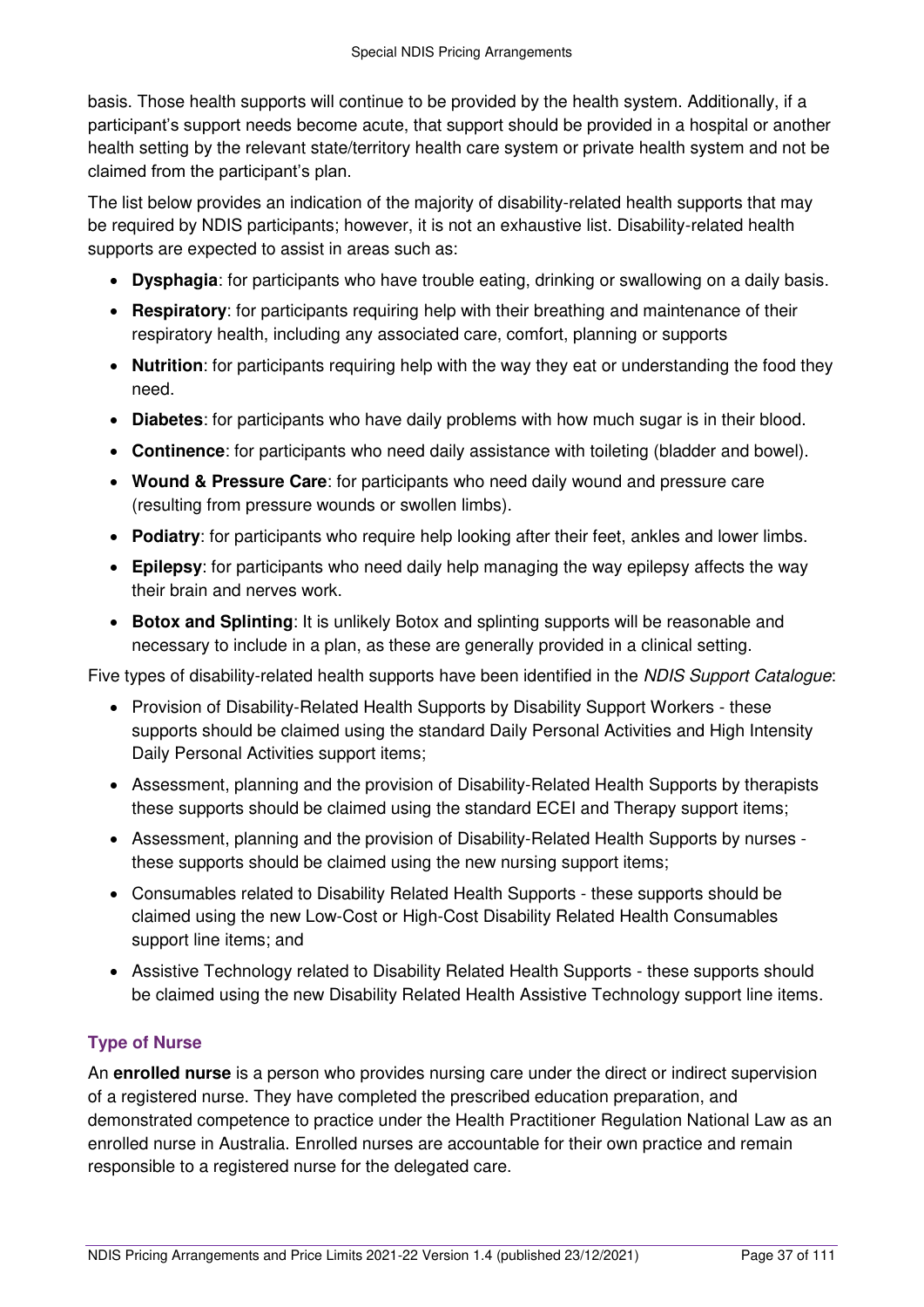A **registered nurse** is a person who has completed the prescribed education preparation, demonstrates competence to practice, and is registered under the Health Practitioner Regulation National Law as a registered nurse in Australia.

A **clinical nurse** is a more experienced and skilled registered nurse. Duties of a clinical nurse will substantially include, but are not confined to, delivering direct and comprehensive nursing care and individual case management to a specific group of patients or clients in a particular area of nursing practice.

A **clinical nurse consultant** is a nurse practicing in the advanced practice role. Advanced practice nursing is a qualitatively different level of advanced nursing practice to that of the registered nurse due to the additional legislative functions and the regulatory requirements. The requirements include a prescribed educational level, a specified advanced nursing practice experience, and continuing professional development. Nurses practising at an advanced level incorporate professional leadership, education and research into their clinically based practice. Their practice is effective and safe. They work within a generalist or specialist context and they are responsible and accountable in managing people who have complex health care requirements.

A **nurse practitioner** is an advanced practice nurse endorsed by the Nursing and Midwifery Board of Australia who has direct clinical contact and practices within their scope under the legislatively protected title 'nurse practitioner' under the Health Practitioner Regulation National Law.

# **Coronavirus (COVID19) Response**

The Australian Government has enacted the Coronavirus Emergency Response Plan and the NDIA is taking necessary steps to prepare and support participants and providers during the coronavirus (COVID-19) pandemic. The Agency is collaborating with the Department of Social Services, Services Australia and the NDIS Quality and Safeguards Commission as well as health agencies to deliver the NDIA's Pandemic Plan in line with the Government's Emergency Response Plan. Further information can be found at [ndis.gov.au.](https://www.ndis.gov.au/coronavirus)

The Agency is responding to the COVID-19 pandemic through a number of temporary measures.

### **Temporary COVID Price Increases**

The price limits for a number of supports are being temporarily increased nationally from 1 January 2022 until 30 June 2022, pending the outcomes of the 2021-22 Annual Pricing Review. The temporary price increase recognises that providers have to meet additional costs as a result of COVID, including the provision of PPE for support workers.

The temporary increase applies to supports in the Assistance with Daily Living Support Category and the Social, Economic and Community Participation Support Category delivered by providers in the following Registration Groups:

- 0104 High Intensity Daily Personal Activities
- 0107 Daily Personal Activities
- 0115 Assistance With Daily Life Tasks In A Group Or Shared Living Arrangement
- 0120 Household Tasks
- 0125 Participation In Community, Social And Civic Activities
- 0133 Specialised Supported Employment
- 0136 Group And Centre Based Activities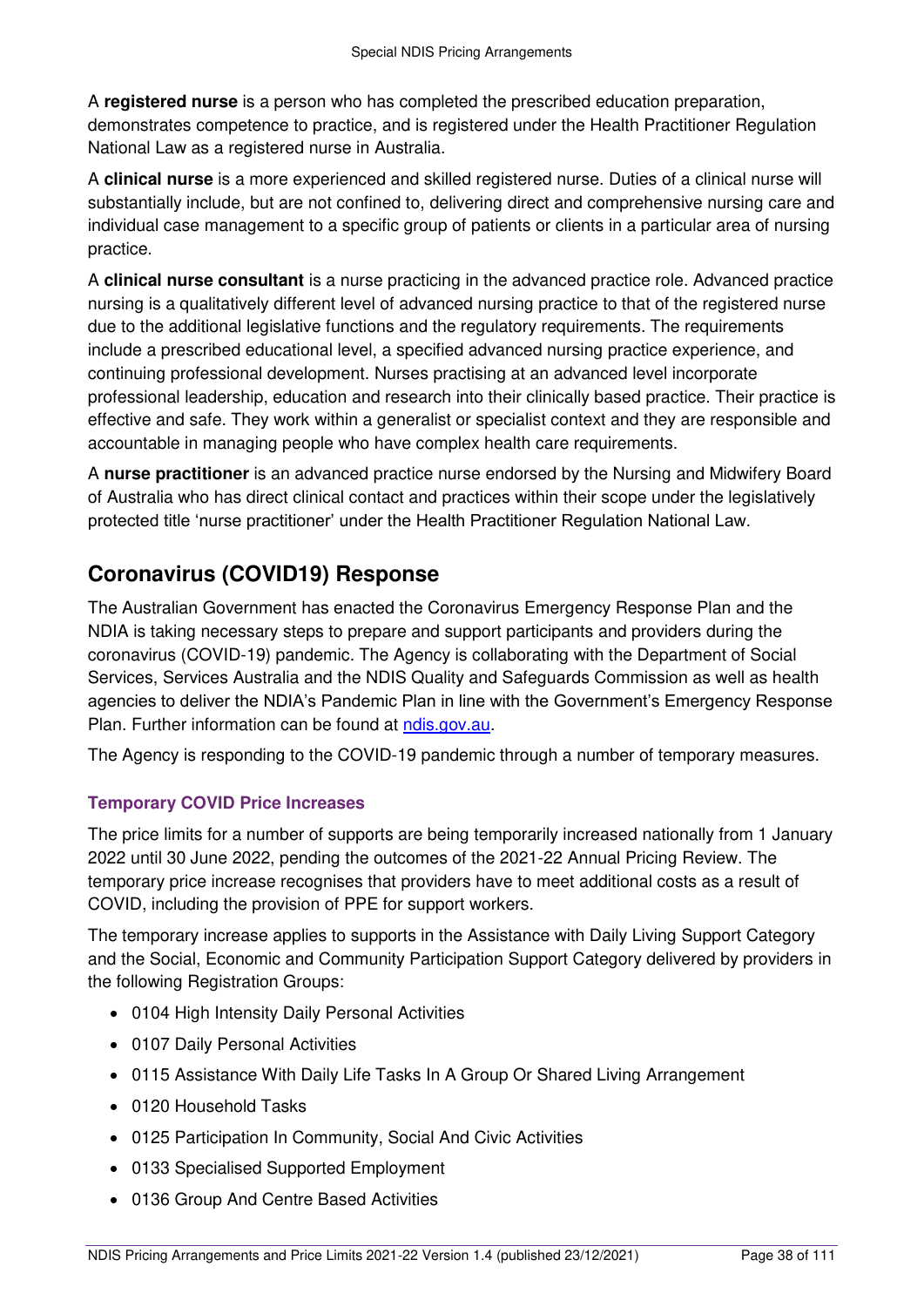The increases in price limits have been calculated by increasing the overhead allowance in the NDIS Disability Support Worker Cost Model by:

- 0.40 percentage points for Supported Independent Living Supports and Group Supports; and
- 0.25 percentage points for other eligible supports.

### **SIL Providers**

Two temporary support items have been introduced to support participants living in Supported Independent Living who have additional needs because the participant:

- $\bullet$  has been diagnosed with COVID-19 (until they are no longer infectious as a guide, the National Management Guidelines state that this is generally for a period of up to 14 days); or
- is living in areas outlined in the **[Addenda to the NDIS Pricing Arrangements and Price](#page-7-0)  [Limits](#page-7-0)** and is**:**
	- $\circ$  is required by government or medical authorities to self isolate or quarantine; or
	- $\circ$  is required on the advice of a medical practitioner to self isolate or quarantine because they are displaying symptoms of COVID-19 or are suspected to have come into contact with a person suspected of having contracted COVID-19; or
	- $\circ$  is in isolation or quarantine while waiting for the results of a COVID-19 test or because of measures taken by government or medical authorities in response to the COVID-19 pandemic.

These support items are being introduced temporarily. They can only be claimed during the periods specified in the **[Addenda to the NDIS Pricing Arrangements and Price Limits](#page-7-0)**.

These support items will cater to three scenarios for eligible participants:

- they continue to reside in the normal SIL accommodation:
- they are admitted to hospital; and
- they are relocated to alternative housing for isolation purposes or while transitioning into or out of hospital.

A single participant could move through all three scenarios over time, noting that a participant who is diagnosed with COVID-19 should only remain in their usual SIL accommodation if they selfisolate, have access to their own bathroom and do not come into contact with other residents or shared spaces.

### **Cleaning Services**

Temporary support for eligible participants living in supported independent living arrangements and who require cleaning services to help prevent the spread of the disease. This support item can be used for a one-off professional deep cleaning of a residence of an eligible participant. The item is only claimable once per participant. See page [57](#page-56-0) for more information.

### **Additional Supports**

Temporary support for eligible participants living in Supported Independent Living arrangements (SIL) where additional supports are required by the participant because of COVID-19. The item can be claimed in addition to the usual SIL claim for the participant. The item recognises the additional costs of higher intensity support (staffing increase), Personal Protective Equipment (PPE), professional laundering, and any ancillary costs directly related to the participant's diagnosis. This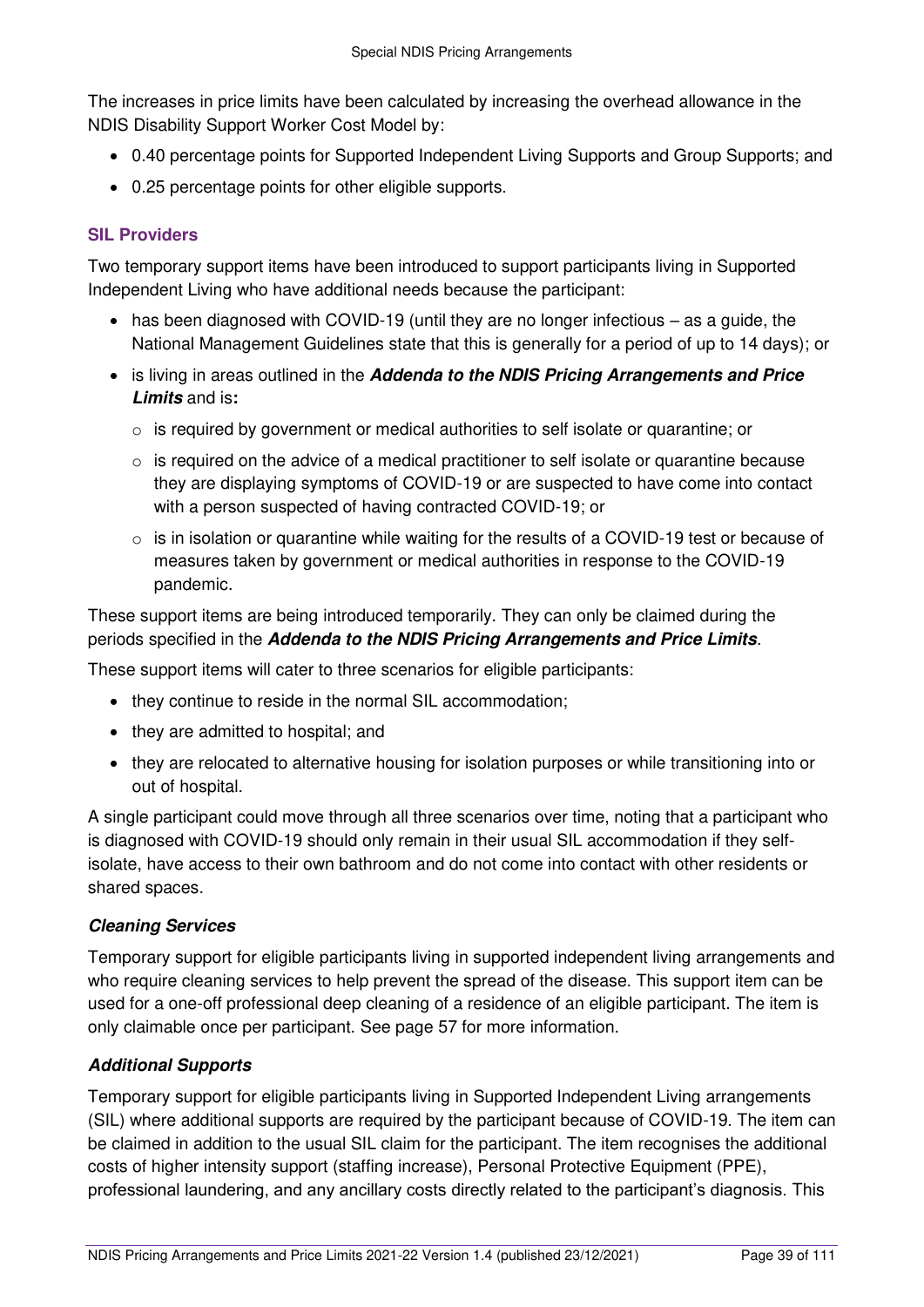item can only be claimed when additional costs are actually incurred and so would not be claimable if the participant was in hospital or in an Short Term Accommodation facility and the provider was not providing support to them. See page [57](#page-56-0) for more information.

### **Rapid Antigen Testing for Support Workers in SIL**

From 23 December 2021, a direct billing arrangement will operate to assist providers of Supported Independent Living supports with the costs associated with Rapid Antigen Tests undertaken to enable the provision of support to a participant.

Providers will be able to make a claim against this direct billing arrangement when a support worker is required to undergo a Rapid Antigen Test in order to be able to deliver supports to a participant. That is, a provider can only claim for this support if they would be unable to deliver a support to a participant (for example, through rerostering other workers) without a support worker undergoing a Rapid Antigen Test.

In order to claim, providers:

- must incur the expense that is, must have paid for the Rapid Antigen Test undertaken by the support worker;
- must be delivering a support item in the Assistance with Daily Life support category in the registration group – 0115 Assistance with Daily Life Tasks in a Group or Shared Living Arrangement.

Where the support worker is supporting a number of participants, then the cost of the Rapid Antigen Testing should be apportioned between the participants on a pro rata basis. The total amount claimable from the NDIS through this direct billing arrangement is up \$12.50 per Rapid Antigen Test.

This arrangement will be reviewed at the end of January 2022.

### **Rapid Antigen Testing for SIL Participants**

From 23 December 2021, NDIS participants who are receiving SIL supports are able to use the existing support item 03\_040000919\_0103\_1\_1 (Low Cost Disability-Related Health Consumables) to claim the cost any Rapid Antigen Testing that they are required to use in order to living in their current dwelling. For example, Rapid Antigen Testing may be required when a participant returns to a dwelling they share with others after having been in the community.

This arrangement will be reviewed at the end of January 2022.

### **Personal Protective Equipment for Participants**

NDIS participants who receive an average of at least one hour a day of face-to-face daily living supports are able to use the existing support item 03 040000919 0103 1 1 (Low Cost Disability-Related Health Consumables) to claim the cost of PPE that they use when their disability worker is supporting them.

If participants need to purchase face coverings or masks for use outside the home, this is still an everyday expense. NDIS funds cannot be used to pay for them.

Participants are expected to purchase PPE at market rates. As a general guide, the weekly cost of PPE is not expected to exceed \$50 per week.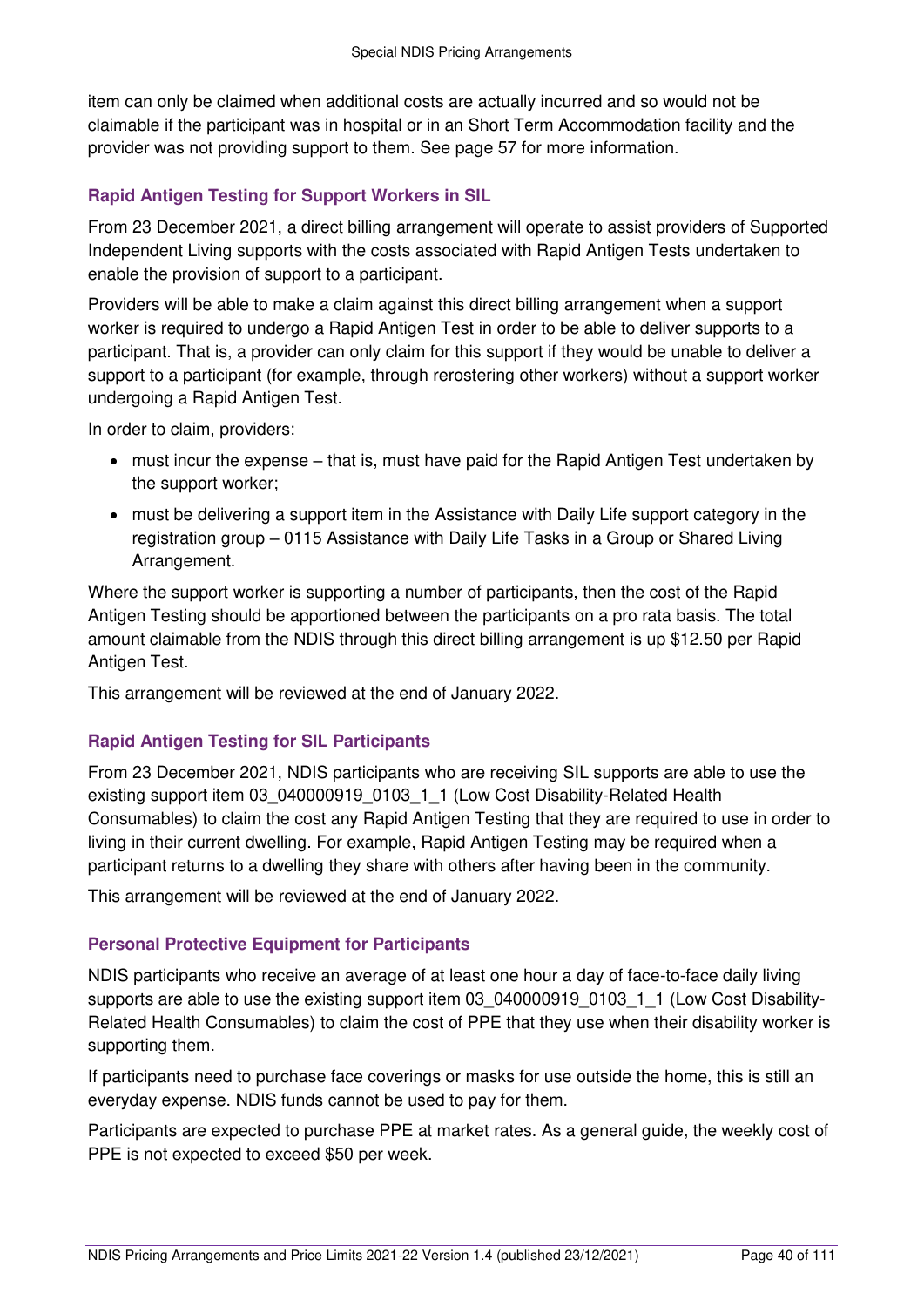### **Deep cleaning**

Support items have been temporarily introduced in areas outlined in the **[Addenda to the NDIS](#page-7-0)  [Pricing Arrangements and Price Limits](#page-7-0)** in response to the COVID-19 pandemic to address situations where a participant has a worker attending their home who later tests positive for COVID-19. These support items will allow the participant to arrange for a deep clean of their home following such an incident. This support does not apply to participants residing in SIL arrangements (see above). See page [58](#page-57-0) for more information.

Participants who live in non-SIL arrangements also have access to additional Assistance with Daily Living (ADL) and Short Term Accommodation (STA) as needed, when quarantining or self-isolation is required.

This support item is being introduced temporarily. It can only be claimed during the periods specified in the **[Addenda to the NDIS Pricing Arrangements and Price Limits](#page-7-0)**.

### **Enabling COVID-19 Vaccination**

This support can be claimed where providers have organised and registered their participants for a COVID-19 vaccination appointment/s offsite. This support can be claimed by providers of:

- 0104 High Intensity Daily Personal Activities
- 0106 Assistance in Coordinating or Managing Life Stages, Transitions And Supports
- 0107 Daily Personal Activities
- 0115 Assistance with Daily Life Tasks in a Group or Shared Living Arrangement
- 0125 Participation in Community, Social and Civic Activities

Providers can claim up to a fixed price of \$150 per participant as a direct claim from the Agency once the participant is fully vaccinated. This amount is fixed at \$150 total, regardless of how many offsite vaccination appointments are required by the participant to achieve full vaccination status.

This is an all-inclusive price that allows providers to organise the best approach for participants being vaccinated offsite. This may include organising the following:

- Administration to arrange vaccination appointments, including seeking consent;
- Transport both ways in a COVID safe manner; and
- Arranging appropriate staff to accompany to the appointment, including remaining with participants at the hub while the person has to wait through the sit down period.

In order to claim this payment, providers:

- must provide the NDIS number and date of birth of the participant that has been vaccinated;
- require agreement from the participant before organising a vaccination appointment; and
- if requested by the Agency, be able to provide third party evidence the vaccination took place (date, location, certificate etc.).

This support item is being introduced temporarily. It can only be claimed during the periods and for the areas specified in the **[Addenda to the NDIS Pricing Arrangements and Price Limits](#page-7-0)**.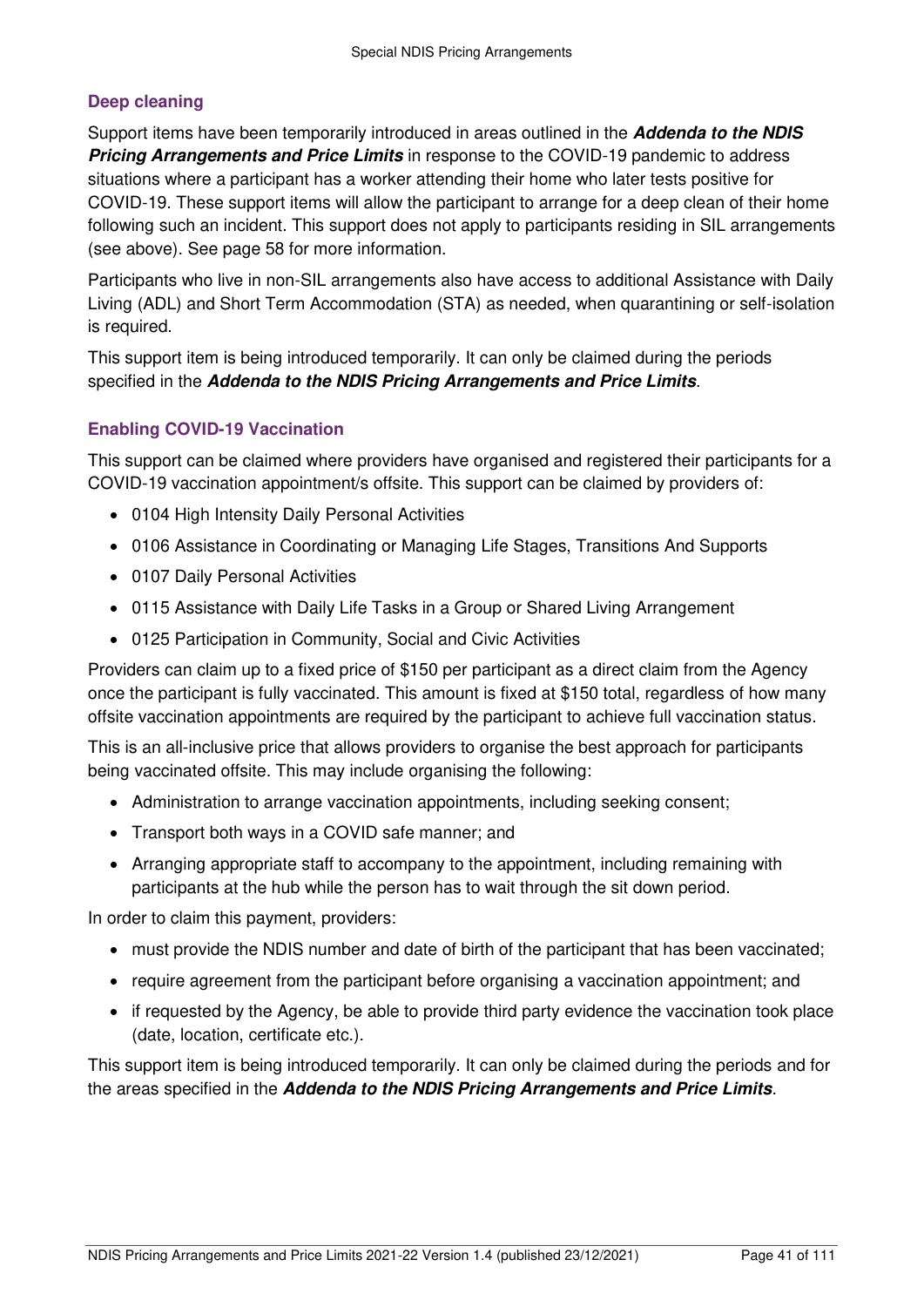# **Core - Assistance with Daily Life**

This support category relates to assisting with or supervising personal tasks of daily life to enable the participant to live as autonomously as possible. These supports are provided individually to participants and can be provided in a range of environments, including the participant's own home.

### **Daily Personal Activities**

#### **Assistance with Self Care Activities**

These support items provide a participant with assistance with, or supervision of, personal tasks of daily life to develop skills of the participant to live as autonomously as possible.

These support items can be delivered to individual participants subject to the rules set out in this NDIS Pricing Arrangements and Price Limits.

As well as direct service provision, these support items can be used to claim for

- **[Non-Face-to-Face Support Provision](#page-16-0)**
- **[Provider Travel](#page-17-0)**
- **[Short Notice Cancellations.](#page-21-0)**

Providers of these supports can also claim for the costs of

**[Provider Travel - Non-Labour Costs](#page-18-0)** using support item 01\_799\_0107\_1\_1.

These support items are subject to price limits as set out in the following Table. Different price limits apply depending on the **[Claiming for Time of Day and Day of Week](#page-14-0)** when the support is delivered, and whether the provider is eligible for the **[Temporary Transformation Payment \(TTP\)](#page-34-0)**.

| <b>Item Number</b> | <b>Item Name and Notes</b>                                                                                         | <b>Unit</b> | <b>National</b> | <b>Remote</b> | <b>Verv</b><br><b>Remote</b> |
|--------------------|--------------------------------------------------------------------------------------------------------------------|-------------|-----------------|---------------|------------------------------|
| 01 011 0107 1 1    | Assistance with Self-Care Activities - Standard -<br><b>Weekday Daytime</b>                                        | Hour        | \$57.23         | \$80.12       | \$85.85                      |
| 01_011_0107_1_1_T  | Assistance with Self-Care Activities - Standard -<br>Weekday Daytime - TTP<br>Must be a TTP provider.<br>$\bullet$ | Hour        | \$59.81         | \$83.73       | \$89.72                      |
| 01 015 0107 1 1    | Assistance with Self-Care Activities - Standard -<br><b>Weekday Evening</b>                                        | Hour        | \$62.99         | \$88.19       | \$94.49                      |
| 01 015 0107 1 1 T  | Assistance with Self-Care Activities - Standard -<br>Weekday Evening - TTP<br>Must be a TTP provider.<br>$\bullet$ | Hour        | \$65.82         | \$92.15       | \$98.73                      |
| 01 002 0107 1 1    | Assistance with Self-Care Activities - Standard -<br><b>Weekday Night</b>                                          | Hour        | \$64.14         | \$89.80       | \$96.21                      |
| 01 002 0107 1 1 T  | Assistance with Self-Care Activities - Standard -<br>Weekday Night - TTP<br>Must be a TTP provider.<br>$\bullet$   | Hour        | \$67.03         | \$93.84       | \$100.55                     |
| 01 013 0107 1 1    | Assistance with Self-Care Activities - Standard -<br>Saturday                                                      | Hour        | \$80.28         | \$112.39      | \$120.42                     |
| 01 013 0107 1 1 T  | Assistance with Self-Care Activities - Standard -<br>Saturday - TTP<br>Must be a TTP provider.                     | Hour        | \$83.89         | \$117.45      | \$125.84                     |
| 01_014_0107_1_1    | Assistance with Self-Care Activities - Standard -<br>Sunday                                                        | Hour        | \$103.34        | \$144.68      | \$155.01                     |
| 01_014_0107_1_1_T  | Assistance with Self-Care Activities - Standard -<br>Sunday - TTP<br>Must be a TTP provider.<br>$\bullet$          | Hour        | \$107.99        | \$151.19      | \$161.99                     |
| 01 012 0107 1 1    | Assistance with Self-Care Activities - Standard -<br><b>Public Holiday</b>                                         | Hour        | \$126.40        | \$176.96      | \$189.60                     |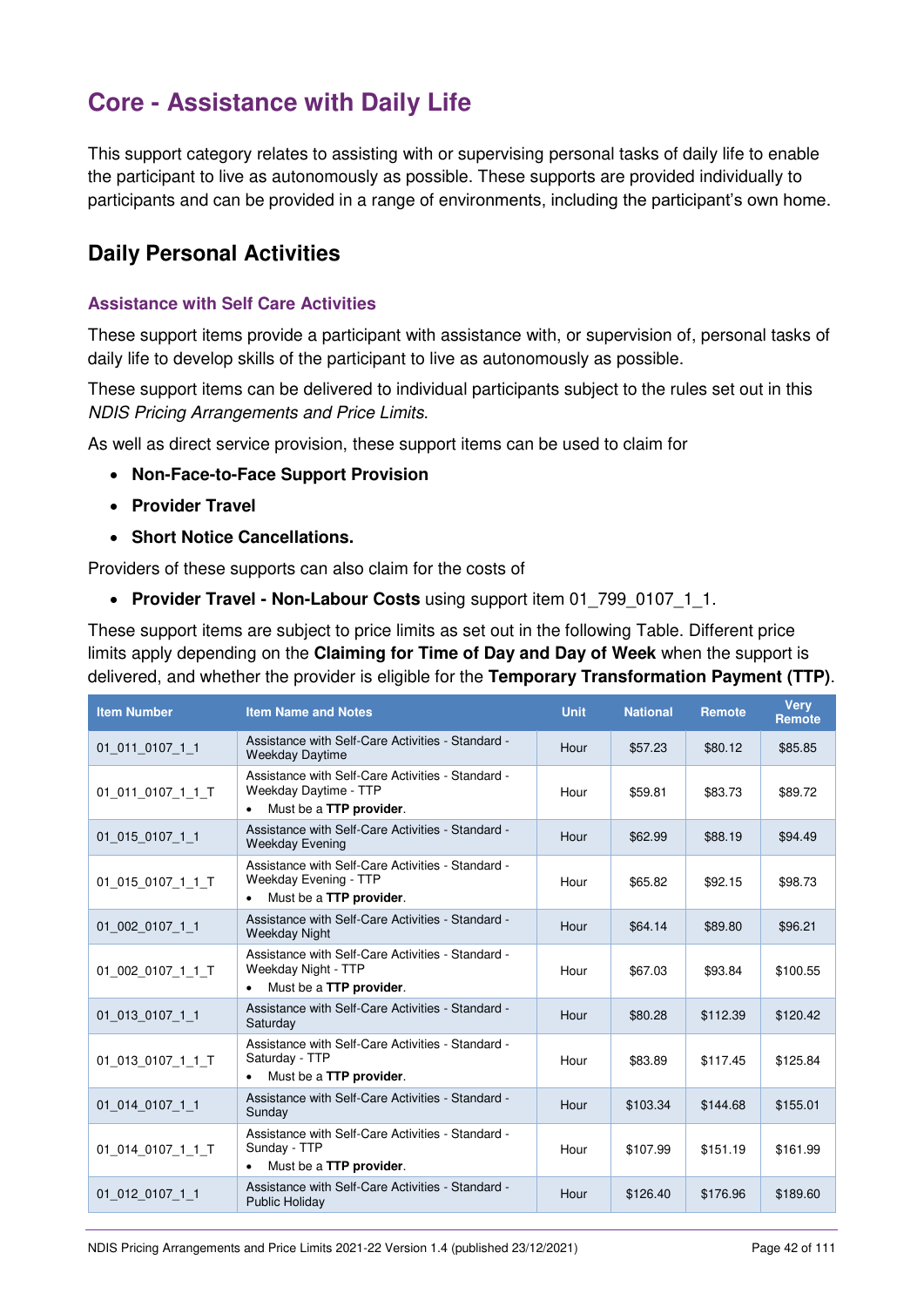| <b>Item Number</b> | <b>Item Name and Notes</b>                                                                           | Unit | <b>National</b> | <b>Remote</b> | <b>Verv</b><br><b>Remote</b> |
|--------------------|------------------------------------------------------------------------------------------------------|------|-----------------|---------------|------------------------------|
| .01 012 0107 1 1 T | Assistance with Self-Care Activities - Standard -<br>Public Holiday - TTP<br>Must be a TTP provider. | Hour | \$132.09        | \$184.93      | \$198.14                     |

### **Assistance with Self Care Activities - Night-Time Sleepover Support**

This support item provides a participant with assistance with, or supervision of, personal tasks of daily life where overnight support is needed, but the caregiver can sleep when not required to provide support. This support applies to any day of the week and on public holidays. This support item includes up to two hours of active supports provided to the participant for the duration of the period. Providers may claim for the third or additional hour at Saturday rates on weekdays, or at applicable rates on other days (Saturdays, Sundays or Public Holidays).

This support item can be delivered to individual participants subject to the rules set out in this NDIS Pricing Arrangements and Price Limits.

As well as direct service provision, this support item can be used to claim for

- **[Non-Face-to-Face Support Provision](#page-16-0)**
- **[Provider Travel](#page-17-0)**
- **[Short Notice Cancellations.](#page-21-0)**

Providers of this support can also claim for the costs of:

• [Provider Travel - Non-Labour Costs](#page-18-0) using support item 01 799 0107 1 1.

This support item is subject to price limits as set out in the following Table.

| <b>Item Number</b> | <b>Item Name and Notes</b>                                     | Unit | <b>National</b> | Remote   | Verv<br><b>Remote</b> |
|--------------------|----------------------------------------------------------------|------|-----------------|----------|-----------------------|
| 01 010 0107 1 1    | Assistance with Self-Care Activities - Night-Time<br>Sleepover | Each | \$242.95        | \$340.13 | \$364.43              |

#### **Assistance from Live-in Carer**

This support item provides for a person who lives in the house of, or travels with the participant and provides assistance with, and/or supervision of, personal tasks of daily life to develop skills of the participant to live as autonomously as possible. It can be delivered to individual participants subject to the rules set out in this NDIS Pricing Arrangements and Price Limits.

This support item is subject to quotation. It should only be used if it is a stated item in a plan.

| <b>Item Number</b> | Item Name and Notes           | Unit | <b>National</b> | Remote | Verv<br><b>Remote</b> |
|--------------------|-------------------------------|------|-----------------|--------|-----------------------|
| 01 003 0107 1 1    | Assistance from Live-In Carer | Hour | N/A             | N/A    | N/A                   |

#### **Assistance with Personal Domestic Activities**

This support item assists a participant to undertake or develop skills to maintain their home environment where the participant owns their own home or has sole or substantial responsibility for its maintenance. Includes assisting participant to do basic house and yard work.

This support item can be delivered to individual participants subject to the rules set out in this NDIS Pricing Arrangements and Price Limits.

As well as direct service provision, this support item can be used to claim for

#### **[Non-Face-to-Face Support Provision](#page-16-0)**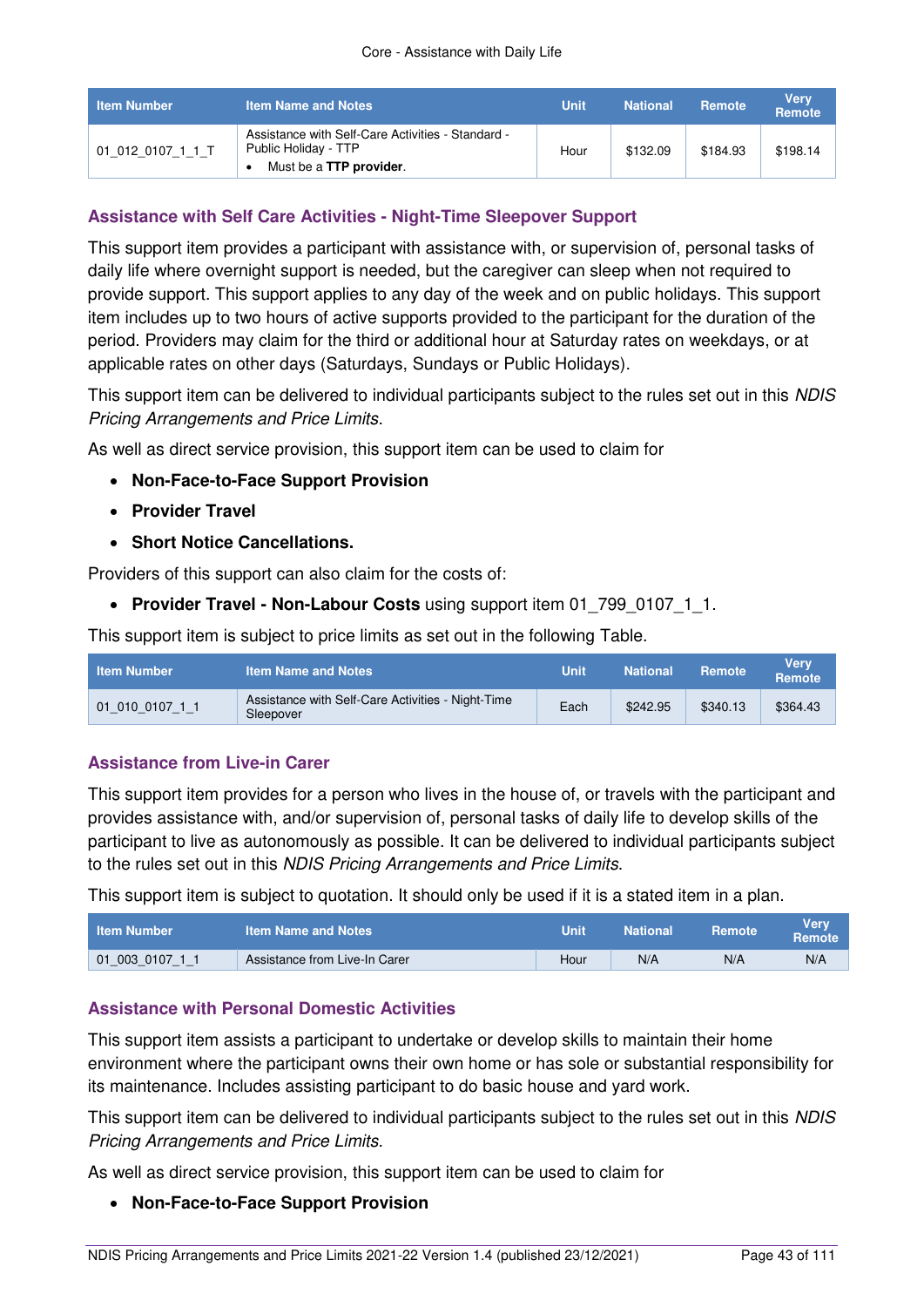- **[Provider Travel](#page-17-0)**
- **[Short Notice Cancellations.](#page-21-0)**

Providers of this support can also claim for the costs of:

**• Provider Travel - Non-Labour Costs** using support item 01 799 0107 1 1.

This support item is subject to price limits as set out in the following Table.

| <b>Item Number</b> | <b>Item Name and Notes</b>                   | Unit | <b>National</b> | <b>Remote</b> | Verv<br><b>Remote</b> |
|--------------------|----------------------------------------------|------|-----------------|---------------|-----------------------|
| 01004010711        | Assistance with Personal Domestic Activities | Hour | \$51.22         | \$71.71       | \$76.83               |

### **On-Call Overnight Monitoring**

This support item provides for overnight on-call assistance (either onsite or off-site) with, or supervision of, personal tasks of daily living. It applies to any day of the week and on public holidays. This support item is for an eight-hour period and includes up to one hour of active support provided to the participant for the duration of the period.

This support item can be delivered to individual participants subject to the rules set out in this NDIS Pricing Arrangements and Price Limits.

This support item is subject to quotation. It should only be used if it is a stated item in a plan.

|                    |                                                                                      |             | <b>Price Limit</b> |        |                       |
|--------------------|--------------------------------------------------------------------------------------|-------------|--------------------|--------|-----------------------|
| <b>Item Number</b> | <b>Item Name and Notes</b>                                                           | <b>Unit</b> | <b>National</b>    | Remote | <b>Verv</b><br>Remote |
| 01 017 0107 1 1    | On-Call Overnight Monitoring - Off Site or Onsite<br>(Includes 1 hour of assistance) | Each        | N/A                | N/A    | N/A                   |

# **High Intensity Daily Personal Activities**

### **Assistance with Self Care Activities**

These support items provide a participant who requires **[High Intensity Supports](#page-34-1)** to provide assistance with, or supervision of, personal tasks of daily life to develop the skills of the participant to live as autonomously as possible in circumstances where a more skilled or experienced support worker is required.

These support items can be delivered to individual participants subject to the rules set out in this NDIS Pricing Arrangements and Price Limits.

As well as direct service provision, these support items can be used to claim for

- **[Non-Face-to-Face Support Provision](#page-16-0)**
- **[Provider Travel](#page-17-0)**
- **[Short Notice Cancellations.](#page-21-0)**

Providers of these supports can also claim for the costs of:

**• [Provider Travel - Non-Labour Costs](#page-18-0)** using support item 01 799 0104 1 1.

These support items are subject to price limits as set out in the following Table. Different price limits apply depending on the **[Claiming for Time of Day and Day of Week](#page-14-0)** when the support is delivered; the **[Level of Disability Support Worker](#page-34-2)** who delivers the support; and whether the provider is eligible for the **[Temporary Transformation Payment \(TTP\)](#page-34-0)**.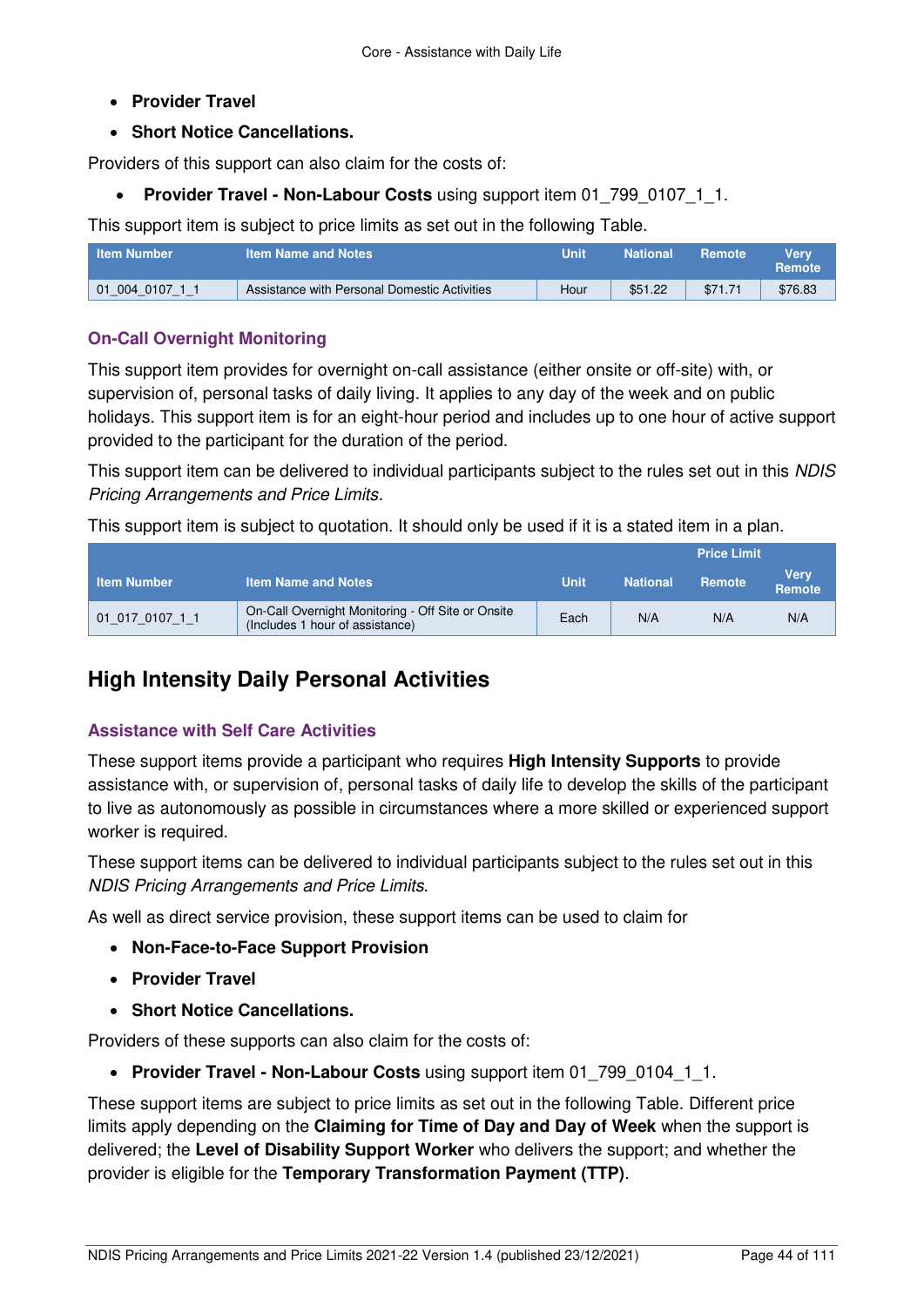| <b>Item Number</b> | <b>Item Name and Notes</b>                                                                                                                                                                                    | <b>Unit</b> | <b>National</b> | Remote   | <b>Very</b><br>Remote |
|--------------------|---------------------------------------------------------------------------------------------------------------------------------------------------------------------------------------------------------------|-------------|-----------------|----------|-----------------------|
| 01 300 0104 1 1    | Assistance With Self-Care Activities - Level 1 -<br>Weekday Daytime<br>Must be a Level 1 worker.<br>$\bullet$<br>Must be a high intensity support.<br>$\bullet$                                               | Hour        | \$57.23         | \$80.12  | \$85.85               |
| 01 300 0104 1 1 T  | Assistance With Self-Care Activities - Level 1 -<br>Weekday Daytime - TTP<br>Must be a Level 1 worker.<br>$\bullet$<br>Must be a high intensity support.<br>$\bullet$<br>Must be a TTP provider.<br>$\bullet$ | Hour        | \$59.81         | \$83.73  | \$89.72               |
| $01$ 301 0104 1 1  | Assistance With Self-Care Activities - Level 1 -<br><b>Weekday Evening</b><br>Must be a Level 1 worker.<br>$\bullet$<br>Must be a high intensity support.                                                     | Hour        | \$62.99         | \$88.19  | \$94.49               |
| 01_301_0104_1_1_T  | Assistance With Self-Care Activities - Level 1 -<br>Weekday Evening - TTP<br>Must be a Level 1 worker.<br>$\bullet$<br>Must be a high intensity support.<br>٠<br>Must be TTP provider.<br>$\bullet$           | Hour        | \$65.82         | \$92.15  | \$98.73               |
| 01_305_0104_1_1    | Assistance With Self-Care Activities - Level 1 -<br><b>Weekday Night</b><br>Must be a Level 1 worker.<br>$\bullet$<br>Must be a high intensity support.<br>$\bullet$                                          | Hour        | \$64.14         | \$89.80  | \$96.21               |
| 01_305_0104_1_1_T  | Assistance With Self-Care Activities - Level 1 -<br>Weekday Night - TTP<br>Must be a Level 1 worker.<br>$\bullet$<br>Must be a high intensity support.<br>$\bullet$<br>Must be a TTP provider.<br>٠           | Hour        | \$67.03         | \$93.84  | \$100.55              |
| 01_302_0104_1_1    | Assistance With Self-Care Activities - Level 1 -<br>Saturday<br>Must be a Level 1 worker.<br>$\bullet$<br>Must be a high intensity support.                                                                   | Hour        | \$80.28         | \$112.39 | \$120.42              |
| 01 302 0104 1 1 T  | Assistance With Self-Care Activities - Level 1 -<br>Saturday - TTP<br>Must be a Level 1 worker.<br>$\bullet$<br>Must be a high intensity support.<br>٠<br>Must be a TTP provider.<br>٠                        | Hour        | \$83.89         | \$117.45 | \$125.84              |
| 01_303_0104_1_1    | Assistance With Self-Care Activities - Level 1 -<br>Sunday<br>Must be a Level 1 worker.<br>$\bullet$<br>Must be a high intensity support.<br>$\bullet$                                                        | Hour        | \$103.34        | \$144.68 | \$155.01              |
| 01 303 0104 1 1 T  | Assistance With Self-Care Activities - Level 1 -<br>Sunday - TTP<br>Must be a Level 1 worker.<br>٠<br>Must be a high intensity support.<br>٠<br>Must be a TTP provider.<br>٠                                  | Hour        | \$107.99        | \$151.19 | \$161.99              |
| 01 304 0104 1 1    | Assistance With Self-Care Activities - Level 1 -<br><b>Public Holiday</b><br>Must be a Level 1 worker.<br>$\bullet$<br>Must be a high intensity support.<br>$\bullet$                                         | Hour        | \$126.40        | \$176.96 | \$189.60              |
| 01 304 0104 1 1 T  | Assistance With Self-Care Activities - Level 1 -<br>Public Holiday - TTP<br>Must be a Level 1 worker.<br>٠<br>Must be a high intensity support.<br>٠<br>Must be delivered by a TTP provider.<br>$\bullet$     | Hour        | \$132.09        | \$184.93 | \$198.14              |
| 01 400 0104 1 1    | Assistance With Self-Care Activities - Level 2 -<br>Weekday Daytime<br>Must be a Level 2 worker.<br>$\bullet$<br>Must be a high intensity support.<br>$\bullet$                                               | Hour        | \$61.92         | \$86.69  | \$92.88               |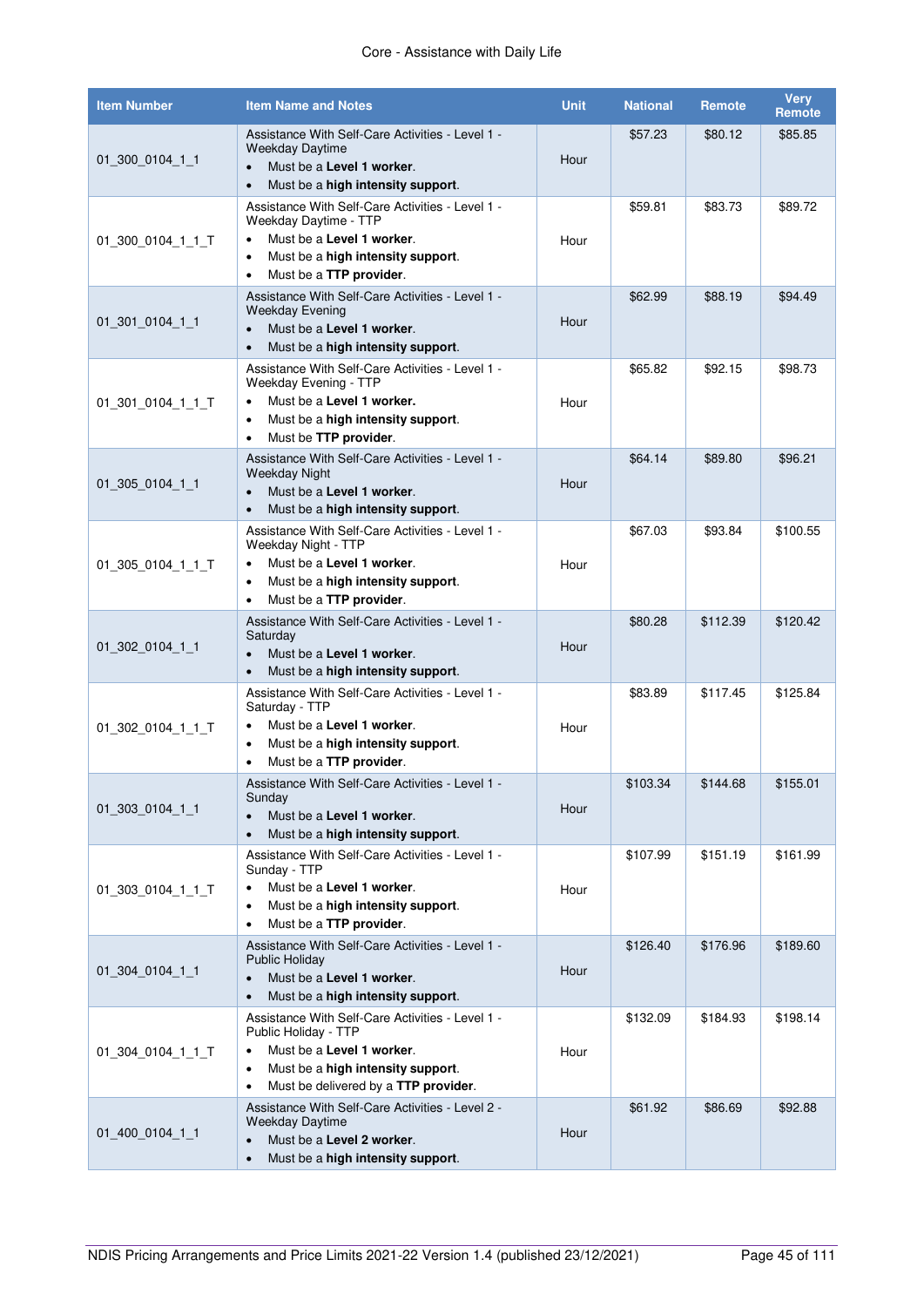### Core - Assistance with Daily Life

| <b>Item Number</b> | <b>Item Name and Notes</b>                                                                                                                                                                                    | <b>Unit</b> | <b>National</b> | <b>Remote</b> | <b>Very</b><br>Remote |
|--------------------|---------------------------------------------------------------------------------------------------------------------------------------------------------------------------------------------------------------|-------------|-----------------|---------------|-----------------------|
| 01_400_0104_1_1_T  | Assistance With Self-Care Activities - Level 2 -<br>Weekday Daytime - TTP<br>Must be a Level 2 worker.<br>$\bullet$<br>Must be a high intensity support.<br>$\bullet$<br>Must be a TTP provider.<br>$\bullet$ | Hour        | \$64.50         | \$90.30       | \$96.75               |
| 01_401_0104_1_1    | Assistance With Self-Care Activities - Level 2 -<br><b>Weekday Evening</b><br>Must be a Level 2 worker.<br>$\bullet$<br>Must be a high intensity support.<br>$\bullet$                                        | Hour        | \$68.16         | \$95.42       | \$102.24              |
| 01_401_0104_1_1_T  | Assistance With Self-Care Activities - Level 2 -<br>Weekday Evening - TTP<br>Must be a Level 2 worker.<br>$\bullet$<br>Must be a high intensity support.<br>$\bullet$<br>Must be a TTP provider.<br>$\bullet$ | Hour        | \$70.99         | \$99.39       | \$106.49              |
| 01_405_0104_1_1    | Assistance With Self-Care Activities - Level 2 -<br><b>Weekday Night</b><br>Must be a Level 2 worker.<br>$\bullet$<br>Must be a high intensity support.<br>$\bullet$                                          | Hour        | \$69.41         | \$97.17       | \$104.12              |
| 01_405_0104_1_1_T  | Assistance With Self-Care Activities - Level 2 -<br>Weekday Night - TTP<br>Must be a Level 2 worker.<br>$\bullet$<br>Must be a high intensity support.<br>$\bullet$<br>Must be a TTP provider.<br>$\bullet$   | Hour        | \$72.30         | \$101.22      | \$108.45              |
| 01_402_0104_1_1    | Assistance With Self-Care Activities - Level 2 -<br>Saturday<br>Must be a Level 2 worker.<br>$\bullet$<br>Must be a high intensity support.<br>$\bullet$                                                      | Hour        | \$86.88         | \$121.63      | \$130.32              |
| 01_402_0104_1_1_T  | Assistance With Self-Care Activities - Level 2 -<br>Saturday - TTP<br>Must be a Level 2 worker.<br>$\bullet$<br>Must be a high intensity support.<br>$\bullet$<br>Must be a TTP provider.<br>$\bullet$        | Hour        | \$90.49         | \$126.69      | \$135.74              |
| 01_403_0104_1_1    | Assistance With Self-Care Activities - Level 2 -<br>Sunday<br>Must be a Level 2 worker.<br>$\bullet$<br>Must be a high intensity support.<br>$\bullet$                                                        | Hour        | \$111.83        | \$156.56      | \$167.75              |
| 01_403_0104_1_1_T  | Assistance With Self-Care Activities - Level 2 -<br>Sunday - TTP<br>Must be a Level 2 worker.<br>$\bullet$<br>Must be a high intensity support.<br>$\bullet$<br>Must be a TTP provider.<br>٠                  | Hour        | \$116.48        | \$163.07      | \$174.72              |
| 01_404_0104_1_1    | Assistance With Self-Care Activities - Level 2 -<br><b>Public Holiday</b><br>Must be a Level 2 worker.<br>$\bullet$<br>Must be a high intensity support.<br>$\bullet$                                         | Hour        | \$136.78        | \$191.49      | \$205.17              |
| 01 404 0104 1 1 T  | Assistance With Self-Care Activities - Level 2 -<br>Public Holiday - TTP<br>Must be a Level 2 worker.<br>$\bullet$<br>Must be a high intensity support.<br>$\bullet$<br>Must be a TTP provider.<br>$\bullet$  | Hour        | \$142.47        | \$199.46      | \$213.71              |
| 01 500 0104 1 1    | Assistance With Self-Care Activities - Level 3 -<br>Weekday Daytime<br>Must be a Level 3 worker.<br>$\bullet$<br>Must be a high intensity support.<br>$\bullet$                                               | Hour        | \$65.23         | \$91.32       | \$97.85               |
| 01 500 0104 1 1 T  | Assistance With Self-Care Activities - Level 3 -<br>Weekday Daytime - TTP<br>Must be a Level 3 worker.<br>$\bullet$<br>Must be a high intensity support.<br>$\bullet$<br>Must be a TTP provider.<br>$\bullet$ | Hour        | \$67.81         | \$94.93       | \$101.72              |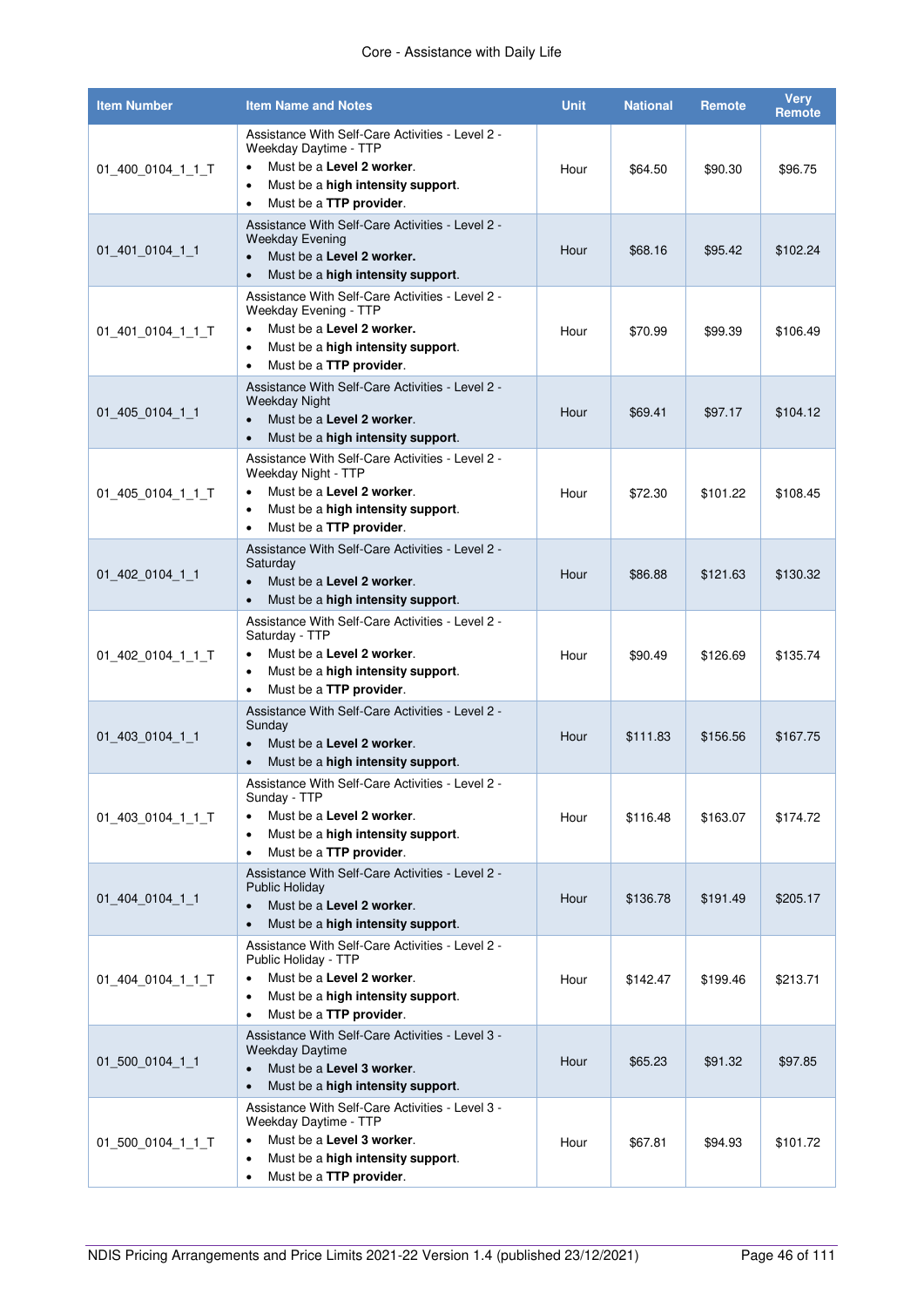| <b>Item Number</b> | <b>Item Name and Notes</b>                                                                                                                                                                                  | <b>Unit</b> | <b>National</b> | <b>Remote</b> | <b>Very</b><br><b>Remote</b> |
|--------------------|-------------------------------------------------------------------------------------------------------------------------------------------------------------------------------------------------------------|-------------|-----------------|---------------|------------------------------|
| 01_501_0104_1_1    | Assistance With Self-Care Activities - Level 3 -<br><b>Weekday Evening</b><br>Must be a Level 3 worker.<br>$\bullet$<br>Must be a high intensity support.<br>$\bullet$                                      | Hour        | \$71.80         | \$100.52      | \$107.70                     |
| 01 501 0104 1 1 T  | Assistance With Self-Care Activities - Level 3 -<br>Weekday Evening - TTP<br>Must be a Level 3 worker.<br>$\bullet$<br>Must be a high intensity support.<br>٠<br>Must be a TTP provider.<br>$\bullet$       | Hour        | \$74.63         | \$104.48      | \$111.95                     |
| 01_505_0104_1_1    | Assistance With Self-Care Activities - Level 3 -<br><b>Weekday Night</b><br>Must be a Level 3 worker.<br>$\bullet$<br>Must be a high intensity support.<br>$\bullet$                                        | Hour        | \$73.12         | \$102.37      | \$109.68                     |
| 01_505_0104_1_1_T  | Assistance With Self-Care Activities - Level 3 -<br>Weekday Night - TTP<br>Must be a Level 3 worker.<br>$\bullet$<br>Must be a high intensity support.<br>$\bullet$<br>Must be a TTP provider.<br>$\bullet$ | Hour        | \$76.01         | \$106.41      | \$114.02                     |
| 01_502_0104_1_1    | Assistance With Self-Care Activities - Level 3 -<br>Saturday<br>Must be a Level 3 worker.<br>$\bullet$<br>Must be a high intensity support.<br>$\bullet$                                                    | Hour        | \$91.52         | \$128.13      | \$137.28                     |
| 01_502_0104_1_1_T  | Assistance With Self-Care Activities - Level 3 -<br>Saturday - TTP<br>Must be a Level 3 worker.<br>٠<br>Must be a high intensity support.<br>٠<br>Must be a TTP provider.<br>$\bullet$                      | Hour        | \$95.13         | \$133.18      | \$142.70                     |
| 01 503 0104 1 1    | Assistance With Self-Care Activities - Level 3 -<br>Sunday<br>Must be a Level 3 worker.<br>$\bullet$<br>Must be a high intensity support.<br>$\bullet$                                                      | Hour        | \$117.80        | \$164.92      | \$176.70                     |
| 01_503_0104_1_1_T  | Assistance With Self-Care Activities - Level 3 -<br>Sunday - TTP<br>Must be a Level 3 worker.<br>$\bullet$<br>Must be a high intensity support.<br>$\bullet$<br>Must be a TTP provider.<br>٠                | Hour        | \$122.45        | \$171.43      | \$183.68                     |
| 01_504_0104_1_1    | Assistance With Self-Care Activities - Level 3 -<br><b>Public Holiday</b><br>Must be a Level 3 worker.<br>$\bullet$<br>Must be a high intensity support.<br>$\bullet$                                       | Hour        | \$144.09        | \$201.73      | \$216.14                     |
| 01 504 0104 1 1 T  | Assistance With Self-Care Activities - Level 3 -<br>Public Holiday - TTP<br>Must be a Level 3 worker.<br>$\bullet$<br>Must be a high intensity support.<br>Must be a TTP provider.<br>$\bullet$             | Hour        | \$149.78        | \$209.69      | \$224.67                     |

### **Specialised Home Based Assistance for a Child**

This support item provides specialist assistance in the home that is required due to additional requirements of a child's disability and may be provided to strengthen the sustainability of informal supports.

This support item can be delivered to individual participants subject to the rules set out in this NDIS Pricing Arrangements and Price Limits.

As well as direct service provision, this support item can be used to claim for

- **[Non-Face-to-Face Support Provision](#page-16-0)**
- **[Provider Travel](#page-17-0)**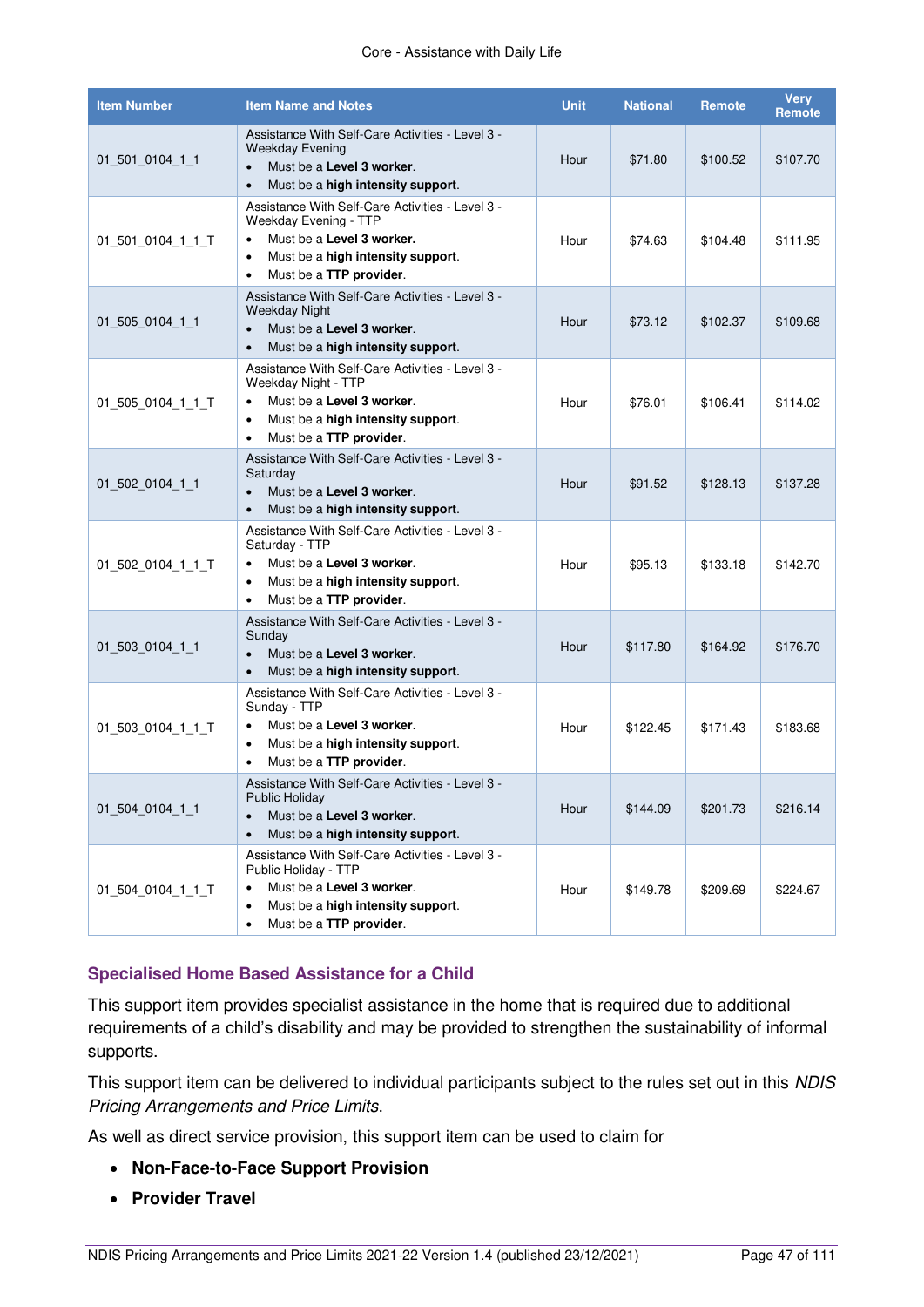### **[Short Notice Cancellations.](#page-21-0)**

Providers of these supports can also claim for the costs of:

**• [Provider Travel - Non-Labour Costs](#page-18-0)** using support item 01 799 0104 1 1.

This support item is subject to price limits as set out in the following Table.

| ⊾ Item Number \ | <b>Item Name and Notes</b>                    | Unit | <b>National</b> | <b>Remote</b> | Verv<br><b>Remote</b> |
|-----------------|-----------------------------------------------|------|-----------------|---------------|-----------------------|
| 01 016 0104 1 1 | Specialised Home Based Assistance For A Child | Hour | \$51.22         | \$71.71       | \$76.83               |

## **Assistance with household tasks**

### **Assistance with Household Tasks**

These support items enable participants to maintain their home environment. This may involve undertaking essential household tasks that the participant is not able to undertake.

These support items can be delivered to individual participants subject to the rules set out in this NDIS Pricing Arrangements and Price Limits.

As well as direct service provision, these support items can be used to claim for

- **[Non-Face-to-Face Support Provision](#page-16-0)**
- **[Provider Travel](#page-17-0)**
- **[Short Notice Cancellations.](#page-21-0)**

Providers of these supports can also claim for the costs of:

• [Provider Travel - Non-Labour Costs](#page-18-0) using support item 01 799 0120 1 1.

These support items are subject to price limits as set out in the following Table..

| <b>Item Number</b> | <b>Item Name and Notes</b>                                                                                                                        | <b>Unit</b> | <b>National</b> | Remote  | <b>Very</b><br>Remote |
|--------------------|---------------------------------------------------------------------------------------------------------------------------------------------------|-------------|-----------------|---------|-----------------------|
| 01 019 0120 1 1    | House or Yard Maintenance<br>Performing essential house and/or yard<br>activities that the participant is not able to<br>undertake.               | Hour        | \$49.42         | \$69.19 | \$74.13               |
| 01 020 0120 1 1    | House Cleaning And Other Household Activities<br>Performing essential house cleaning activities<br>that the participant is not able to undertake. | Hour        | \$50.33         | \$70.46 | \$75.50               |

### **Linen Service**

This support item is for the provision of clean linen to a participant who is unable to do their own laundry without assistance. It can be delivered to individual participants subject to the rules set out in this NDIS Pricing Arrangements and Price Limits.

This support item is subject to quotation. It should only be used if it is a stated item in a plan.

| <b>Item Number</b> | <b>Item Name and Notes</b> | Unit | <b>National</b> | <b>Remote</b> | Verv<br>Remote <sup>1</sup> |
|--------------------|----------------------------|------|-----------------|---------------|-----------------------------|
| 01 021 0120 1 1    | Linen Service              | Each | N/A             | N/A           | N/A                         |

### **Preparation and delivery of meals**

This support item is for assistance with the cost of the preparation and delivery of food to participants who are unable to do this for themselves, and are not in receipt of other supports that would meet the same need. The cost of the food itself is not covered by the NDIS. It can be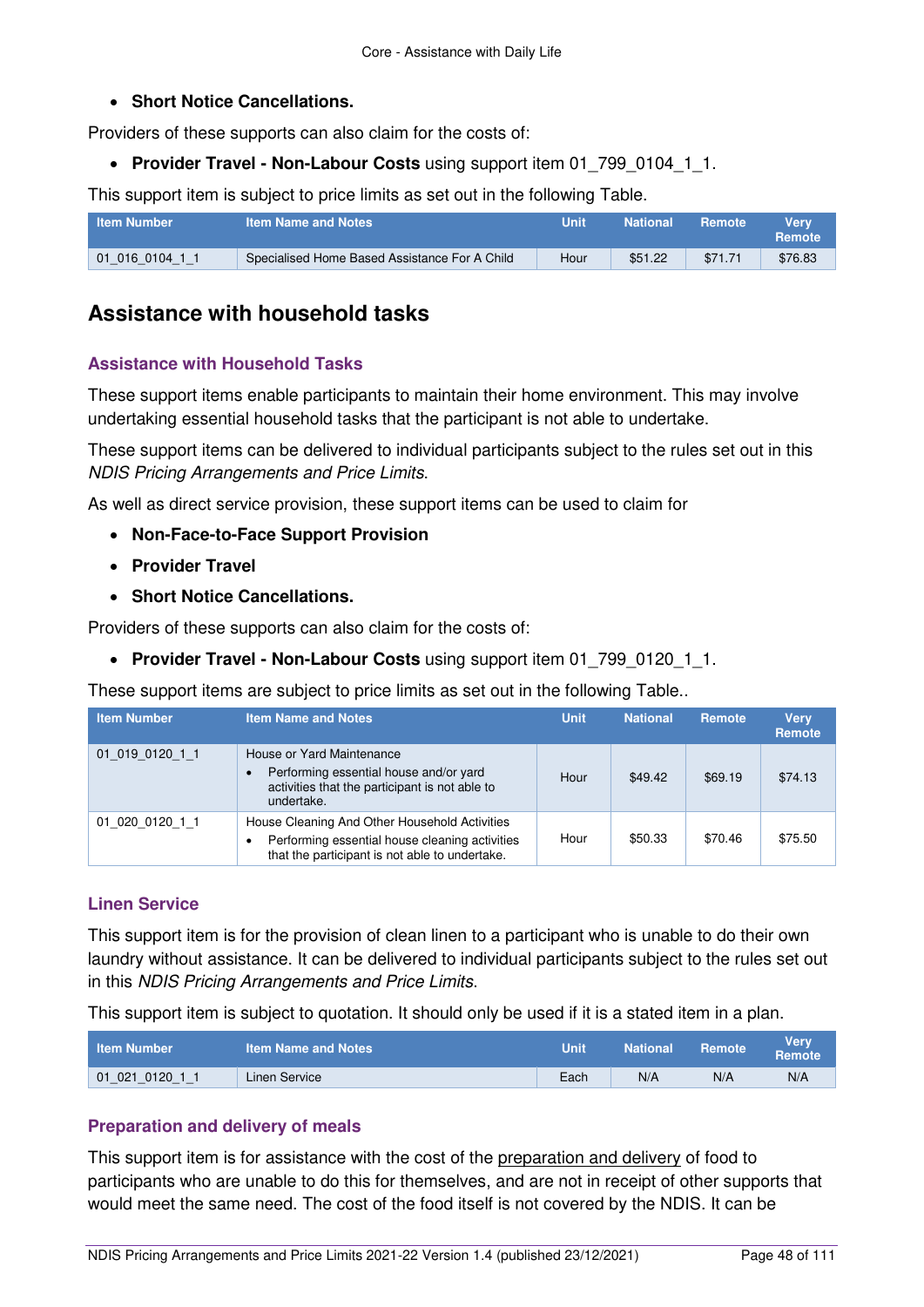delivered to individual participants subject to the rules set out in this NDIS Pricing Arrangements and Price Limits

This support item is subject to quotation. It should only be used if it is a stated item in a plan.

| <b>Item Number</b> | <b>Item Name and Notes</b>                                           | Unit | <b>National</b> | Remote | <b>Verv</b><br><b>Remote</b> |
|--------------------|----------------------------------------------------------------------|------|-----------------|--------|------------------------------|
| 01 022 0120 1 1    | Assistance with the cost of the preparation and<br>delivery of meals | Each | N/A             | N/A    | N/A                          |

### **Assistance with Daily Life Tasks in a Group or Shared Living Arrangement**

#### **Assistance in Shared Living Arrangements - Supported Independent Living**

These support items provide assistance with, or supervision of, tasks of daily life in a shared living environment, with a focus on developing the skills of each individual to live as autonomously as possible. The support is provided to each person living in the shared arrangement in accordance with their need. Support Independent Living does not include rent, board and lodging or other dayto-day usual living expenses such as food and activities. It also does not include the capital costs associated with a participant's accommodation. Further information can be found at the NDIS Supported Independent Living [webpage.](https://www.ndis.gov.au/providers/housing-and-living-supports-and-services/housing/supported-independent-living)

These support items can be delivered to individual participants subject to the rules set out in this NDIS Pricing Arrangements and Price Limits.

As well as direct service provision, these support items can be used to claim for

- **[Non-Face-to-Face Support Provision](#page-16-0)**
- **[Provider Travel](#page-17-0)**
- **[Short Notice Cancellations](#page-21-0)**
- **[Claiming for Irregular](#page-29-0) SIL Supports**

Providers of these supports can also claim for the costs of:

**• [Provider Travel - Non-Labour Costs](#page-18-0)** using support item 01 799 0115 1 1.

These support items are subject to price limits as set out in the following Table. Different price limits apply depending on the **[Claiming for Time of Day and Day](#page-14-0)** of Week on which the support is delivered, and whether the supports are **[High Intensity Supports](#page-34-1)**.

| <b>Item Number</b> | <b>Item Name and Notes</b>                                                                                            | <b>Unit</b> | <b>National</b> | <b>Remote</b> | <b>Verv</b><br>Remote |
|--------------------|-----------------------------------------------------------------------------------------------------------------------|-------------|-----------------|---------------|-----------------------|
| 01 801 0115 1 1    | Assistance in Supported Independent Living -<br>Standard - Weekday Daytime                                            | Hour        | \$57.30         | \$80.22       | \$85.95               |
| 01 802 0115 1 1    | Assistance in Supported Independent Living -<br>Standard - Weekday Evening                                            | Hour        | \$63.07         | \$88.30       | \$94.61               |
| 01 803 0115 1 1    | Assistance in Supported Independent Living -<br>Standard - Weekday Night                                              | Hour        | \$64.23         | \$89.92       | \$96.35               |
| 01 804 0115 1 1    | Assistance in Supported Independent Living -<br>Standard - Saturday                                                   | Hour        | \$80.39         | \$112.55      | \$120.59              |
| 01 805 0115 1 1    | Assistance in Supported Independent Living -<br>Standard - Sunday                                                     | Hour        | \$103.48        | \$144.87      | \$155.22              |
| 01 806 0115 1 1    | Assistance in Supported Independent Living -<br>Standard - Public Holiday                                             | Hour        | \$126.56        | \$177.18      | \$189.84              |
| 01 811 0115 1 1    | Assistance in Supported Independent Living - High<br>Intensity - Weekday Daytime<br>Must be a high intensity support. | Hour        | \$62.01         | \$86.81       | \$93.02               |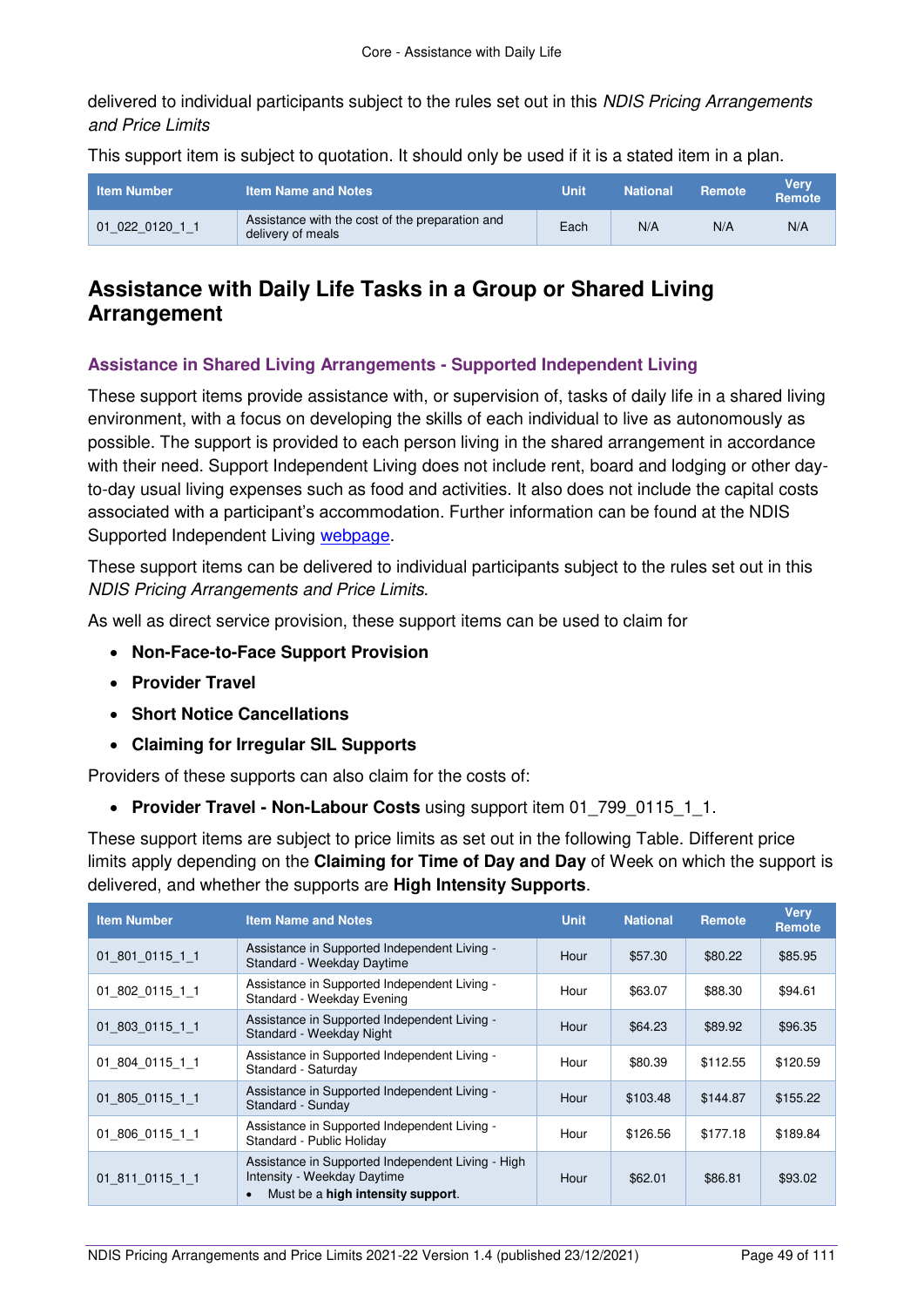| <b>Item Number</b> | <b>Item Name and Notes</b>                                                                                                         | <b>Unit</b> | <b>National</b> | <b>Remote</b> | <b>Verv</b><br><b>Remote</b> |
|--------------------|------------------------------------------------------------------------------------------------------------------------------------|-------------|-----------------|---------------|------------------------------|
| 01 812 0115 1 1    | Assistance in Supported Independent Living - High<br>Intensity - Weekday Evening<br>Must be a high intensity support.<br>$\bullet$ | Hour        | \$68.25         | \$95.55       | \$102.38                     |
| 01 813 0115 1 1    | Assistance in Supported Independent Living - High<br>Intensity - Weekday Night<br>Must be a high intensity support.<br>$\bullet$   | Hour        | \$69.50         | \$97.30       | \$104.25                     |
| 01 814 0115 1 1    | Assistance in Supported Independent Living - High<br>Intensity - Saturday<br>Must be a high intensity support.<br>٠                | Hour        | \$86.99         | \$121.79      | \$130.49                     |
| 01 815 0115 1 1    | Assistance in Supported Independent Living - High<br>Intensity - Sunday<br>Must be a high intensity support.                       | Hour        | \$111.98        | \$156.77      | \$167.97                     |
| 01 816 0115 1 1    | Assistance in Supported Independent Living - High<br>Intensity - Public Holiday<br>Must be a high intensity support.<br>٠          | Hour        | \$136.96        | \$191.74      | \$205.44                     |
| 01 832 0115 1 1    | Assistance in Supported Independent Living -<br>Night-Time Sleepover                                                               | Each        | \$243.22        | \$340.51      | \$364.83                     |

### **Short Term Accommodation and Assistance (including the provision of respite care)**

#### **Standard support items**

These support items provide integrated support for self-care, accommodation, food and activities in a centre or group residence for short periods. They recognise that, from time to time, participants may require temporary comprehensive supports that are different from their usual arrangements. These are non-typical days and may include Short Term Accommodation (STA) in a group-based facility. They may also include a period of respite, which aims to support ongoing caring arrangements between participants and their carers. STA/respite allows the opportunity for the participant to be supported by someone else whilst providing their carer with short term breaks from their usual caring responsibilities.

The support items include all expenses in a 24-hour period including assistance with self-care or community access activities, accommodation, food and negotiated activities. Typically, this type of support would be used for short periods of up to 14 days at a time (exceptions may be made). For longer-term arrangements, other options are likely to be more appropriate (e.g. Supported Independent Living or Medium Term Accommodation).

In cases where a participant will receive substantially less than 24 hours of assistance with daily personal activities, it may be appropriate for the participant and provider to negotiate a lower price than the maximum price specified in this NDIS Pricing Arrangements and Price Limits, based on the actual hours of support provided. This situation might arise, for example, if a participant enters a STA/respite facility in the evening, and exits again early the following morning. In addition, where a participant enters accommodation late in the day, it may be appropriate to claim the daily rate for the day of the week that the majority of the support is provided.

These support items can be delivered to individual participants subject to the rules set out in this NDIS Pricing Arrangements and Price Limits.

As well as direct service provision, these support items can be used to claim for

#### **[Short Notice Cancellations.](#page-21-0)**

These support items are subject to price limits as set out in the following Table. Different price limits apply depending on the **[Claiming for Time of Day and Day](#page-14-0) of Week** that the support is delivered, and the ratio of staff to participants in the facility.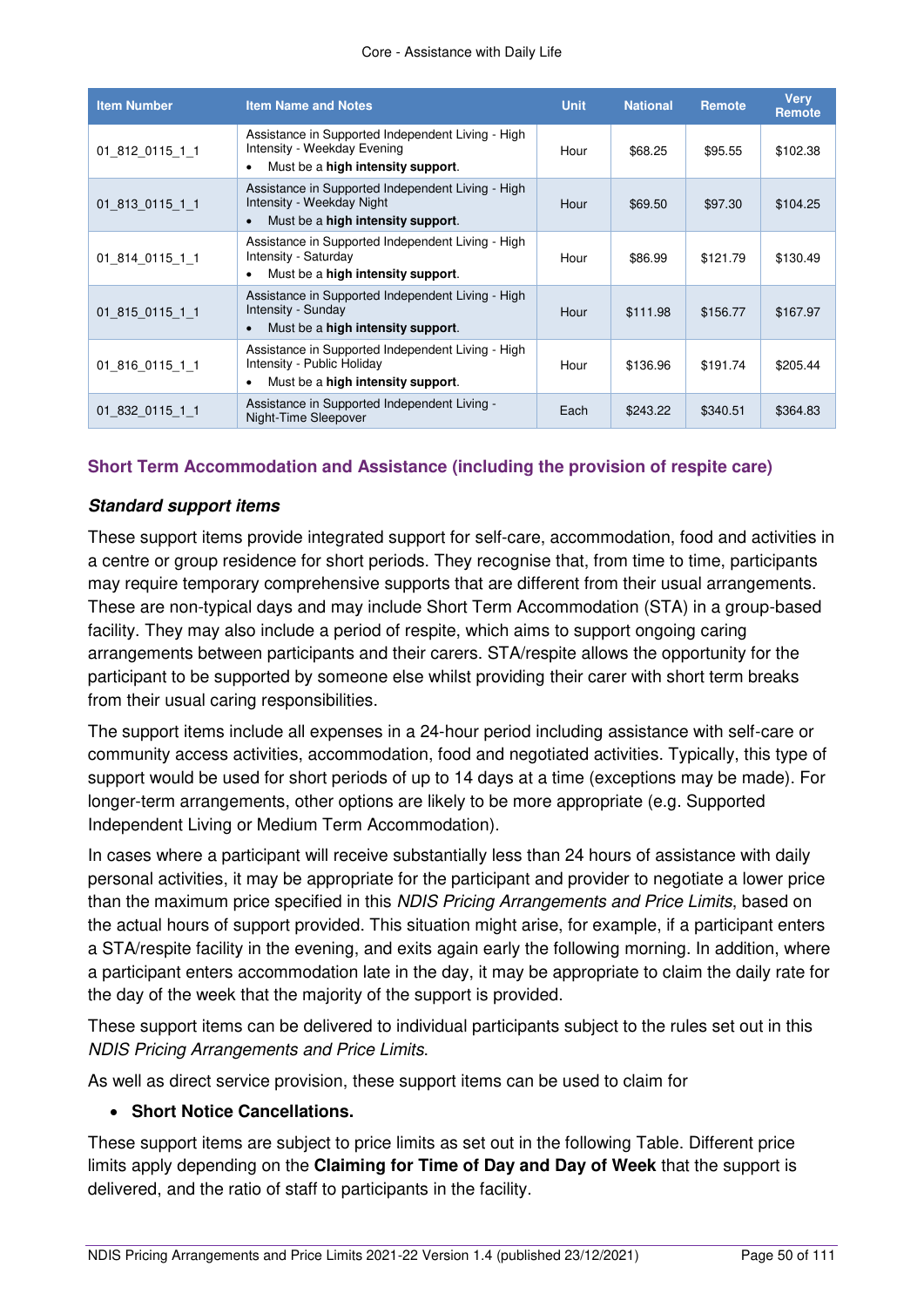#### Core - Assistance with Daily Life

| <b>Item Number</b> | <b>Item Name and Notes</b>                                  | <b>Unit</b> | <b>National</b> | <b>Remote</b> | <b>Verv</b><br>Remote |
|--------------------|-------------------------------------------------------------|-------------|-----------------|---------------|-----------------------|
| 01 058 0115 1 1    | STA And Assistance (Inc. Respite) - 1:1 - Weekday           | Day         | \$1,781.49      | \$2,494.09    | \$2,672.24            |
| 01 059 0115 1 1    | STA And Assistance (Inc. Respite) - 1:1 - Saturday          | Day         | \$2,271.17      | \$3,179.64    | \$3,406.76            |
| 01 060 0115 1 1    | STA And Assistance (Inc. Respite) - 1:1 - Sunday            | Day         | \$2,870.93      | \$4,019.30    | \$4,306.40            |
| 01_061_0115_1_1    | STA And Assistance (Inc. Respite) - 1:1 - Public<br>Holidav | Day         | \$3,470.45      | \$4,858.63    | \$5,205.68            |
| 01 054 0115 1 1    | STA And Assistance (Inc. Respite) - 1:2 - Weekday           | Day         | \$982.45        | \$1,375.43    | \$1,473.68            |
| 01_055_0115_1_1    | STA And Assistance (Inc. Respite) - 1:2 - Saturday          | Day         | \$1,227.29      | \$1,718.21    | \$1,840.94            |
| 01 056 0115 1 1    | STA And Assistance (Inc. Respite) - 1:2 - Sunday            | Day         | \$1,527.17      | \$2,138.04    | \$2,290.76            |
| 01 057 0115 1 1    | STA And Assistance (Inc. Respite) - 1:2 - Public<br>Holiday | Day         | \$1,826.93      | \$2,557.70    | \$2,740.40            |
| 01 062 0115 1 1    | STA And Assistance (Inc. Respite) - 1:3 - Weekday           | Day         | \$716.10        | \$1,002.54    | \$1,074.15            |
| 01 063 0115 1 1    | STA And Assistance (Inc. Respite) - 1:3 - Saturday          | Day         | \$879.33        | \$1,231.06    | \$1,319.00            |
| 01 064 0115 1 1    | STA And Assistance (Inc. Respite) - 1:3 - Sunday            | Day         | \$1,079.25      | \$1,510.95    | \$1,618.88            |
| 01_065_0115_1_1    | STA And Assistance (Inc. Respite) - 1:3 - Public<br>Holidav | Day         | \$1,279.09      | \$1,790.73    | \$1,918.64            |
| 01 045 0115 1 1    | STA And Assistance (Inc. Respite) - 1:4 - Weekday           | Day         | \$582.93        | \$816.10      | \$874.40              |
| 01 051 0115 1 1    | STA And Assistance (Inc. Respite) - 1:4 - Saturday          | Day         | \$705.35        | \$987.49      | \$1,058.03            |
| $01$ 052 0115 1 1  | STA And Assistance (Inc. Respite) - 1:4 - Sunday            | Day         | \$855.29        | \$1,197.41    | \$1,282.94            |
| 01 053 0115 1 1    | STA And Assistance (Inc. Respite) - 1:4 - Public<br>Holiday | Day         | \$1,005.17      | \$1,407.24    | \$1,507.76            |

### **Additional hours support items**

These support items are for additional support provided at the same time as a Short Term Accommodation (STA) support, where the participant requires 1:1 assistance with self-care activities in addition to the STA support. For example, where the STA support is at the 1:1 rate and the participant requires more than one support worker for a period of time, or where the STA is not at the 1:1 rate and the participant requires 1:1 support for a period of time.

These support items can be delivered to individual participants subject to the rules set out in this NDIS Pricing Arrangements and Price Limits.

As well as direct service provision, these support items can be used to claim for

### **[Short Notice Cancellations.](#page-21-0)**

These support items are subject to price limits as set out in the following Table. Different price limits apply depending on the **[Claiming for Time of Day and Day](#page-14-0)** of Week on which the support is delivered.

| <b>Item Number</b> | <b>Item Name and Notes</b>                                                | <b>Unit</b> | <b>National</b> | Remote   | <b>Verv</b><br><b>Remote</b> |
|--------------------|---------------------------------------------------------------------------|-------------|-----------------|----------|------------------------------|
| 01 200 0115 1 1    | Assistance With Self-Care Activities in a STA -<br><b>Weekday Daytime</b> | Hour        | \$57.23         | \$80.12  | \$85.85                      |
| 01 201 0115 1 1    | Assistance With Self-Care Activities in a STA -<br><b>Weekday Evening</b> | Hour        | \$62.99         | \$88.19  | \$94.49                      |
| 01 205 0115 1 1    | Assistance With Self-Care Activities in a STA -<br><b>Weekday Night</b>   | Hour        | \$64.14         | \$89.80  | \$96.21                      |
| 01 202 0115 1 1    | Assistance With Self-Care Activities in a STA -<br>Saturday               | Hour        | \$80.28         | \$112.39 | \$120.42                     |
| 01 203 0115 1 1    | Assistance With Self-Care Activities in a STA -<br>Sunday                 | Hour        | \$103.34        | \$144.68 | \$155.01                     |
| 01 204 0115 1 1    | Assistance With Self-Care Activities in a STA -<br>Public Holiday         | Hour        | \$126.40        | \$176.96 | \$189.60                     |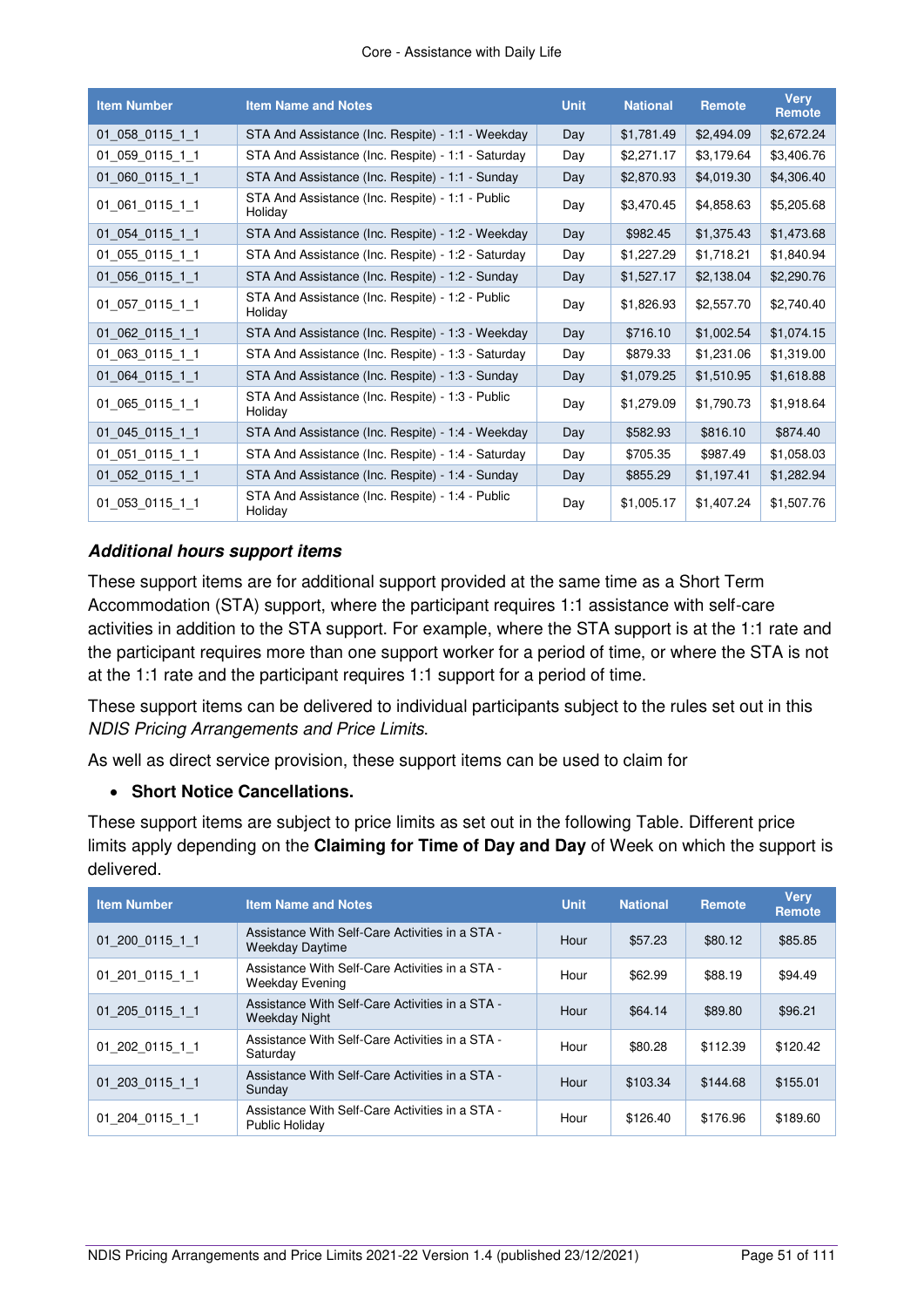### **Medium Term Accommodation (MTA)**

This support item covers the accommodation costs of Medium Term Accommodation. The support component of the care should be claimed separately. This support item recognises that there may be cases where a participant will require longer term transitional accommodation before moving into a more permanent home or arrangement (for example, after hospital discharge). Typically, MTA would be used for periods up to 90 days. Participants who stay in MTA are responsible for meeting their own food and everyday living costs from their own income rather than NDIS plan.

This support item can be delivered to individual participants subject to the rules set out in this NDIS Pricing Arrangements and Price Limits.

As well as direct service provision, this support item can be used to claim for

### **[Short Notice Cancellations](#page-21-0)**.

This support item is subject to a price limit as set out in the following Table.

| <b>Item Number</b> | <b>Item Name and Notes</b> | Unit | <b>National</b> | <b>Remote</b> | Verv<br>Remote |
|--------------------|----------------------------|------|-----------------|---------------|----------------|
| 01 082 0115 1 1    | Medium Term Accommodation  | Dav  | \$130.49        | \$182.69      | \$195.74       |

### **Residential Aged Care**

A participant residing in a residential aged care facility has their reasonable and necessary needs met through a combination of supports provided by the facility as required by the Aged Care Act 1997 and supports provided by the NDIS according to their goals and individual circumstances.

These support items are for the supports provided by the residential aged care facility. They can be delivered to individual participants subject to the rules set out in this NDIS Pricing Arrangements and Price Limits.

These support items should only be used if they are stated in a participant's plan.

| <b>Item Number</b> | <b>Item Name and Notes</b>                                                     | <b>Unit</b> | <b>National</b> | <b>Remote</b> | <b>Very</b><br><b>Remote</b> |
|--------------------|--------------------------------------------------------------------------------|-------------|-----------------|---------------|------------------------------|
| 01 049 0115 1 1    | Cross billing payments for residential aged care<br>subsidies and supplements  | Week        | N/A             | N/A           | N/A                          |
| 01 050 0115 1 1    | Assistance with daily life tasks provided in<br>residential aged care facility | Each        | N/A             | N/A           | N/A                          |

#### **Other living arrangements**

These support items provide for other forms of assistance with daily life tasks in a group or shared living arrangement. They can be delivered to individual participants subject to the rules set out in this NDIS Pricing Arrangements and Price Limits.

These support items are subject to quotation. They should only be used if they are a stated item in a participant's plan.

| <b>Item Number</b> | <b>Item Name and Notes</b>                                                                                                                                                                                 | <b>Unit</b> | <b>National</b> | Remote | <b>Verv</b><br>Remote |
|--------------------|------------------------------------------------------------------------------------------------------------------------------------------------------------------------------------------------------------|-------------|-----------------|--------|-----------------------|
| 01 026 0115 1 1    | Assistance In Living Arrangements (Host<br>Family/Alternative Family Situation)<br>The host family will have minimum<br>$\bullet$<br>qualifications and provide support in the home<br>for an agreed time. | Day         | N/A             | N/A    | N/A                   |
| 01 027 0115 1 1    | Assistance In A Shared Living Arrangement<br>Daily living support provided in a shared living<br>٠<br>arrangement.                                                                                         | Each        | N/A             | N/A    | N/A                   |
| 01 046 0115 1 1    | Assistance In Individual Living Arrangement For<br>Person With Complex Needs                                                                                                                               | Each        | N/A             | N/A    | N/A                   |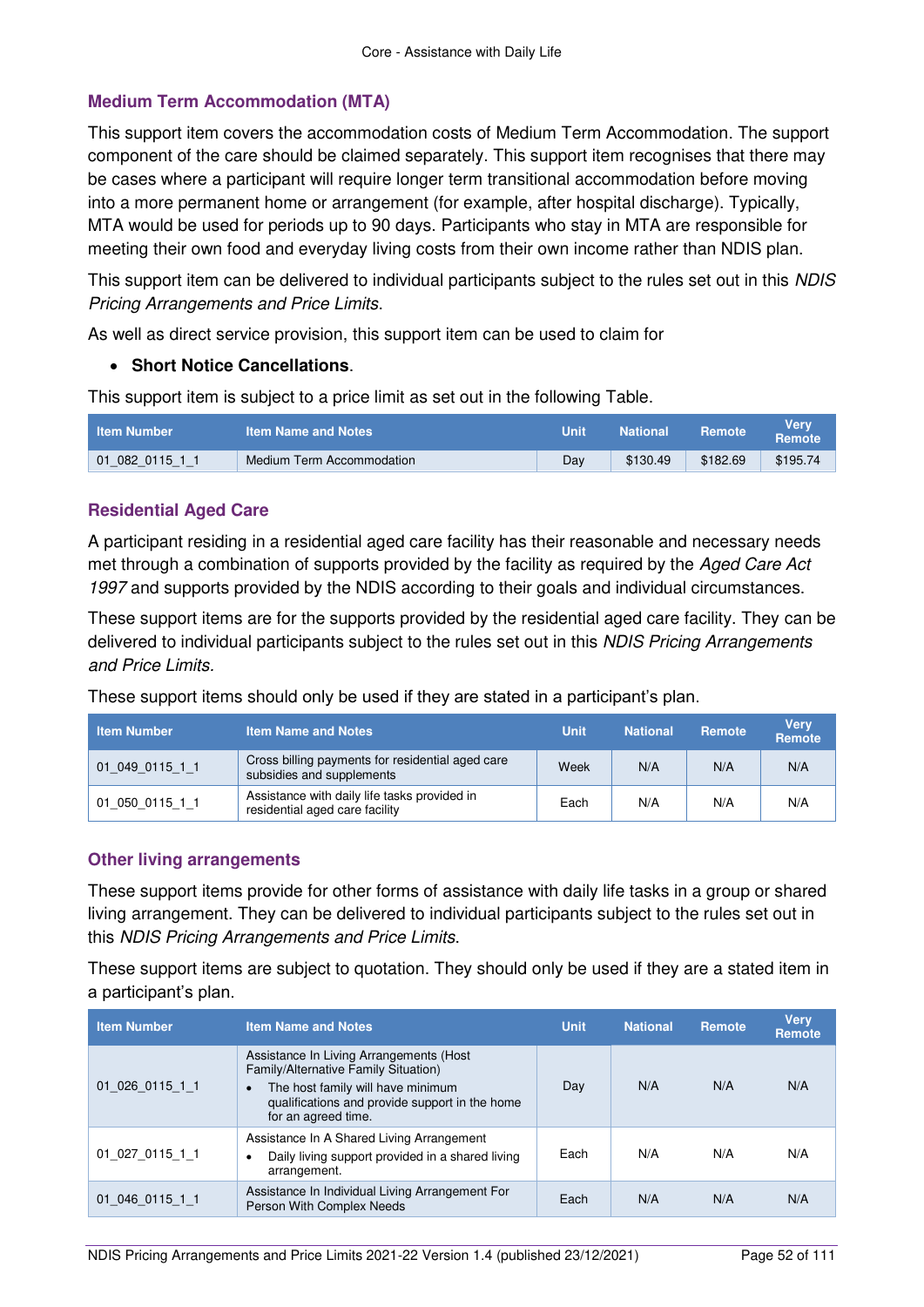### **Individualised Living Options**

These support items introduce new options and alternative ways of living for people with disability. Individualised Living Options (ILOs) are packages of support that are built as a result of holistically considering each individual's preferences, strengths, assets, support requirements, informal and community supports. An ILO is not determined by the home ownership or leasing situation or eligibility for Specialist Disability Accommodation (SDA) funding. An ILO is the support provided and not the accommodation itself. Further information can be found at the NDIS [website.](https://www.ndis.gov.au/participants/home-and-living/individualised-living-options)

### **Exploration and Design**

This support item will help participants explore the Individualised Living Options paradigm and design an option suitable for themselves. Providers delivering this support item will:

- explore the vision of the participant for their future home and help all involved to understand the full range of options as to how a participant can be supported in the community;
- gain an understanding of a participant's strengths, with a focus on what they can do, and an understanding of how informal, formal and community supports will play a role in the participant's life, and build on this to design the individual support package;
- identify strategies to help the participant choose where to live, who to live with and how they are supported;
- find out what is possible and assess risks in the context of the participant's preferred way of living, and explore if there could be other options that might suit better; and
- design and make decisions with the participant and others about the options.

Depending on the circumstances, the exploration and design tasks may include assistance to locate suitable housing or linking with other funded or community or mainstream services.

This support item can be delivered to individual participants subject to the rules set out in this NDIS Pricing Arrangements and Price Limits.

As well as direct service provision, this support item can be used to claim for

- **[Non-Face-to-Face Support Provision](#page-16-0)**
- **[Provider Travel](#page-17-0)**
- **[Short Notice Cancellations](#page-21-0)**
- **[NDIA Requested Reports.](#page-22-0)**

Providers of this support can also claim for the costs of:

• [Provider Travel - Non-Labour Costs](#page-18-0) using support item 01 799 0106 1 1.

This support item is subject to price limits as set out in the following Table.

| <b>Item Number</b> | <b>Item Name and Notes</b>                                | Unit | <b>National</b> | <b>Remote</b> | Verv<br><b>Remote</b> |
|--------------------|-----------------------------------------------------------|------|-----------------|---------------|-----------------------|
| 01 850 0106 1 1    | Individualised Living Options - Exploration and<br>Design | Hour | \$100.14        | \$140.19      | \$150.21              |

### **Support Model**

This support item provides an Individualised Living Option to a participant. It can be delivered to individual participants subject to the rules set out in NDIS Pricing Arrangements and Price Limits.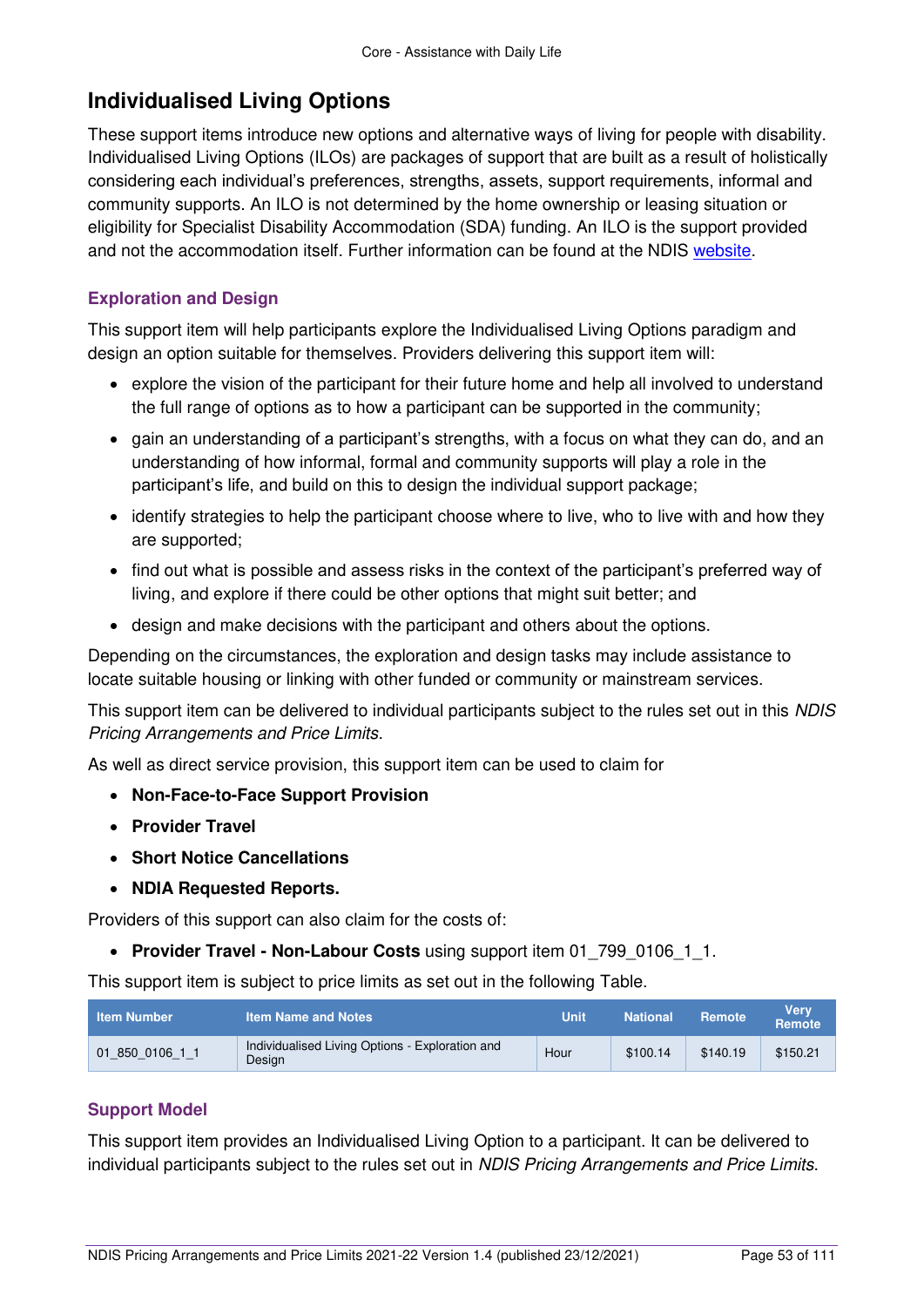The Individualised Living Option is a package of supports that enables participants to achieve their home and living goals. It is made up of a personalised and detailed package of primary and supplementary home and living supports that are used flexibly and combine formal and informal supports such as implemented and managed through partnerships between the participant, their family, or a provider. The package includes resources for monitoring and redesign.

This support item is subject to quotation. It should only be used if it is a stated item in a plan

| <b>Item Number</b> | l Item Name and Notes <b>\</b>                | Unit | <b>National</b> | Remote | Verv<br>Remote |
|--------------------|-----------------------------------------------|------|-----------------|--------|----------------|
| 01 851 0115 1 1    | Individualised Living Options - Support Model | Week | N/A             | N/A    | N/A            |

### **Self-Management Capacity Building**

This support item provides participants with flexibility to purchase services to strengthen their abilities and assistance to self-manage their funds and supports. It complements other capacity building supports to help participants to develop skills to have choice and control over their plan. It can be delivered to individual participants subject to the rules set out in this NDIS Pricing Arrangements and Price Limits.

As well as direct service provision, this support item can be used to claim for

- **[Non-Face-to-Face Support Provision](#page-16-0)**
- **[Provider Travel](#page-17-0)**
- **[Short Notice Cancellations.](#page-21-0)**

Providers of this support can also claim for the costs of:

**• [Provider Travel - Non-Labour Costs](#page-18-0)** using support item 01 799 0117 8 1.

This support item is subject to price limits as set out in the following Table.

| <b>Item Number</b> | <b>Item Name and Notes</b>        | Unit | <b>National</b> |         | <b>Remote Very Remote</b> |
|--------------------|-----------------------------------|------|-----------------|---------|---------------------------|
|                    | Self-Management Capacity Building | Hour | \$65.09         | \$91.13 | \$97.64                   |

# **Disability Related Health Supports**

### **Nursing**

These **[Disability-Related Health Supports](#page-35-0)** provide nursing care to respond to the disabilityrelated health needs of a participant where that care is not the usual responsibility of the health system. They have been temporarily duplicated into the Assistance with Daily Life Support Category so that participants can have greater access to these supports if they need them. See page [106](#page-105-0) for further information on these support items.

These support items can be delivered to individual participants subject to the rules set out in this NDIS Pricing Arrangements and Price Limits.

As well as direct service provision, these support items can be used to claim for

- **[Non-Face-to-Face Support Provision](#page-16-0)**
- **[Provider Travel](#page-17-0)**
- **[Short Notice Cancellations](#page-21-0)**
- **[NDIA Requested Reports.](#page-22-0)**

Providers of this support can also claim for the costs of: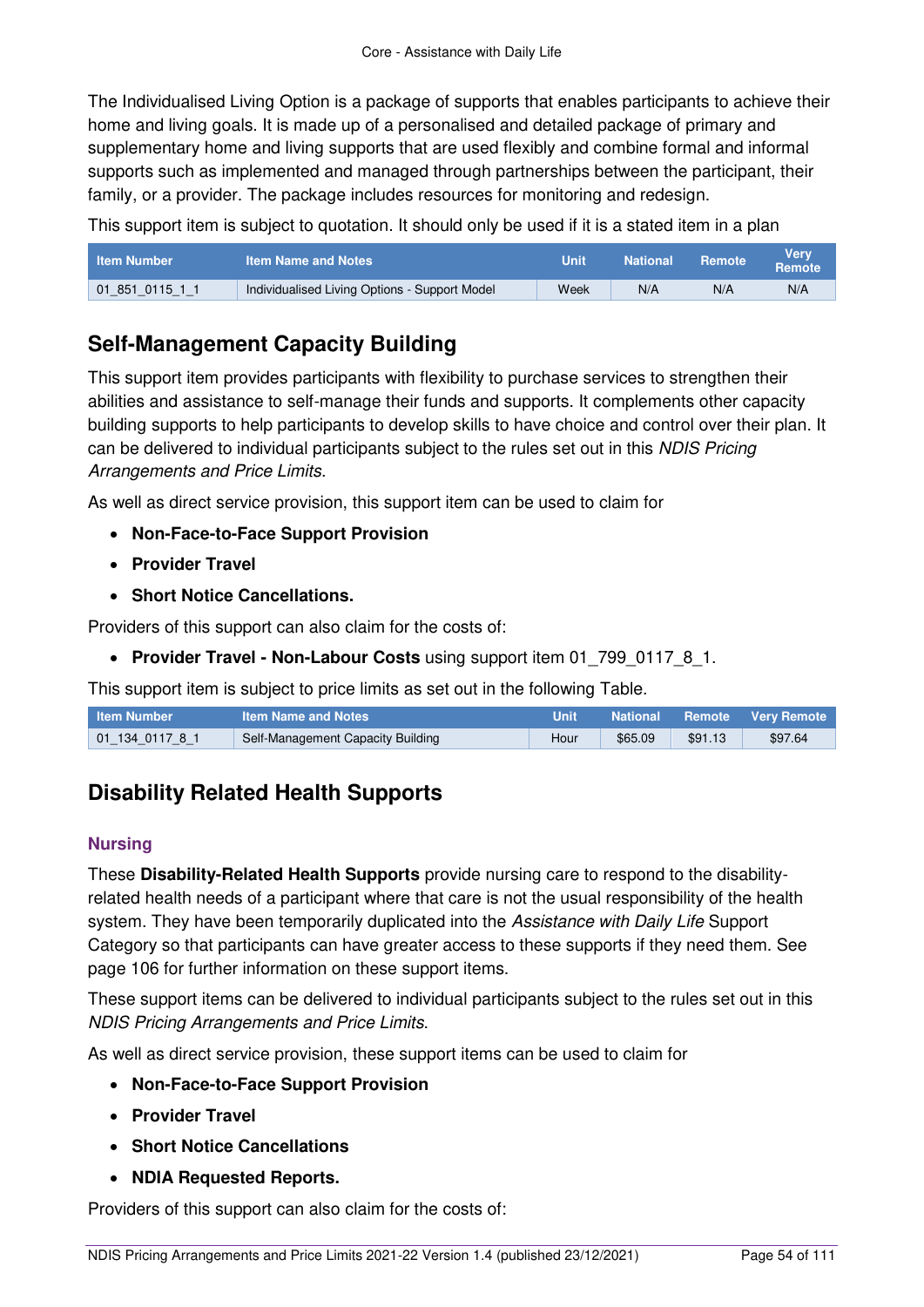**[Provider Travel - Non-Labour Costs](#page-18-0)** using support item 01\_799\_0114\_1\_1.

These support items are subject to price limits as set out in the following Table. Different price limits apply depending on **the [Claiming for Time of Day and Day of Week](#page-14-0)**; and on the **[Type of](#page-36-0)  [Nurse](#page-36-0)** who delivers the support.

| <b>Item Number</b> | <b>Item Name and Notes</b>                                                       | <b>Unit</b> | <b>National</b> | Remote   | <b>Very</b><br>Remote |
|--------------------|----------------------------------------------------------------------------------|-------------|-----------------|----------|-----------------------|
| 01_600_0114_1_1    | Delivery of Health Supports by an Enrolled Nurse -<br><b>Weekday Daytime</b>     | Hour        | \$86.62         | \$121.27 | \$129.93              |
| 01_601_0114_1_1    | Delivery Of Health Supports by an Enrolled Nurse -<br><b>Weekday Evening</b>     | Hour        | \$95.55         | \$133.77 | \$143.33              |
| 01_605_0114_1_1    | Delivery Of Health Supports by an Enrolled Nurse -<br><b>Weekday Night</b>       | Hour        | \$97.33         | \$136.26 | \$146.00              |
| 01_602_0114_1_1    | Delivery Of Health Supports by an Enrolled Nurse -<br>Saturday                   | Hour        | \$123.57        | \$173.00 | \$185.36              |
| 01_603_0114_1_1    | Delivery Of Health Supports by an Enrolled Nurse -<br>Sunday                     | Hour        | \$142.05        | \$198.87 | \$213.08              |
| 01_604_0114_1_1    | Delivery Of Health Supports by an Enrolled Nurse -<br>Public Holiday.            | Hour        | \$160.52        | \$224.73 | \$240.78              |
| 01_606_0114_1_1    | Delivery of Health Supports by an Registered<br>Nurse - Weekday Daytime          | Hour        | \$107.25        | \$150.15 | \$160.88              |
| 01_607_0114_1_1    | Delivery Of Health Supports by an Registered<br>Nurse - Weekday Evening          | Hour        | \$118.31        | \$165.63 | \$177.47              |
| 01_611_0114_1_1    | Delivery Of Health Supports by an Registered<br>Nurse - Weekday Night            | Hour        | \$120.51        | \$168.71 | \$180.77              |
| 01_608_0114_1_1    | Delivery Of Health Supports by an Registered<br>Nurse - Saturday                 | Hour        | \$153.05        | \$214.27 | \$229.58              |
| 01_609_0114_1_1    | Delivery Of Health Supports by an Registered<br>Nurse - Sunday                   | Hour        | \$175.95        | \$246.33 | \$263.93              |
| 01_610_0114_1_1    | Delivery Of Health Supports by an Registered<br>Nurse - Public Holiday           | Hour        | \$198.85        | \$278.39 | \$298.28              |
| 01_612_0114_1_1    | Delivery of Health Supports by an Clinical Nurse -<br><b>Weekday Daytime</b>     | Hour        | \$124.05        | \$173.67 | \$186.08              |
| 01_613_0114_1_1    | Delivery Of Health Supports by an Clinical Nurse -<br><b>Weekday Evening</b>     | Hour        | \$136.84        | \$191.58 | \$205.26              |
| 01_617_0114_1_1    | Delivery Of Health Supports by an Clinical Nurse -<br><b>Weekday Night</b>       | Hour        | \$139.40        | \$195.16 | \$209.10              |
| 01_614_0114_1_1    | Delivery Of Health Supports by an Clinical Nurse -<br>Saturday                   | Hour        | \$177.03        | \$247.84 | \$265.55              |
| 01_615_0114_1_1    | Delivery Of Health Supports by an Clinical Nurse -<br>Sunday                     | Hour        | \$203.53        | \$284.94 | \$305.30              |
| 01_616_0114_1_1    | Delivery Of Health Supports by an Clinical Nurse -<br>Public Holiday             | Hour        | \$230.02        | \$322.03 | \$345.03              |
| 01 618 0114 1 1    | Delivery of Health Supports by an Clinical Nurse<br>Consultant - Weekday Daytime | Hour        | \$146.72        | \$205.41 | \$220.08              |
| 01_619_0114_1_1    | Delivery Of Health Supports by an Clinical Nurse<br>Consultant - Weekday Evening | Hour        | \$161.86        | \$226.60 | \$242.79              |
| 01_623_0114_1_1    | Delivery Of Health Supports by an Clinical Nurse<br>Consultant - Weekday Night   | Hour        | \$164.88        | \$230.83 | \$247.32              |
| 01_620_0114_1_1    | Delivery Of Health Supports by an Clinical Nurse<br>Consultant - Saturday        | Hour        | \$209.47        | \$293.26 | \$314.21              |
| 01 621 0114 1 1    | Delivery Of Health Supports by an Clinical Nurse<br>Consultant - Sunday          | Hour        | \$240.84        | \$337.18 | \$361.26              |
| 01_622_0114_1_1    | Delivery Of Health Supports by an Clinical Nurse<br>Consultant - Public Holiday  | Hour        | \$272.21        | \$381.09 | \$408.32              |
| 01 624 0114 1 1    | Delivery of Health Supports by an Nurse<br>Practitioner - Weekday Daytime        | Hour        | \$153.39        | \$214.75 | \$230.09              |
| 01_625_0114_1_1    | Delivery Of Health Supports by an Nurse<br>Practitioner - Weekday Evening        | Hour        | \$169.21        | \$236.89 | \$253.82              |
| 01_629_0114_1_1    | Delivery Of Health Supports by an Nurse<br>Practitioner - Weekday Night          | Hour        | \$172.37        | \$241.32 | \$258.56              |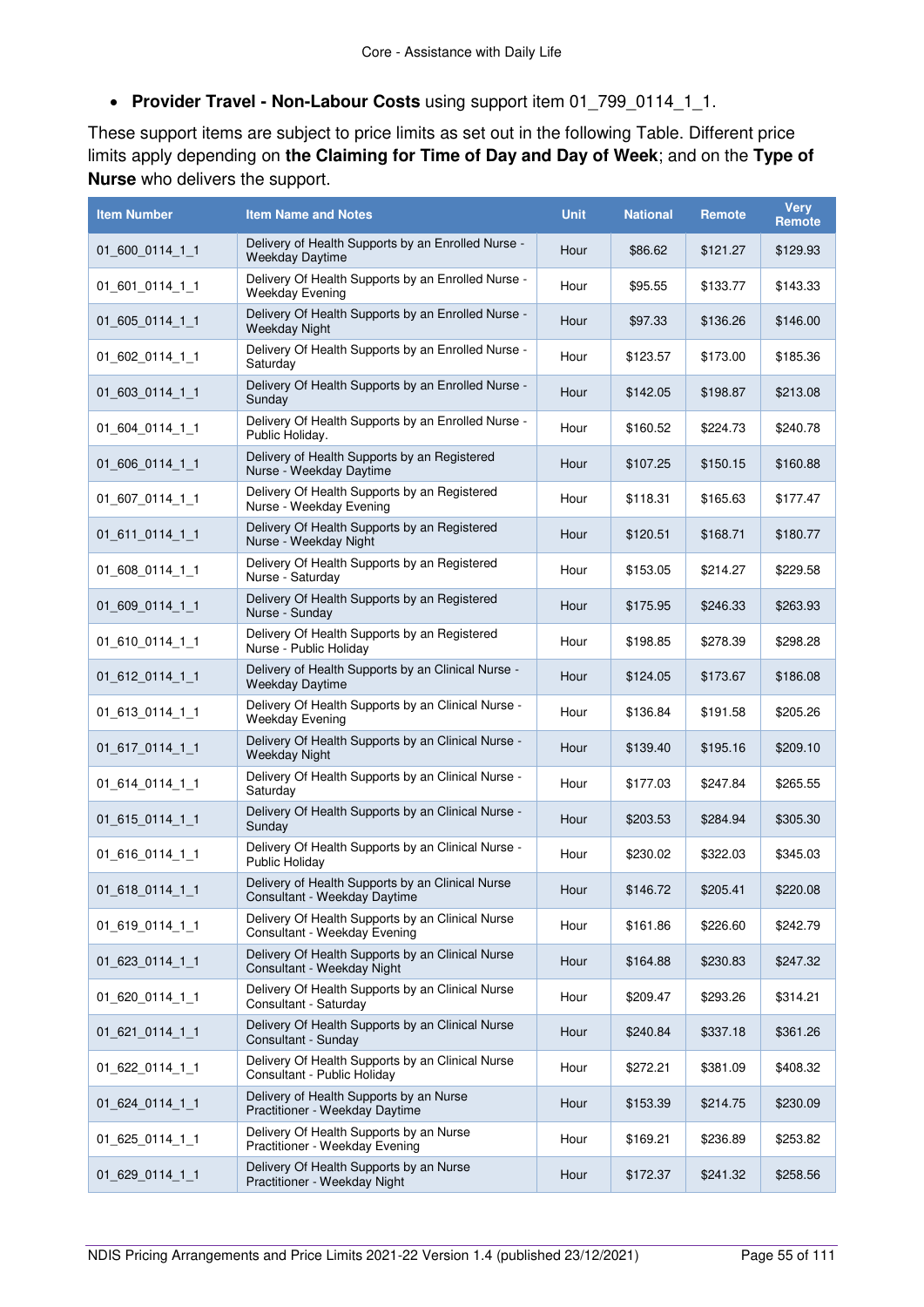| <b>Item Number</b> | <b>Item Name and Notes</b>                                               | <b>Unit</b> | <b>National</b> | Remote   | <b>Verv</b><br><b>Remote</b> |
|--------------------|--------------------------------------------------------------------------|-------------|-----------------|----------|------------------------------|
| 01 626 0114 1 1    | Delivery Of Health Supports by an Nurse<br>Practitioner - Saturday       | Hour        | \$219.00        | \$306.60 | \$328.50                     |
| 01 627 0114 1 1    | Delivery Of Health Supports by an Nurse<br>Practitioner - Sunday         | Hour        | \$251.81        | \$352.53 | \$377.72                     |
| 01 628 0114 1 1    | Delivery Of Health Supports by an Nurse<br>Practitioner - Public Holiday | Hour        | \$284.61        | \$398.45 | \$426.92                     |

#### **Therapy-related health supports**

These **[Disability-Related Health Supports](#page-35-0)** provide care, other than nursing care, to respond to the disability-related health needs of a participant where that care is not the usual responsibility of the health system. They have been temporarily duplicated into the Assistance with Daily Life Support Category so that participants can have greater access to these supports if they need them. See pages [102](#page-101-0) and [103](#page-102-0) for further information on these support items.

These support items can be delivered to individual participants subject to the rules set out in this NDIS Pricing Arrangements and Price Limits.

As well as direct service provision, these support items can be used to claim for

- **[Non-Face-to-Face Support Provision](#page-16-0)**
- **[Provider Travel](#page-17-0)**
- **[Short Notice Cancellations](#page-21-0)**
- **[NDIA Requested Reports.](#page-22-0)**

Providers of this support can also claim for the costs of:

 **[Provider Travel - Non-Labour Costs](#page-18-0)** using support item 01\_799\_0118\_1\_1 or support item 01\_799\_0128\_1\_1, depending on their Registration Group.

These support items are subject to price limits as set out in the following Table. Different price limits apply depending on the type of allied health professional who delivers the support.

| <b>Item Number</b> | <b>Item Name and Notes</b>                                                                                                                                                                           | <b>Unit</b> | <b>NSW</b><br><b>VIC</b><br><b>QLD</b><br><b>ACT</b> | <b>WA</b><br><b>SA</b><br><b>TAS</b><br><b>NT</b> | <b>Remote</b> | <b>Verv</b><br><b>Remote</b> |
|--------------------|------------------------------------------------------------------------------------------------------------------------------------------------------------------------------------------------------|-------------|------------------------------------------------------|---------------------------------------------------|---------------|------------------------------|
| 01 700 0118 1 3    | Capacity Building Supports For Early Childhood<br>Interventions - Psychology<br>Must be delivered by a Psychologist.<br>$\bullet$                                                                    | Hour        | \$214.41                                             | \$234.83                                          | \$328.76      | \$352.25                     |
| 01 720 0118 1 3    | Capacity Building Supports For Early Childhood<br>Interventions - Physiotherapy<br>Must be delivered by a Physiotherapist.<br>$\bullet$                                                              | Hour        | \$193.99                                             | \$224.62                                          | \$314.47      | \$336.93                     |
| 01 740 0118 1 3    | Capacity Building Supports For Early Childhood<br>Interventions - Other Therapy<br>Must be delivered by a suitably qualified allied<br>$\bullet$<br>health professional or early childhood educator. | Hour        | \$193.99                                             | \$193.99                                          | \$271.59      | \$290.99                     |
| 01 701 0128 1 3    | Assessment, Recommendation, Therapy and/or<br>Training (including Assistive Technology) -<br>Psychology<br>Must be delivered by a Psychologist.<br>$\bullet$                                         | Hour        | \$214.41                                             | \$234.83                                          | \$328.76      | \$352.25                     |
| 01 721 0128 1 3    | Assessment, Recommendation, Therapy and/or<br>Training (including Assistive Technology) -<br>Physiotherapy<br>Must be delivered by a Physiotherapist.<br>$\bullet$                                   | Hour        | \$193.99                                             | \$224.62                                          | \$314.47      | \$336.93                     |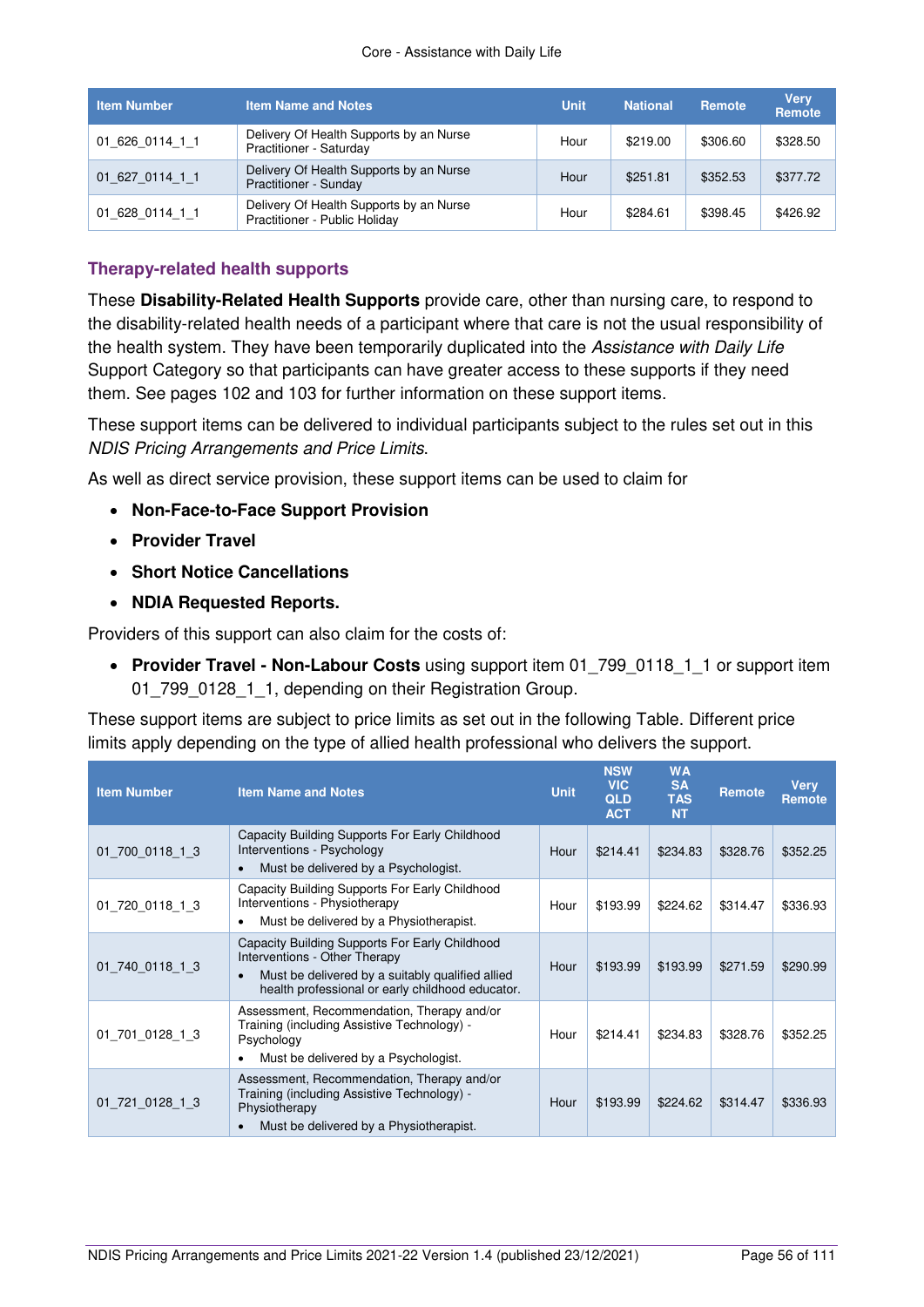#### Core - Assistance with Daily Life

| <b>Item Number</b> | <b>Item Name and Notes</b>                                                                                                                                                                          | <b>Unit</b> | <b>NSW</b><br><b>VIC</b><br><b>QLD</b><br><b>ACT</b> | <b>WA</b><br><b>SA</b><br><b>TAS</b><br><b>NT</b> | <b>Remote</b> | <b>Verv</b><br>Remote |
|--------------------|-----------------------------------------------------------------------------------------------------------------------------------------------------------------------------------------------------|-------------|------------------------------------------------------|---------------------------------------------------|---------------|-----------------------|
| 01 741 0128 1 3    | Assessment, Recommendation, Therapy and/or<br>Training (including Assistive Technology) - Other<br>Therapy<br>Must be delivered by a suitably qualified allied<br>$\bullet$<br>health professional. | Hour        | \$193.99                                             | \$193.99                                          | \$271.59      | \$290.99              |
| 01 760 0128 3 3    | Dietitian Consultation And Diet Plan Development<br>Provision of advice to a participant on managing<br>$\bullet$<br>diet for health and well-being due to the impact<br>of their disability        | Hour        | \$193.99                                             | \$193.99                                          | \$271.59      | \$290.99              |

# **Temporary COVID 19 Supports**

### <span id="page-56-0"></span>**Supported Independent Living**

In response to the COVID-19 pandemic, two support items have been temporarily introduced to assist participants who are living in supported independent living arrangements where additional supports are required by the participant because of the pandemic. They are claimable for a participant living in a supported independent living arrangement who:

- has been diagnosed with COVID-19 (until they are no longer infectious as a guide, the National Management Guidelines state that this is generally for a period of up to 14 days); or
- is in areas outlined in the **[Addenda to the NDIS Pricing Arrangements and Price Limits](#page-7-0):**
	- $\circ$  is required by government or medical authorities to self-isolate or quarantine; or
	- $\circ$  is required on the advice of a medical practitioner to self-isolate or quarantine because they are displaying symptoms of COVID-19 or are suspected to have come into contact with a person suspected of having contracted COVID-19; or
	- $\circ$  is in isolation or quarantine while waiting for the results of a COVID-19 test or because of measures taken by government or medical authorities in response to the COVID-19 pandemic.

These support items can be delivered to individual participants subject to the rules set out in this NDIS Pricing Arrangements and Price Limits.

These support items are being introduced temporarily. They can only be claimed during the periods specified in the **[Addenda to the NDIS Pricing Arrangements and Price Limits](#page-7-0)**.

These support items are subject to price limits as set out in the following Table.

| <b>Item Number</b> | <b>Item Name and Notes</b>                                                                                                                                                                                                                                                                                                                                                                                            | <b>Unit</b> | <b>National</b> | Remote   | <b>Verv</b><br><b>Remote</b> |
|--------------------|-----------------------------------------------------------------------------------------------------------------------------------------------------------------------------------------------------------------------------------------------------------------------------------------------------------------------------------------------------------------------------------------------------------------------|-------------|-----------------|----------|------------------------------|
| 01 795 0115 1 1    | COVID-19 SIL Cleaning Services<br>Temporary support for eligible participants<br>living in supported independent living<br>arrangements and who require cleaning<br>services to help prevent the spread of the<br>disease.<br>This support item can be used for a one-off<br>professional deep cleaning of a residence of<br>an eligible participant.<br>The item is only claimable once per eligible<br>participant. | Each        | \$300.00        | \$420.00 | \$450.00                     |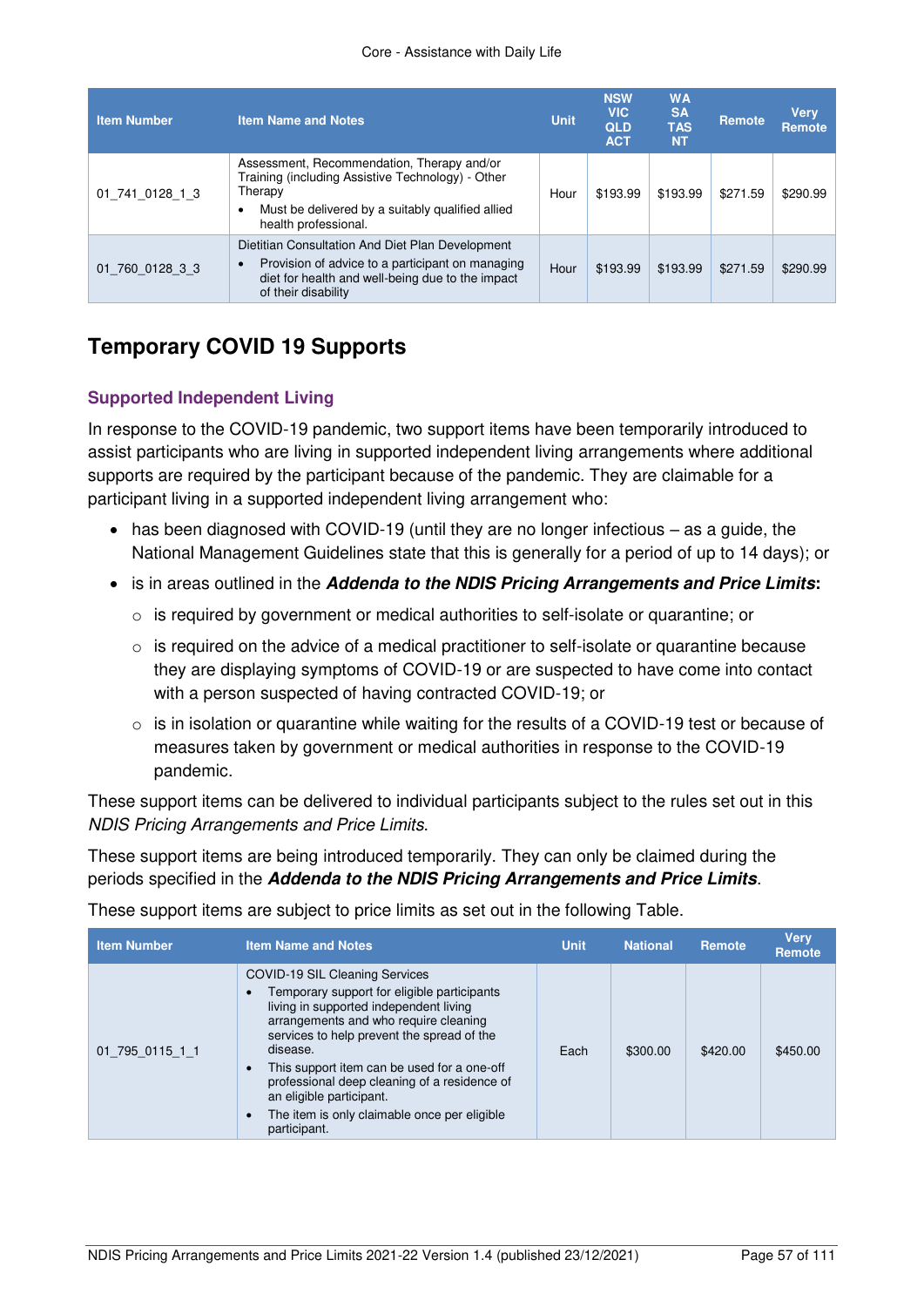#### Core - Assistance with Daily Life

| <b>Item Number</b> | <b>Item Name and Notes</b>                                                                                                                                                                                                                                                                                                                                                                                                                                                                                                                                                                                                                                                   | <b>Unit</b> | <b>National</b> | Remote     | <b>Verv</b><br><b>Remote</b> |
|--------------------|------------------------------------------------------------------------------------------------------------------------------------------------------------------------------------------------------------------------------------------------------------------------------------------------------------------------------------------------------------------------------------------------------------------------------------------------------------------------------------------------------------------------------------------------------------------------------------------------------------------------------------------------------------------------------|-------------|-----------------|------------|------------------------------|
| 01 796 0115 1 1    | COVID-19 SIL Additional Supports<br>Temporary support for eligible participants<br>living in supported independent living<br>arrangements where additional supports are<br>required by the participant because of COVID-<br>19.<br>The item can be claimed in addition to the<br>usual SIL claim for the participant. The item<br>recognises the additional costs of higher<br>intensity support (staffing increase), Personal<br>Protective Equipment (PPE), professional<br>laundering, and any ancillary costs directly<br>related to the participant's diagnosis.<br>Note: the maximum price limit per day for an<br>eligible participant is as specified in this table. | Day         | \$1,200.00      | \$1,680.00 | \$1,800.00                   |

### <span id="page-57-0"></span>**Deep Cleaning for Support Worker-Related COVID-19 Diagnosis**

In response to the COVID-19 pandemic, the following temporary support items are available for participants living in areas outlined in the **[Addenda to the NDIS Pricing Arrangements and Price](#page-7-0)  [Limits](#page-7-0)** to address situations where a participant has a worker attending their home who later tests positive for COVID-19. These items will allow the participant to claim for related cleaning costs. This support does not apply to participants residing in SIL arrangements (see above).

Participants who live in non-SIL arrangements also have access to additional Assistance with Daily Living (ADL) and Short Term Accommodation (STA) as needed, when quarantining or self-isolation is required.

These support items can be delivered to individual participants subject to the rules set out in this NDIS Pricing Arrangements and Price Limits.

These support items are being introduced temporarily. It can only be claimed during the periods specified in the **[Addenda to the NDIS Pricing Arrangements and Price Limits](#page-7-0)**.

| <b>Item Number</b> | <b>Item Name and Notes</b>                                                                                                                                                                                                                                                                                                                                                                                                                                                                                                                                                       | <b>Unit</b> | <b>National</b> | Remote   | <b>Verv</b><br><b>Remote</b> |
|--------------------|----------------------------------------------------------------------------------------------------------------------------------------------------------------------------------------------------------------------------------------------------------------------------------------------------------------------------------------------------------------------------------------------------------------------------------------------------------------------------------------------------------------------------------------------------------------------------------|-------------|-----------------|----------|------------------------------|
| 01 795 0104 1 1    | <b>COVID-19 Cleaning Services</b><br>Temporary support for eligible participants who<br>require cleaning services to help prevent the<br>spread of the disease.<br>This support item can be used for a one-off<br>$\bullet$<br>professional deep cleaning of a residence of<br>an eligible participant.<br>The item is only claimable once per eligible<br>$\bullet$<br>participant.<br>This item can only be claimed for participants<br>$\bullet$<br>in areas outlined in the Addenda to the NDIS<br><b>Pricing Arrangements and Price Limits.</b>                             | Each        | \$300.00        | \$420.00 | \$450.00                     |
| 01 795 0107 1 1    | COVID-19 Cleaning Services<br>Temporary support for eligible participants who<br>$\bullet$<br>require cleaning services to help prevent the<br>spread of the disease.<br>This support item can be used for a one-off<br>$\bullet$<br>professional deep cleaning of a residence of<br>an eligible participant.<br>The item is only claimable once per eligible<br>$\bullet$<br>participant.<br>This item can only be claimed for participants<br>$\bullet$<br>in areas and during periods outlined in the<br><b>Addenda to the NDIS Pricing Arrangements</b><br>and Price Limits. | Each        | \$300.00        | \$420.00 | \$450.00                     |

These support items are subject to price limits as set out in the following Table.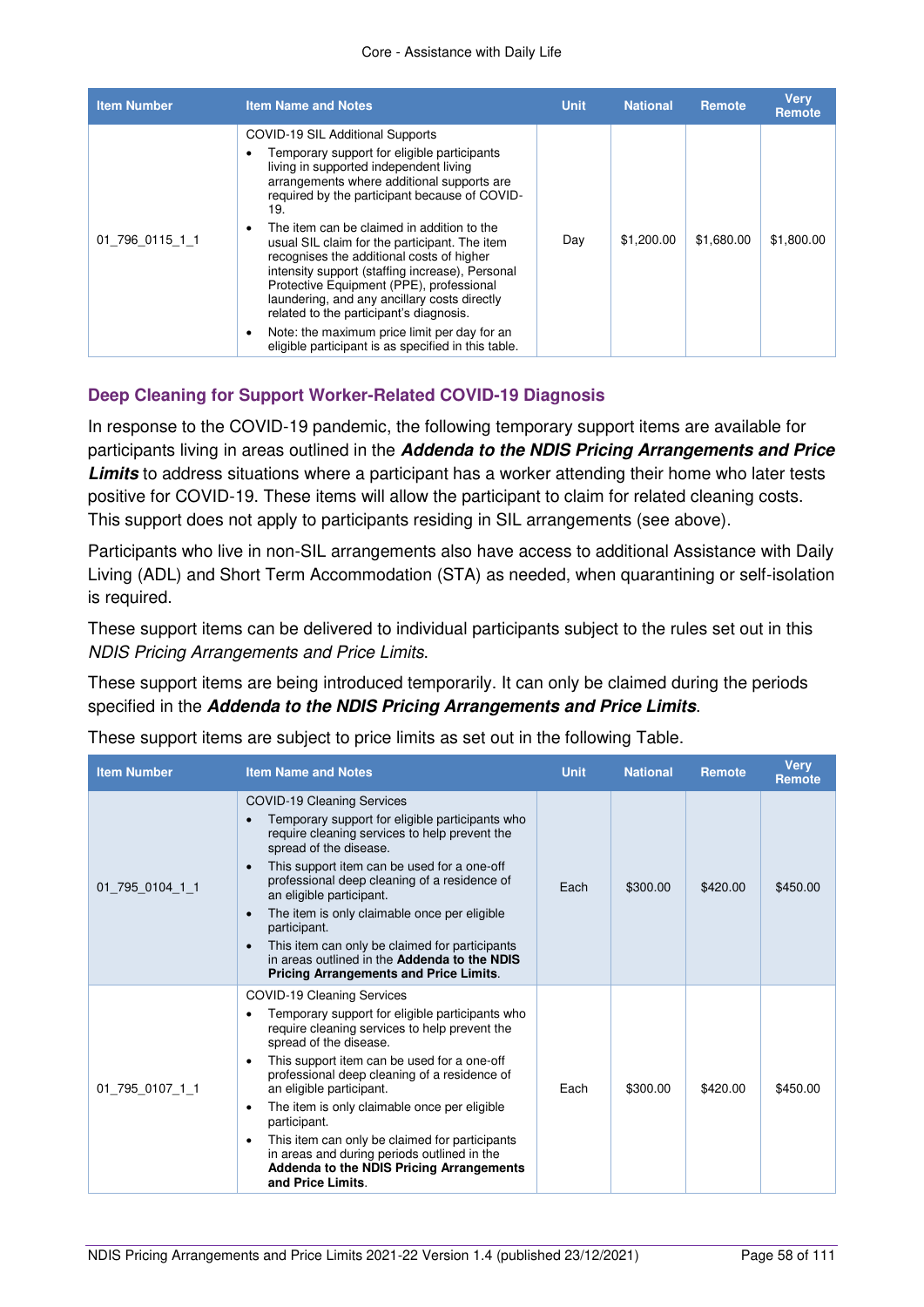# **Core - Transport**

Transport enables participants to access disability supports outside their home, and to achieve the goals in their plan. If participants have questions about their transport support, providers may direct them to the NDIS factsheet available on the NDIS [website.](https://www.ndis.gov.au/participants/creating-your-plan/plan-budget-and-rules/transport-funding)

### **General Transport**

This support item allows a participant to pay a provider to transport them to an activity that is not itself a support - or to a support that is delivered by another provider. This enables the participant to travel to and from appointments or their place of work.

This support item can be delivered to individual participants subject to the rules set out in this NDIS Pricing Arrangements and Price Limits.

This support item is not subject to price limits. See page [15](#page-14-1) for further information on how to claim for support items that are not subject to a price limit.

| <b>Item Number</b> | litem Name and Notes <b>\</b> | Unit | <b>National</b> | <b>Remote</b> | Verv<br>Remote |
|--------------------|-------------------------------|------|-----------------|---------------|----------------|
| 0108<br>02 051     | Transport                     | Year | N/A             | N/A           | N/A            |

### **Specialised Transport**

This support item provides for specialised transport services for a participant to a school, educational facility, employment, or the community.

This support item can be delivered to individual participants subject to the rules set out in this NDIS Pricing Arrangements and Price Limits.

This support item is subject to quotation. It should only be used if it is a stated item in a plan

| <b>Item Number</b> | <b>Item Name and Notes</b>                                                   | Unit | <b>National</b> | <b>Remote</b> | Verv<br><b>Remote</b> |
|--------------------|------------------------------------------------------------------------------|------|-----------------|---------------|-----------------------|
| 02 050 0108 1 1    | Specialised Transport To School/Educational<br>Facility/Employment/Community | Dav  | N/A             | N/A           | N/A                   |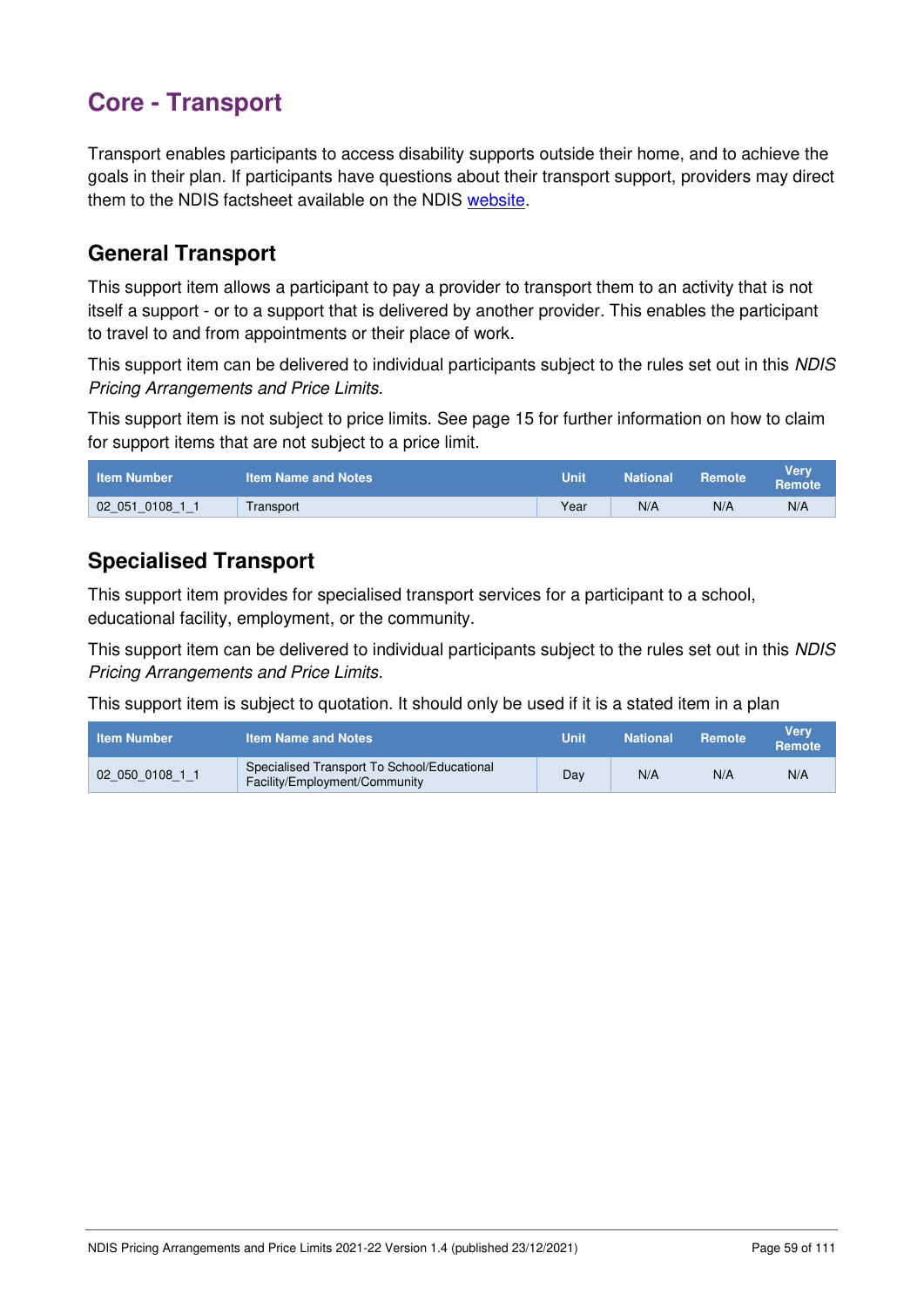# **Core - Consumables**

Consumables are a support category available to assist participants with purchasing everyday use items. Supports such as Continence and Home Enteral Nutrition (HEN) products are included in this category.

Information on the pricing arrangements for Consumables can be found in the Assistive Technology and Consumables Code Guide on the NDIS [website.](https://www.ndis.gov.au/providers/housing-and-living-supports-and-services/providing-assistive-technology#Atcodeguide)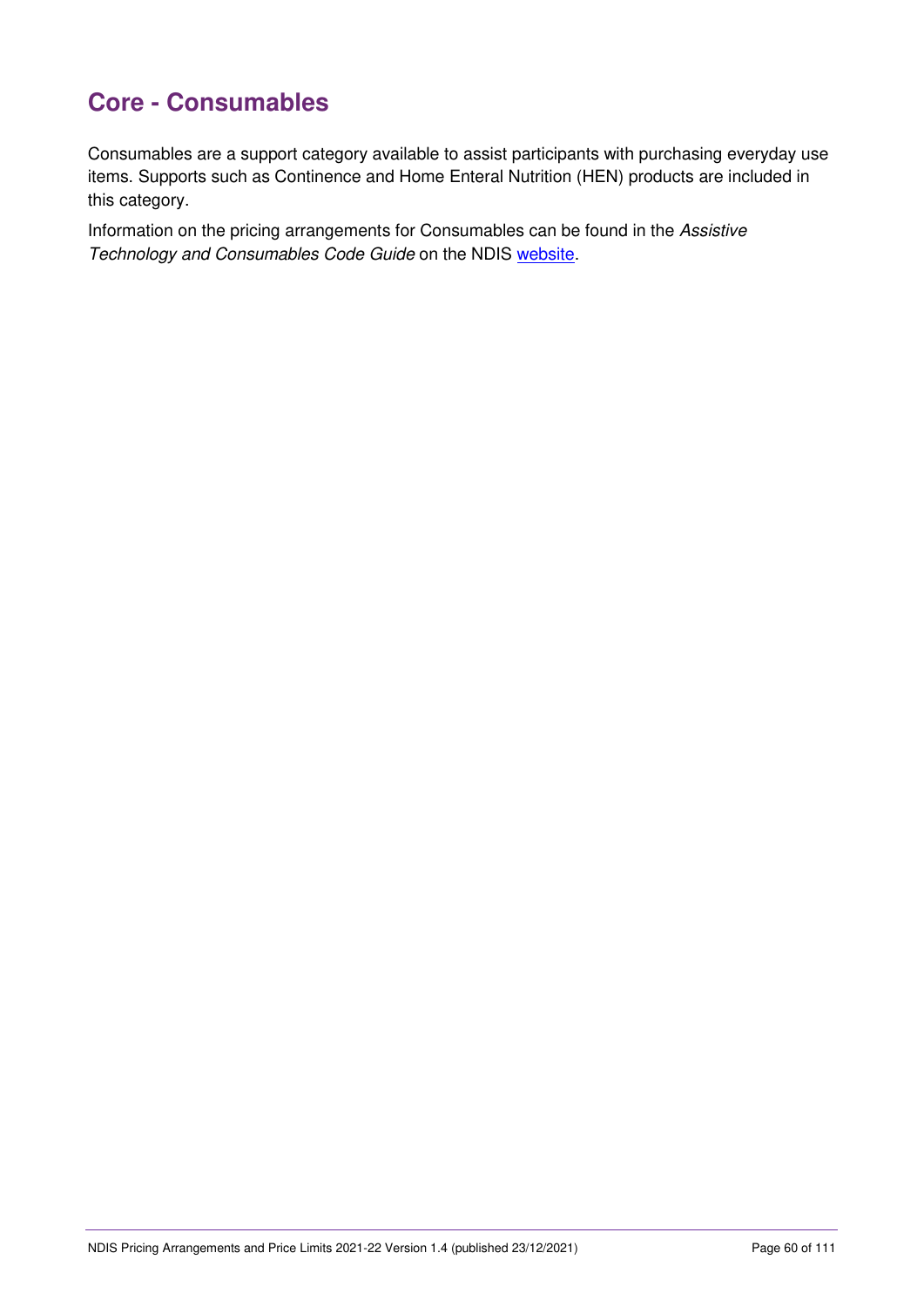# **Core - Assistance with Social, Economic and Community Participation**

This support category relates to assisting with or supervising a participant to engage in community, social, recreational or economic activities. These supports can be provided in a range of environments, such as in the community or a centre.

### **Assistance to Access Community, Social and Recreational Activities**

### **Participation in Community, Social and Civic Activities**

These support items enable a participant to engage in community, social and recreational activities.

These support items can be delivered to individual participants subject to the rules set out in this NDIS Pricing Arrangements and Price Limits.

As well as direct service provision, these support items can be used to claim for

- **[Non-Face-to-Face Support Provision](#page-16-0)**
- **[Provider Travel](#page-17-0)**
- **[Short Notice Cancellations.](#page-21-0)**

Providers of these supports can also claim for the costs of

- **[Provider Travel Non-Labour Costs](#page-18-0)** using the support item 04\_799\_0125\_6\_1
- **[Activity Based Transport Social, Economic and Community Participation Supports](#page-22-1)** using support item 04\_590\_0125\_6\_1.

These support items are subject to price limits as set out in the following Table. Different price limits apply depending on the **[Claiming for Time of Day and Day](#page-14-0) of Week** when the support is delivered, and whether the provider is eligible for the **[Temporary Transformation Payment \(TTP\)](#page-34-0)**.

| <b>Item Number</b> | <b>Item Name and Notes</b>                                                                                                | <b>Unit</b> | <b>National</b> | <b>Remote</b> | <b>Very</b><br><b>Remote</b> |
|--------------------|---------------------------------------------------------------------------------------------------------------------------|-------------|-----------------|---------------|------------------------------|
| 04 104 0125 6 1    | Access Community, Social And Rec Activities -<br>Standard - Weekday Daytime                                               | Hour        | \$57.23         | \$80.12       | \$85.85                      |
| 04_104_0125_6_1_T  | Access Community, Social And Rec Activities -<br>Standard - Weekday Daytime - TTP<br>Must be a TTP provider.<br>$\bullet$ | Hour        | \$59.81         | \$83.73       | \$89.72                      |
| 04 103 0125 6 1    | Access Community, Social And Rec Activities -<br>Standard - Weekday Evening                                               | Hour        | \$62.99         | \$88.19       | \$94.49                      |
| 04_103_0125_6_1_T  | Access Community, Social And Rec Activities -<br>Standard - Weekday Evening - TTP<br>Must be a TTP provider.<br>$\bullet$ | Hour        | \$65.82         | \$92.15       | \$98.73                      |
| 04 105 0125 6 1    | Access Community, Social And Rec Activities -<br>Standard - Saturday                                                      | Hour        | \$80.28         | \$112.39      | \$120.42                     |
| 04_105_0125_6_1_T  | Access Community, Social And Rec Activities -<br>Standard - Saturday - TTP<br>Must be a <b>TTP provider</b> .<br>٠        | Hour        | \$83.89         | \$117.45      | \$125.84                     |
| 04 106 0125 6 1    | Access Community, Social And Rec Activities -<br>Standard - Sunday                                                        | Hour        | \$103.34        | \$144.68      | \$155.01                     |
| 04 106 0125 6 1 T  | Access Community, Social And Rec Activities -<br>Standard - Sunday - TTP<br>Must be a TTP provider.<br>$\bullet$          | Hour        | \$107.99        | \$151.19      | \$161.99                     |
| 04 102 0125 6 1    | Access Community, Social And Rec Activities -<br>Standard - Public Holiday                                                | Hour        | \$126.40        | \$176.96      | \$189.60                     |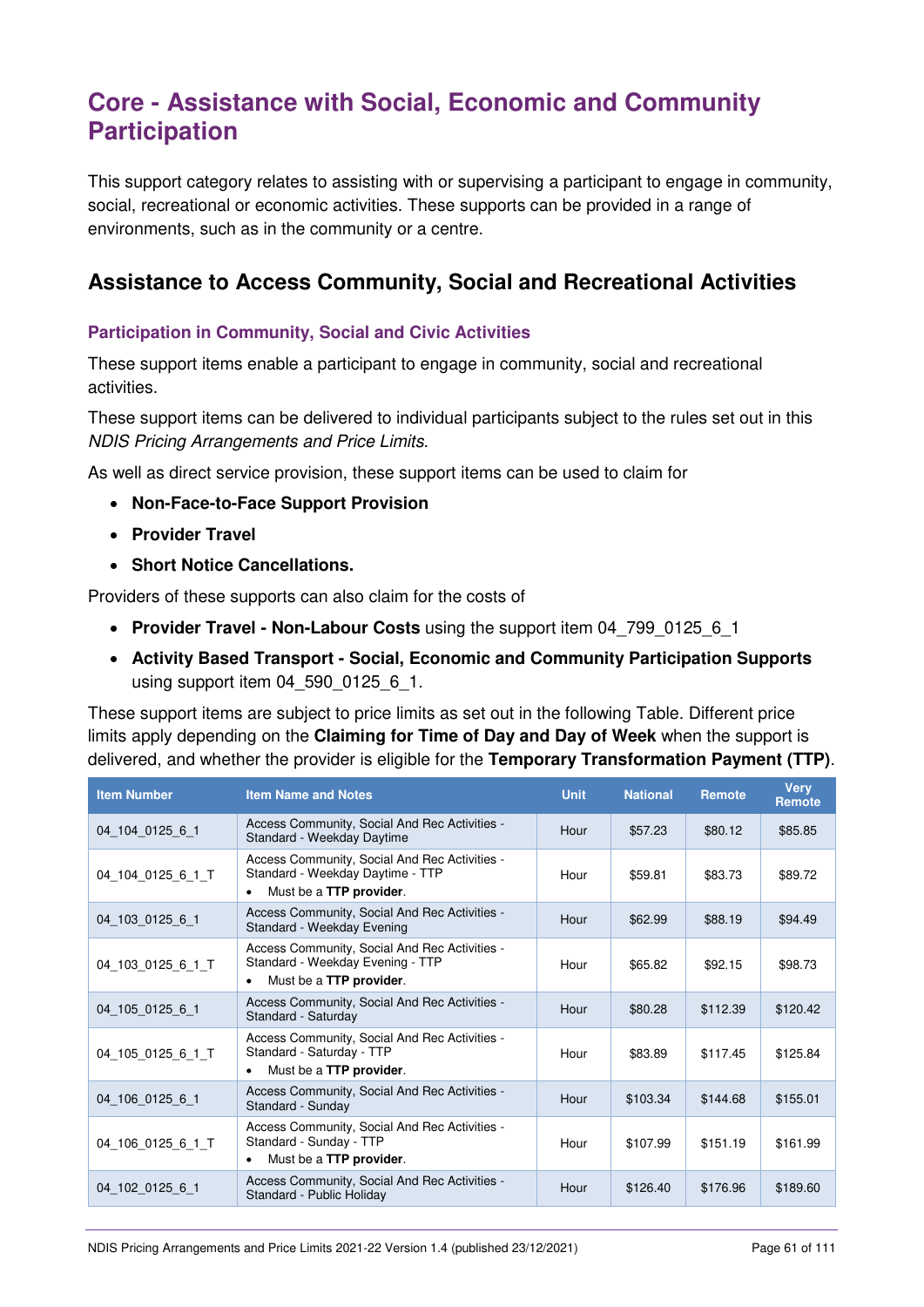| <b>Item Number</b> | <b>Item Name and Notes</b>                                                                                  | Unit | <b>National</b> | <b>Remote</b> | Very<br><b>Remote</b> |
|--------------------|-------------------------------------------------------------------------------------------------------------|------|-----------------|---------------|-----------------------|
| 04 102 0125 6 1 T  | Access Community, Social And Rec Activities -<br>Standard - Public Holiday - TTP<br>Must be a TTP provider. | Hour | \$132.09        | \$184.93      | \$198.14              |

### **Participation in Community, Social and Civic Activities - High Intensity Supports**

These support items enable a participant who requires **[High Intensity Supports,](#page-34-1)** to engage in community, social and recreational activities in circumstances where a more skilled or experienced support worker is required. They can be delivered to individual participants subject to the rules set out in this NDIS Pricing Arrangements and Price Limits.

As well as direct service provision, these support items can be used to claim for

- **[Non-Face-to-Face Support Provision](#page-16-0)**
- **[Provider Travel](#page-17-0)**
- **[Short Notice Cancellations.](#page-21-0)**

Providers of these supports can also claim for the costs of:

- **Provider Travel Non-Labour Costs** using the support item 04 799 0104 6 1
- **[Activity Based Transport Social, Economic and Community Participation Supports](#page-22-1)**  using support item 04\_592\_0104\_6\_1.

These support items are subject to price limits as set out in the following Table. Different price limits apply depending on the **[Claiming for Time of Day and Day](#page-14-0) of Week** when the support is delivered; the **[Level of Disability Support Worker](#page-34-2)** who delivers the support; and whether the provider is eligible for the **[Temporary Transformation Payment \(TTP\)](#page-34-0)**.

| <b>Item Number</b> | <b>Item Name and Notes</b>                                                                                                                                                                           | <b>Unit</b> | <b>National</b> | <b>Remote</b> | <b>Verv</b><br><b>Remote</b> |
|--------------------|------------------------------------------------------------------------------------------------------------------------------------------------------------------------------------------------------|-------------|-----------------|---------------|------------------------------|
| 04 300 0104 1 1    | Access Community, Social And Rec Activities - Level 1<br>- Weekday Daytime<br>Must be a Level 1 worker.<br>Must be a high intensity support.<br>$\bullet$                                            | Hour        | \$57.23         | \$80.12       | \$85.85                      |
| 04 300 0104 1 1 T  | Access Community, Social And Rec Activities - Level 1<br>- Weekday Daytime - TTP<br>Must be a Level 1 worker.<br>٠<br>Must be a high intensity support.<br>٠<br>Must be a TTP provider.<br>٠         | Hour        | \$59.81         | \$83.73       | \$89.72                      |
| 04 301 0104 1 1    | Access Community, Social And Rec Activities - Level 1<br>- Weekday Evening<br>Must be a Level 1 worker.<br>$\bullet$<br>Must be a high intensity support.<br>$\bullet$                               | Hour        | \$62.99         | \$88.19       | \$94.49                      |
| 04 301 0104 1 1 T  | Access Community, Social And Rec Activities - Level 1<br>- Weekday Evening - TTP<br>Must be a Level 1 worker.<br>$\bullet$<br>Must be a high intensity support.<br>٠<br>Must be a TTP provider.<br>٠ | Hour        | \$65.82         | \$92.15       | \$98.73                      |
| 04 302 0104 1 1    | Access Community, Social And Rec Activities - Level 1<br>- Saturday<br>Must be a Level 1 worker.<br>$\bullet$<br>Must be a high intensity support.<br>$\bullet$                                      | Hour        | \$80.28         | \$112.39      | \$120.42                     |
| 04 302 0104 1 1 T  | Access Community, Social And Rec Activities - Level 1<br>- Saturday - TTP<br>Must be a Level 1 worker.<br>٠<br>Must be a high intensity support.<br>٠<br>Must be a TTP provider.                     | Hour        | \$83.89         | \$117.45      | \$125.84                     |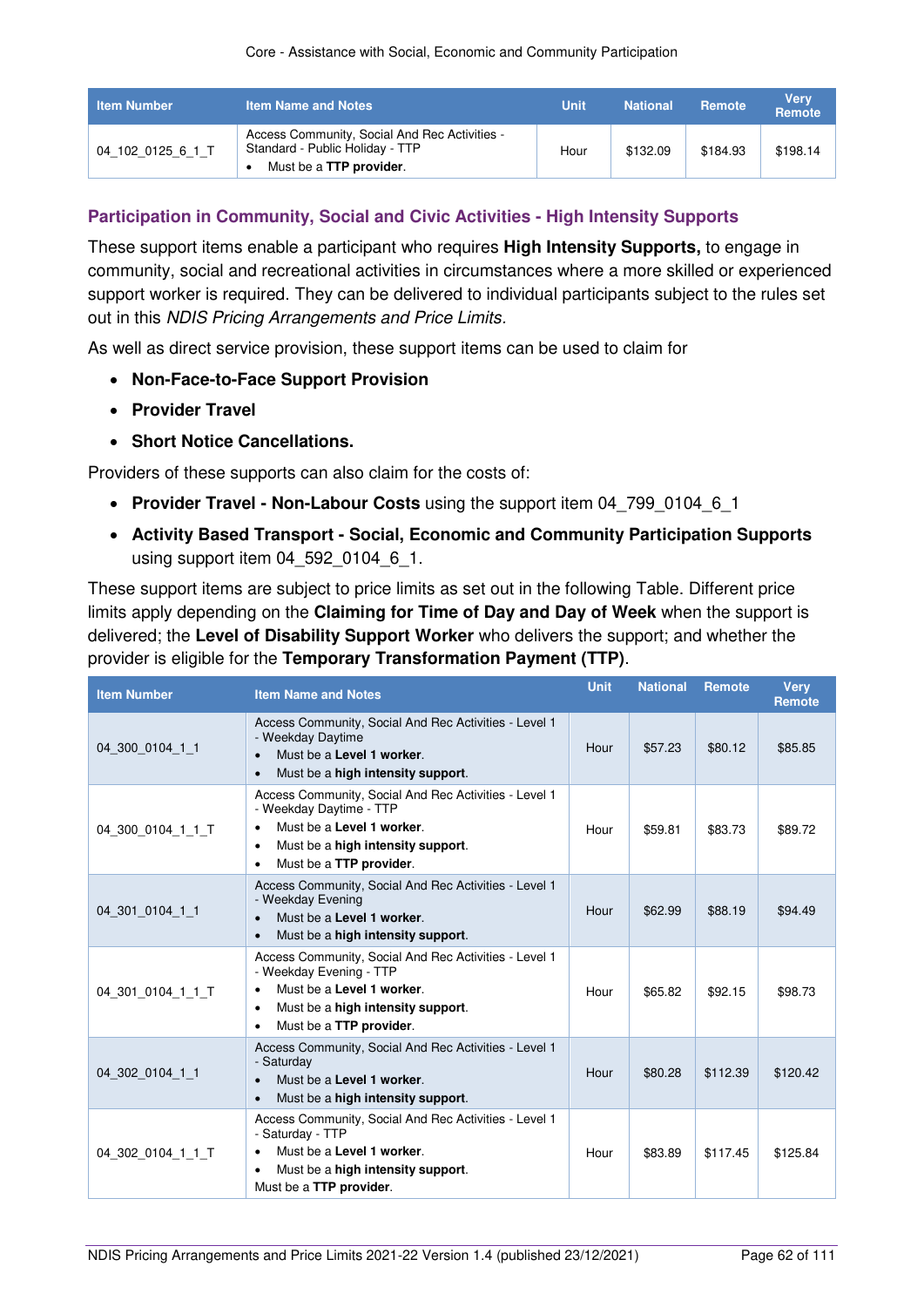### Core - Assistance with Social, Economic and Community Participation

| <b>Item Number</b> | <b>Item Name and Notes</b>                                                                                                                                                                                   | <b>Unit</b> | <b>National</b> | <b>Remote</b> | <b>Very</b><br>Remote |
|--------------------|--------------------------------------------------------------------------------------------------------------------------------------------------------------------------------------------------------------|-------------|-----------------|---------------|-----------------------|
| 04 303 0104 1 1    | Access Community, Social And Rec Activities - Level 1<br>- Sunday<br>Must be a Level 1 worker.<br>Must be a high intensity support.                                                                          | Hour        | \$103.34        | \$144.68      | \$155.01              |
| 04 303 0104 1 1 T  | Access Community, Social And Rec Activities - Level 1<br>- Sunday - TTP<br>Must be a Level 1 worker.<br>$\bullet$<br>Must be a high intensity support.<br>$\bullet$<br>Must be a TTP provider.<br>٠          | Hour        | \$107.99        | \$151.19      | \$161.99              |
| 04 304 0104 1 1    | Access Community, Social And Rec Activities - Level 1<br>- Public Holiday<br>Must be a Level 1 worker.<br>$\bullet$<br>Must be a high intensity support.<br>$\bullet$                                        | Hour        | \$126.40        | \$176.96      | \$189.60              |
| 04 304 0104 1 1 T  | Access Community, Social And Rec Activities - Level 1<br>- Public Holiday - TTP<br>Must be a Level 1 worker.<br>٠<br>Must be a high intensity support.<br>٠<br>Must be a TTP provider.<br>٠                  | Hour        | \$132.09        | \$184.93      | \$198.14              |
| 04 400 0104 1 1    | Access Community, Social And Rec Activities - Level 2<br>- Weekday Daytime<br>Must be a Level 2 worker.<br>$\bullet$<br>Must be a high intensity support.<br>$\bullet$                                       | Hour        | \$61.92         | \$86.69       | \$92.88               |
| 04 400 0104 1 1 T  | Access Community, Social And Rec Activities - Level 2<br>- Weekday Daytime - TTP<br>Must be a Level 2 worker.<br>$\bullet$<br>Must be a high intensity support.<br>٠<br>Must be a TTP provider.<br>$\bullet$ | Hour        | \$64.50         | \$90.30       | \$96.75               |
| 04 401 0104 1 1    | Access Community, Social And Rec Activities - Level 2<br>- Weekday Evening<br>Must be a Level 2 worker.<br>$\bullet$<br>Must be a high intensity support.<br>$\bullet$                                       | Hour        | \$68.16         | \$95.42       | \$102.24              |
| 04_401_0104_1_1_T  | Access Community, Social And Rec Activities - Level 2<br>- Weekday Evening - TTP<br>Must be a Level 2 worker.<br>$\bullet$<br>Must be a high intensity support.<br>$\bullet$<br>Must be a TTP provider.<br>٠ | Hour        | \$70.99         | \$99.39       | \$106.49              |
| 04 402 0104 1 1    | Access Community, Social And Rec Activities - Level 2<br>- Saturday<br>Must be a Level 2 worker.<br>$\bullet$<br>Must be a high intensity support.<br>$\bullet$                                              | Hour        | \$86.88         | \$121.63      | \$130.32              |
| 04 402 0104 1 1 T  | Access Community, Social And Rec Activities - Level 2<br>- Saturday - TTP<br>Must be a Level 2 worker.<br>$\bullet$<br>Must be a high intensity support.<br>٠<br>Must be a TTP provider.<br>٠                | Hour        | \$90.49         | \$126.69      | \$135.74              |
| 04 403 0104 1 1    | Access Community, Social And Rec Activities - Level 2<br>- Sunday<br>Must be a Level 2 worker.<br>Must be a <b>high intensity support</b> .                                                                  | Hour        | \$111.83        | \$156.56      | \$167.75              |
| 04 403 0104 1 1 T  | Access Community, Social And Rec Activities - Level 2<br>- Sunday - TTP<br>Must be a Level 2 worker.<br>٠<br>Must be a high intensity support.<br>٠<br>Must be a TTP provider.<br>٠                          | Hour        | \$116.48        | \$163.07      | \$174.72              |
| 04 404 0104 1 1    | Access Community, Social And Rec Activities - Level 2<br>- Public Holiday<br>Must be a Level 2 worker.<br>$\bullet$<br>Must be a high intensity support.<br>$\bullet$                                        | Hour        | \$136.78        | \$191.49      | \$205.17              |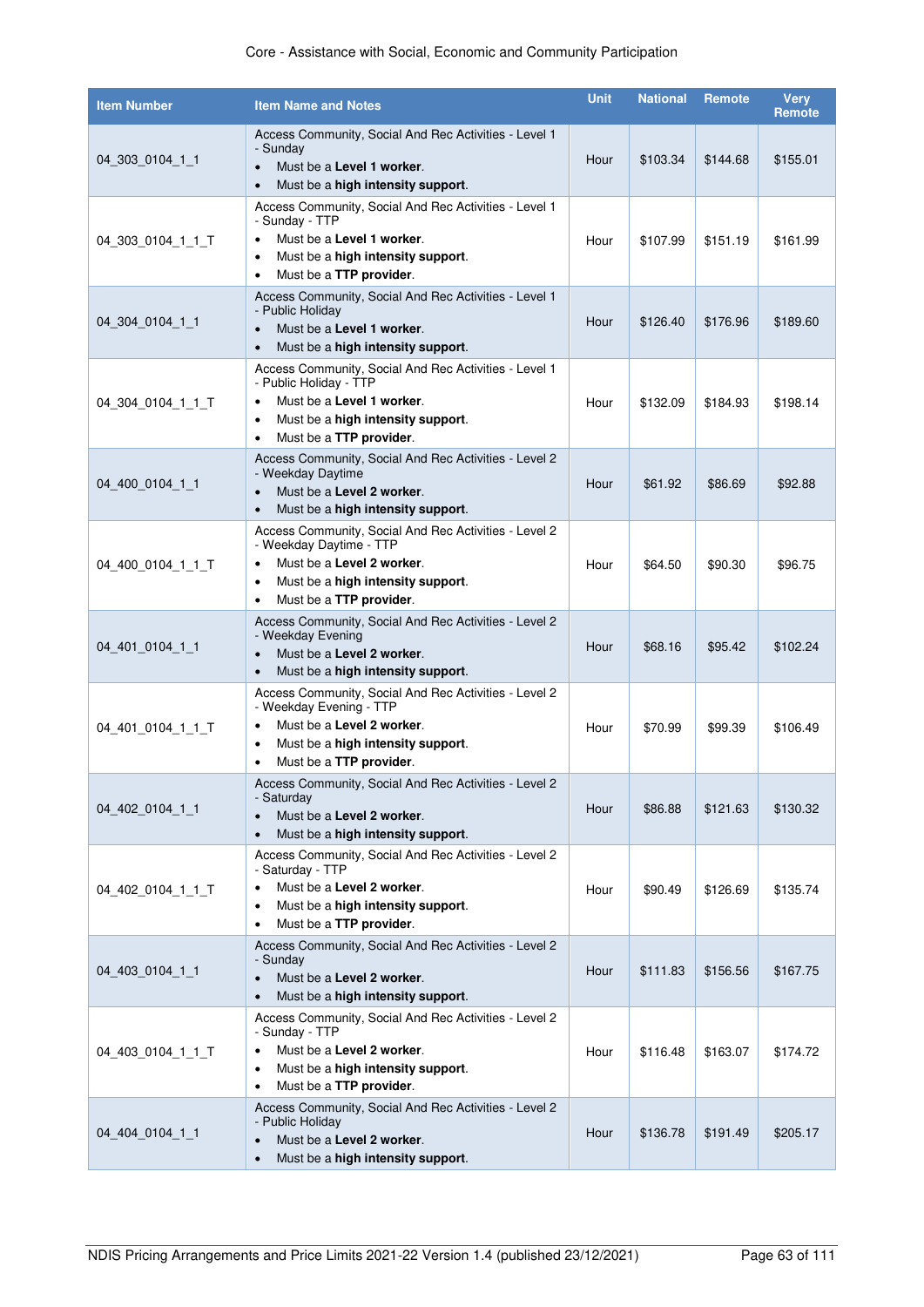#### Core - Assistance with Social, Economic and Community Participation

| <b>Item Number</b> | <b>Item Name and Notes</b>                                                                                                                                                                                          | <b>Unit</b> | <b>National</b> | <b>Remote</b> | <b>Verv</b><br><b>Remote</b> |
|--------------------|---------------------------------------------------------------------------------------------------------------------------------------------------------------------------------------------------------------------|-------------|-----------------|---------------|------------------------------|
| 04 404 0104 1 1 T  | Access Community, Social And Rec Activities - Level 2<br>- Public Holiday - TTP<br>Must be a Level 2 worker.<br>$\bullet$<br>Must be a high intensity support.<br>$\bullet$<br>Must be a TTP provider.<br>٠         | Hour        | \$142.47        | \$199.46      | \$213.71                     |
| 04 500 0104 1 1    | Access Community, Social And Rec Activities - Level 3<br>- Weekday Daytime<br>Must be a Level 3 worker.<br>$\bullet$<br>Must be a high intensity support.<br>$\bullet$                                              | Hour        | \$65.23         | \$91.32       | \$97.85                      |
| 04 500 0104 1 1 T  | Access Community, Social And Rec Activities - Level 3<br>- Weekday Daytime - TTP<br>Must be a Level 3 worker.<br>$\bullet$<br>Must be a high intensity support.<br>$\bullet$<br>Must be a TTP provider<br>$\bullet$ | Hour        | \$67.81         | \$94.93       | \$101.72                     |
| 04 501 0104 1 1    | Access Community, Social And Rec Activities - Level 3<br>- Weekday Evening<br>Must be a Level 3 worker.<br>$\bullet$<br>Must be a high intensity support.<br>$\bullet$                                              | Hour        | \$71.80         | \$100.52      | \$107.70                     |
| 04 501 0104 1 1 T  | Access Community, Social And Rec Activities - Level 3<br>- Weekday Evening - TTP<br>Must be a Level 3 worker.<br>$\bullet$<br>Must be a high intensity support.<br>$\bullet$<br>Must be a TTP provider<br>$\bullet$ | Hour        | \$74.63         | \$104.48      | \$111.95                     |
| 04_502_0104_1_1    | Access Community, Social And Rec Activities - Level 3<br>- Saturday<br>Must be a Level 3 worker.<br>$\bullet$<br>Must be a high intensity support.                                                                  | Hour        | \$91.52         | \$128.13      | \$137.28                     |
| 04_502_0104_1_1_T  | Access Community, Social And Rec Activities - Level 3<br>- Saturday - TTP<br>Must be a Level 3 worker.<br>$\bullet$<br>Must be a high intensity support.<br>$\bullet$<br>Must be a TTP provider<br>٠                | Hour        | \$95.13         | \$133.18      | \$142.70                     |
| 04_503_0104_1_1    | Access Community, Social And Rec Activities - Level 3<br>- Sunday<br>Must be a Level 3 worker.<br>$\bullet$<br>Must be a high intensity support.<br>$\bullet$                                                       | Hour        | \$117.80        | \$164.92      | \$176.70                     |
| 04 503 0104 1 1 T  | Access Community, Social And Rec Activities - Level 3<br>- Sunday - TTP<br>Must be a Level 3 worker.<br>$\bullet$<br>Must be a high intensity support.<br>$\bullet$<br>Must be a TTP provider<br>$\bullet$          | Hour        | \$122.45        | \$171.43      | \$183.68                     |
| 04 504 0104 1 1    | Access Community, Social And Rec Activities - Level 3<br>- Public Holiday<br>Must be a Level 3 worker.<br>$\bullet$<br>Must be a high intensity support.<br>$\bullet$                                               | Hour        | \$144.09        | \$201.73      | \$216.14                     |
| 04 504 0104 1 1 T  | Access Community, Social And Rec Activities - Level 3<br>- Public Holiday - TTP<br>Must be a Level 3 worker.<br>٠<br>Must be a high intensity support.<br>٠<br>Must be a TTP provider<br>٠                          | Hour        | \$149.78        | \$209.69      | \$224.67                     |

### **Community, Social and Recreational Activities**

This support item is designed to enable providers to claim reimbursement for the costs of enabling a participant to independently engage in community, social and recreational activities when costs of participation exceed an affordable level and without, the participant would be at risk of social isolation. Participants may use this funding for activities such as camps, vacation and outside school hours' care, course or membership fees.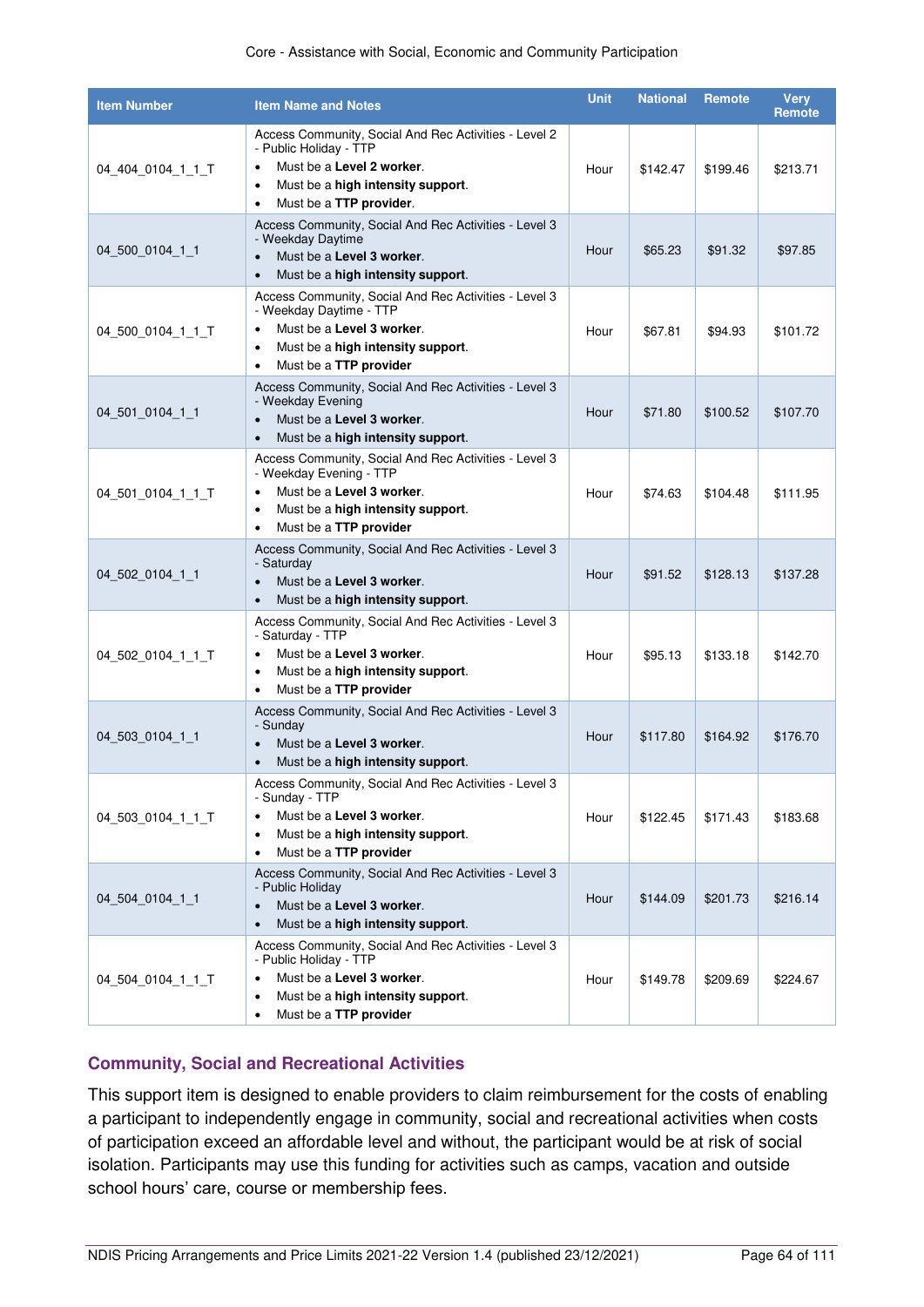This support item can be delivered to individual participants subject to the rules set out in this NDIS Pricing Arrangements and Price Limits.

This support item is not subject to price limits. It should only be used to recover the costs of the participant's attendance at the community social and participation activities.

See page [15](#page-14-1) for further information on how to claim for support items that are not subject to a price limit.

| <b>Item Number</b> | <b>Item Name and Notes</b>                    | Unit | <b>National</b> | <b>Remote</b> | Verv<br>Remote |
|--------------------|-----------------------------------------------|------|-----------------|---------------|----------------|
| 04 210 0125 6 1    | Community, Social and Recreational Activities | Each | N/A             | N/A           | N/A            |

### **Group and Centre Based Activities**

### **Group and Centre Based Activities - Standard**

These support items assist participants to access community, social and recreational activities provided in a group setting, either in the community or in a centre.

These support items can be delivered to individual participants or to groups of participants subject to the rules set out in this NDIS Pricing Arrangements and Price Limits. If a support item is delivered to a group of participants then the price limit for each participant is the price limit set out in the following Table divided by the number of participants in the group. Providers should make a claim for each participant using the relevant support item. Each claim should be for the total time of the support but is subject to the lower price limit as set out above.

As well as direct service provision, these support items can be used to claim for

- **[Non-Face-to-Face Support Provision](#page-16-0)**
- **[Provider Travel](#page-17-0)**
- **[Short Notice Cancellations.](#page-21-0)**

Providers of these supports can also claim for the costs of:

- **[Provider Travel Non-Labour Costs](#page-18-0)** using the support item 04 799 0136 6 1
- **[Activity Based Transport Social, Economic and Community Participation Supports](#page-22-1)** using support item 04\_591\_0136\_6\_1
- **[Centre Capital Costs](#page-28-0)** using support item 04 599 0136 6 1, when the support is provided in a centre rather than in the community.

These support items are subject to price limits as set out in the following Table. Different price limits apply depending on the **[Claiming for Time of Day and Day of Week](#page-14-0)** when the support is delivered; and whether the provider is eligible for the **[Temporary Transformation Payment \(TTP\)](#page-34-0)**.

| <b>Item Number</b> | <b>Item Name and Notes</b>                                                        | <b>Unit</b> | <b>National</b> | <b>Remote</b> | <b>Verv</b><br><b>Remote</b> |
|--------------------|-----------------------------------------------------------------------------------|-------------|-----------------|---------------|------------------------------|
| 04 102 0136 6 1    | Group Activities - Standard - Weekday Daytime                                     | Hour        | \$57.30         | \$80.22       | \$85.95                      |
| 04 102 0136 6 1 T  | Group Activities - Standard - Weekday Daytime -<br>TTP<br>Must be a TTP provider. | Hour        | \$59.88         | \$83.83       | \$89.82                      |
| 04 103 0136 6 1    | Group Activities - Standard - Weekday Evening                                     | Hour        | \$63.07         | \$88.30       | \$94.61                      |
| 04 103 0136 6 1 T  | Group Activities - Standard - Weekday Evening -<br>TTP<br>Must be a TTP provider. | Hour        | \$65.91         | \$92.27       | \$98.87                      |
| 04 104 0136 6 1    | Group Activities - Standard - Saturday                                            | Hour        | \$80.39         | \$112.55      | \$120.59                     |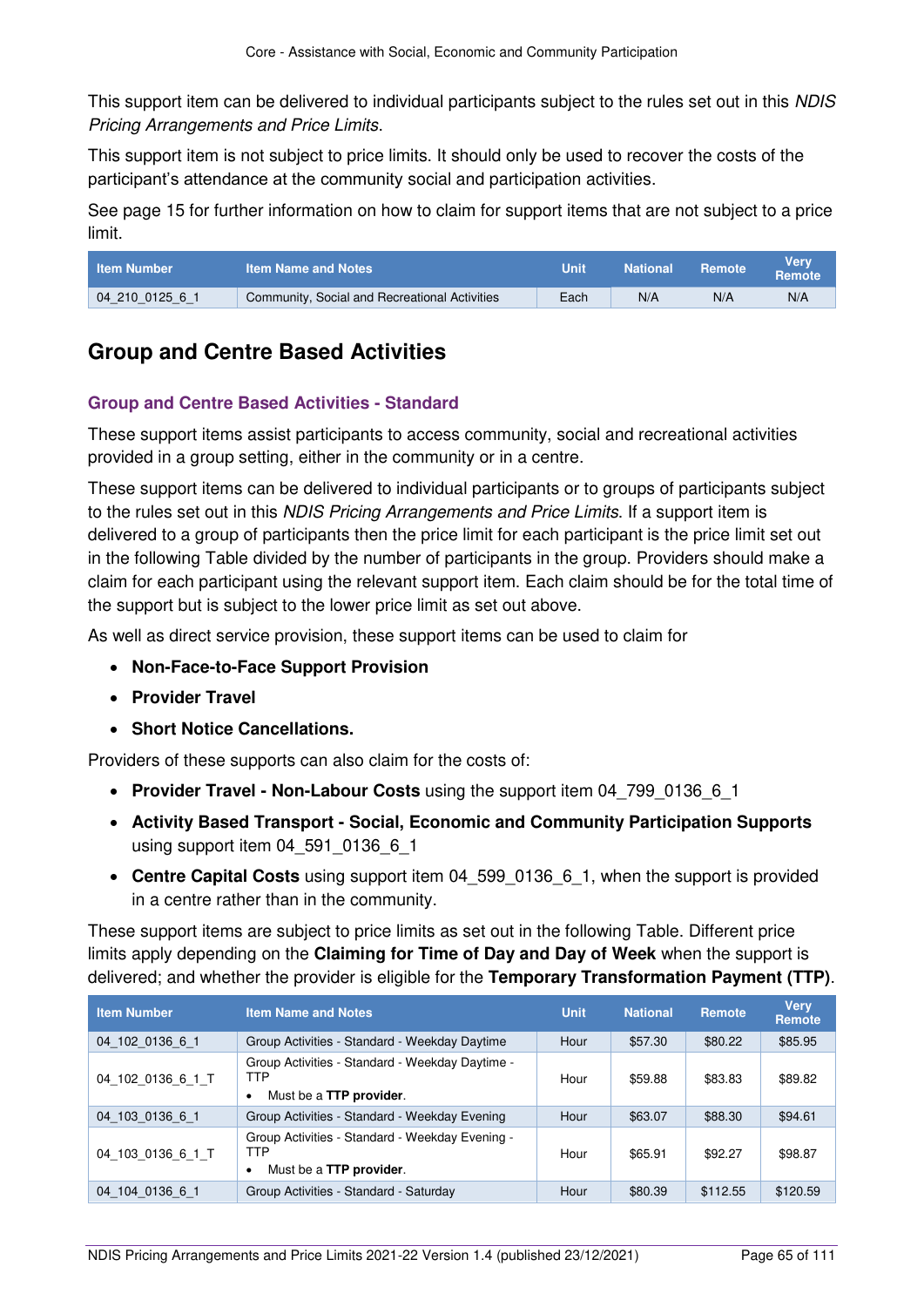Core - Assistance with Social, Economic and Community Participation

| <b>Item Number</b> | <b>Item Name and Notes</b>                                                    | <b>Unit</b> | <b>National</b> | Remote   | <b>Very</b><br>Remote |
|--------------------|-------------------------------------------------------------------------------|-------------|-----------------|----------|-----------------------|
| 04 104 0136 6 1 T  | Group Activities - Standard - Saturday - TTP<br>Must be a TTP provider.       | Hour        | \$84.01         | \$117.61 | \$126.02              |
| 04 105 0136 6 1    | Group Activities - Standard - Sunday                                          | Hour        | \$103.48        | \$144.87 | \$155.22              |
| 04 105 0136 6 1 T  | Group Activities - Standard - Sunday - TTP<br>Must be a TTP provider.<br>٠    | Hour        | \$108.14        | \$151.40 | \$162.21              |
| 04 106 0136 6 1    | Group Activities - Standard - Public Holiday                                  | Hour        | \$126.56        | \$177.18 | \$189.84              |
| 04 106 0136 6 1 T  | Group Activities - Standard - Public Holiday - TTP<br>Must be a TTP provider. | Hour        | \$132.26        | \$185.16 | \$198.39              |

### **Group and Centre Based Activities - High Intensity**

These support items enable a participant who requires **[High Intensity Supports,](#page-34-1)** to engage in community, social and recreational activities in a group setting, either in the community or in a centre, in circumstances where a more skilled or experienced support worker is required.

These support items can be delivered to individual participants or to groups of participants who require **[High Intensity Supports](#page-34-1)** subject to the rules set out in this NDIS Pricing Arrangements and Price Limits If a support item is delivered to a group of participants then the price limit for each participant is the price limit set out in the following Table divided by the number of participants in the group. Providers should make a claim for each participant using the relevant support item. Each claim should be for the total time of the support but is subject to the lower price limit as set out above.

As well as direct service provision, these support items can be used to claim for

- **[Non-Face-to-Face Support Provision](#page-16-0)**
- **[Provider Travel](#page-17-0)**
- **[Short Notice Cancellations.](#page-21-0)**

Providers of these supports can also claim for the costs of:

- **Provider Travel Non-Labour Costs** using the support item 01 799 0104 6 1
- **[Activity Based Transport Social, Economic and Community Participation Supports](#page-22-1)** using support item 04\_592\_0104\_6\_1
- **[Centre Capital Costs](#page-28-0)** using support item 04 599 0104 6 1, when the support is provided in a centre rather than in the community.

These support items are subject to price limits as set out in the following Table. Different price limits apply depending on the **[Claiming for Time of Day and Day](#page-14-0) of Week** when the support is delivered; and whether the provider is eligible for the **[Temporary Transformation Payment \(TTP\)](#page-34-0)**.

| <b>Item Number</b> | <b>Item Name and Notes</b>                                                                                                                     | <b>Unit</b> | <b>National</b> | Remote  | <b>Verv</b><br>Remote |
|--------------------|------------------------------------------------------------------------------------------------------------------------------------------------|-------------|-----------------|---------|-----------------------|
| 04 600 0104 6 1    | Group Activities - High Intensity - Weekday<br>Davtime<br>Must be a high intensity support.                                                    | Hour        | \$62.01         | \$86.81 | \$93.02               |
| 04 600 0104 6 1 T  | Group Activities - High Intensity - Weekday<br>Daytime - TTP<br>Must be a high intensity support.<br>$\bullet$<br>Must be a TTP provider.<br>٠ | Hour        | \$64.59         | \$90.43 | \$96.89               |
| 04 601 0104 6 1    | Group Activities - High Intensity - Weekday<br>Evening<br>Must be a high intensity support.                                                    | Hour        | \$68.25         | \$95.55 | \$102.38              |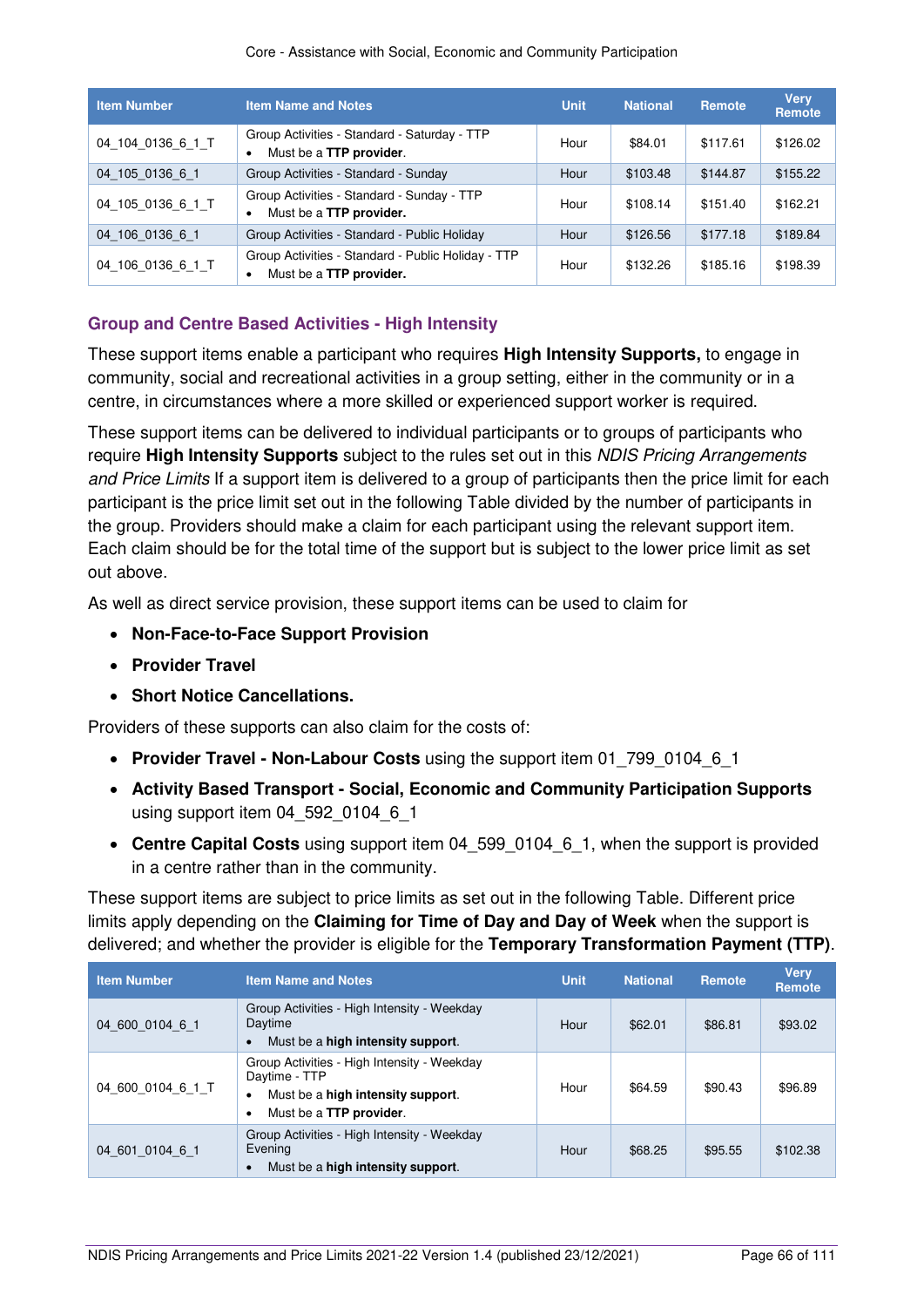#### Core - Assistance with Social, Economic and Community Participation

| <b>Item Number</b> | <b>Item Name and Notes</b>                                                                                                                     | <b>Unit</b> | <b>National</b> | <b>Remote</b> | <b>Very</b><br>Remote |
|--------------------|------------------------------------------------------------------------------------------------------------------------------------------------|-------------|-----------------|---------------|-----------------------|
| 04 601 0104 6 1 T  | Group Activities - High Intensity - Weekday<br>Evening - TTP<br>Must be a high intensity support.<br>٠<br>Must be a TTP provider.<br>$\bullet$ | Hour        | \$71.09         | \$99.53       | \$106.64              |
| 04 602 0104 6 1    | Group Activities - High Intensity - Saturday<br>Must be a high intensity support.<br>$\bullet$                                                 | Hour        | \$86.99         | \$121.79      | \$130.49              |
| 04 602 0104 6 1 T  | Group Activities - High Intensity - Saturday - TTP<br>Must be a high intensity support.<br>٠<br>Must be a TTP provider.<br>٠                   | Hour        | \$90.61         | \$126.85      | \$135.92              |
| 04 603 0104 6 1    | Group Activities - High Intensity - Sunday<br>Must be a high intensity support.<br>$\bullet$                                                   | Hour        | \$111.98        | \$156.77      | \$167.97              |
| 04 603 0104 6 1 T  | Group Activities - High Intensity - Sunday - TTP<br>Must be a high intensity support.<br>٠<br>Must be a TTP provider.<br>٠                     | Hour        | \$116.64        | \$163.30      | \$174.96              |
| 04 604 0104 6 1    | Group Activities - High Intensity - Public Holiday<br>Must be a high intensity support.<br>$\bullet$                                           | Hour        | \$136.96        | \$191.74      | \$205.44              |
| 04 604 0104 6 1 T  | Group Activities - High Intensity - Public Holiday -<br>TTP<br>Must be a high intensity support.<br>$\bullet$<br>Must be a TTP provider.<br>٠  | Hour        | \$142.66        | \$199.72      | \$213.99              |

### **Supports in Employment**

While some participants, with supports offered through DES or employer reasonable adjustment, will successfully maintain work, others will need higher intensity, often daily, support delivered in the workplace to maintain employment. These supports have typically been available in an Australian Disability Enterprise. They can also be used in a range of employment settings including: private, government or not for profit organisations; a social enterprise or similar environment; self-employment or a micro-business; or a family run business.

### **Specialised Supported Employment**

These support items are for participants who are employed and who are less independent in performing their work tasks or need frequent prompting and coaching to stay on track, communicate with others, or manage their behaviours.

Supports may be provided one to one or within a group-based setting, complimenting existing or expected employer supports, and claimed according to the intensity and frequency of supports delivered to achieve employment goals. Supports can include:

- on the job assessments related to the impact of a person's disability on their ability to work;
- iob customisation:
- on-the-job training and intermittent support with daily work tasks;
- direct supervision and/or group-based support to enable meaningful participation at work;
- physical assistance and personal care delivered in the workplace;
- supports to manage disability-related behaviour or complex needs at work; and
- non face-to-face activities that are directly related to supporting a participant's employment.

These support items can be delivered to individual participants or to groups of participants subject to the rules set out in this NDIS Pricing Arrangements and Price Limits. If a support item is delivered to a group of participants then the price limit for each participant is the price limit set out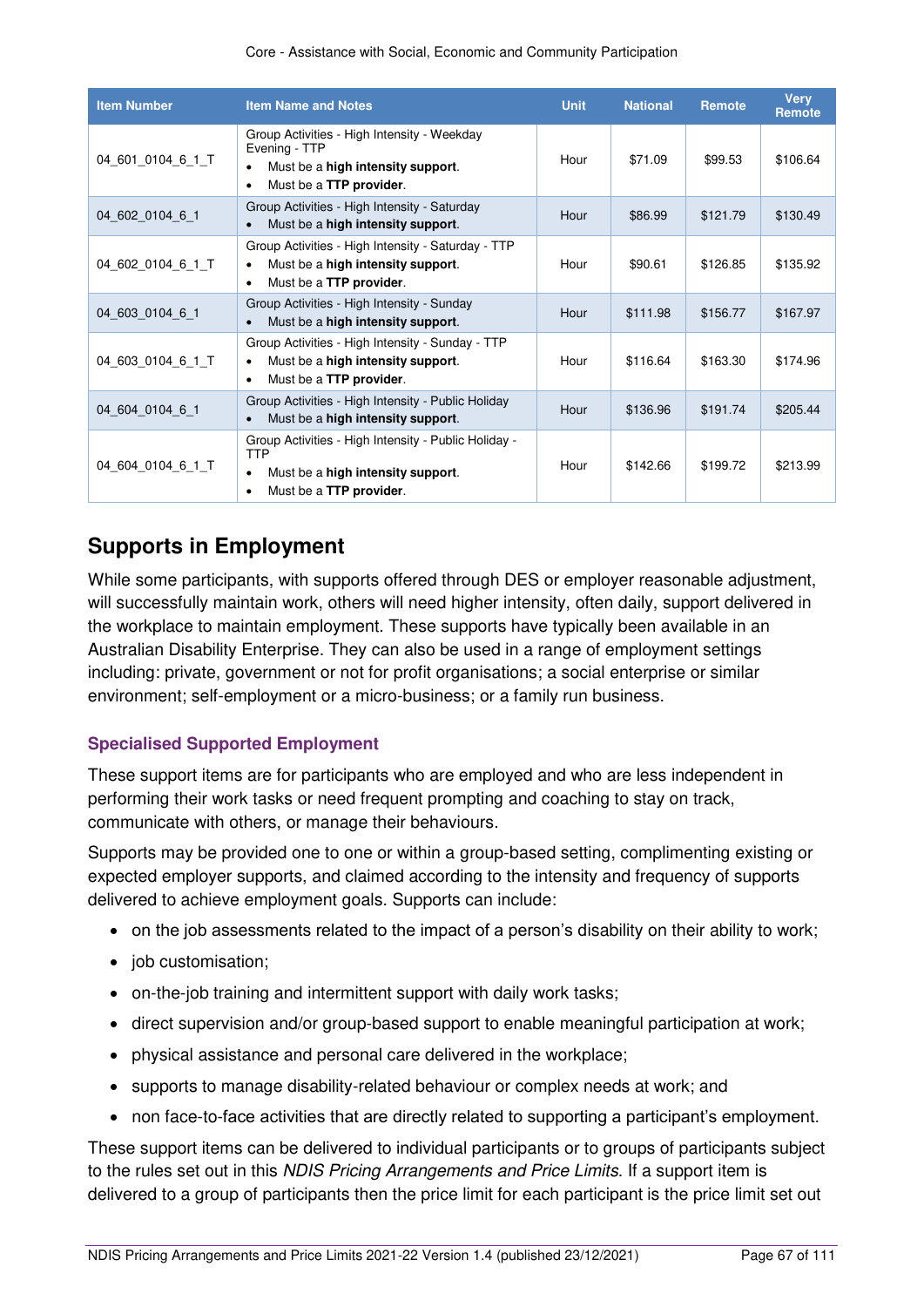in the following Table divided by the number of participants in the group. Providers should make a claim for each participant using the relevant support item. Each claim should be for the total time of the support but is subject to the lower price limit as set out above.

As well as direct service provision, these support items can be used to claim for

- **[Non-Face-to-Face Support Provision](#page-16-0)**
- **[Provider Travel](#page-17-0)**
- **[Short Notice Cancellations.](#page-21-0)**

Providers of these supports can also claim for the costs of:

- [Provider Travel Non-Labour Costs](#page-18-0) using the support item 04<sup>799</sup> 0133 5 1
- **[Activity Based Transport Social, Economic and Community Participation Supports](#page-22-1)**  using support item 04 821 0133 6 1
- **[Centre Capital Costs](#page-28-0)** using support item 04 599 0133 5 1, when the support is provided in a centre rather than in the community.

These support items are subject to price limits as set out in the following Table. Different price limits apply depending on the **[Claiming for Time of Day and Day](#page-14-0) of Week** when the support is delivered; and whether the provider is eligible for the **[Temporary Transformation Payment \(TTP\)](#page-34-0)**.

| <b>Item Number</b> | <b>Item Name and Notes</b>                                                     | <b>Unit</b> | <b>National</b> | <b>Remote</b> | <b>Very</b><br>Remote |
|--------------------|--------------------------------------------------------------------------------|-------------|-----------------|---------------|-----------------------|
| 04 801 0133 5 1    | Supports in Employment - Weekday Daytime                                       | Hour        | \$57.30         | \$80.22       | \$85.95               |
| 04_801_0133_5_1_T  | Supports in Employment - Weekday Daytime - TTP<br>Must be a TTP provider.<br>٠ | Hour        | \$59.81         | \$83.73       | \$89.72               |
| 04 802 0133 5 1    | Supports in Employment - Weekday Evening                                       | Hour        | \$63.07         | \$88.30       | \$94.61               |
| 04_802_0133_5_1_T  | Supports in Employment - Weekday Evening - TTP<br>Must be a TTP provider.      | Hour        | \$65.82         | \$92.15       | \$98.73               |
| 04 803 0133 5 1    | Supports in Employment - Saturday                                              | Hour        | \$80.39         | \$112.55      | \$120.59              |
| 04 803 0133 5 1 T  | Supports in Employment - Saturday - TTP<br>Must be a TTP provider.<br>٠        | Hour        | \$83.89         | \$117.45      | \$125.84              |
| 04 804 0133 5 1    | Supports in Employment - Sunday                                                | Hour        | \$103.48        | \$144.87      | \$155.22              |
| 04 804 0133 5 1 T  | Supports in Employment - Sunday - TTP<br>Must be a TTP provider.<br>٠          | Hour        | \$107.99        | \$151.19      | \$161.99              |
| 04 805 0133 5 1    | Supports in Employment - Public Holiday                                        | Hour        | \$126.56        | \$177.18      | \$189.84              |
| 04_805_0133_5_1_T  | Supports in Employment - Public Holiday - TTP<br>Must be a TTP provider.       | Hour        | \$132.09        | \$184.93      | \$198.14              |

### **Transitional Funding Arrangements**

This support item can be used by current Australian Disability Enterprises (ADEs) registered as Specialised Supported Employment providers. This support item will allow providers to continue to claim under the pre-1 July 2020 ADE pricing arrangements until 31 December 2021, as agreed under the pricing transition arrangements.

This support item is not subject to a price limit. However, ADE providers that choose to use pre-1 July 2020 pricing arrangements during the transition period can only claim this item at the Disability Maintenance Instrument (DMI) or Average Outlet Price (AOP) they currently have in place for each current or new supported employee.

| <b>Item Number</b> | <b>Item Name and Notes</b>                                    | Unit | <b>National</b> | Remote | Verv<br><b>Remote</b> |
|--------------------|---------------------------------------------------------------|------|-----------------|--------|-----------------------|
| 04 891 0133 5 1    | Supports in Employment - Transitional Funding<br>Arrangements | Each | N/A             | N/A    | N/A                   |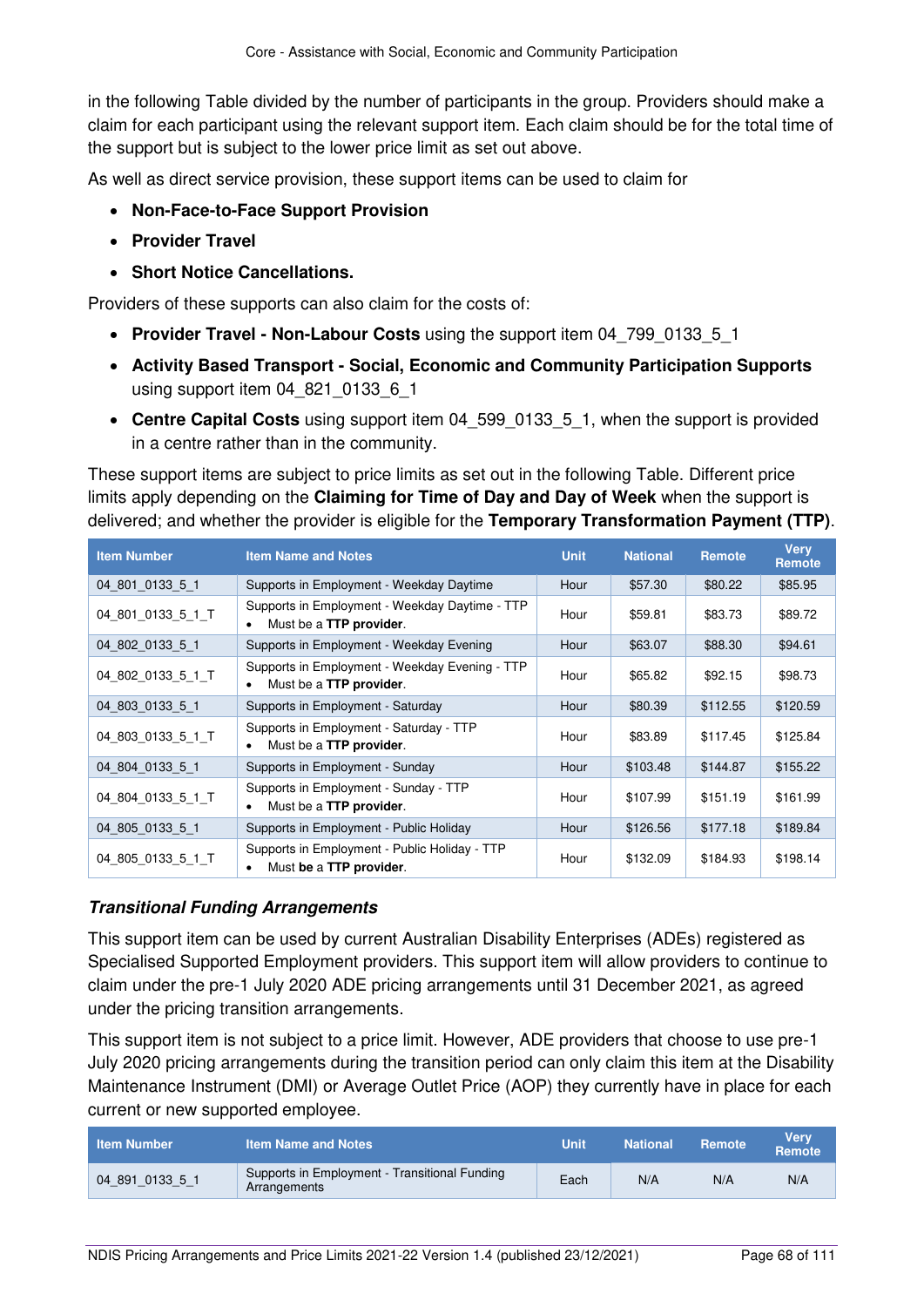### **Transitional Arrangements for Community and Centre Based Group Activities**

Transitional arrangements are in place for group-based supports in the Assistance with Social, Economic and Community Participation Support Category until 30 June 2022.

The transitional arrangements mean that providers delivering group or centre based supports in the Assistance with Social, Economic and Community Participation Support Category who require time to transition to the new group-based pricing arrangements set out on page [28](#page-27-0) can choose to continue to use the pricing arrangements and support items that were in place in 2019-20.

The transitional arrangements have price limits that are inclusive of **[Non-Face-to-Face Support](#page-16-0)  [Provision](#page-16-0)** and **[Centre Capital Costs](#page-28-0)**, and so these components cannot be claimed separately by providers using the transitional support items.

A provider can either continue to use the transitional pricing arrangements for group and centre based supports or they can choose to switch to the new pricing arrangements for group and centre based supports.

A provider must use the same approach (transitional or new) for all the group and centre based supports that they deliver.

Once a provider commences to use the new pricing arrangements they may no longer use the transitional pricing arrangements.

### **Community Based Group Activities - Standard**

These support items assist participants to access community, social and recreational activities provided in a group setting in the community.

These support items can be delivered to individual participants or to groups of participants subject to the rules set out in this NDIS Pricing Arrangements and Price Limits.

As well as direct service provision, these support items can be used to claim for

- **[Provider Travel](#page-17-0)**
- **[Short Notice Cancellations.](#page-21-0)**

Providers of these supports can also claim for the costs of:

- **[Provider Travel Non-Labour Costs](#page-18-0)** using the support item 04 799 0136 6 1
- **[Activity Based Transport Social, Economic and Community Participation Supports](#page-22-1)** using support item 04 591 0136 6 1

These support items are subject to price limits as set out in the following Table. Different price limits apply depending on the **[Claiming for Time of Day and Day](#page-14-0) of Week** when the support is delivered; the **Ratio of Disability Support Workers to Participants** in the group; and whether the provider is eligible for the **[Temporary Transformation Payment \(TTP\)](#page-34-0)**.

| <b>Item Number</b> | <b>Item Name and Notes</b>                                                                               | <b>Unit</b> | <b>National</b> | Remote  | <b>Very</b><br>Remote |
|--------------------|----------------------------------------------------------------------------------------------------------|-------------|-----------------|---------|-----------------------|
| 04 111 0136 6 1    | Group Activities In The Community - 1:2 - Standard -<br><b>Weekday Daytime</b>                           | Hour        | \$32.09         | \$44.93 | \$48.14               |
| 04 111 0136 6 1 T  | Group Activities In The Community - 1:2 - Standard -<br>Weekday Daytime - TTP<br>Must be a TTP provider. | Hour        | \$33.53         | \$46.94 | \$50.30               |
| 04 114 0136 6 1    | Group Activities In The Community - 1:2 - Standard -<br><b>Weekday Evening</b>                           | Hour        | \$35.32         | \$49.45 | \$52.98               |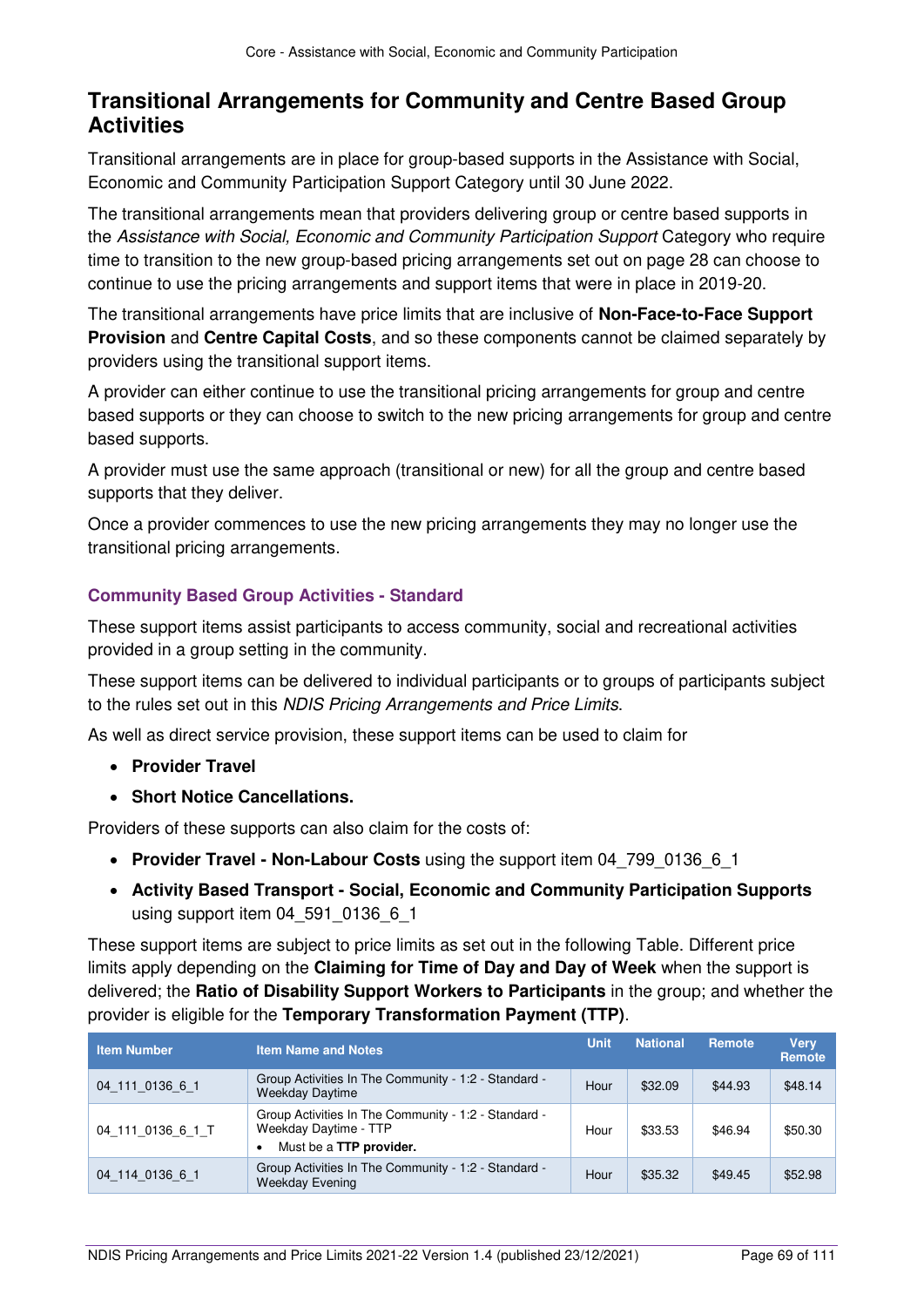| <b>Item Number</b> | <b>Item Name and Notes</b>                                                                                     | <b>Unit</b> | <b>National</b> | <b>Remote</b> | <b>Very</b><br><b>Remote</b> |
|--------------------|----------------------------------------------------------------------------------------------------------------|-------------|-----------------|---------------|------------------------------|
| 04_114_0136_6_1_T  | Group Activities In The Community - 1:2 - Standard -<br>Weekday Evening - TTP<br>Must be a TTP provider.       | Hour        | \$36.91         | \$51.67       | \$55.37                      |
| 04 112 0136 6 1    | Group Activities In The Community - 1:2 - Standard -<br>Saturday                                               | Hour        | \$45.02         | \$63.03       | \$67.53                      |
| 04_112_0136_6_1_T  | Group Activities In The Community - 1:2 - Standard -<br>Saturday - TTP<br>Must be a TTP provider.<br>$\bullet$ | Hour        | \$47.05         | \$65.87       | \$70.58                      |
| 04 113 0136 6 1    | Group Activities In The Community - 1:2 - Standard -<br>Sunday                                                 | Hour        | \$57.95         | \$81.13       | \$86.93                      |
| 04_113_0136_6_1_T  | Group Activities In The Community - 1:2 - Standard -<br>Sunday - TTP<br>Must be a TTP provider.<br>٠           | Hour        | \$60.56         | \$84.78       | \$90.84                      |
| 04_128_0136_6_1    | Group Activities In The Community - 1:2 - Standard -<br><b>Public Holiday</b>                                  | Hour        | \$70.87         | \$99.22       | \$106.31                     |
| 04_128_0136_6_1_T  | Group Activities In The Community - 1:2 - Standard -<br>Public Holiday - TTP<br>Must be a TTP provider.        | Hour        | \$74.07         | \$103.70      | \$111.11                     |
| 04_120_0136_6_1    | Group Activities In The Community - 1:3 - Standard -<br><b>Weekday Daytime</b>                                 | Hour        | \$23.68         | \$33.15       | \$35.52                      |
| 04 120 0136 6 1 T  | Group Activities In The Community - 1:3 - Standard -<br>Weekday Daytime - TTP<br>Must be a TTP provider.       | Hour        | \$24.75         | \$34.65       | \$37.13                      |
| 04_123_0136_6_1    | Group Activities In The Community - 1:3 - Standard -<br><b>Weekday Evening</b>                                 | Hour        | \$26.07         | \$36.50       | \$39.11                      |
| 04_123_0136_6_1_T  | Group Activities In The Community - 1:3 - Standard -<br>Weekday Evening - TTP<br>Must be a TTP provider.       | Hour        | \$27.24         | \$38.14       | \$40.86                      |
| 04_121_0136_6_1    | Group Activities In The Community - 1:3 - Standard -<br>Saturday                                               | Hour        | \$33.23         | \$46.52       | \$49.85                      |
| 04_121_0136_6_1_T  | Group Activities In The Community - 1:3 - Standard -<br>Saturday - TTP<br>Must be a TTP provider.              | Hour        | \$34.72         | \$48.61       | \$52.08                      |
| 04_122_0136_6_1    | Group Activities In The Community - 1:3 - Standard -<br>Sunday                                                 | Hour        | \$42.77         | \$59.88       | \$64.16                      |
| 04_122_0136_6_1_T  | Group Activities In The Community - 1:3 - Standard -<br>Sunday - TTP<br>Must be a TTP provider.                | Hour        | \$44.70         | \$62.58       | \$67.05                      |
| 04 129 0136 6 1    | Group Activities In The Community - 1:3 - Standard -<br><b>Public Holiday</b>                                  | Hour        | \$52.31         | \$73.23       | \$78.47                      |
| 04_129_0136_6_1_T  | Group Activities In The Community - 1:3 - Standard -<br>Public Holiday - TTP<br>Must be a TTP provider.        | Hour        | \$54.67         | \$76.54       | \$82.01                      |
| 04_136_0136_6_1    | Group Activities In The Community - 1:4 - Standard -<br>Weekday Daytime                                        | Hour        | \$19.48         | \$27.27       | \$29.22                      |
| 04 136 0136 6 1 T  | Group Activities In The Community - 1:4 - Standard -<br>Weekday Daytime - TTP<br>Must be a TTP provider.       | Hour        | \$20.36         | \$28.50       | \$30.54                      |
| 04 137 0136 6 1    | Group Activities In The Community - 1:4 - Standard -<br><b>Weekday Evening</b>                                 | Hour        | \$21.44         | \$30.02       | \$32.16                      |
| 04_137_0136_6_1_T  | Group Activities In The Community - 1:4 - Standard -<br>Weekday Evening - TTP<br>Must be a TTP provider.       | Hour        | \$22.41         | \$31.37       | \$33.62                      |
| 04_138_0136_6_1    | Group Activities In The Community - 1:4 - Standard -<br>Saturday                                               | Hour        | \$27.33         | \$38.26       | \$41.00                      |
| 04 138 0136 6 1 T  | Group Activities In The Community - 1:4 - Standard -<br>Saturday - TTP<br>Must be a TTP provider.              | Hour        | \$28.56         | \$39.98       | \$42.84                      |
| 04_139_0136_6_1    | Group Activities In The Community - 1:4 - Standard -<br>Sunday                                                 | Hour        | \$35.18         | \$49.25       | \$52.77                      |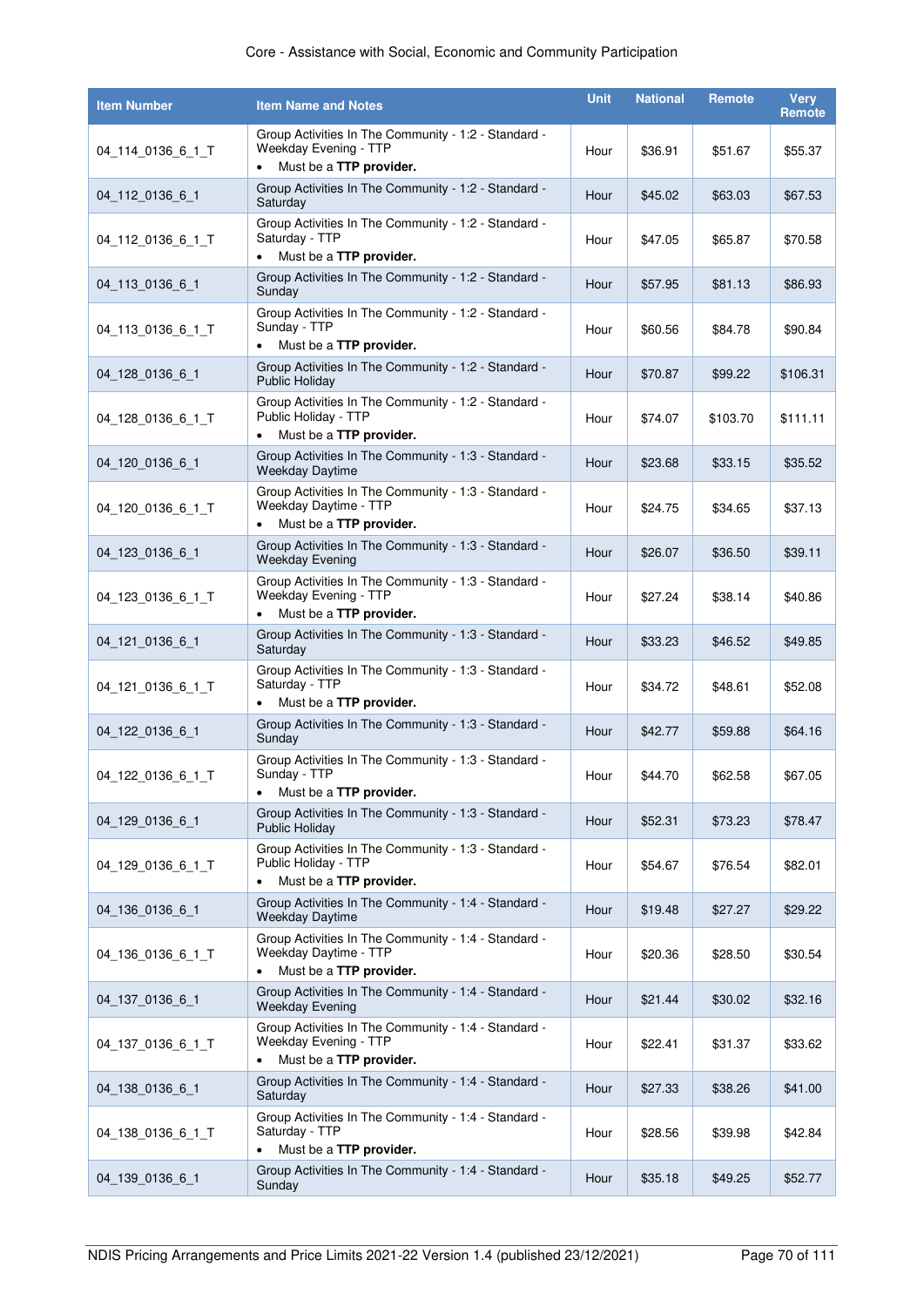| <b>Item Number</b> | <b>Item Name and Notes</b>                                                                                            | <b>Unit</b> | <b>National</b> | <b>Remote</b> | <b>Verv</b><br><b>Remote</b> |
|--------------------|-----------------------------------------------------------------------------------------------------------------------|-------------|-----------------|---------------|------------------------------|
| 04 139 0136 6 1 T  | Group Activities In The Community - 1:4 - Standard -<br>Sunday - TTP<br>Must be a TTP provider.<br>$\bullet$          | Hour        | \$36.77         | \$51.48       | \$55.16                      |
| 04_140_0136_6_1    | Group Activities In The Community - 1:4 - Standard -<br><b>Public Holiday</b>                                         | Hour        | \$43.03         | \$60.24       | \$64.55                      |
| 04 140 0136 6 1 T  | Group Activities In The Community - 1:4 - Standard -<br>Public Holiday - TTP<br>Must be a TTP provider.<br>$\bullet$  | Hour        | \$44.97         | \$62.96       | \$67.46                      |
| 04_141_0136_6_1    | Group Activities In The Community - 1:5 - Standard -<br><b>Weekday Daytime</b>                                        | Hour        | \$16.96         | \$23.74       | \$25.44                      |
| 04 141 0136 6 1 T  | Group Activities In The Community - 1:5 - Standard -<br>Weekday Daytime - TTP<br>Must be a TTP provider.              | Hour        | \$17.72         | \$24.81       | \$26.58                      |
| 04 142 0136 6 1    | Group Activities In The Community - 1:5 - Standard -<br><b>Weekday Evening</b>                                        | Hour        | \$18.67         | \$26.14       | \$28.01                      |
| 04 142 0136 6 1 T  | Group Activities In The Community - 1:5 - Standard -<br>Weekday Evening - TTP<br>Must be a TTP provider.<br>$\bullet$ | Hour        | \$19.51         | \$27.31       | \$29.27                      |
| 04 143 0136 6 1    | Group Activities In The Community - 1:5 - Standard -<br>Saturday                                                      | Hour        | \$23.80         | \$33.32       | \$35.70                      |
| 04 143 0136 6 1 T  | Group Activities In The Community - 1:5 - Standard -<br>Saturday - TTP<br>Must be a TTP provider.                     | Hour        | \$24.87         | \$34.82       | \$37.31                      |
| 04 144 0136 6 1    | Group Activities In The Community - 1:5 - Standard -<br>Sunday                                                        | Hour        | \$30.63         | \$42.88       | \$45.95                      |
| 04 144 0136 6 1 T  | Group Activities In The Community - 1:5 - Standard -<br>Sunday - TTP<br>Must be a TTP provider.<br>$\bullet$          | Hour        | \$32.01         | \$44.81       | \$48.02                      |
| 04 145 0136 6 1    | Group Activities In The Community - 1:5 - Standard -<br><b>Public Holiday</b>                                         | Hour        | \$37.46         | \$52.44       | \$56.19                      |
| 04 145 0136 6 1 T  | Group Activities In The Community - 1:5 - Standard -<br>Public Holiday - TTP<br>Must be a TTP provider.               | Hour        | \$39.15         | \$54.81       | \$58.73                      |

### **Centre Based Group Activities - Standard**

These support items assist participants to access community, social and recreational activities provided in a group setting in a centre.

These support items can be delivered to individual participants or to groups of participants subject to the rules set out in this NDIS Pricing Arrangements and Price Limits.

As well as direct service provision, these support items can be used to claim for

- **[Provider Travel](#page-17-0)**
- **[Short Notice Cancellations.](#page-21-0)**

Providers of these supports can also claim for the costs of:

- [Provider Travel Non-Labour Costs](#page-18-0) using the support item 04 799 0136 6 1
- **[Activity Based Transport Social, Economic and Community Participation Supports](#page-22-1)** using support item 04 591 0136 6 1

These support items are subject to price limits as set out in the following Table. Different price limits apply depending on the **[Claiming for Time of Day and Day](#page-14-0)** of Week when the support is delivered; the **Ratio of Disability Support Workers to Participants** in the group; and whether the provider is eligible for the **[Temporary Transformation Payment \(TTP\)](#page-34-0)**.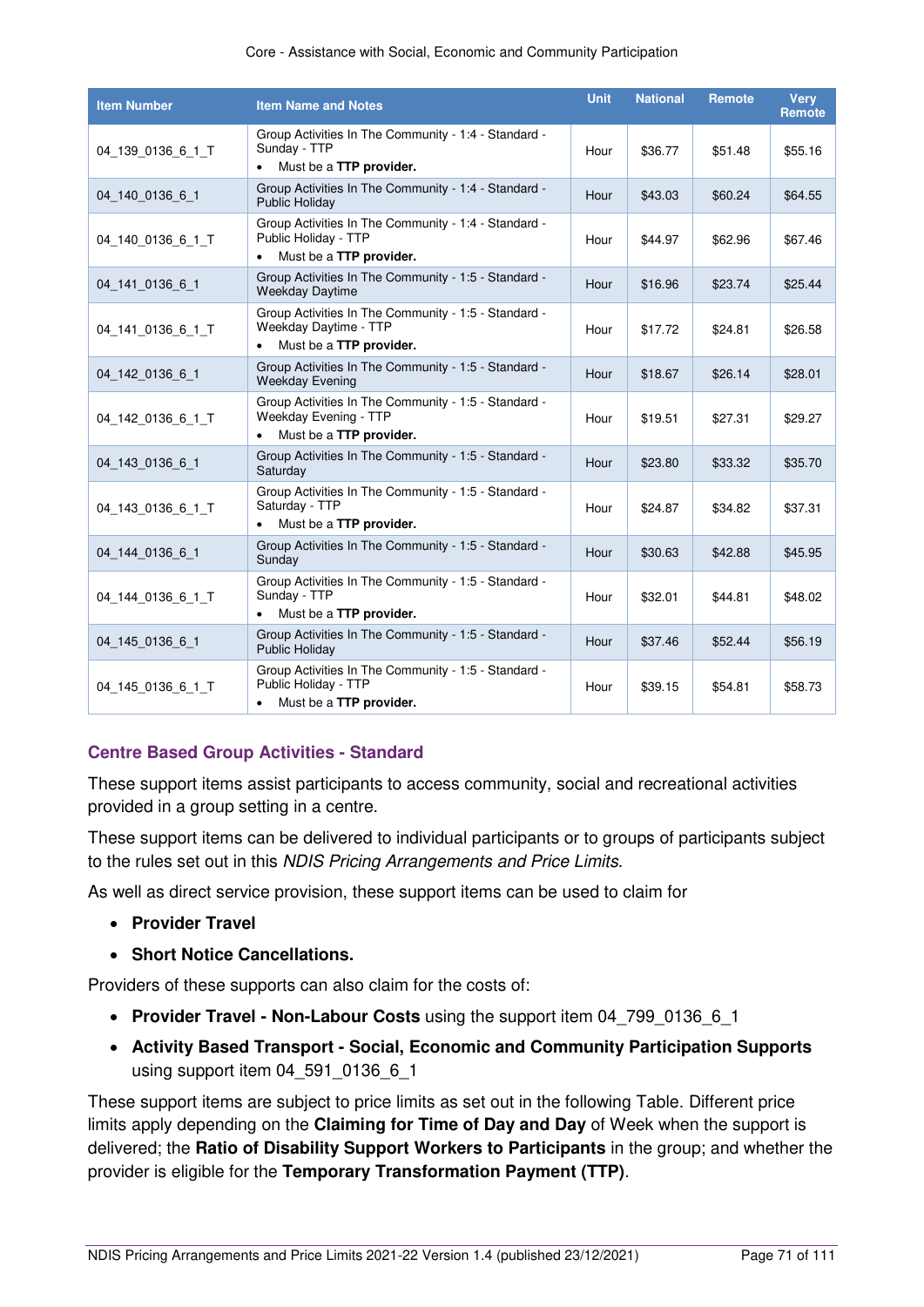### Core - Assistance with Social, Economic and Community Participation

| <b>Item Number</b> | <b>Item Name and Notes</b>                                                                                       | <b>Unit</b> | <b>National</b> | <b>Remote</b> | <b>Very</b><br>Remote |
|--------------------|------------------------------------------------------------------------------------------------------------------|-------------|-----------------|---------------|-----------------------|
| 04_160_0136_6_1    | Group Activities In A Centre - 1:1 - Standard -<br><b>Weekday Daytime</b>                                        | Hour        | \$59.47         | \$83.26       | \$89.21               |
| 04_160_0136_6_1_T  | Group Activities In A Centre - 1:1 - Standard -<br>Weekday Daytime - TTP<br>Must be a TTP provider.<br>$\bullet$ | Hour        | \$62.05         | \$86.87       | \$93.08               |
| 04_161_0136_6_1    | Group Activities In A Centre - 1:1 - Standard -<br><b>Weekday Evening</b>                                        | Hour        | \$65.24         | \$91.34       | \$97.86               |
| 04_161_0136_6_1_T  | Group Activities In A Centre - 1:1 - Standard -<br>Weekday Evening - TTP<br>Must be a TTP provider.<br>$\bullet$ | Hour        | \$68.08         | \$95.31       | \$102.12              |
| 04 162 0136 6 1    | Group Activities In A Centre - 1:1 - Standard -<br>Saturday                                                      | Hour        | \$82.56         | \$115.58      | \$123.84              |
| 04_162_0136_6_1_T  | Group Activities In A Centre - 1:1 - Standard -<br>Saturday - TTP<br>Must be a TTP provider.                     | Hour        | \$86.18         | \$120.65      | \$129.27              |
| 04_163_0136_6_1    | Group Activities In A Centre - 1:1 - Standard - Sunday                                                           | Hour        | \$105.65        | \$147.91      | \$158.48              |
| 04_163_0136_6_1_T  | Group Activities In A Centre - 1:1 - Standard - Sunday<br>- TTP<br>Must be a TTP provider.<br>$\bullet$          | Hour        | \$110.31        | \$154.43      | \$165.47              |
| 04 164 0136 6 1    | Group Activities In A Centre - 1:1 - Standard - Public<br>Holiday                                                | Hour        | \$128.73        | \$180.22      | \$193.10              |
| 04_164_0136_6_1_T  | Group Activities In A Centre - 1:1 - Standard - Public<br>Holiday - TTP<br>Must be a TTP provider.               | Hour        | \$134.43        | \$188.20      | \$201.65              |
| 04_165_0136_6_1    | Group Activities In A Centre - 1:2 - Standard -<br>Weekday Daytime                                               | Hour        | \$34.26         | \$47.96       | \$51.39               |
| 04_165_0136_6_1_T  | Group Activities In A Centre - 1:2 - Standard -<br>Weekday Daytime - TTP<br>Must be a TTP provider.              | Hour        | \$35.70         | \$49.98       | \$53.55               |
| 04_166_0136_6_1    | Group Activities In A Centre - 1:2 - Standard -<br><b>Weekday Evening</b>                                        | Hour        | \$37.49         | \$52.49       | \$56.24               |
| 04 166 0136 6 1 T  | Group Activities In A Centre - 1:2 - Standard -<br>Weekday Evening - TTP<br>Must be a TTP provider.              | Hour        | \$39.08         | \$54.71       | \$58.62               |
| 04_167_0136_6_1    | Group Activities In A Centre - 1:2 - Standard -<br>Saturday                                                      | Hour        | \$47.19         | \$66.07       | \$70.79               |
| 04_167_0136_6_1_T  | Group Activities In A Centre - 1:2 - Standard -<br>Saturday - TTP<br>Must be a TTP provider.                     | Hour        | \$49.22         | \$68.91       | \$73.83               |
| 04_168_0136_6_1    | Group Activities In A Centre - 1:2 - Standard - Sunday                                                           | Hour        | \$60.12         | \$84.17       | \$90.18               |
| 04 168 0136 6 1 T  | Group Activities In A Centre - 1:2 - Standard - Sunday<br>- TTP<br>Must be a TTP provider.<br>$\bullet$          | Hour        | \$62.73         | \$87.82       | \$94.10               |
| 04 169 0136 6 1    | Group Activities In A Centre - 1:2 - Standard - Public<br>Holiday                                                | Hour        | \$73.04         | \$102.26      | \$109.56              |
| 04_169_0136_6_1_T  | Group Activities In A Centre - 1:2 - Standard - Public<br>Holiday - TTP<br>Must be a TTP provider.               | Hour        | \$76.24         | \$106.74      | \$114.36              |
| 04 170 0136 6 1    | Group Activities In A Centre - 1:3 - Standard -<br>Weekday Daytime                                               | Hour        | \$25.85         | \$36.19       | \$38.78               |
| 04_170_0136_6_1_T  | Group Activities In A Centre - 1:3 - Standard -<br>Weekday Daytime - TTP<br>Must be a TTP provider.<br>$\bullet$ | Hour        | \$26.92         | \$37.69       | \$40.38               |
| 04 171 0136 6 1    | Group Activities In A Centre - 1:3 - Standard -<br><b>Weekday Evening</b>                                        | Hour        | \$28.24         | \$39.54       | \$42.36               |
| 04_171_0136_6_1_T  | Group Activities In A Centre - 1:3 - Standard -<br>Weekday Evening - TTP<br>Must be a TTP provider.              | Hour        | \$29.41         | \$41.17       | \$44.12               |
| 04_172_0136_6_1    | Group Activities In A Centre - 1:3 - Standard -<br>Saturday                                                      | Hour        | \$35.40         | \$49.56       | \$53.10               |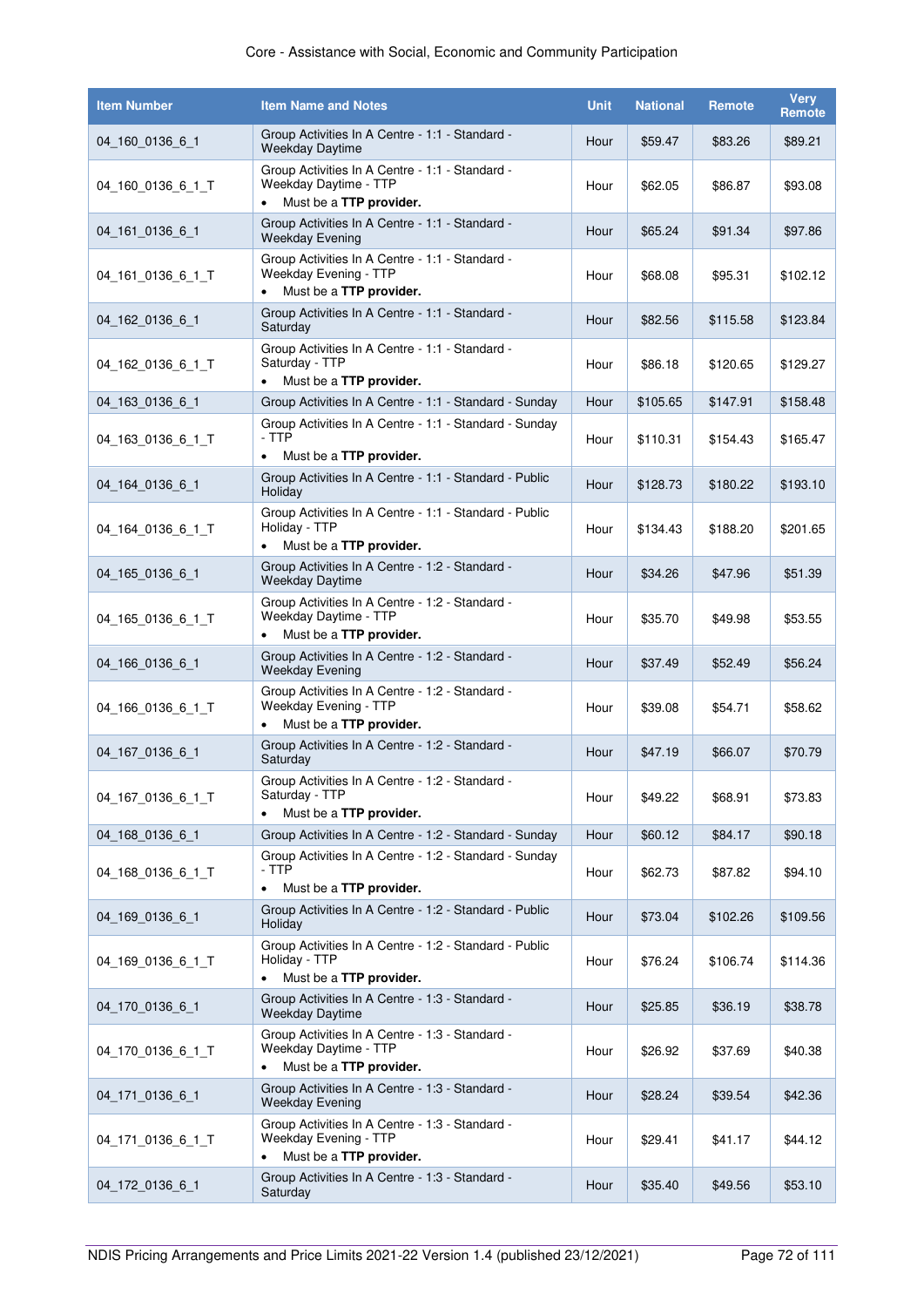| <b>Item Number</b> | <b>Item Name and Notes</b>                                                                                       | <b>Unit</b> | <b>National</b> | <b>Remote</b> | <b>Very</b><br><b>Remote</b> |
|--------------------|------------------------------------------------------------------------------------------------------------------|-------------|-----------------|---------------|------------------------------|
| 04_172_0136_6_1_T  | Group Activities In A Centre - 1:3 - Standard -<br>Saturday - TTP<br>Must be a TTP provider.                     | Hour        | \$36.89         | \$51.65       | \$55.34                      |
| 04_173_0136_6_1    | Group Activities In A Centre - 1:3 - Standard - Sunday                                                           | Hour        | \$44.94         | \$62.92       | \$67.41                      |
| 04_173_0136_6_1_T  | Group Activities In A Centre - 1:3 - Standard - Sunday<br>- TTP<br>Must be a TTP provider.                       | Hour        | \$46.87         | \$65.62       | \$70.31                      |
| 04 174 0136 6 1    | Group Activities In A Centre - 1:3 - Standard - Public<br>Holiday                                                | Hour        | \$54.48         | \$76.27       | \$81.72                      |
| 04 174 0136 6 1 T  | Group Activities In A Centre - 1:3 - Standard - Public<br>Holiday - TTP<br>Must be a TTP provider.<br>$\bullet$  | Hour        | \$56.84         | \$79.58       | \$85.26                      |
| 04_175_0136_6_1    | Group Activities In A Centre - 1:4 - Standard -<br>Weekday Daytime                                               | Hour        | \$21.65         | \$30.31       | \$32.48                      |
| 04 175 0136 6 1 T  | Group Activities In A Centre - 1:4 - Standard -<br>Weekday Daytime - TTP<br>Must be a TTP provider.<br>$\bullet$ | Hour        | \$22.53         | \$31.54       | \$33.80                      |
| 04 176 0136 6 1    | Group Activities In A Centre - 1:4 - Standard -<br><b>Weekday Evening</b>                                        | Hour        | \$23.61         | \$33.05       | \$35.42                      |
| 04 176 0136 6 1 T  | Group Activities In A Centre - 1:4 - Standard -<br>Weekday Evening - TTP<br>Must be a TTP provider.              | Hour        | \$24.58         | \$34.41       | \$36.87                      |
| 04 177 0136 6 1    | Group Activities In A Centre - 1:4 - Standard -<br>Saturday                                                      | Hour        | \$29.50         | \$41.30       | \$44.25                      |
| 04 177 0136 6 1 T  | Group Activities In A Centre - 1:4 - Standard -<br>Saturday - TTP<br>Must be a TTP provider.<br>$\bullet$        | Hour        | \$30.73         | \$43.02       | \$46.10                      |
| 04_178_0136_6_1    | Group Activities In A Centre - 1:4 - Standard - Sunday                                                           | Hour        | \$37.35         | \$52.29       | \$56.03                      |
| 04_178_0136_6_1_T  | Group Activities In A Centre - 1:4 - Standard - Sunday<br>- TTP<br>Must be a TTP provider.<br>$\bullet$          | Hour        | \$38.94         | \$54.52       | \$58.41                      |
| 04_179_0136_6_1    | Group Activities In A Centre - 1:4 - Standard - Public<br>Holiday                                                | Hour        | \$45.20         | \$63.28       | \$67.80                      |
| 04 179 0136 6 1 T  | Group Activities In A Centre - 1:4 - Standard - Public<br>Holiday - TTP<br>Must be a TTP provider.               | Hour        | \$47.14         | \$66.00       | \$70.71                      |
| 04_180_0136_6_1    | Group Activities In A Centre - 1:5 - Standard -<br><b>Weekday Daytime</b>                                        | Hour        | \$19.13         | \$26.78       | \$28.70                      |
| 04 180 0136 6 1 T  | Group Activities In A Centre - 1:5 - Standard -<br>Weekday Daytime - TTP<br>Must be a TTP provider.              | Hour        | \$19.89         | \$27.85       | \$29.84                      |
| 04_181_0136_6_1    | Group Activities In A Centre - 1:5 - Standard -<br><b>Weekday Evening</b>                                        | Hour        | \$20.84         | \$29.18       | \$31.26                      |
| 04 181 0136 6 1 T  | Group Activities In A Centre - 1:5 - Standard -<br>Weekday Evening - TTP<br>Must be a TTP provider.              | Hour        | \$21.68         | \$30.35       | \$32.52                      |
| 04 182 0136 6 1    | Group Activities In A Centre - 1:5 - Standard -<br>Saturday                                                      | Hour        | \$25.97         | \$36.36       | \$38.96                      |
| 04_182_0136_6_1_T  | Group Activities In A Centre - 1:5 - Standard -<br>Saturday - TTP<br>Must be a TTP provider.                     | Hour        | \$27.04         | \$37.86       | \$40.56                      |
| 04 183 0136 6 1    | Group Activities In A Centre - 1:5 - Standard - Sunday                                                           | Hour        | \$32.80         | \$45.92       | \$49.20                      |
| 04 183 0136 6 1 T  | Group Activities In A Centre - 1:5 - Standard - Sunday<br>- TTP<br>Must be a TTP provider.<br>$\bullet$          | Hour        | \$34.18         | \$47.85       | \$51.27                      |
| 04 184 0136 6 1    | Group Activities In A Centre - 1:5 - Standard - Public<br>Holiday                                                | Hour        | \$39.63         | \$55.48       | \$59.45                      |
| 04_184_0136_6_1_T  | Group Activities In A Centre - 1:5 - Standard - Public<br>Holiday - TTP<br>Must be a TTP provider.<br>$\bullet$  | Hour        | \$41.32         | \$57.85       | \$61.98                      |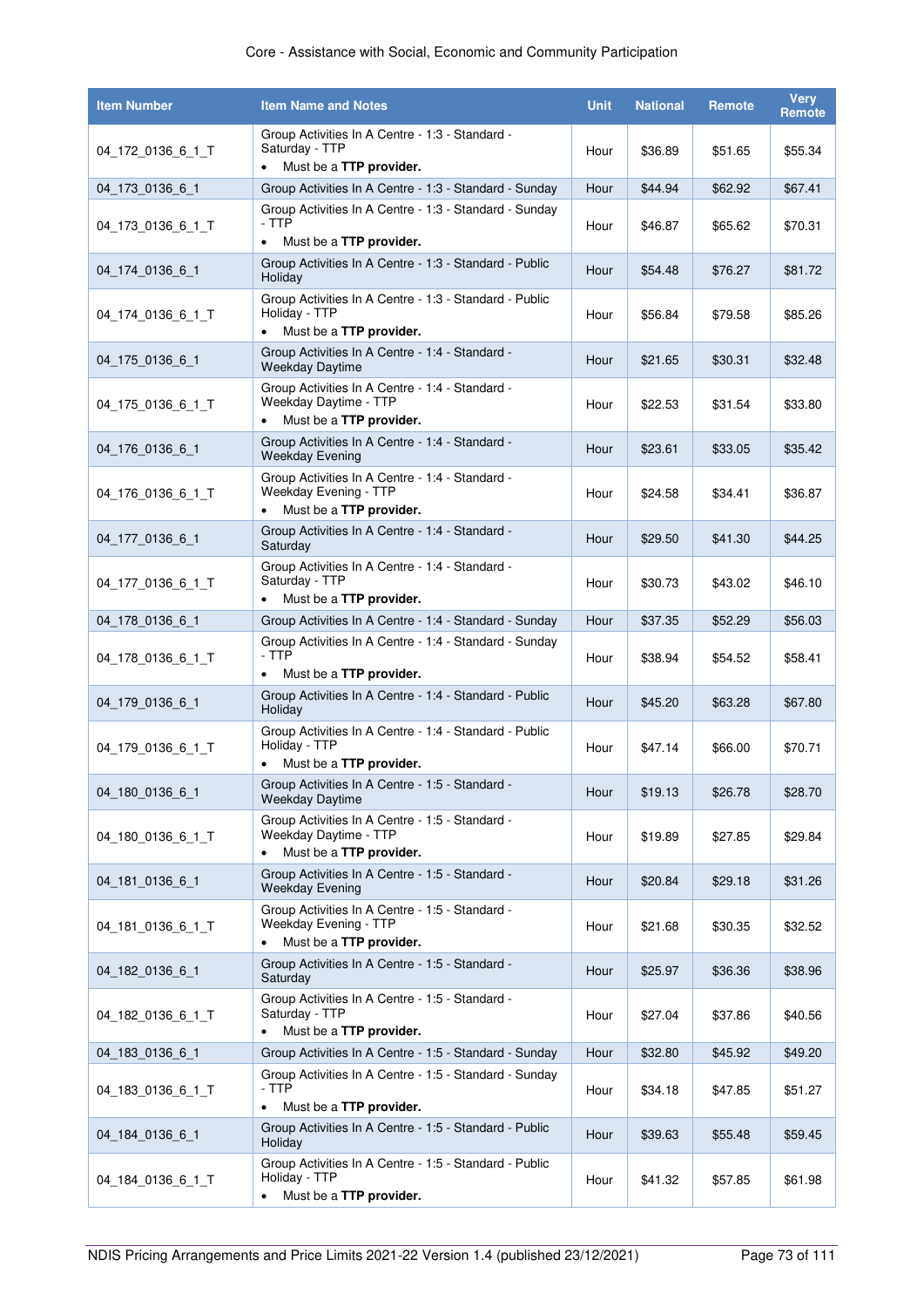#### **Community Based Group Activities - High Intensity**

These support items enable a participant who requires **[High Intensity Supports,](#page-34-0)** to engage in community, social and recreational activities in a group setting in the community, in circumstances where a more skilled or experienced support worker is required.

These support items can be delivered to individual participants or to groups of participants who require **[High Intensity Supports](#page-34-0)** subject to the rules set out in this NDIS Pricing Arrangements and Price Limits.

As well as direct service provision, these support items can be used to claim for

- **[Provider Travel](#page-17-0)**
- **[Short Notice Cancellations.](#page-21-0)**

Providers of these supports can also claim for the costs of:

- **[Provider Travel Non-Labour Costs](#page-18-0)** using the support item 01\_799\_0104\_6\_1
- **[Activity Based Transport Social, Economic and Community Participation Supports](#page-22-0)** using support item 04 592 0104 6 1

These support items are subject to price limits as set out in the following Table. Different price limits apply depending on the **[Claiming for Time of Day and Day](#page-14-0) of Week** when the support is delivered; the **Ratio of Disability Support Workers to Participants** in the group; and whether the provider is eligible for the **[Temporary Transformation Payment \(TTP\)](#page-34-1)**.

| <b>Item Number</b> | <b>Item Name and Notes</b>                                                                                                                                           | <b>Unit</b> | <b>National</b> | <b>Remote</b> | <b>Verv</b><br><b>Remote</b> |
|--------------------|----------------------------------------------------------------------------------------------------------------------------------------------------------------------|-------------|-----------------|---------------|------------------------------|
| 04 116 0104 6 1    | Group Activities In The Community - 1:2 - High Intensity<br>- Weekday Daytime<br>Must be a high intensity support.                                                   | Hour        | \$34.73         | \$48.62       | \$52.10                      |
| 04 116 0104 6 1 T  | Group Activities In The Community - 1:2 - High Intensity<br>- Weekday Daytime - TTP<br>Must be a high intensity support.<br>$\bullet$<br>Must be a TTP provider.     | Hour        | \$36.17         | \$50.64       | \$54.26                      |
| 04 119 0104 6 1    | Group Activities In The Community - 1:2 - High Intensity<br>- Weekday Evening<br>Must be a high intensity support.                                                   | Hour        | \$38.22         | \$53.51       | \$57.33                      |
| 04 119 0104 6 1 T  | Group Activities In The Community - 1:2 - High Intensity<br>- Weekday Evening - TTP<br>Must be a high intensity support.<br>$\bullet$<br>Must be a TTP provider.     | Hour        | \$39.81         | \$55.73       | \$59.72                      |
| 04 117 0104 6 1    | Group Activities In The Community - 1:2 - High Intensity<br>- Saturday<br>Must be a high intensity support.<br>$\bullet$                                             | Hour        | \$48.71         | \$68.19       | \$73.07                      |
| 04 117 0104 6 1 T  | Group Activities In The Community - 1:2 - High Intensity<br>- Saturday - TTP<br>Must be a high intensity support.<br>$\bullet$<br>Must be a TTP provider.            | Hour        | \$50.74         | \$71.04       | \$76.11                      |
| 04_118_0104_6_1    | Group Activities In The Community - 1:2 - High Intensity<br>- Sunday<br>Must be a high intensity support.<br>$\bullet$                                               | Hour        | \$62.71         | \$87.79       | \$94.07                      |
| 04_118_0104_6_1_T  | Group Activities In The Community - 1:2 - High Intensity<br>- Sunday - TTP<br>Must be a high intensity support.<br>$\bullet$<br>Must be a TTP provider.<br>$\bullet$ | Hour        | \$65.32         | \$91.45       | \$97.98                      |
| 04 130 0104 6 1    | Group Activities In The Community - 1:2 - High Intensity<br>- Public Holiday<br>Must be a high intensity support.<br>$\bullet$                                       | Hour        | \$76.70         | \$107.38      | \$115.05                     |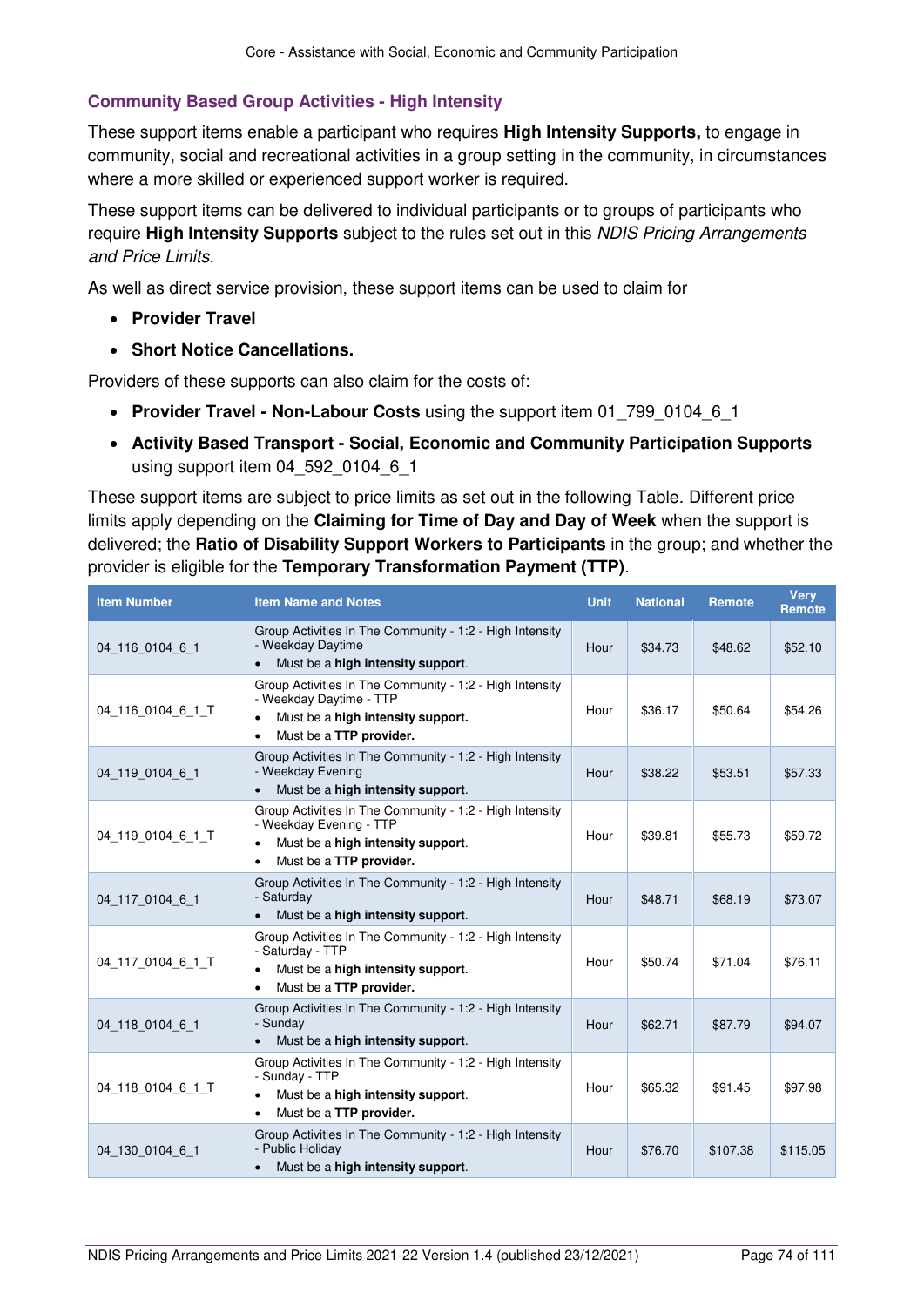| <b>Item Number</b> | <b>Item Name and Notes</b>                                                                                                                                                    | <b>Unit</b> | <b>National</b> | <b>Remote</b> | <b>Very</b><br><b>Remote</b> |
|--------------------|-------------------------------------------------------------------------------------------------------------------------------------------------------------------------------|-------------|-----------------|---------------|------------------------------|
| 04 130 0104 6 1 T  | Group Activities In The Community - 1:2 - High Intensity<br>- Public Holiday - TTP<br>Must be a high intensity support.<br>Must be a TTP provider.<br>$\bullet$               | Hour        | \$79.89         | \$111.85      | \$119.84                     |
| 04 124 0104 6 1    | Group Activities In The Community - 1:3 - High Intensity<br>- Weekday Daytime<br>Must be a high intensity support.<br>$\bullet$                                               | Hour        | \$25.63         | \$35.88       | \$38.45                      |
| 04_124_0104_6_1_T  | Group Activities In The Community - 1:3 - High Intensity<br>- Weekday Daytime - TTP<br>Must be a high intensity support.<br>$\bullet$<br>Must be a TTP provider.<br>$\bullet$ | Hour        | \$26.70         | \$37.38       | \$40.05                      |
| 04 127 0104 6 1    | Group Activities In The Community - 1:3 - High Intensity<br>- Weekday Evening<br>Must be a high intensity support.                                                            | Hour        | \$28.21         | \$39.49       | \$42.32                      |
| 04_127_0104_6_1_T  | Group Activities In The Community - 1:3 - High Intensity<br>- Weekday Evening - TTP<br>Must be a high intensity support.<br>$\bullet$<br>Must be a TTP provider.<br>$\bullet$ | Hour        | \$29.38         | \$41.13       | \$44.07                      |
| 04 125 0104 6 1    | Group Activities In The Community - 1:3 - High Intensity<br>- Saturday<br>Must be a high intensity support.                                                                   | Hour        | \$35.96         | \$50.34       | \$53.94                      |
| 04_125_0104_6_1_T  | Group Activities In The Community - 1:3 - High Intensity<br>- Saturday - TTP<br>Must be a high intensity support.<br>٠<br>Must be a TTP provider.<br>$\bullet$                | Hour        | \$37.45         | \$52.43       | \$56.18                      |
| 04 126 0104 6 1    | Group Activities In The Community - 1:3 - High Intensity<br>- Sunday<br>Must be a high intensity support.                                                                     | Hour        | \$46.29         | \$64.81       | \$69.44                      |
| 04_126_0104_6_1_T  | Group Activities In The Community - 1:3 - High Intensity<br>- Sunday - TTP<br>Must be a high intensity support.<br>$\bullet$<br>Must be a TTP provider.                       | Hour        | \$48.21         | \$67.49       | \$72.32                      |
| 04 131 0104 6 1    | Group Activities In The Community - 1:3 - High Intensity<br>- Public Holiday<br>Must be a high intensity support.                                                             | Hour        | \$56.61         | \$79.25       | \$84.92                      |
| 04_131_0104_6_1_T  | Group Activities In The Community - 1:3 - High Intensity<br>- Public Holidav - TTP<br>Must be a high intensity support.<br>$\bullet$<br>Must be a TTP provider.<br>$\bullet$  | Hour        | \$58.97         | \$82.56       | \$88.46                      |
| 04_146_0104_6_1    | Group Activities In The Community - 1:4 - High Intensity<br>- Weekday Daytime<br>Must be a high intensity support.                                                            | Hour        | \$21.08         | \$29.51       | \$31.62                      |
| 04_146_0104_6_1_T  | Group Activities In The Community - 1:4 - High Intensity<br>- Weekday Daytime - TTP<br>Must be a high intensity support.<br>$\bullet$<br>Must be a TTP provider.<br>$\bullet$ | Hour        | \$21.96         | \$30.74       | \$32.94                      |
| 04_147_0104_6_1    | Group Activities In The Community - 1:4 - High Intensity<br>- Weekday Evening<br>Must be a high intensity support.                                                            | Hour        | \$23.21         | \$32.49       | \$34.82                      |
| 04_147_0104_6_1_T  | Group Activities In The Community - 1:4 - High Intensity<br>- Weekday Evening - TTP<br>Must be a high intensity support.<br>$\bullet$<br>Must be a TTP provider.<br>$\bullet$ | Hour        | \$24.17         | \$33.84       | \$36.26                      |
| 04_148_0104_6_1    | Group Activities In The Community - 1:4 - High Intensity<br>- Saturday<br>Must be a high intensity support.                                                                   | Hour        | \$29.58         | \$41.41       | \$44.37                      |
| 04_148_0104_6_1_T  | Group Activities In The Community - 1:4 - High Intensity<br>- Saturday - TTP<br>Must be a high intensity support.<br>$\bullet$<br>Must be a TTP provider.<br>$\bullet$        | Hour        | \$30.81         | \$43.13       | \$46.22                      |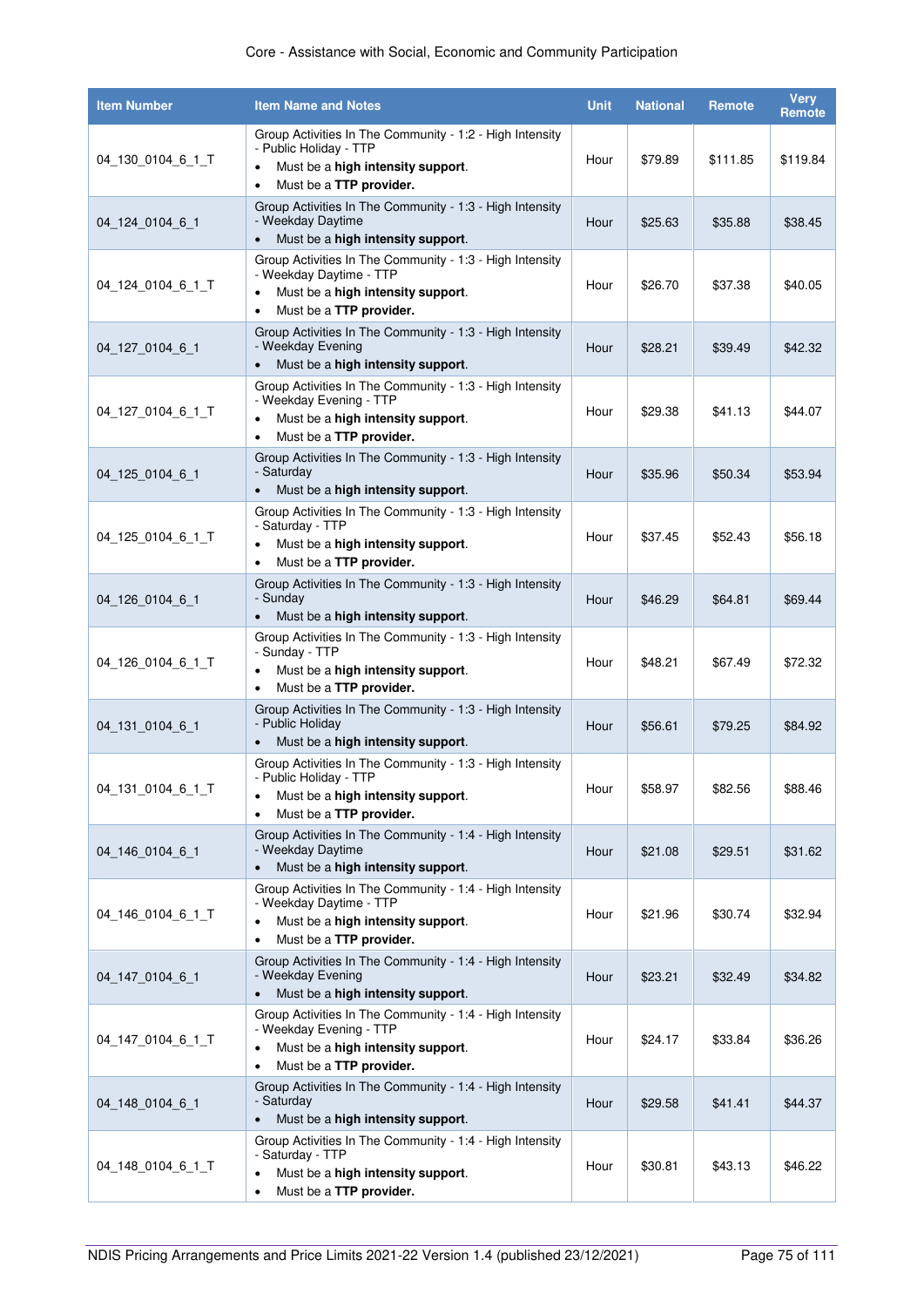| <b>Item Number</b> | <b>Item Name and Notes</b>                                                                                                                                            | <b>Unit</b> | <b>National</b> | <b>Remote</b> | <b>Very</b><br>Remote |
|--------------------|-----------------------------------------------------------------------------------------------------------------------------------------------------------------------|-------------|-----------------|---------------|-----------------------|
| 04_149_0104_6_1    | Group Activities In The Community - 1:4 - High Intensity<br>- Sunday<br>Must be a high intensity support.                                                             | Hour        | \$38.07         | \$53.30       | \$57.11               |
| 04 149 0104 6 1 T  | Group Activities In The Community - 1:4 - High Intensity<br>- Sunday - TTP<br>Must be a high intensity support.<br>٠<br>Must be a TTP provider.<br>$\bullet$          | Hour        | \$39.66         | \$55.52       | \$59.49               |
| 04_150_0104_6_1    | Group Activities In The Community - 1:4 - High Intensity<br>- Public Holiday<br>Must be a high intensity support.                                                     | Hour        | \$46.57         | \$65.20       | \$69.86               |
| 04_150_0104_6_1_T  | Group Activities In The Community - 1:4 - High Intensity<br>- Public Holiday - TTP<br>Must be a high intensity support.<br>٠<br>Must be a TTP provider.               | Hour        | \$48.50         | \$67.90       | \$72.75               |
| 04 151 0104 6 1    | Group Activities In The Community - 1:5 - High Intensity<br>- Weekday Daytime<br>Must be a high intensity support.                                                    | Hour        | \$18.35         | \$25.69       | \$27.53               |
| 04_151_0104_6_1_T  | Group Activities In The Community - 1:5 - High Intensity<br>- Weekday Daytime - TTP<br>Must be a high intensity support.<br>٠<br>Must be a TTP provider.<br>$\bullet$ | Hour        | \$19.12         | \$26.77       | \$28.68               |
| 04 152 0104 6 1    | Group Activities In The Community - 1:5 - High Intensity<br>- Weekday Evening<br>Must be a high intensity support.                                                    | Hour        | \$20.20         | \$28.28       | \$30.30               |
| 04_152_0104_6_1_T  | Group Activities In The Community - 1:5 - High Intensity<br>- Weekday Evening - TTP<br>Must be a high intensity support.<br>Must be a TTP provider.                   | Hour        | \$21.04         | \$29.46       | \$31.56               |
| 04 153 0104 6 1    | Group Activities In The Community - 1:5 - High Intensity<br>- Saturday<br>Must be a high intensity support.                                                           | Hour        | \$25.75         | \$36.05       | \$38.63               |
| 04_153_0104_6_1_T  | Group Activities In The Community - 1:5 - High Intensity<br>- Saturday - TTP<br>Must be a high intensity support.<br>٠<br>Must be a TTP provider.<br>٠                | Hour        | \$26.82         | \$37.55       | \$40.23               |
| 04_154_0104_6_1    | Group Activities In The Community - 1:5 - High Intensity<br>- Sundav<br>Must be a high intensity support.                                                             | Hour        | \$33.15         | \$46.41       | \$49.73               |
| 04_154_0104_6_1_T  | Group Activities In The Community - 1:5 - High Intensity<br>- Sunday - TTP<br>Must be a high intensity support.<br>Must be a TTP provider.<br>٠                       | Hour        | \$34.53         | \$48.34       | \$51.80               |
| 04_155_0104_6_1    | Group Activities In The Community - 1:5 - High Intensity<br>- Public Holiday<br>Must be a high intensity support.                                                     | Hour        | \$40.54         | \$56.76       | \$60.81               |
| 04 155 0104 6 1 T  | Group Activities In The Community - 1:5 - High Intensity<br>- Public Holiday - TTP<br>Must be a high intensity support.<br>٠<br>Must be a TTP provider.<br>$\bullet$  | Hour        | \$42.23         | \$59.12       | \$63.35               |

#### **Centre Based Group Activities - High Intensity**

These support items enable a participant who requires **[High Intensity Supports,](#page-34-0)** to engage in community, social and recreational activities in a group setting in a centre, in circumstances where a more skilled or experienced support worker is required.

These support items can be delivered to individual participants or to groups of participants who require **[High Intensity Supports](#page-34-0)** subject to the rules set out in this NDIS Pricing Arrangements and Price Limits.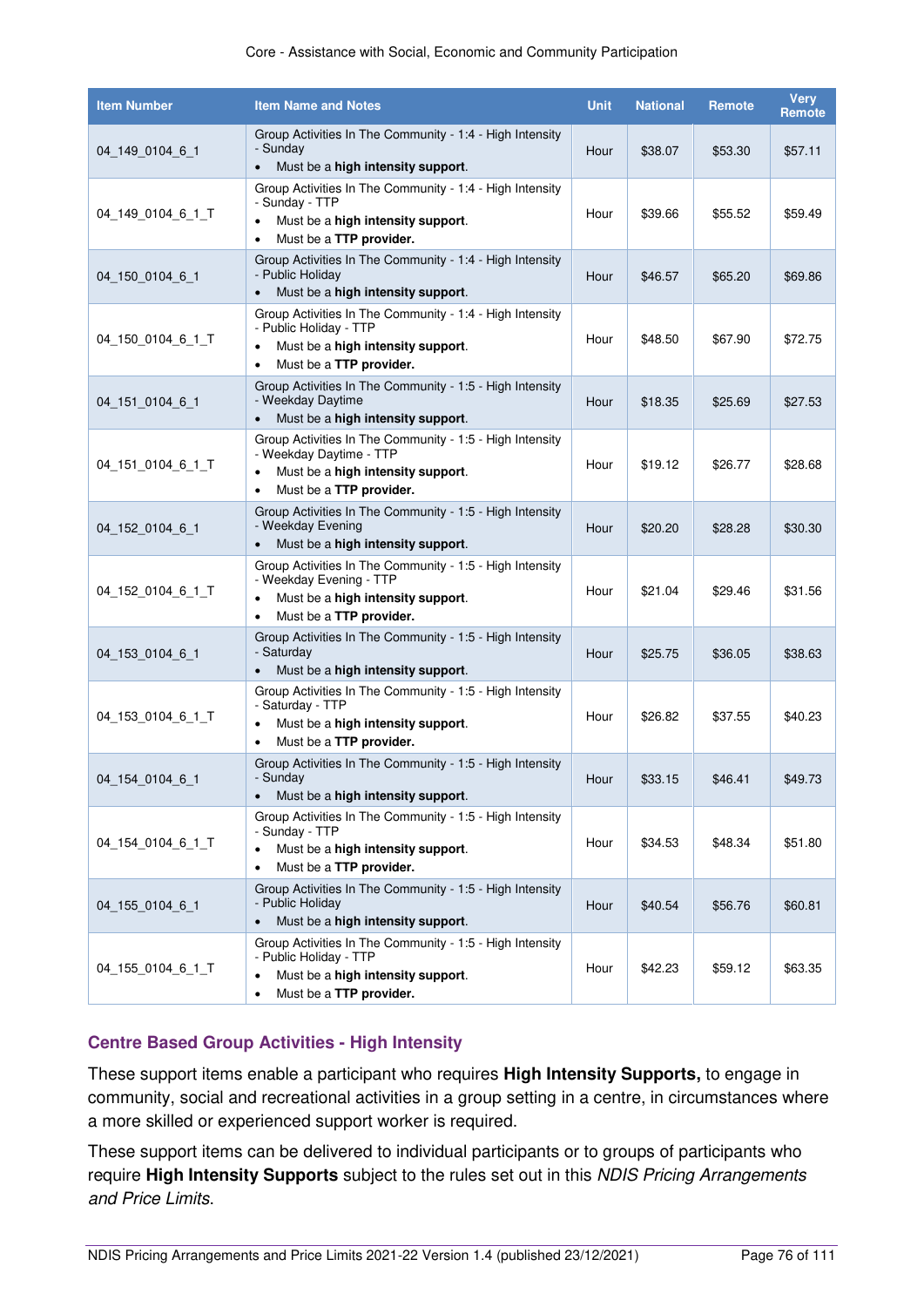As well as direct service provision, these support items can be used to claim for

- **[Provider Travel](#page-17-0)**
- **[Short Notice Cancellations.](#page-21-0)**

Providers of these supports can also claim for the costs of:

- [Provider Travel Non-Labour Costs](#page-18-0) using the support item 01 799 0104 6 1
- **[Activity Based Transport Social, Economic and Community Participation Supports](#page-22-0)** using support item 04\_592\_0104\_6\_1

These support items are subject to price limits as set out in the following Table. Different price limits apply depending on the **[Claiming for Time of Day and Day](#page-14-0) of Week** when the support is delivered; the **Ratio of Disability Support Workers to Participants** in the group; and whether the provider is eligible for the **[Temporary Transformation Payment \(TTP\)](#page-34-1)**.

| <b>Item Number</b> | <b>Item Name and Notes</b>                                                                                                                                               | <b>Unit</b> | <b>National</b> | <b>Remote</b> | <b>Very</b><br><b>Remote</b> |
|--------------------|--------------------------------------------------------------------------------------------------------------------------------------------------------------------------|-------------|-----------------|---------------|------------------------------|
| 04 185 0104 6 1    | Group Activities In A Centre - 1:1 - High Intensity -<br><b>Weekday Daytime</b><br>Must be a high intensity support.                                                     | Hour        | \$64.18         | \$89.85       | \$96.27                      |
| 04 185 0104 6 1 T  | Group Activities In A Centre - 1:1 - High Intensity -<br>Weekday Daytime - TTP<br>Must be a high intensity support.<br>$\bullet$<br>Must be a TTP provider.              | Hour        | \$66.76         | \$93.46       | \$100.14                     |
| 04 186 0104 6 1    | Group Activities In A Centre - 1:1 - High Intensity -<br><b>Weekday Evening</b><br>Must be a high intensity support.                                                     | Hour        | \$70.42         | \$98.59       | \$105.63                     |
| 04 186 0104 6 1 T  | Group Activities In A Centre - 1:1 - High Intensity -<br>Weekday Evening - TTP<br>Must be a high intensity support.<br>Must be a TTP provider.                           | Hour        | \$73.26         | \$102.56      | \$109.89                     |
| 04 187 0104 6 1    | Group Activities In A Centre - 1:1 - High Intensity -<br>Saturday<br>Must be a high intensity support.                                                                   | Hour        | \$89.16         | \$124.82      | \$133.74                     |
| 04 187 0104 6 1 T  | Group Activities In A Centre - 1:1 - High Intensity -<br>Saturday - TTP<br>Must be a high intensity support.<br>Must be a TTP provider.                                  | Hour        | \$92.78         | \$129.89      | \$139.17                     |
| 04_188_0104_6_1    | Group Activities In A Centre - 1:1 - High Intensity -<br>Sunday<br>Must be a high intensity support.                                                                     | Hour        | \$114.15        | \$159.81      | \$171.23                     |
| 04 188 0104 6 1 T  | Group Activities In A Centre - 1:1 - High Intensity -<br>Sunday - TTP<br>Must be a high intensity support.<br>$\bullet$<br>Must be a TTP provider.                       | Hour        | \$118.81        | \$166.33      | \$178.22                     |
| 04 189 0104 6 1    | Group Activities In A Centre - 1:1 - High Intensity -<br><b>Public Holiday</b><br>Must be a high intensity support.                                                      | Hour        | \$139.13        | \$194.78      | \$208.70                     |
| 04 189 0104 6 1 T  | Group Activities In A Centre - 1:1 - High Intensity -<br>Public Holiday - TTP<br>Must be a high intensity support.<br>$\bullet$<br>Must be a TTP provider.               | Hour        | \$144.83        | \$202.76      | \$217.25                     |
| 04 190 0104 6 1    | Group Activities In A Centre - 1:2 - High Intensity -<br><b>Weekday Daytime</b><br>Must be a high intensity support.                                                     | Hour        | \$36.90         | \$51.66       | \$55.35                      |
| 04_190_0104_6_1_T  | Group Activities In A Centre - 1:2 - High Intensity -<br>Weekday Daytime - TTP<br>Must be a high intensity support.<br>$\bullet$<br>Must be a TTP provider.<br>$\bullet$ | Hour        | \$38.34         | \$53.68       | \$57.51                      |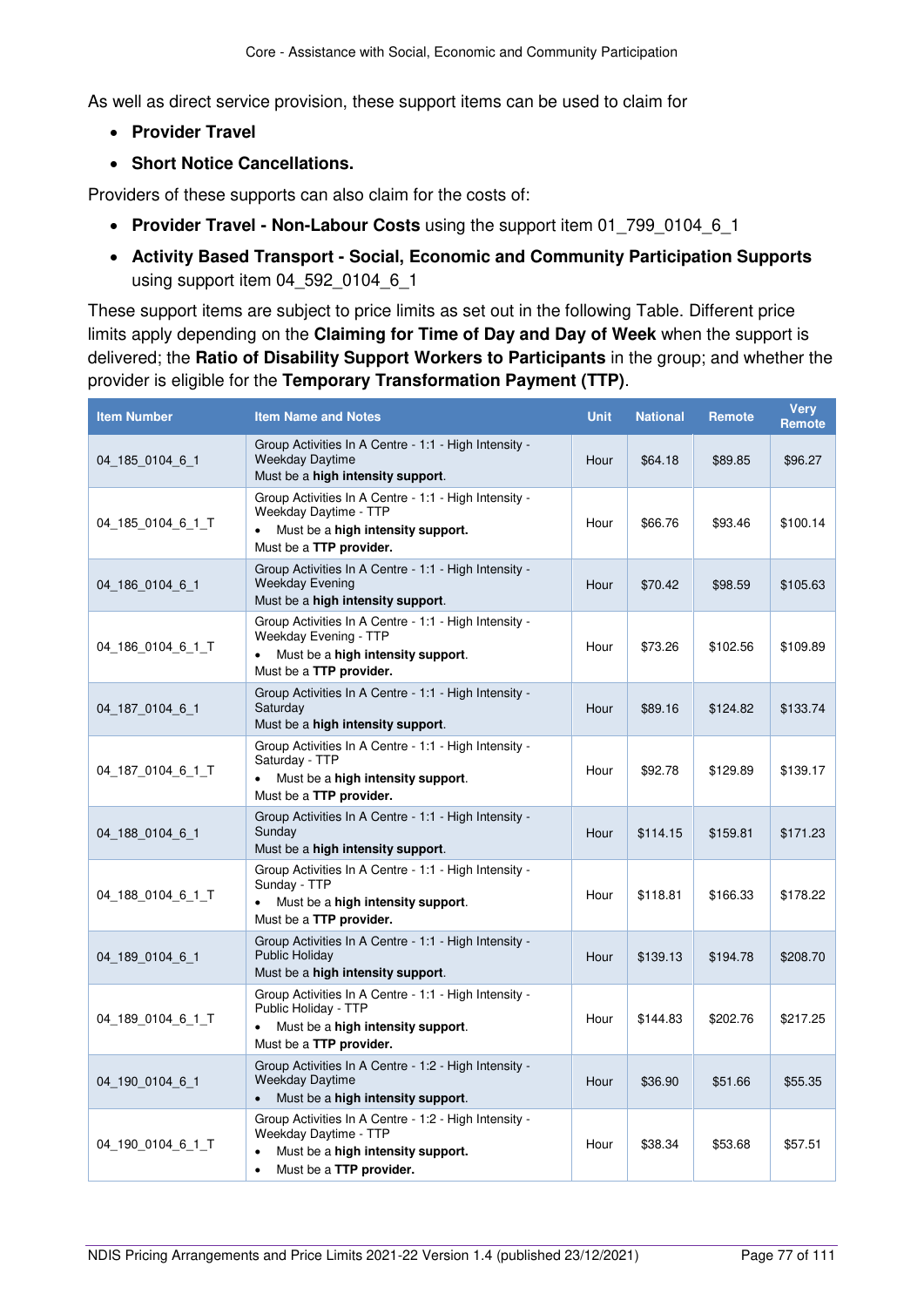| <b>Item Number</b> | <b>Item Name and Notes</b>                                                                                                                                       | <b>Unit</b> | <b>National</b> | <b>Remote</b> | <b>Very</b><br>Remote |
|--------------------|------------------------------------------------------------------------------------------------------------------------------------------------------------------|-------------|-----------------|---------------|-----------------------|
| 04_191_0104_6_1    | Group Activities In A Centre - 1:2 - High Intensity -<br><b>Weekday Evening</b><br>Must be a high intensity support.                                             | Hour        | \$40.39         | \$56.55       | \$60.59               |
| 04 191 0104 6 1 T  | Group Activities In A Centre - 1:2 - High Intensity -<br>Weekday Evening - TTP<br>Must be a high intensity support.<br>٠<br>Must be a TTP provider.<br>$\bullet$ | Hour        | \$41.98         | \$58.77       | \$62.97               |
| 04_192_0104_6_1    | Group Activities In A Centre - 1:2 - High Intensity -<br>Saturday<br>Must be a high intensity support.<br>$\bullet$                                              | Hour        | \$50.88         | \$71.23       | \$76.32               |
| 04_192_0104_6_1_T  | Group Activities In A Centre - 1:2 - High Intensity -<br>Saturday - TTP<br>Must be a high intensity support.<br>٠<br>Must be a TTP provider.<br>٠                | Hour        | \$52.91         | \$74.07       | \$79.37               |
| 04 193 0104 6 1    | Group Activities In A Centre - 1:2 - High Intensity -<br>Sunday<br>Must be a high intensity support.<br>$\bullet$                                                | Hour        | \$64.88         | \$90.83       | \$97.32               |
| 04 193 0104 6 1 T  | Group Activities In A Centre - 1:2 - High Intensity -<br>Sunday - TTP<br>Must be a high intensity support.<br>٠<br>Must be a TTP provider.<br>$\bullet$          | Hour        | \$67.49         | \$94.49       | \$101.24              |
| 04 194 0104 6 1    | Group Activities In A Centre - 1:2 - High Intensity -<br><b>Public Holiday</b><br>Must be a high intensity support.<br>$\bullet$                                 | Hour        | \$78.87         | \$110.42      | \$118.31              |
| 04_194_0104_6_1_T  | Group Activities In A Centre - 1:2 - High Intensity -<br>Public Holiday - TTP<br>Must be a high intensity support.<br>Must be a TTP provider.                    | Hour        | \$82.06         | \$114.88      | \$123.09              |
| 04 195 0104 6 1    | Group Activities In A Centre - 1:3 - High Intensity -<br><b>Weekday Daytime</b><br>Must be a high intensity support.                                             | Hour        | \$27.80         | \$38.92       | \$41.70               |
| 04_195_0104_6_1_T  | Group Activities In A Centre - 1:3 - High Intensity -<br>Weekday Daytime - TTP<br>Must be a high intensity support.<br>٠<br>Must be a TTP provider.<br>$\bullet$ | Hour        | \$28.87         | \$40.42       | \$43.31               |
| 04_196_0104_6_1    | Group Activities In A Centre - 1:3 - High Intensity -<br>Weekday Evening<br>Must be a high intensity support.                                                    | Hour        | \$30.38         | \$42.53       | \$45.57               |
| 04_196_0104_6_1_T  | Group Activities In A Centre - 1:3 - High Intensity -<br>Weekday Evening - TTP<br>Must be a high intensity support.<br>Must be a TTP provider.<br>٠              | Hour        | \$31.55         | \$44.17       | \$47.33               |
| 04_197_0104_6_1    | Group Activities In A Centre - 1:3 - High Intensity -<br>Saturday<br>Must be a high intensity support.                                                           | Hour        | \$38.13         | \$53.38       | \$57.20               |
| 04 197 0104 6 1 T  | Group Activities In A Centre - 1:3 - High Intensity -<br>Saturday - TTP<br>Must be a high intensity support.<br>٠<br>Must be a TTP provider.<br>٠                | Hour        | \$39.62         | \$55.47       | \$59.43               |
| 04_198_0104_6_1    | Group Activities In A Centre - 1:3 - High Intensity -<br>Sunday<br>Must be a high intensity support.<br>$\bullet$                                                | Hour        | \$48.46         | \$67.84       | \$72.69               |
| 04_198_0104_6_1_T  | Group Activities In A Centre - 1:3 - High Intensity -<br>Sunday - TTP<br>Must be a high intensity support.<br>٠<br>Must be a TTP provider.<br>٠                  | Hour        | \$50.38         | \$70.53       | \$75.57               |
| 04_199_0104_6_1    | Group Activities In A Centre - 1:3 - High Intensity -<br><b>Public Holiday</b><br>Must be a high intensity support.                                              | Hour        | \$58.78         | \$82.29       | \$88.17               |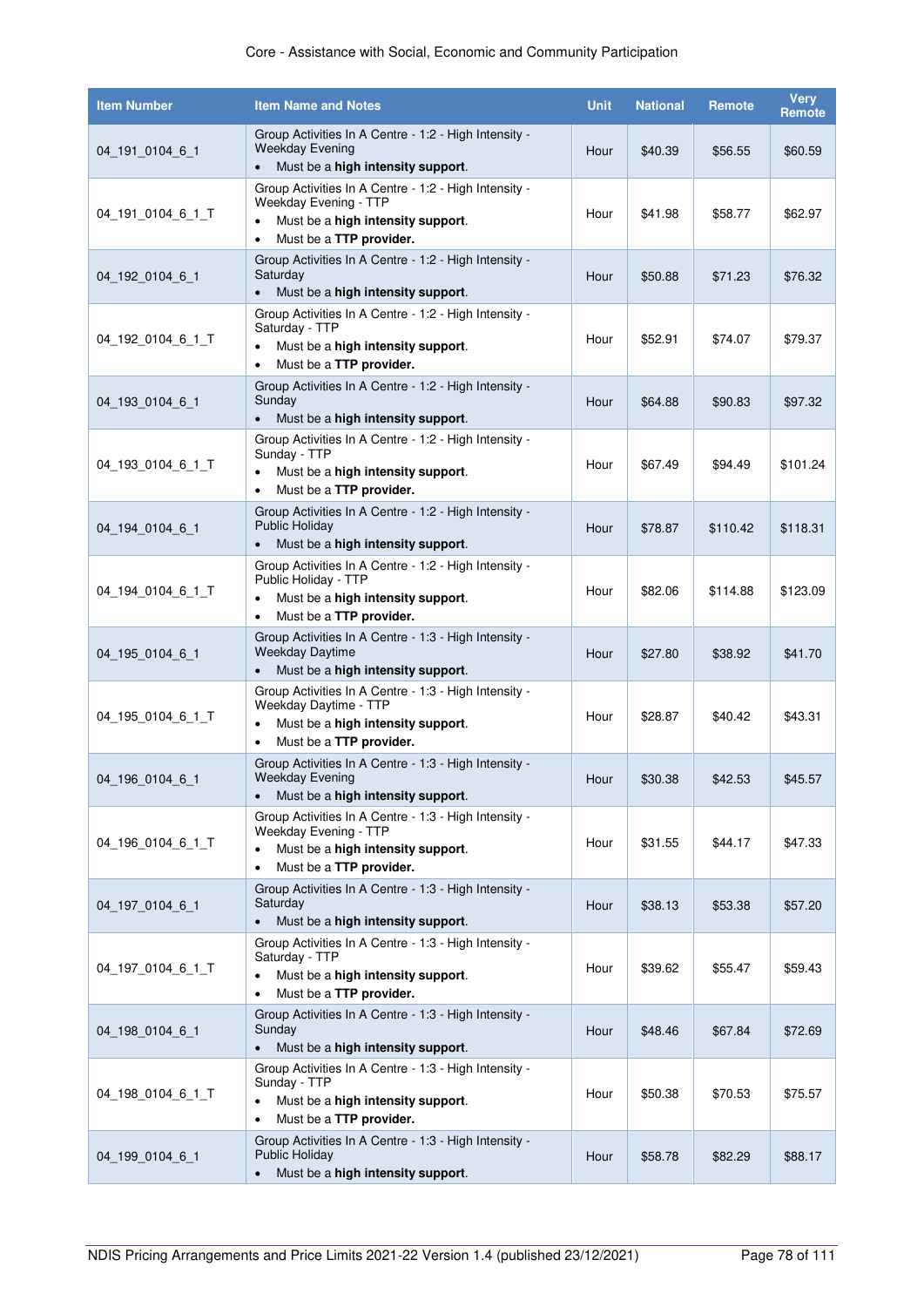| <b>Item Number</b> | <b>Item Name and Notes</b>                                                                                                                                        | <b>Unit</b> | <b>National</b> | <b>Remote</b> | <b>Very</b><br>Remote |
|--------------------|-------------------------------------------------------------------------------------------------------------------------------------------------------------------|-------------|-----------------|---------------|-----------------------|
| 04 199 0104 6 1 T  | Group Activities In A Centre - 1:3 - High Intensity -<br>Public Holiday - TTP<br>Must be a high intensity support.<br>Must be a TTP provider.<br>$\bullet$        | Hour        | \$61.14         | \$85.60       | \$91.71               |
| 04 200 0104 6 1    | Group Activities In A Centre - 1:4 - High Intensity -<br>Weekday Daytime<br>Must be a high intensity support.<br>$\bullet$                                        | Hour        | \$23.25         | \$32.55       | \$34.88               |
| 04 200 0104 6 1 T  | Group Activities In A Centre - 1:4 - High Intensity -<br>Weekday Daytime - TTP<br>Must be a high intensity support.<br>٠<br>Must be a TTP provider.<br>$\bullet$  | Hour        | \$24.13         | \$33.78       | \$36.20               |
| 04 201 0104 6 1    | Group Activities In A Centre - 1:4 - High Intensity -<br><b>Weekday Evening</b><br>Must be a high intensity support.<br>$\bullet$                                 | Hour        | \$25.38         | \$35.53       | \$38.07               |
| 04 201 0104 6 1 T  | Group Activities In A Centre - 1:4 - High Intensity -<br>Weekday Evening - TTP<br>Must be a high intensity support.<br>٠<br>Must be a TTP provider.<br>٠          | Hour        | \$26.34         | \$36.88       | \$39.51               |
| 04 202 0104 6 1    | Group Activities In A Centre - 1:4 - High Intensity -<br>Saturday<br>Must be a high intensity support.<br>$\bullet$                                               | Hour        | \$31.75         | \$44.45       | \$47.63               |
| 04_202_0104_6_1_T  | Group Activities In A Centre - 1:4 - High Intensity -<br>Saturday - TTP<br>Must be a high intensity support.<br>٠<br>Must be a TTP provider.<br>$\bullet$         | Hour        | \$32.98         | \$46.17       | \$49.47               |
| 04 203 0104 6 1    | Group Activities In A Centre - 1:4 - High Intensity -<br>Sunday<br>Must be a high intensity support.                                                              | Hour        | \$40.24         | \$56.34       | \$60.36               |
| 04 203 0104 6 1 T  | Group Activities In A Centre - 1:4 - High Intensity -<br>Sunday - TTP<br>Must be a high intensity support.<br>٠<br>Must be a TTP provider.                        | Hour        | \$41.83         | \$58.56       | \$62.75               |
| 04 204 0104 6 1    | Group Activities In A Centre - 1:4 - High Intensity -<br><b>Public Holidav</b><br>Must be a high intensity support.<br>$\bullet$                                  | Hour        | \$48.74         | \$68.24       | \$73.11               |
| 04_204_0104_6_1_T  | Group Activities In A Centre - 1:4 - High Intensity -<br>Public Holidav - TTP<br>Must be a high intensity support.<br>٠<br>Must be a TTP provider.                | Hour        | \$50.67         | \$70.94       | \$76.01               |
| 04 205 0104 6 1    | Group Activities In A Centre - 1:5 - High Intensity -<br><b>Weekday Daytime</b><br>Must be a high intensity support.                                              | Hour        | \$20.52         | \$28.73       | \$30.78               |
| 04_205_0104_6_1_T  | Group Activities In A Centre - 1:5 - High Intensity -<br>Weekday Daytime - TTP<br>Must be a high intensity support.<br>Must be a TTP provider.<br>$\bullet$       | Hour        | \$21.29         | \$29.81       | \$31.94               |
| 04_206_0104_6_1    | Group Activities In A Centre - 1:5 - High Intensity -<br><b>Weekday Evening</b><br>Must be a high intensity support.<br>$\bullet$                                 | Hour        | \$22.37         | \$31.32       | \$33.56               |
| 04_206_0104_6_1_T  | Group Activities In A Centre - 1:5 - High Intensity -<br>Weekday Evening - TTP<br>Must be a high intensity support.<br>٠<br>Must be a TTP provider.<br>$\bullet$  | Hour        | \$23.21         | \$32.49       | \$34.82               |
| 04_207_0104_6_1    | Group Activities In A Centre - 1:5 - High Intensity -<br>Saturday<br>Must be a high intensity support.<br>$\bullet$                                               | Hour        | \$27.92         | \$39.09       | \$41.88               |
| 04_207_0104_6_1_T  | Group Activities In A Centre - 1:5 - High Intensity -<br>Saturday - TTP<br>Must be a high intensity support.<br>$\bullet$<br>Must be a TTP provider.<br>$\bullet$ | Hour        | \$28.99         | \$40.59       | \$43.49               |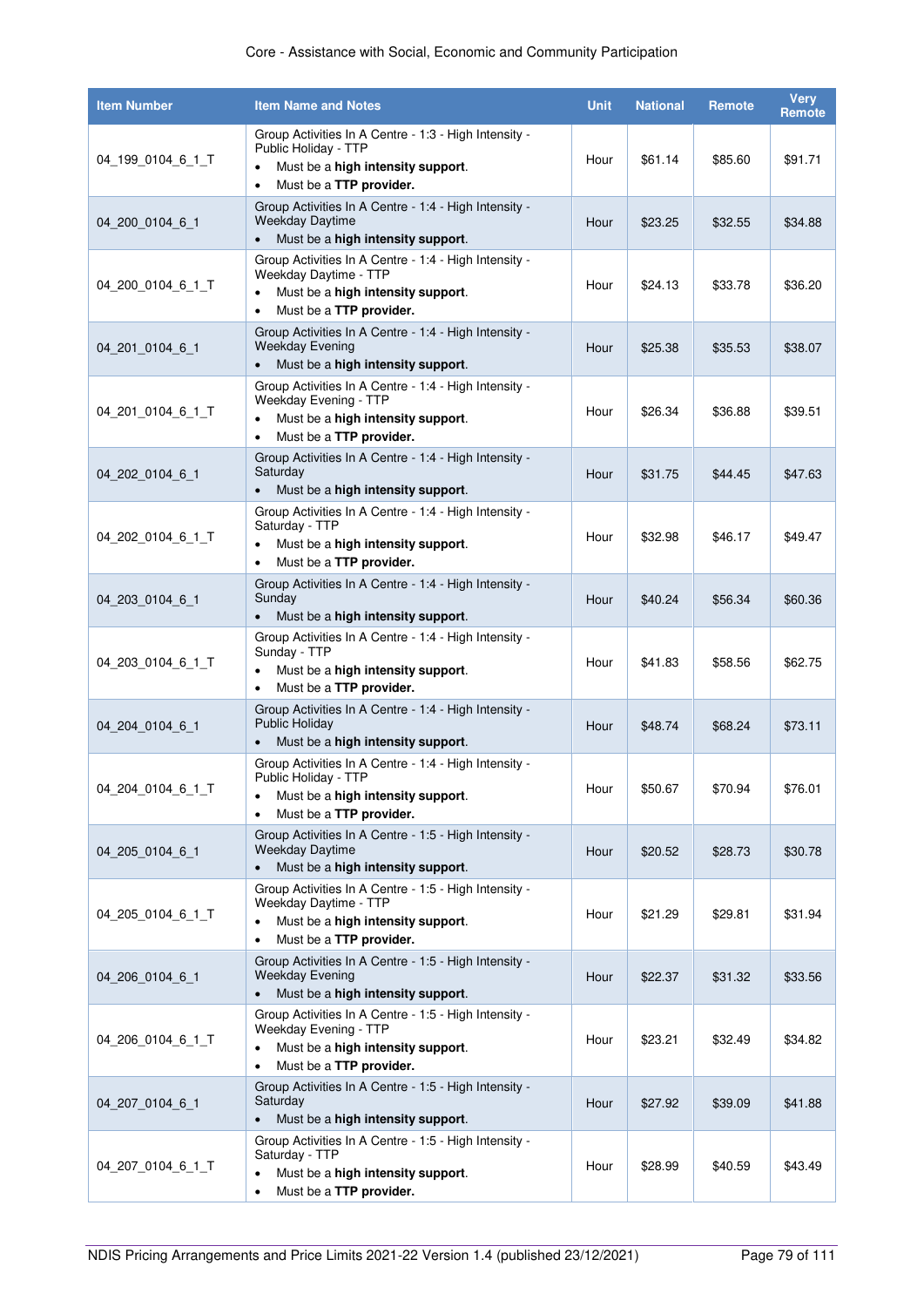| <b>Item Number</b> | <b>Item Name and Notes</b>                                                                                                                                | <b>Unit</b> | <b>National</b> | <b>Remote</b> | <b>Verv</b><br><b>Remote</b> |
|--------------------|-----------------------------------------------------------------------------------------------------------------------------------------------------------|-------------|-----------------|---------------|------------------------------|
| 04 208 0104 6 1    | Group Activities In A Centre - 1:5 - High Intensity -<br>Sunday<br>Must be a high intensity support.                                                      | Hour        | \$35.32         | \$49.45       | \$52.98                      |
| 04_208_0104_6_1_T  | Group Activities In A Centre - 1:5 - High Intensity -<br>Sunday - TTP<br>Must be a high intensity support.<br>Must be a <b>TTP provider.</b>              | Hour        | \$36.70         | \$51.38       | \$55.05                      |
| 04 209 0104 6 1    | Group Activities In A Centre - 1:5 - High Intensity -<br>Public Holiday<br>Must be a high intensity support.                                              | Hour        | \$42.71         | \$59.79       | \$64.07                      |
| 04 209 0104 6 1 T  | Group Activities In A Centre - 1:5 - High Intensity -<br>Public Holiday - TTP<br>Must be a high intensity support.<br>٠<br>Must be a <b>TTP provider.</b> | Hour        | \$44.40         | \$62.16       | \$66.60                      |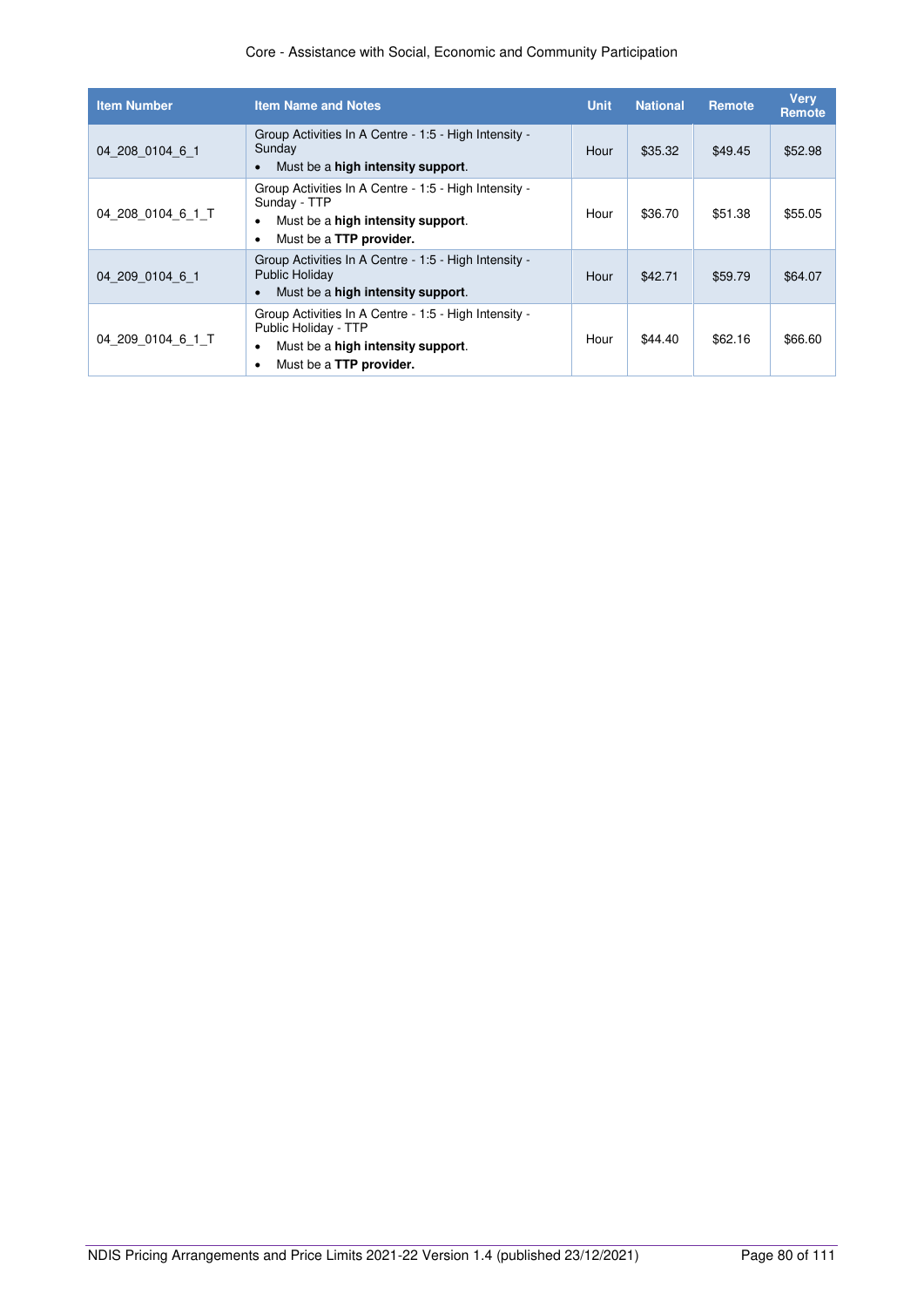# **Capital - Assistive Technology**

This support category includes all aids or equipment supports that assist participants to live independently or assist a carer to support the participant. It also includes related delivery, set-up and some training support items. Usually, providing independent advice, guidance, trials, set-up and training (not bundled with the sale of an item) is funded through a capacity building support.

Information on the pricing arrangements for Assistive Technology can be found in the Assistive Technology, Home Modifications and Consumables Code Guide on the NDIS [website.](https://www.ndis.gov.au/providers/housing-and-living-supports-and-services/providing-assistive-technology#Atcodeguide)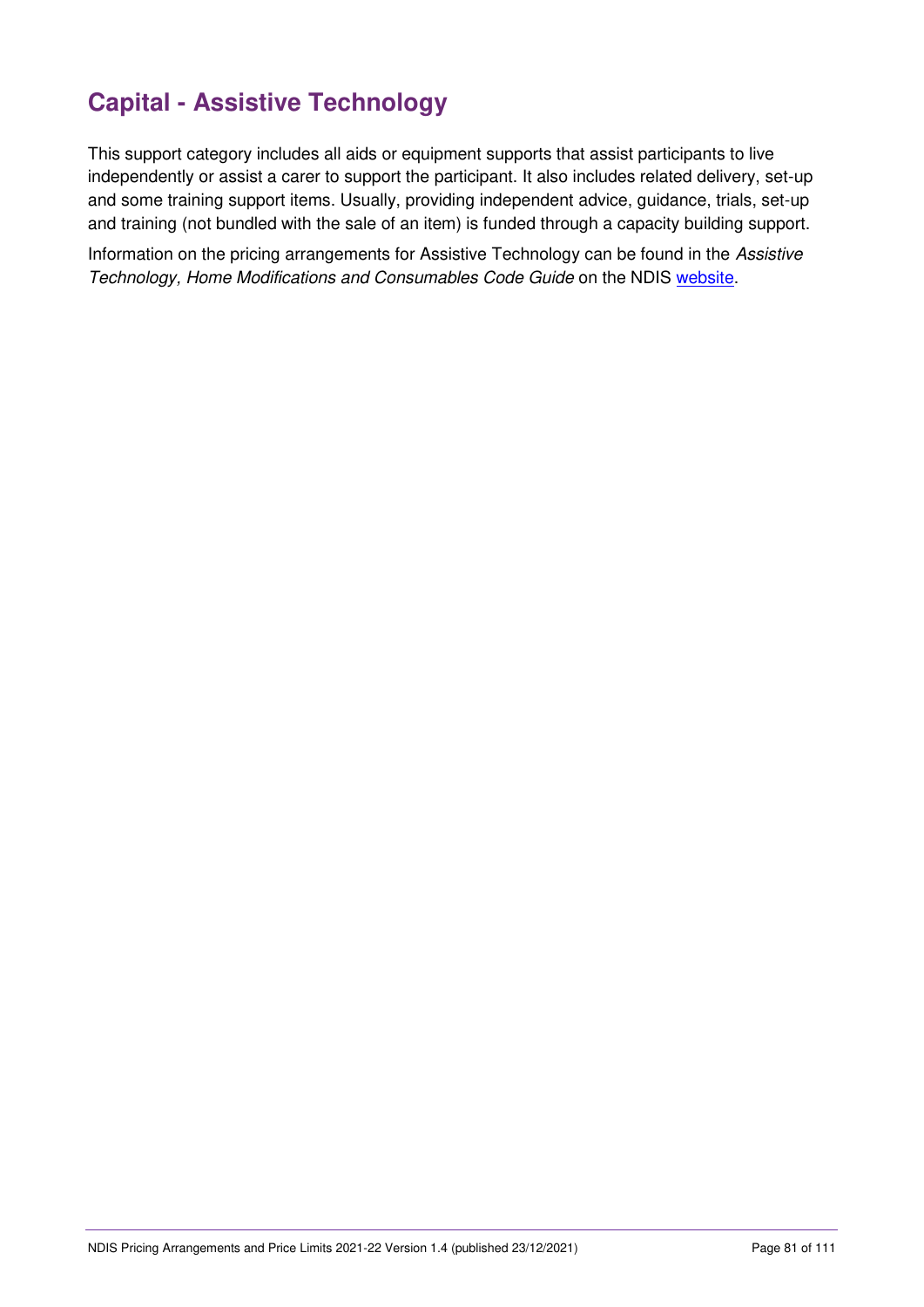# **Capital - Home Modifications and Specialist Disability Accommodation**

This support category includes Home Modifications and Specialist Disability Accommodation (SDA) supports.

## **Home Modifications**

Home modifications include design, construction, installation of, or changes to, equipment or nonstructural components of the building, and installation of fixtures or fittings, to enable participants to live as independently as possible or to live safely at home.

Information on the pricing arrangements for Home Modifications can be found in the Assistive Technology and Consumables Code Guide on the NDIS [website.](https://www.ndis.gov.au/providers/housing-and-living-supports-and-services/providing-assistive-technology#Atcodeguide)

## **Specialist Disability Accommodation (SDA)**

Specialist Disability Accommodation (SDA) refers to accommodation for participants who require specialist housing solutions to assist with the delivery of supports that cater for their extreme functional impairment and/or very high support needs.

Information on the pricing arrangements for Specialist Disability Accommodation can be found in the NDIS Pricing Arrangements for Specialist Disability Accommodationon the NDIA [website.](https://www.ndis.gov.au/providers/housing-and-living-supports-and-services/housing/specialist-disability-accommodation/sda-pricing-and-payments)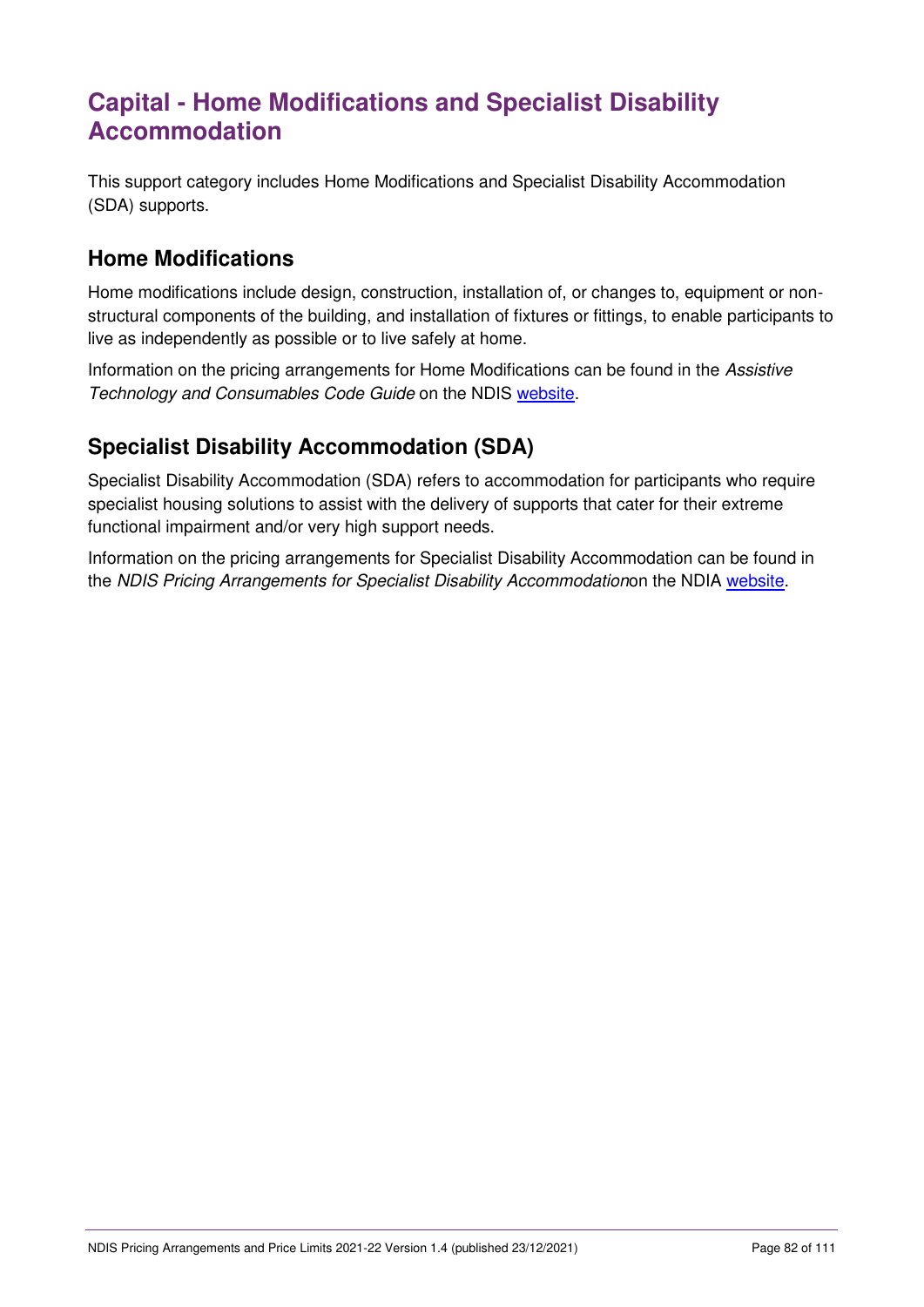# **Capacity Building - Support Coordination**

The supports in this support category strengthen a participant's ability to design and then build their supports with an emphasis on linking to broader systems of support.

## **Level 1: Support Connection**

This support item assists a participant to implement their plan by strengthening their ability to connect with the broader systems of supports and to understand the purpose of the funded supports. Support Connection assists a participant to understand their NDIS plan, connect participants with broader systems of supports, and provide assistance to connect with providers. Support Connection will assist participants to achieve effective utilisation of their NDIS plan and answer questions as they arise.

Support Connection also increases a participant's capacity to maintain (or in some cases change) support relationships, resolve service delivery issues, and participate independently in NDIA processes. Support Connection includes, but is not limited to:

- Understand the Plan:
- Connect with Supports and Services;
- Establish Supports;
- Coach, Refine, Reflect; and
- Report to the NDIA.

This support item can be delivered to individual participants subject to the rules set out in this NDIS Pricing Arrangements and Price Limits.

As well as direct service provision, these support items can be used to claim for

- **[Non-Face-to-Face Support Provision](#page-16-0)**
- **[Provider Travel](#page-17-0)**
- **[Short Notice Cancellations](#page-21-0)**
- **[NDIA Requested Reports](#page-22-1)**.

Providers of this support can also claim for the costs of:

• [Provider Travel - Non-Labour Costs](#page-18-0) using the support item 07\_799\_0106\_6\_3 or 01\_799\_0106\_1\_1.

This support item is subject to price limits as set out in the following Table.

| <b>∣ Item Number</b> | <b>Item Name and Notes</b>                       | Unit | <b>National</b> | Remote  | Verv<br><b>Remote</b> |
|----------------------|--------------------------------------------------|------|-----------------|---------|-----------------------|
| 07 001 0106 8 3      | Support Coordination Level 1: Support Connection | Hour | \$65.09         | \$91.13 | \$97.64               |

Where a participant aged 0-6 years is receiving assistance from Partners in the Community (PITC) delivering Early Childhood Early Intervention (ECEI) services, linking the family to a service provider/s (under ECEI best practice principles, a service provider operating under the key worker approach) and support through changes in circumstance will be delivered through Partner arrangements.

Where a participant aged seven (7) and over is receiving assistance from Partners in the Community (PITC) delivering Local Area Coordination (LAC) services, plan implementation and monitoring support will be delivered by a Participant's Local Area Coordinator.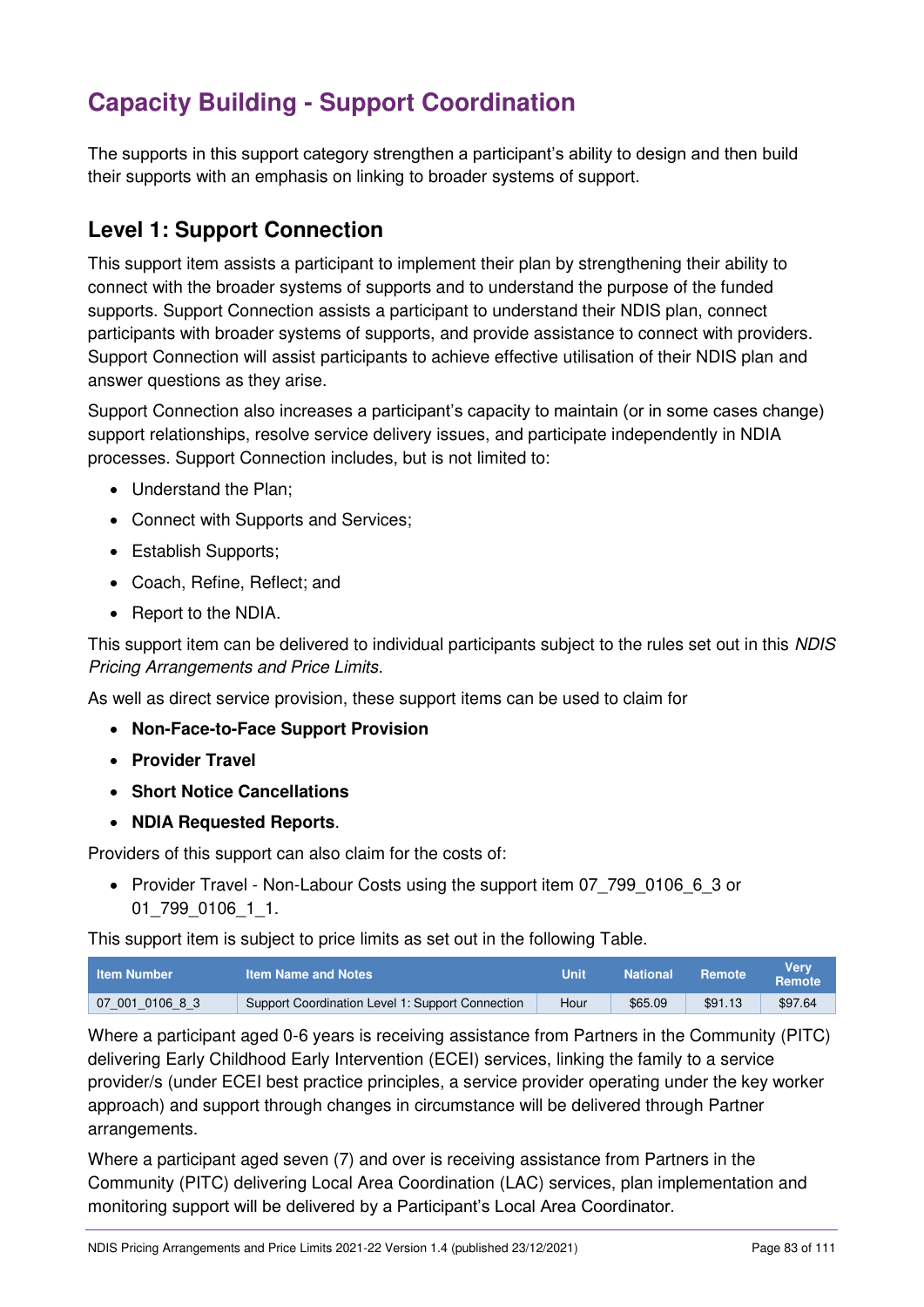## **Level 2: Coordination of Supports**

This support item strengthens a participant's ability to design and then build their supports with an emphasis on linking the broader systems of support across a complex service delivery environment. Coordination of Supports is to focus on supporting participants to direct their lives, not just their services, and is focussed on assisting participants to build and maintain a resilient network of formal and informal supports. This involves working together with the participant to understand the funding, identify what participants expect from services, and how participants want this designed. Coordination of Supports also includes coaching participants, and working with participants to develop capacity and resilience in their network.

Coordination of Supports includes, but is not limited to

- Understand the Plan;
- Connect with Supports and Services;
- Design Support Approaches:
- Establish Supports;
- Coach, Refine, Reflect;
- Targeted Support Coordination;
- Crisis: Planning, Prevention, Mitigation and Action;
- Build Capacity and Resilience; and
- Report to the NDIA.

This support item can be delivered to individual participants subject to the rules set out in this NDIS Pricing Arrangements and Price Limits

As well as direct service provision, these support items can be used to claim for

- **[Non-Face-to-Face Support Provision](#page-16-0)**
- **[Provider Travel](#page-17-0)**
- **[Short Notice Cancellations](#page-21-0)**
- **[NDIA Requested Reports](#page-22-1)**.

Providers of this support can also claim for the costs of:

 **[Provider Travel - Non-Labour Costs](#page-18-0)** using the support item 07\_799\_0106\_6\_3 or 01\_799\_0106\_1\_1.

This support item is subject to price limits as set out in the following Table.

| <b>Item Number</b> | <b>Item Name and Notes</b>                                       | Unit | <b>National</b> | <b>Remote</b> | <b>Verv</b><br><b>Remote</b> |
|--------------------|------------------------------------------------------------------|------|-----------------|---------------|------------------------------|
| 07 002 0106 8 3    | Support Coordination Level 2: Coordination of<br><b>Supports</b> | Hour | \$100.14        | \$140.19      | \$150.21                     |

## **Level 3: Specialist Support Coordination**

This support is delivered utilising an expert or specialist approach, necessitated by specific high complex needs or high level risks in a participant's situation. Specialist Support Coordination is delivered by an appropriately qualified and experienced practitioner to meet the individual needs of the participant's circumstances such as a Psychologist, Occupational Therapist, Social Worker, or Mental Health Nurse. Specialist Support Coordination is expected to address complex barriers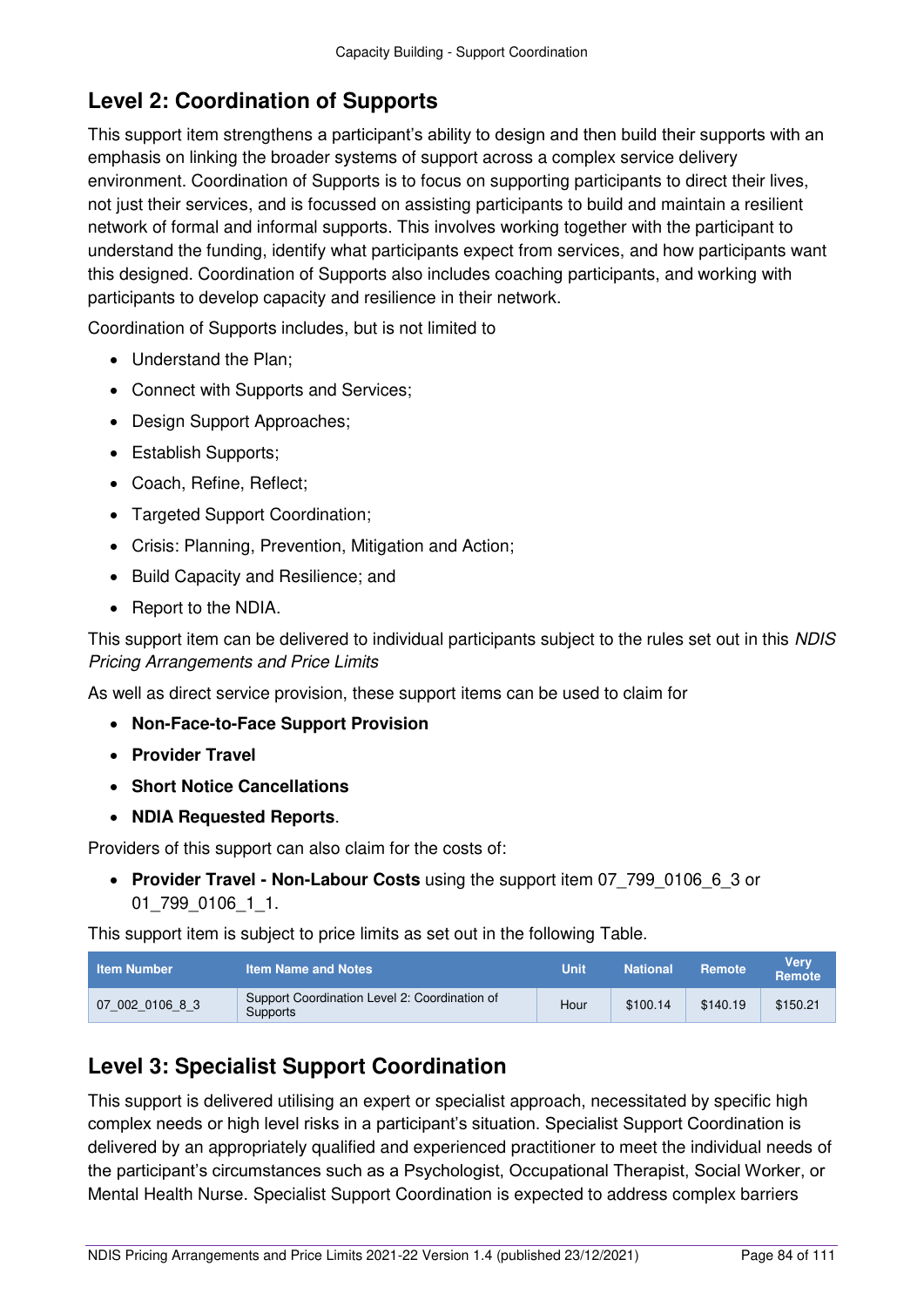impacting a participant's ability to implement their plan and access appropriate supports. Specialist Support Coordinators assist participants to reduce complexity in their support environment, and overcome barriers to connecting with broader systems of supports as well as funded supports.

Specialist Support Coordinators are expected to negotiate appropriate support solutions with multiple stakeholders and seek to achieve well-coordinated plan implementation. Specialist Support Coordinators will assist stakeholders with resolving points of crisis for participants, assist to ensure a consistent delivery of service and access to relevant supports during crisis situations.

Specialist Support Coordination is generally delivered through an intensive and time limited period necessitated by the participant's immediate and significant barriers to plan implementation. Depending on individual circumstances, a Specialist Support Coordinator may also design a complex service plan that focusses on how all the stakeholders in a participant's life will interact to resolve barriers and promote appropriate plan implementation. Once developed, a Specialist Support Coordinator will continue to monitor the plan, but it may be maintained by one of the participant's support workers or other care supports.

Specialist Support Coordination includes, but is not limited to

- Understand the Plan:
- Connect with Supports and Services;
- Design Support Approaches;
- Establish Supports:
- Coach, Refine, Reflect;
- Targeted Support Coordination;
- Crisis: Planning, Prevention, Mitigation and Action;
- Address Complex Barriers;
- Design Complex Service Plan;
- Build Capacity and Resilience: and
- Report to the NDIA.

This support item can be delivered to individual participants subject to the rules set out in this NDIS Pricing Arrangements and Price Limits.

As well as direct service provision, these support items can be used to claim for

- **[Non-Face-to-Face Support Provision](#page-16-0)**
- **[Provider Travel](#page-17-0)**
- **[Short Notice Cancellations](#page-21-0)**
- **[NDIA Requested Reports](#page-22-1)**.

Providers of this support can also claim for the costs of:

 **[Provider Travel - Non-Labour Costs](#page-18-0)** using the support item 07\_799\_0132\_8\_3 or 01\_799\_0132\_1\_1.

| <b>Item Number</b> | <b>Item Name and Notes</b>                                       | Unit | <b>National</b> | <b>Remote</b> | Verv<br><b>Remote</b> |
|--------------------|------------------------------------------------------------------|------|-----------------|---------------|-----------------------|
| 07 004 0132 8 3    | Support Coordination Level 3: Specialist Support<br>Coordination | Hour | \$190.54        | \$266.75      | \$285.80              |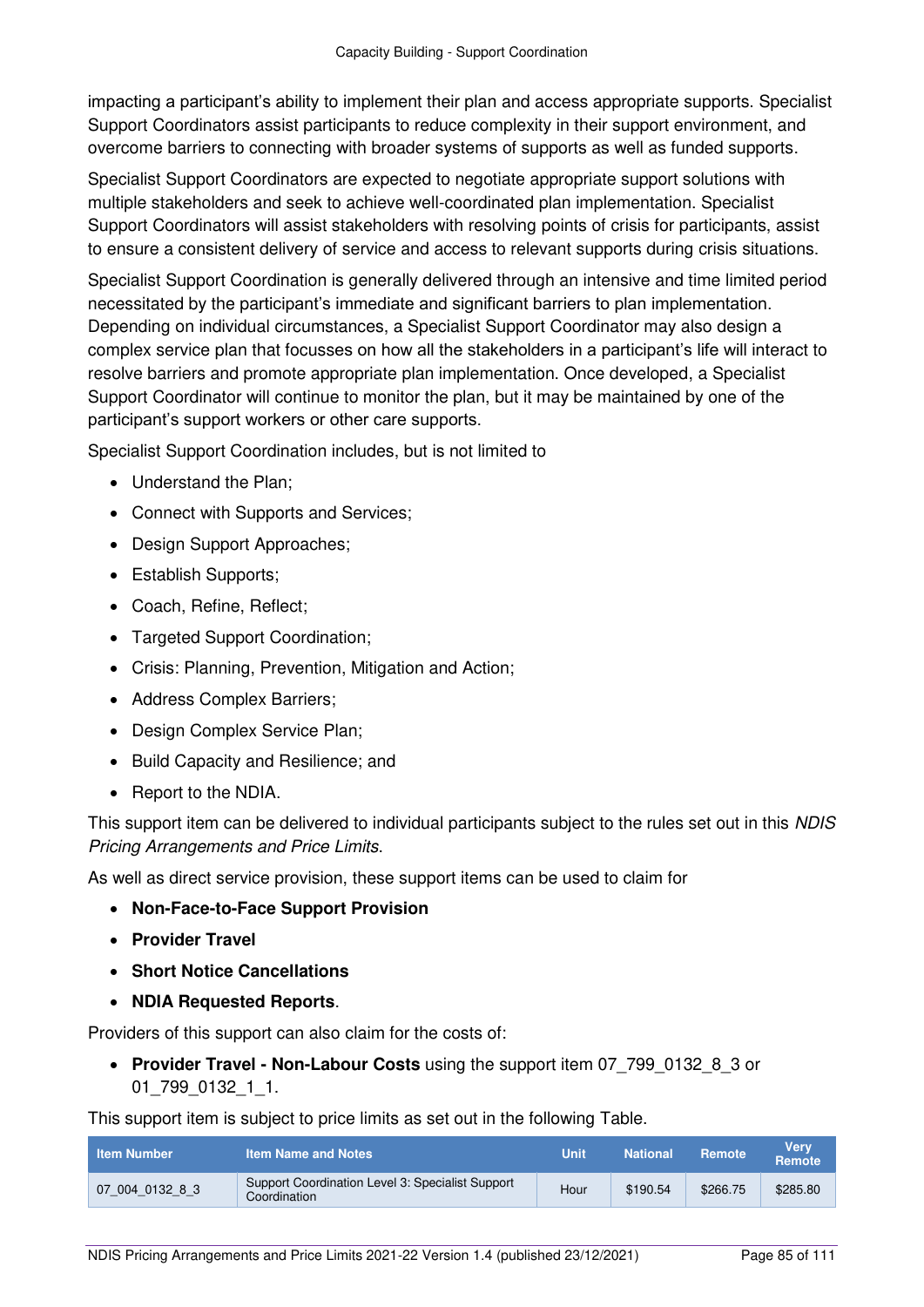# **Capacity Building and Training in Plan and Financial Management**

This support assists the participant to build capacity to undertake all aspects of plan administration and management, including engaging providers; developing service agreements; maintaining records; paying providers; and claiming payments from the NDIA. This support focusses on strengthening the participant's ability to undertake tasks associated with the management of their supports. This includes building financial skills; building organisational skills; and enhancing the participant's ability to direct their supports.

Providers of these supports are expected to assist the participant to develop their skills for selfmanagement in future plans, where this is possible.

This support item can be delivered to individual participants subject to the rules set out in this NDIS Pricing Arrangements and Price Limits.

As well as direct service provision, these support items can be used to claim for

- **[Non-Face-to-Face Support Provision](#page-16-0)**
- **[Provider Travel](#page-17-0)**
- **[Short Notice Cancellations](#page-21-0)**.

Providers of this support can also claim for the costs of:

**• [Provider Travel - Non-Labour Costs](#page-18-0)** using the support item 07 799 0117 8 3.

This support item is subject to price limits as set out in the following Table.

| <b>Item Number</b> | <b>Item Name and Notes</b>                                                                  | Unit | <b>National</b> | Remote  | Verv<br><b>Remote</b> |
|--------------------|---------------------------------------------------------------------------------------------|------|-----------------|---------|-----------------------|
| 07 003 0117 8 3    | Capacity Building and Training in Plan and<br>Financial Management by a Support Coordinator | Hour | \$65.09         | \$91.13 | \$97.64               |

## **Psychosocial Recovery Coaches**

These support items provide assistance for participants to build capacity and resilience through strong and respectful relationships to support people with psychosocial disability to live a full and contributing life. This support is designed to be able to maintain engagement through periods of increased support needs due to the episodic nature of mental illness. Recovery coaches work collaboratively with participants, families, carers and other services to identify, plan, design and coordinate NDIS supports.

The work of psychosocial recovery coaches requires lived and/or learnt experience. Recovery coaches must have tertiary qualifications in peer work or mental health (minimum of Certificate IV in Mental Health Peer Work or Certificate IV in Mental Health) or equivalent training; and/or a minimum two years of experience in mental health-related work.

This support item can be delivered to individual participants subject to the rules set out in this NDIS Pricing Arrangements and Price Limits.

As well as direct service provision, these support items can be used to claim for

- **[Non-Face-to-Face Support Provision](#page-16-0)**
- **[Provider Travel](#page-17-0)**
- **[Short Notice Cancellations](#page-21-0)**.
- **[NDIA Requested Reports](#page-22-1)**

Providers of this support can also claim for the costs of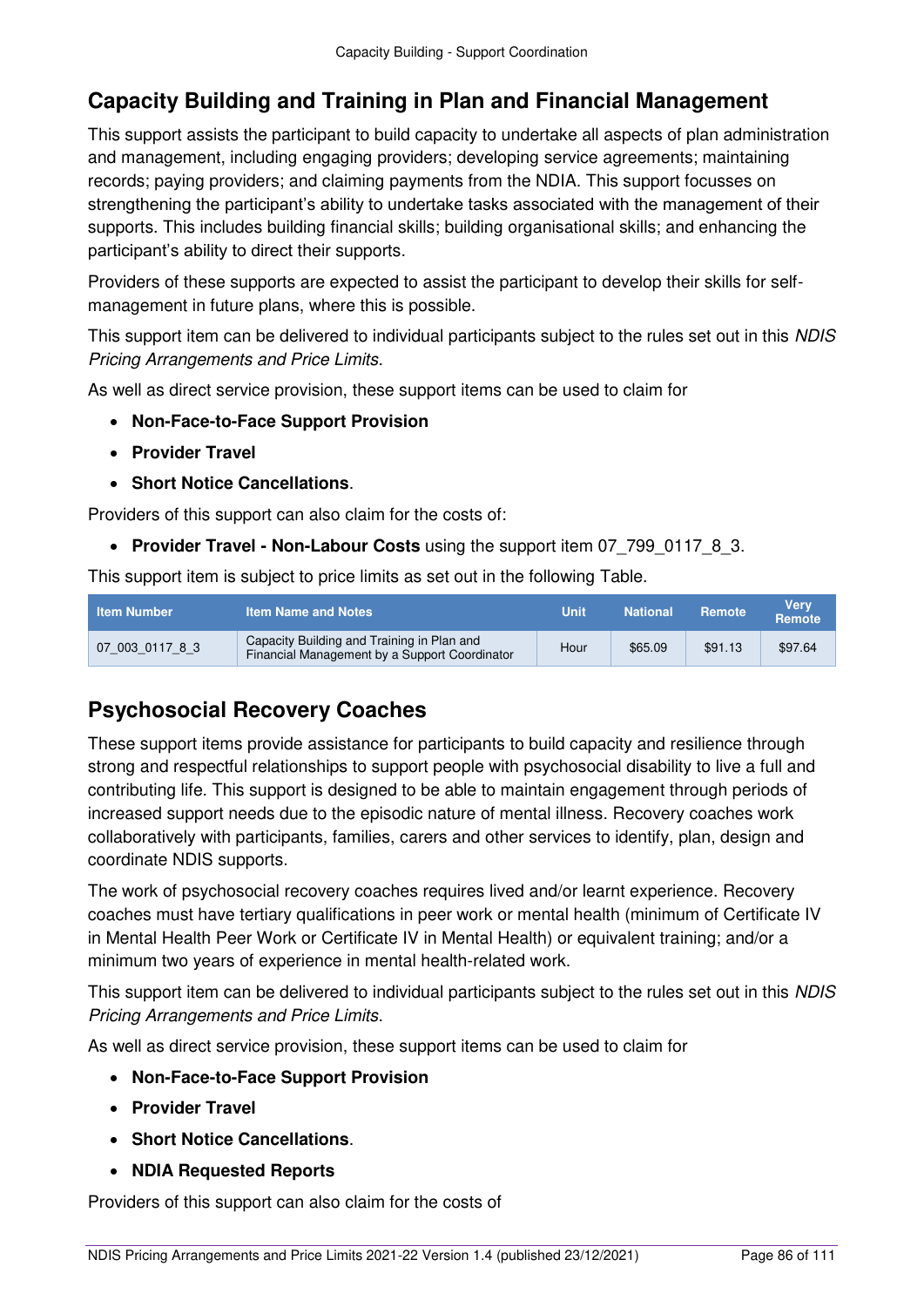- **[Provider Travel Non-Labour Costs](#page-18-0)** using support item 07\_799\_0106\_6\_3
- **[Activity Based Transport Capacity Building Supports](#page-23-0)** using support item 07 501 0106 6 3.

These support items are subject to price limits as set out in the following Table. Different price limits apply depending on the **[Claiming for Time of Day and Day](#page-14-0) of Week** on which the support is delivered.

| <b>Item Number</b> | <b>Item Name and Notes</b>                          | <b>Unit</b> | <b>National</b> | Remote   | <b>Verv</b><br>Remote |
|--------------------|-----------------------------------------------------|-------------|-----------------|----------|-----------------------|
| 07 101 0106 6 3    | Psychosocial Recovery Coaching - Weekday<br>Daytime | Hour        | \$85.62         | \$119.87 | \$128.43              |
| 07 102 0106 6 3    | Psychosocial Recovery Coaching - Weekday<br>Evening | Hour        | \$94.25         | \$131.95 | \$141.38              |
| 07 103 0106 6 3    | Psychosocial Recovery Coaching - Weekday Night      | Hour        | \$95.97         | \$134.36 | \$143.96              |
| 07 104 0106 6 3    | Psychosocial Recovery Coaching - Saturday           | Hour        | \$120.12        | \$168.17 | \$180.18              |
| 07 105 0106 6 3    | Psychosocial Recovery Coaching - Sunday             | Hour        | \$154.61        | \$216.45 | \$231.92              |
| 07 106 0106 6 3    | Psychosocial Recovery Coaching - Public Holiday     | Hour        | \$189.11        | \$264.75 | \$283.67              |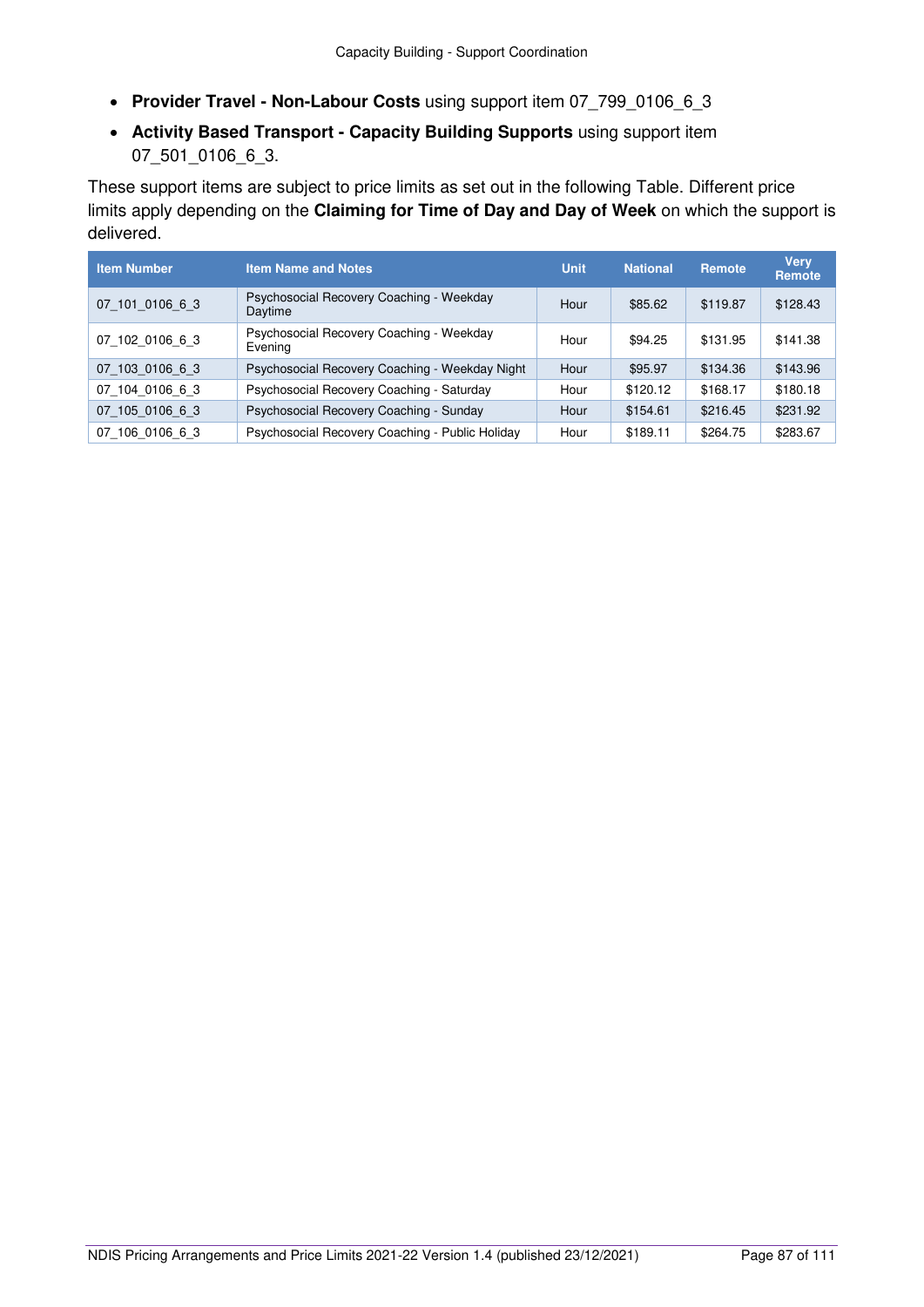# **Capacity Building - Improved Living Arrangements**

The supports in this support category help participants to increase their ability to obtain and retain appropriate accommodation.

### **Assistance with Accommodation and Tenancy Obligations**

This support item is to guide, prompt, or undertake activities to ensure the participant obtains or retains appropriate accommodation. This may include assisting to apply for a rental tenancy or to undertake tenancy obligations in line with the participant's tenancy agreement.

This support item can be delivered to individual participants subject to the rules set out in this NDIS Pricing Arrangements and Price Limits.

As well as direct service provision, these support items can be used to claim for

- **[Non-Face-to-Face Support Provision](#page-16-0)**
- **[Provider Travel](#page-17-0)**
- **[Short Notice Cancellations](#page-21-0)**.

Providers of this support can also claim for the costs of

- [Provider Travel Non-Labour Costs](#page-18-0) using support item 08 799 0106 2 3
- **[Activity Based Transport Capacity Building Supports](#page-23-0)** using support item 08\_590\_0106\_2\_3.

| <b>Item Number</b> | ltem Name and Notes                                      | <b>Unit</b> | <b>National</b> | Remote  | Verv<br><b>Remote</b> |
|--------------------|----------------------------------------------------------|-------------|-----------------|---------|-----------------------|
| 08 005 0106 2 3    | Assistance With Accommodation And Tenancy<br>Obligations | Hour        | \$65.09         | \$91.13 | \$97.64               |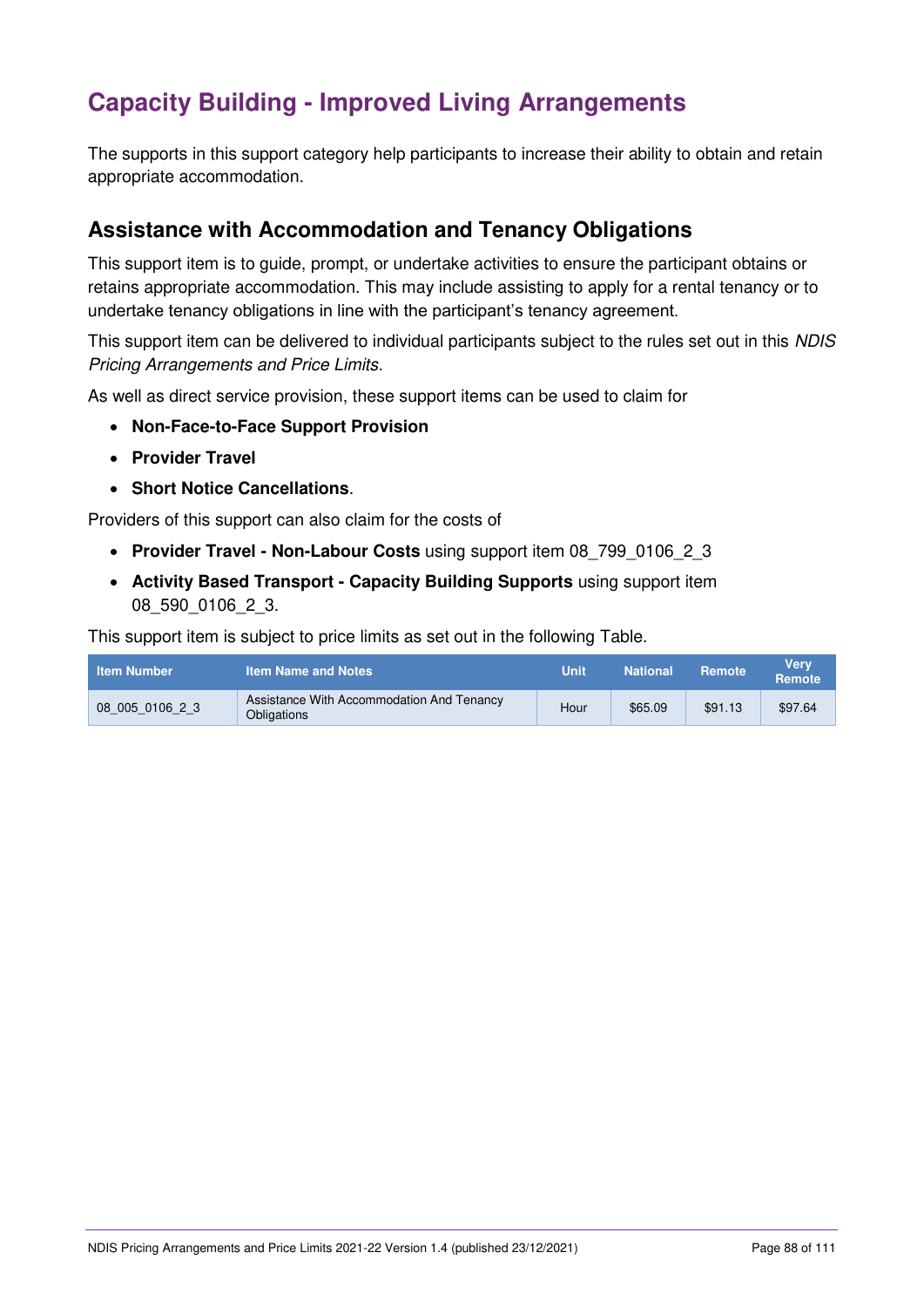# **Capacity Building - Increased Social and Community Participation**

The supports in this support category allow participants to take part in skills-based learning to develop independence in accessing the community.

### **Assistance in Coordinating or Managing Life Stages, Transitions and Supports**

This support item, which includes mentoring, peer-support and individual skill development, is designed to establish volunteer assistance within the participant's home or community to develop skills. For instance, assistance in attending appointments, shopping, bill paying, taking part in social activities and maintaining contact with others.

This support item can be delivered to individual participants subject to the rules set out in this NDIS Pricing Arrangements and Price Limits.

As well as direct service provision, this support item can be used to claim for

- **[Non-Face-to-Face Support Provision](#page-16-0)**
- **[Provider Travel](#page-17-0)**
- **[Short Notice Cancellations](#page-21-0)**.

Providers of this support can also claim for the costs of

- [Provider Travel Non-Labour Costs](#page-18-0) using support item 09 799 0106 6 3
- **[Activity Based Transport Capacity Building Supports](#page-23-0)** using support item 09\_590\_0106\_6\_3.

This support item is subject to price limits as set out in the following Table.

| ∣ Item Number   | <b>Item Name and Notes</b>                                                                      | Unit | <b>National</b> | <b>Remote</b> | <b>Verv</b><br><b>Remote</b> |
|-----------------|-------------------------------------------------------------------------------------------------|------|-----------------|---------------|------------------------------|
| 09 006 0106 6 3 | Life Transition Planning Including Mentoring, Peer-<br>Support And Individual Skill Development | Hour | \$65.09         | \$91.13       | \$97.64                      |

### **Development of Daily Living and Life Skills**

This support item provides individual life skills development and training including public transport training and support, developing skills for community, social and recreational participation. It also provides training for participants in groups to increase their independence in daily personal activities.

This support item can be delivered to individual participants or to groups of participants subject to the rules set out in this NDIS Pricing Arrangements and Price Limits. If a support item is delivered to a group of participants then the price limit for each participant is the price limit set out in the following Table divided by the number of participants in the group. Providers should make a claim for each participant using the relevant support item. Each claim should be for the total time of the support but is subject to the lower price limit as set out above.

As well as direct service provision, this support item can be used to claim for

- **[Non-Face-to-Face Support Provision](#page-16-0)**
- **[Provider Travel](#page-17-0)**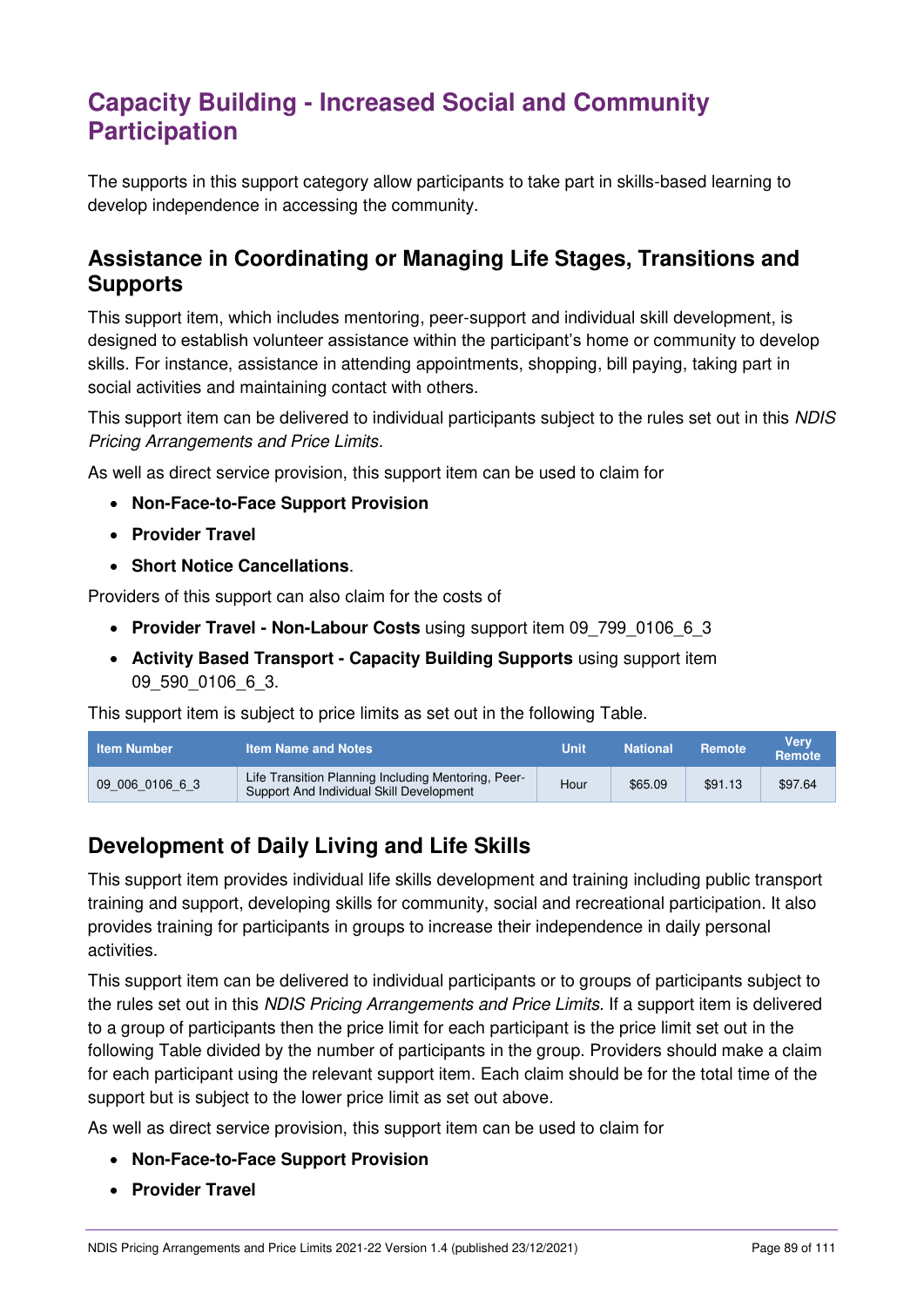#### **[Short Notice Cancellations](#page-21-0)**.

Providers of this support can also claim for the costs of

- **[Provider Travel Non-Labour Costs](#page-18-0)** using support item 09\_799\_0117\_6\_3
- **[Activity Based Transport Capacity Building Supports](#page-23-0)** using support item 09 591 0117 6 3.

This support item is subject to price limits as set out in the following Table.

| <b>∣ Item Number</b> | <b>Item Name and Notes</b>      | Unit | <b>National</b> | <b>Remote</b> | Verv<br><b>Remote</b> |
|----------------------|---------------------------------|------|-----------------|---------------|-----------------------|
| 09 009 0117 6 3      | Skills Development and Training | Hour | \$65.09         | \$91.13       | \$97.64               |

### **Innovative Community Participation**

This support item is designed to enable providers to offer new and innovative services to participant and is for mainstream providers who want to enable participants to access mainstream activities. Any standards applicable to the industry in which the provider operates would need to be met. All supports claimed under this support item need to be reasonable and necessary given the participant's plan goals.

This support item can be delivered to individual participants subject to the rules set out in this NDIS Pricing Arrangements and Price Limits.

This support item is not subject to price limits. See page [15](#page-14-1) for further information on how to claim for support items that are not subject to a price limit.

| <b>∣ Item Number</b> | Item Name and Notes                | Unit | National | <b>Remote</b> | Verv<br>Remote |
|----------------------|------------------------------------|------|----------|---------------|----------------|
| 09 008 0116 6 3      | Innovative Community Participation | Each | N/A      | N/A           | N/A            |

# **Community Participation Activities**

This support item is designed to enable providers to claim reimbursement for the costs of tuition fees, art classes, sports coaching and similar activities that build a participant's skills and independence. This could include camps, classes, and vacation activities that have capacity building components. The support includes assistance to establish volunteer arrangements in the community, mentoring, peer support, and individual skill development.

All supports claimed under this support item need to be reasonable and necessary given the participant's plan goals. Supports that could be claimed include:

- Universal recreational activities: A limited number of lessons to enable a participant to try out an activity and test their capability and interest in further pursuing this activity - such as horse riding, art, dance or singing classes.
- Attendance at a "camp" or group that builds a participant's relationship skills and offer a range of activities and opportunities to explore wider interests.
- Other items or adjustments such as customised tools required because of the participant's disability.

This support item can be delivered to individual participants subject to the rules set out in this NDIS Pricing Arrangements and Price Limits.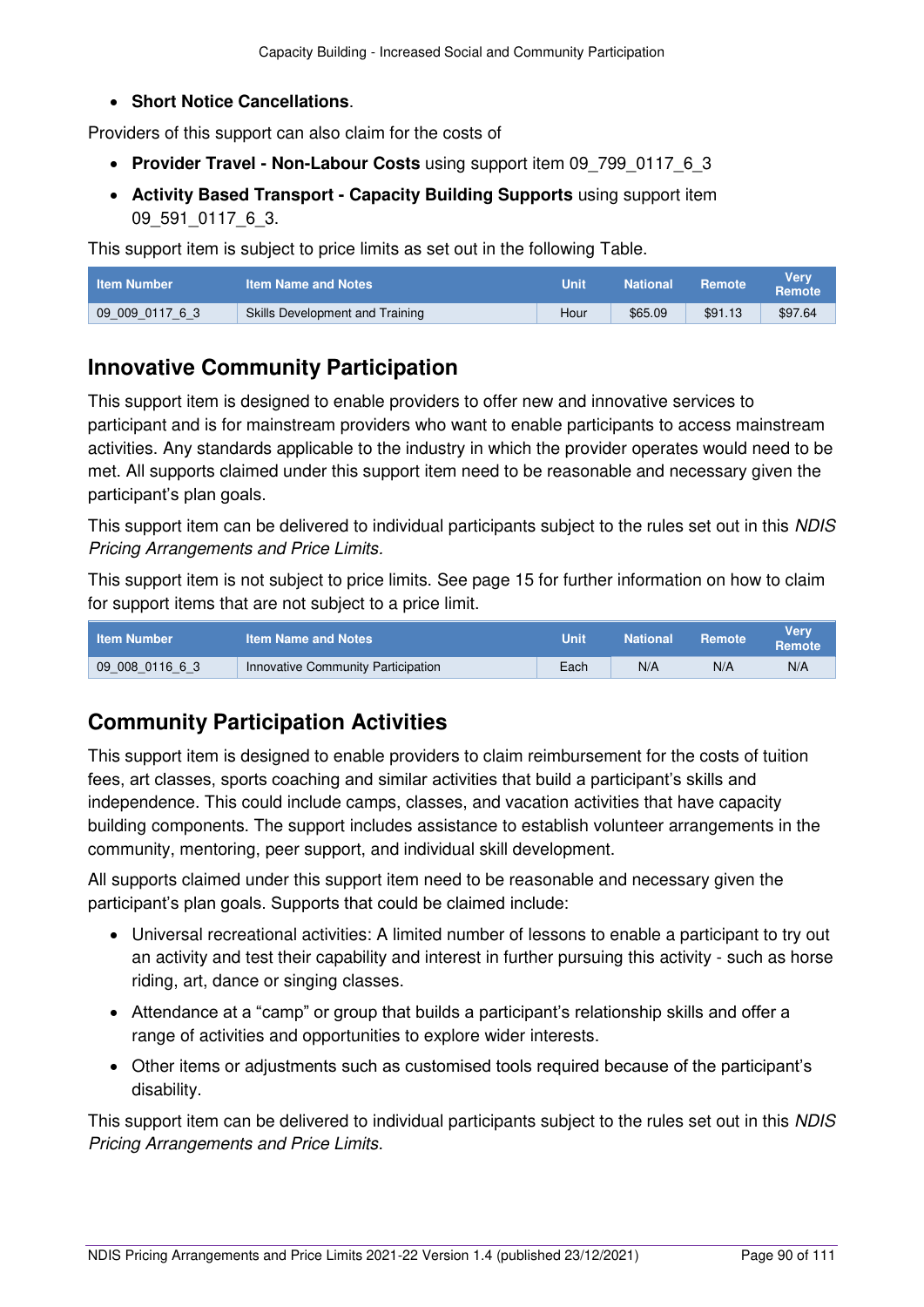This support item is not subject to price limits. It should only be used to recover the costs of the participant's attendance at the community participation activities. See page [15](#page-14-1) for further information on how to claim for support items that are not subject to a price limit.

| <b>Item Number</b> | <b>Item Name and Notes</b>         | Unit | <b>National</b> | Remote | <b>Verv</b><br>Remote |
|--------------------|------------------------------------|------|-----------------|--------|-----------------------|
| 09 011 0125 6 3    | Community Participation Activities | Each | N/A             | N/A    | N/A                   |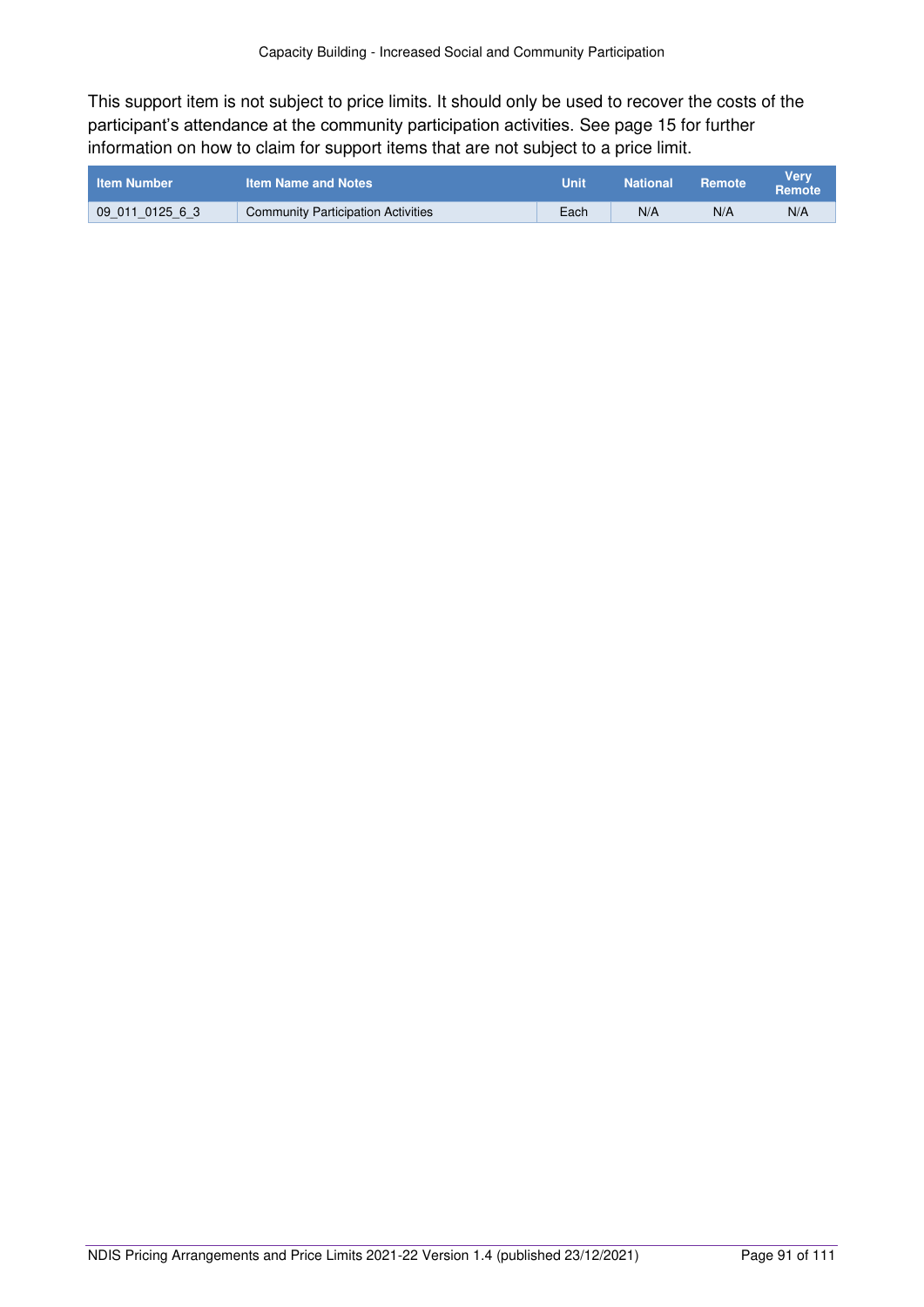# **Capacity Building - Finding and Keeping a Job**

The supports in this support category help participants to find and keep employment.

### **Employment Related Assessment and Counselling**

This support is designed to provide workplace assessment or counselling to assist participants successfully engage in employment. (Note: if a participant is employed and on award wages, then in most instances a work place assessment is available through the Employment Assistance Fund administered by JobAccess and is a free service to employers.) For employment related counselling, this support may benefit participants who have, for example, experienced traumatic injury and need significant support (over and above a mainstream employment related service) to develop a new work pathway.

This support item can be delivered to individual participants subject to the rules set out in this NDIS Pricing Arrangements and Price Limits.

As well as direct service provision, these support items can be used to claim for:

- **[Non-Face-to-Face Support Provision](#page-16-0)**
- **[Provider Travel](#page-17-0)**
- **[Short Notice Cancellations](#page-21-0)**
- **[NDIA Requested Reports.](#page-22-1)**

Providers of this support can also claim for the costs of:

**• Provider Travel - Non-Labour Costs** using the support item 10 799 0128 5 3.

This support items are subject to price limits as set out in the following Table.

| ∟ltem Number \ | <b>Item Name and Notes</b>                    | Unit | <b>National</b> | Remote   | Verv<br>Remote |
|----------------|-----------------------------------------------|------|-----------------|----------|----------------|
| 10011012853    | Employment Related Assessment And Counselling | Hour | \$193.99        | \$271.59 | \$290.99       |

### **Workplace assistance**

This support item provides workplace assistance that enables a participant to successfully obtain or retain employment in the open or supported labour market. This support can be supplied to any working age participant (including students reaching working age) with an employment goal. This may include supports to:

- explore what work would mean for them (discovery);
- build essential foundation skills for work:
- managing complex barriers to obtaining and sustaining employment;
- specialised job customisation;
- supports to transition from an Australian Disability Enterprise (ADE) to open employment;
- develop a career plan; and
- other capacity building supports that are likely to lead to successful engagement in a Disability Employment Service (DES).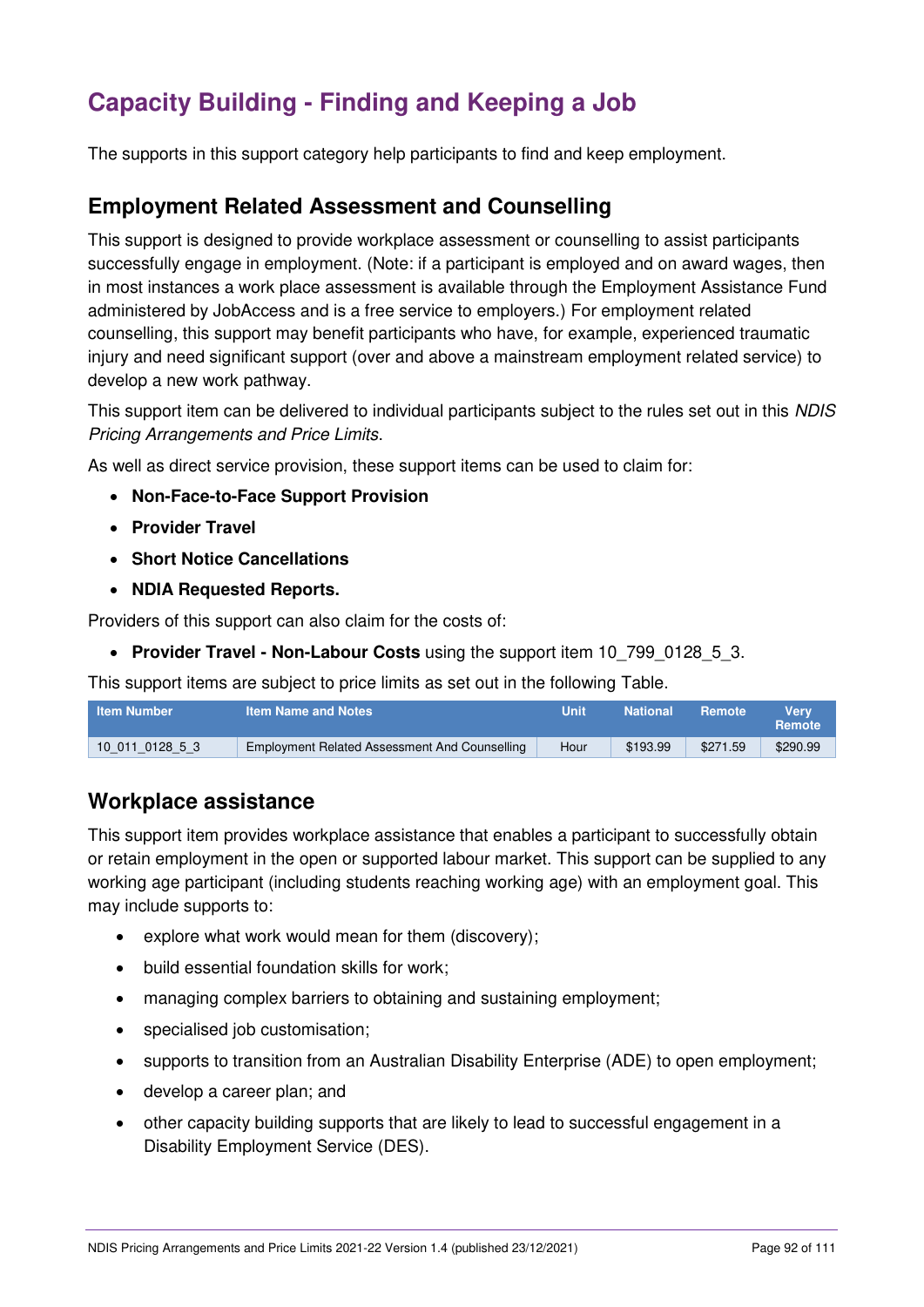Note: this support item cannot be used to fund a Certified education course (for example, Certificate I in Workplace Education), even if run within the provider's services, as this would be funded through the Vocational Education system.

This support item can be delivered to individual participants or groups of participants subject to the rules set out in this NDIS Pricing Arrangements and Price Limits. If a support item is delivered to a group of participants then the price limit for each participant is the price limit set out in the following Table divided by the number of participants in the group. Providers should make a claim for each participant using the relevant support item. Each claim should be for the total time of the support but is subject to the lower price limit as set out above.

As well as direct service provision, these support items can be used to claim for

- **[Non-Face-to-Face Support Provision](#page-16-0)**
- **[Provider Travel](#page-17-0)**
- **[Short Notice Cancellations](#page-21-0)**
- **[NDIA Requested Reports.](#page-22-1)**

Providers of this support can also claim for the costs of

- [Provider Travel Non-Labour Costs](#page-18-0) using the support item 10 799 0102 5 3
- **[Activity Based Transport Capacity Building Supports](#page-23-0)** using the support item 10\_590\_0102\_5\_3.

This support item is subject to price limits as set out in the following Table.

| <b>Item Number</b> | <b>Item Name and Notes</b> | Unit | <b>National</b> | Remote  | Verv<br>Remote |
|--------------------|----------------------------|------|-----------------|---------|----------------|
| 10016010253        | <b>Employment Support</b>  | Hour | \$65.09         | \$91.13 | \$97.64        |

# **School Leaver Employment Supports (SLES)**

School Leaver Employment Supports (SLES) are capacity building supports for students transitioning from school to employment. They are available during the final months at school and continue post school exit. These supports are designed to plan and implement a pathway to inclusive employment, focussing on capacity building for goal achievement. With appropriate supports, it is expected that the majority of SLES participants will transition to the Disability Employment Service (DES) to undertake the job seeking, placement and post placement support phases of their pathway. These supports will have an individualised approach, with a strong emphasis on "try and test" work experience opportunities, (generally in work places that would pay award wages). Capacity building should focus on hard and soft skill development. Supports, more generally, should facilitate positive experiences that contribute to developing an understanding of work capability and confidence to step into employment. SLES should also help inform the level and nature of future supports needed to obtain and sustain employment.

This support item can be delivered to individual participants subject to the rules set out in this NDIS Pricing Arrangements and Price Limits. It is not subject to price limits. See page [15](#page-14-1) for further information on how to claim for support items that are not subject to a price limit.

| <b>Item Number</b> | <b>Item Name and Notes</b>        | Unit | <b>National</b> | <b>Remote</b> | Verv<br><b>Remote</b> |
|--------------------|-----------------------------------|------|-----------------|---------------|-----------------------|
| 10021010253        | School Leaver Employment Supports | Each | N/A             | N/A           | N/A                   |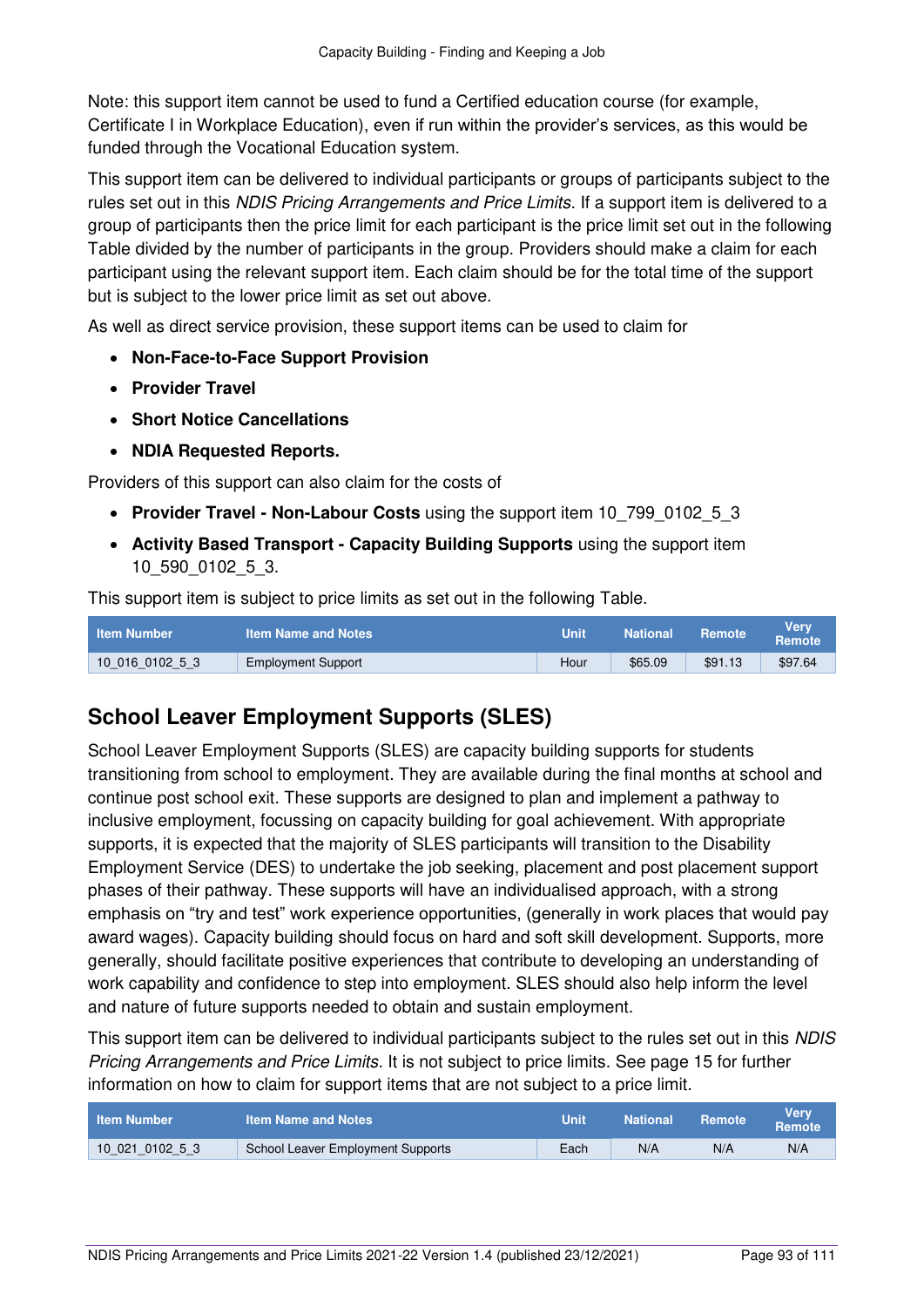# **Supports in Employment**

#### **Specialised Supported Employment**

These support items are duplicates of the Specialised Supported Employment support on page [67.](#page-66-0) They are temporarily duplicated in this support category to facilitate access to the new arrangements.

These support items can be delivered to individual participants or to groups of participants subject to the rules set out in this NDIS Pricing Arrangements and Price Limits. If a support item is delivered to a group of participants then the price limit for each participant is the price limit set out in the following Table divided by the number of participants in the group. Providers should make a claim for each participant using the relevant support item. Each claim should be for the total time of the support but is subject to the lower price limit as set out above.

As well as direct service provision, these support items can be used to claim for

- **[Non-Face-to-Face Support Provision](#page-16-0)**
- **[Provider Travel](#page-17-0)**
- **[Short Notice Cancellations](#page-21-0)**.

Providers of these supports can also claim for the costs of:

- **Provider Travel Non-Labour Costs** using the support item 10\_799\_0133\_5\_3
- **[Activity Based Transport Social, Economic and Community Participation Supports](#page-22-0)**  using support item 10\_590\_0133\_5\_3
- **[Centre Capital Costs](#page-28-0)** using support item 10 599 0133 5 3, when the support is provided in a centre rather than in the community.

These support items are subject to price limits as set out in the following Table. Different price limits apply depending on the **[Claiming for Time of Day and Day](#page-14-0) of Week** when the support is delivered, and whether the provider is eligible for the **[Temporary Transformation Payment \(TTP\)](#page-34-1)**.

| <b>Item Number</b>  | <b>Item Name and Notes</b>                                                                     | <b>Unit</b> | <b>National</b> | <b>Remote</b> | <b>Verv</b><br>Remote |
|---------------------|------------------------------------------------------------------------------------------------|-------------|-----------------|---------------|-----------------------|
| 10 801 0133 5 1 D   | Supports in Employment - Weekday Daytime                                                       | Hour        | \$57.30         | \$80.22       | \$85.95               |
| 10_801_0133_5_1_T_D | Supports in Employment - Weekday Daytime - TTP<br>Must be a <b>TTP provider</b> .<br>$\bullet$ | Hour        | \$59.88         | \$83.83       | \$89.82               |
| 10 802 0133 5 1 D   | Supports in Employment - Weekday Evening                                                       | Hour        | \$63.07         | \$88.30       | \$94.61               |
| 10_802_0133_5_1_T_D | Supports in Employment - Weekday Evening - TTP<br>Must be a <b>TTP provider</b> .<br>٠         | Hour        | \$65.91         | \$92.27       | \$98.87               |
| 10 803 0133 5 1 D   | Supports in Employment - Saturday                                                              | Hour        | \$80.39         | \$112.55      | \$120.59              |
| 10 803 0133 5 1 T D | Supports in Employment - Saturday - TTP<br>Must be a <b>TTP provider</b> .<br>$\bullet$        | Hour        | \$84.01         | \$117.61      | \$126.02              |
| 10 804 0133 5 1 D   | Supports in Employment - Sunday                                                                | Hour        | \$103.48        | \$144.87      | \$155.22              |
| 10_804_0133_5_1_T_D | Supports in Employment - Sunday - TTP<br>Must be a <b>TTP provider</b> .                       | Hour        | \$108.14        | \$151.40      | \$162.21              |
| 10 805 0133 5 1 D   | Supports in Employment - Public Holiday                                                        | Hour        | \$126.56        | \$177.18      | \$189.84              |
| 10 805 0133 5 1 T D | Supports in Employment - Public Holiday - TTP<br>Must be a TTP provider.                       | Hour        | \$132.26        | \$185.16      | \$198.39              |

#### **Transitional Funding Arrangements**

This support item can be used by current Australian Disability Enterprises (ADEs) registered as Specialised Supported Employment providers. This support item will allow providers to continue to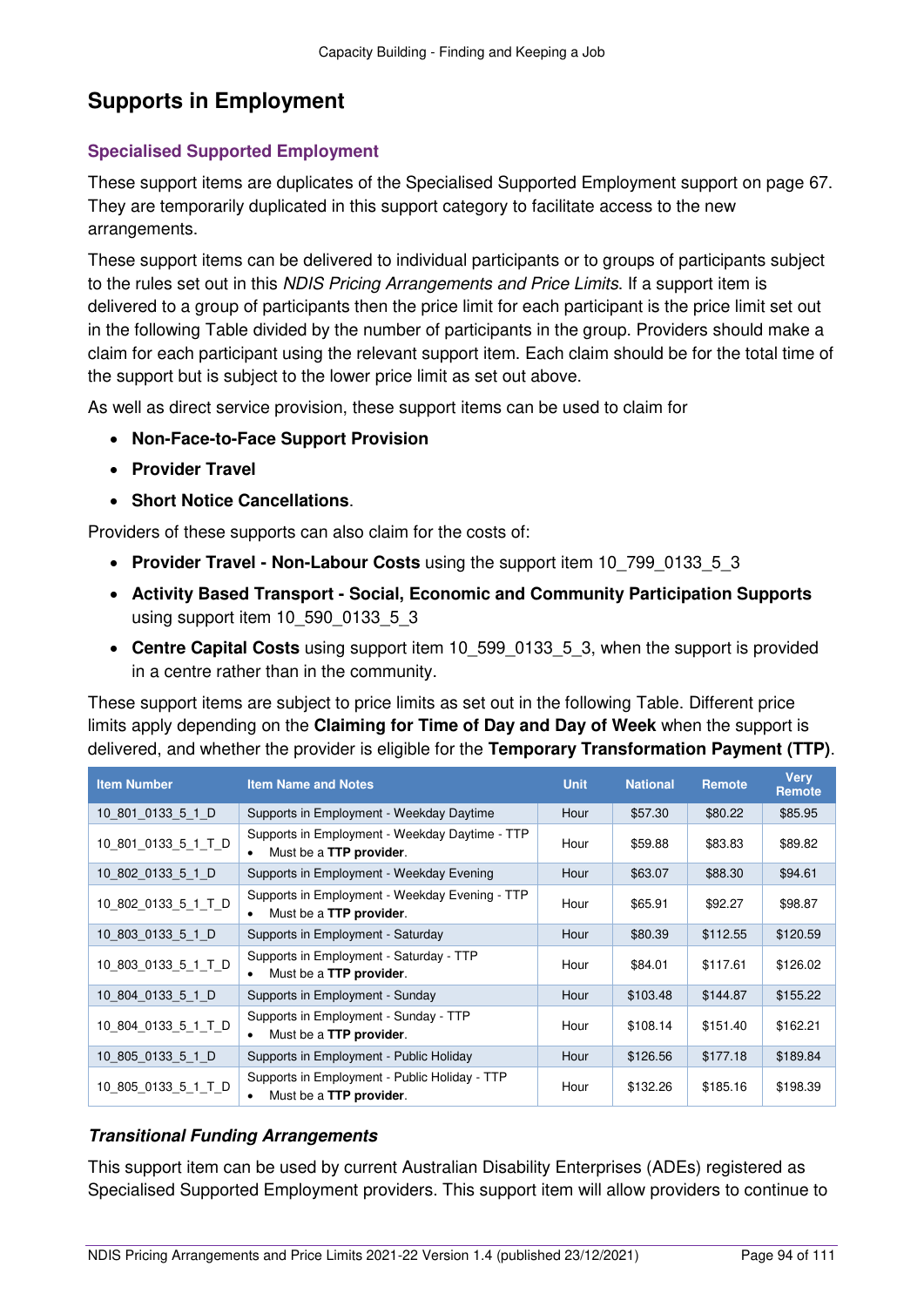claim under the pre-1 July 2020 ADE pricing arrangements ending on 30 June 2022, as agreed under the pricing transition arrangements.

This support item is not subject to a price limit. However, ADE providers that choose to use pre-1 July 2020 pricing arrangements during the transition period can only claim this item at the current Disability Maintenance Instrument (DMI) or Average Outlet Price (AOP) they currently have in place for each current or new supported employee.

| <b>Item Number</b> | Item Name and Notes                                           | Unit | <b>National</b> | <b>Remote</b> | <b>Verv</b><br>Remote |
|--------------------|---------------------------------------------------------------|------|-----------------|---------------|-----------------------|
| 04 891 0133 5 1    | Supports in Employment - Transitional Funding<br>Arrangements | Each | N/A             | N/A           | N/A                   |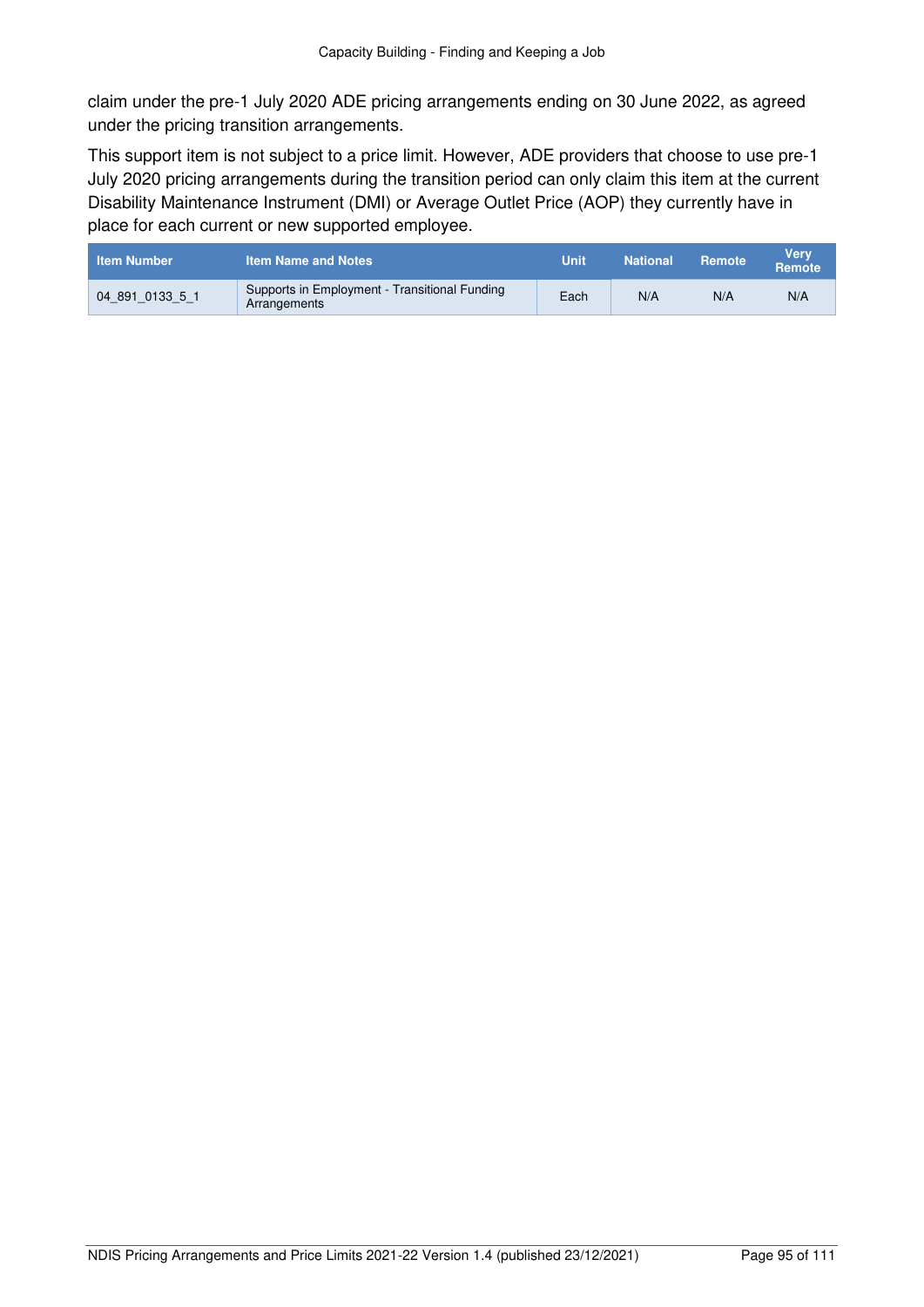# **Capacity Building - Improved Relationships**

This support category is for the provision of specialised assessment where a participant may have complex or unclear needs, requiring long term or intensive supports to address behaviours of concern.

## **Specialist Behavioural Intervention Support**

These support items include specialist behavioural intervention support, which is an intensive support for a participant, intending to address significantly harmful or persistent behaviours of concern. Behaviour support requires a behaviour support plan to be developed that aims to limit the likelihood of behaviours of concern developing or increasing once identified. This plan outlines the specifically designed positive behavioural support strategies for a participant, their family and support persons that will achieve the intended outcome of eliminating or reducing behaviours of concern.

These support items can be delivered to individual participants subject to the rules set out in this NDIS Pricing Arrangements and Price Limits.

As well as direct service provision, these support items can be used to claim for

- **[Non-Face-to-Face Support Provision](#page-16-0)**
- **[Provider Travel](#page-17-0)**
- **[Short Notice Cancellations](#page-21-0)**
- **[NDIA Requested Reports](#page-22-1)**.

Providers of this support can also claim for the costs of

**[Provider Travel - Non-Labour Costs](#page-18-0)** using the support item 11\_799\_0110\_7\_3.

These support items are subject to price limits as set out in the following Table.

| <b>Item Number</b> | <b>Item Name and Notes</b>                                                                                                                                                                                                                                                                                                                | <b>Unit</b> | <b>NSW</b><br><b>VIC</b><br><b>QLD</b><br><b>ACT</b> | <b>WA</b><br><b>SA</b><br><b>TAS</b><br><b>NT</b> | Remote   | <b>Verv</b><br>Remote |
|--------------------|-------------------------------------------------------------------------------------------------------------------------------------------------------------------------------------------------------------------------------------------------------------------------------------------------------------------------------------------|-------------|------------------------------------------------------|---------------------------------------------------|----------|-----------------------|
| 11 022 0110 7 3    | Specialist Behavioural Intervention Support<br>Highly specialised intensive support interventions<br>to address significantly harmful or persistent<br>behaviours of concern.<br>Development of behaviour support plans that<br>$\bullet$<br>temporarily use restrictive practices, with<br>intention to minimise use of these practices. | Hour        | \$214.41                                             | \$234.83                                          | \$328.76 | \$352.25              |
| 11 023 0110 7 3    | Behaviour Management Plan Including Training in<br><b>Behaviour Management Strategies</b><br>Training for carers and others in behaviour<br>٠<br>management strategies required due the<br>participant's disability.                                                                                                                      | Hour        | \$193.99                                             | \$193.99                                          | \$271.59 | \$290.99              |

## **Individual Social Skills Development**

This support item assists participants to develop their social skills for participation in community and social activity.

This support item can be delivered to individual participants subject to the rules set out in this NDIS Pricing Arrangements and Price Limits.

As well as direct service provision, these support items can be used to claim for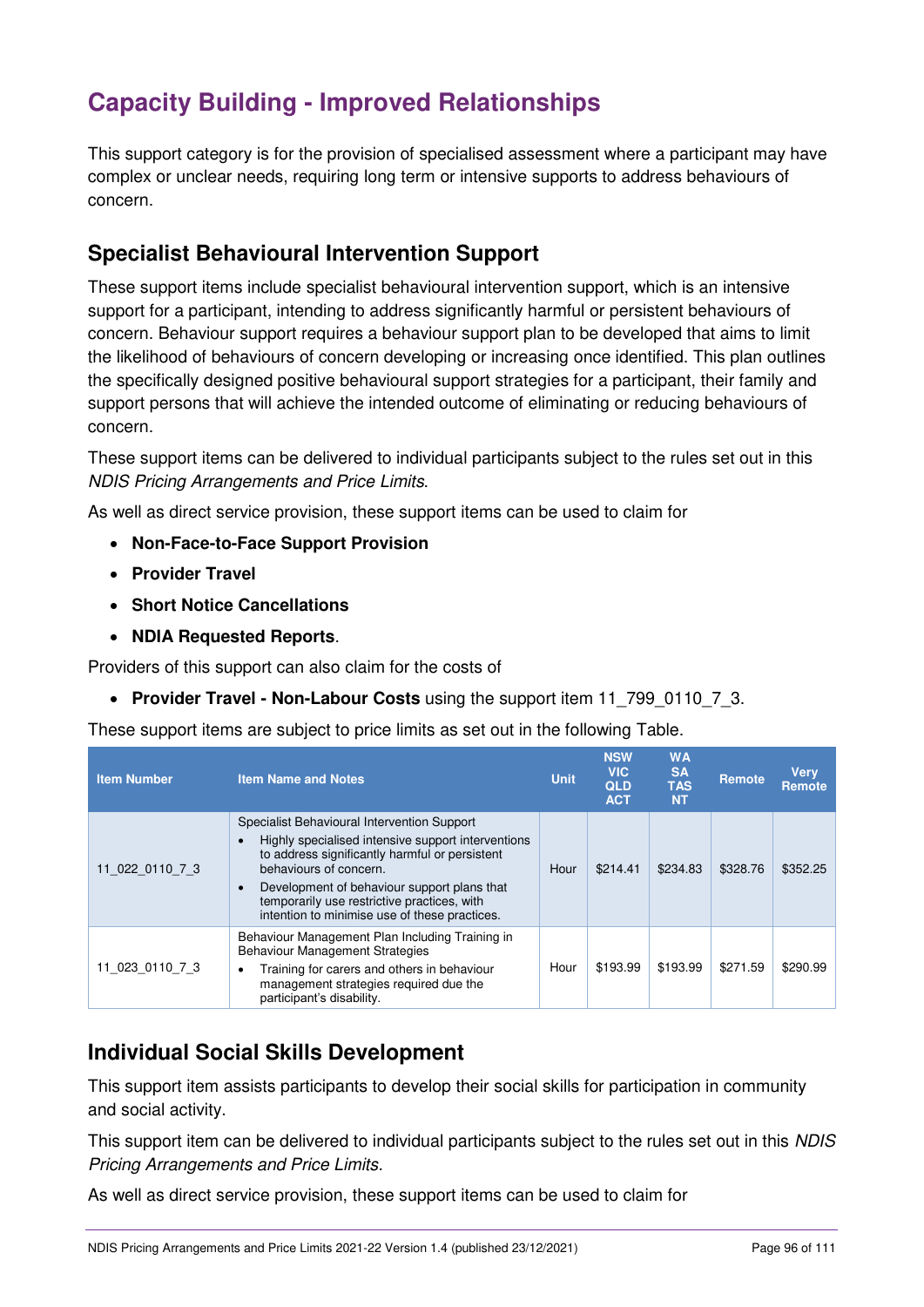- **[Non-Face-to-Face Support Provision](#page-16-0)**
- **[Provider Travel](#page-17-0)**
- **[Short Notice Cancellations](#page-21-0)**
- **[NDIA Requested Reports](#page-22-1)**.

Providers of this support can also claim for the costs of:

- **[Provider Travel Non-Labour Costs](#page-18-0)** using the support item 11\_799\_0117\_7\_3
- **[Activity Based Transport Capacity Building Supports](#page-23-0)** using the support item 11\_590\_0117\_7\_3.

| <b>Item Number</b> | <b>Item Name and Notes</b>           | Unit | <b>National</b> | Remote  | Very<br>Remote |
|--------------------|--------------------------------------|------|-----------------|---------|----------------|
| 11 024 0117 7 3    | Individual Social Skills Development | Hour | \$65.09         | \$91.13 | \$97.64        |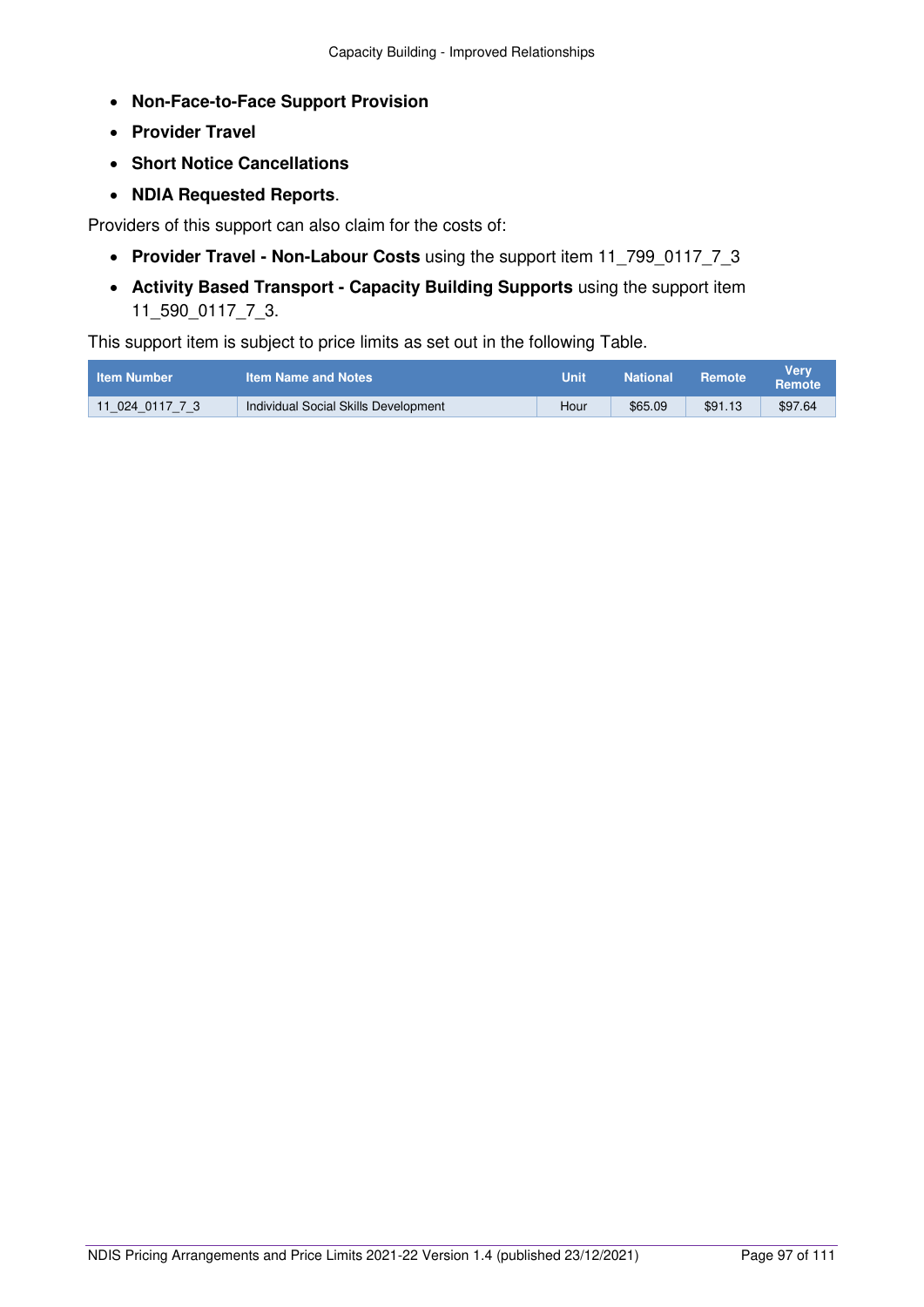# **Capacity Building - Improved Health and Wellbeing**

The supports in this support category help participants to improve their health and wellbeing.

### **Physical Wellbeing Activities**

These support items maintain or increase physical mobility or well-being through personal training or exercise physiology. Physical well-being activities promote and encourage improved physical capacity and health.

These support items can be delivered to individual participants or to groups of participants subject to the rules set out in this NDIS Pricing Arrangements and Price Limits. If a support item is delivered to a group of participants then the price limit for each participant is the price limit set out in the following Table divided by the number of participants in the group. Providers should make a claim for each participant using the relevant support item. Each claim should be for the total time of the support but is subject to the lower price limit as set out above.

As well as direct service provision, these support items can be used to claim for

- **[Non-Face-to-Face Support Provision](#page-16-0)**
- **[Provider Travel](#page-17-0)**
- **[Short Notice Cancellations](#page-21-0)**
- **[NDIA Requested Reports](#page-22-1)**.

Providers of this support can also claim for the costs of

**• Provider Travel - Non-Labour Costs** using support item 12 799 0126 3 3 or support item 12\_799\_0128\_3\_3, depending on their Registration Group.

These support items are subject to price limits as set out in the following Table.

| <b>Item Number</b> | <b>Item Name and Notes</b>                                                                                                                                        | <b>Unit</b> | <b>National</b> | Remote   | <b>Verv</b><br><b>Remote</b> |
|--------------------|-------------------------------------------------------------------------------------------------------------------------------------------------------------------|-------------|-----------------|----------|------------------------------|
| 12 027 0126 3 3    | Exercise Physiology<br>Advice to a participant (or a group of<br>$\bullet$<br>participants) regarding exercise required due<br>to the impact of their disability. | Hour        | \$166.99        | \$233.79 | \$250.49                     |
| 12 027 0128 3 3    | <b>Exercise Physiology</b><br>Advice to a participant (or a group of<br>٠<br>participants) regarding exercise required due<br>to the impact of their disability.  | Hour        | \$166.99        | \$233.79 | \$250.49                     |
| 12 029 0126 3 3    | <b>Personal Training</b><br>Personal training provided to a participant (or a<br>$\bullet$<br>group of participants) due to the impact of their<br>disability.    | Hour        | \$58.10         | \$81.34  | \$87.15                      |

## **Dietetics**

This support item provides advice to participants on managing diet for health and wellbeing due to the impact of their disability.

This support item can be delivered to individual participants or to groups of participants subject to the rules set out in this NDIS Pricing Arrangements and Price Limits. If a support item is delivered to a group of participants then the price limit for each participant is the price limit set out in the following Table divided by the number of participants in the group. Providers should make a claim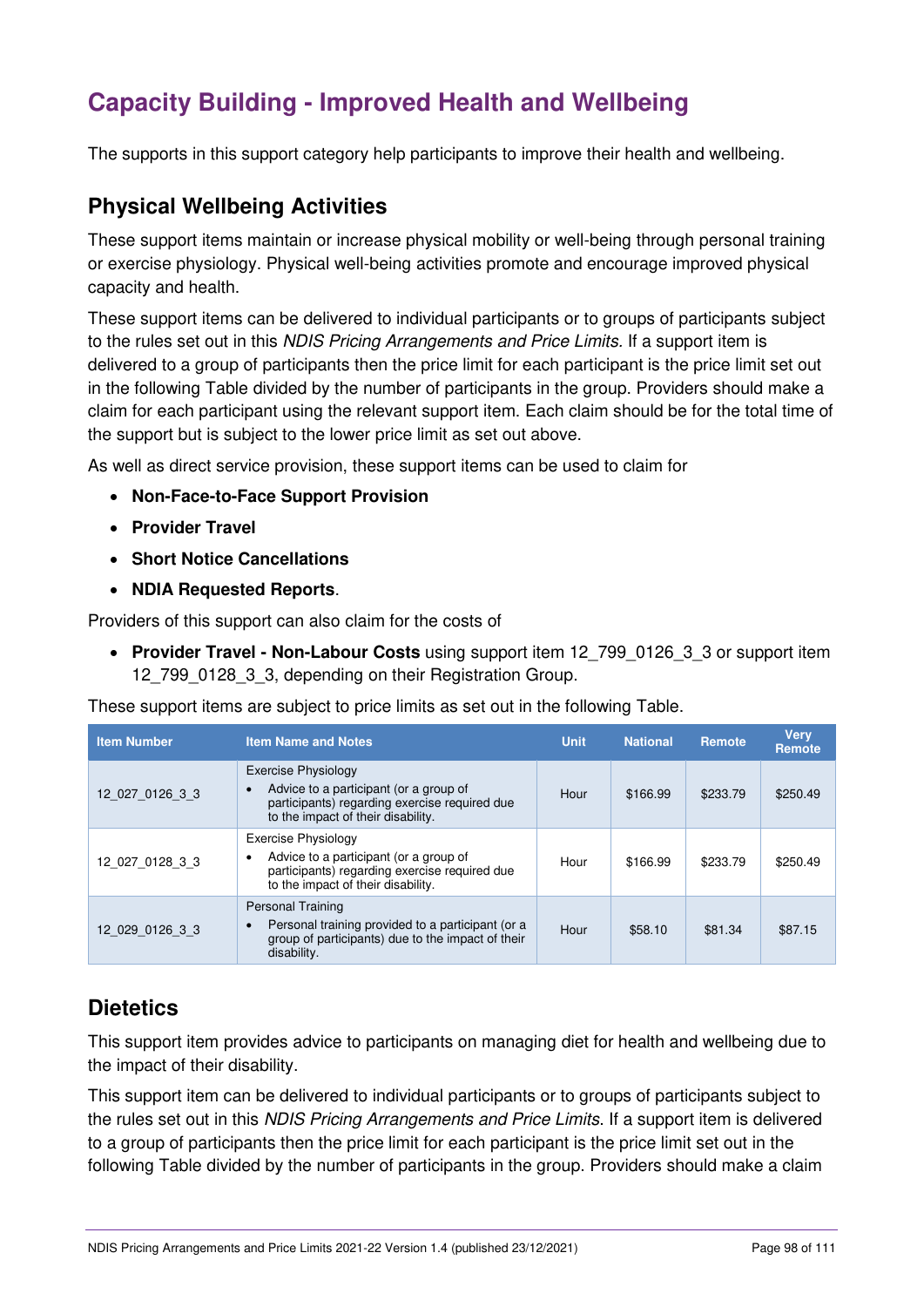for each participant using the relevant support item. Each claim should be for the total time of the support but is subject to the lower price limit as set out above.

As well as direct service provision, this support item can be used to claim for

- **[Non-Face-to-Face Support Provision](#page-16-0)**
- **[Provider Travel](#page-17-0)**
- **[Short Notice Cancellations](#page-21-0)**
- **[NDIA Requested Reports](#page-22-1)**.

Providers of this support can also claim for the costs of

• [Provider Travel - Non-Labour Costs](#page-18-0) using support item 12 799 0128 3 3.

| <b>Item Number</b> | <b>Item Name and Notes</b>                       | Unit | <b>National</b> | <b>Remote</b> | Verv<br>Remote |
|--------------------|--------------------------------------------------|------|-----------------|---------------|----------------|
| 12 025 0128 3 3    | Dietitian Consultation And Diet Plan Development | Hour | \$193.99        | \$271.59      | \$290.99       |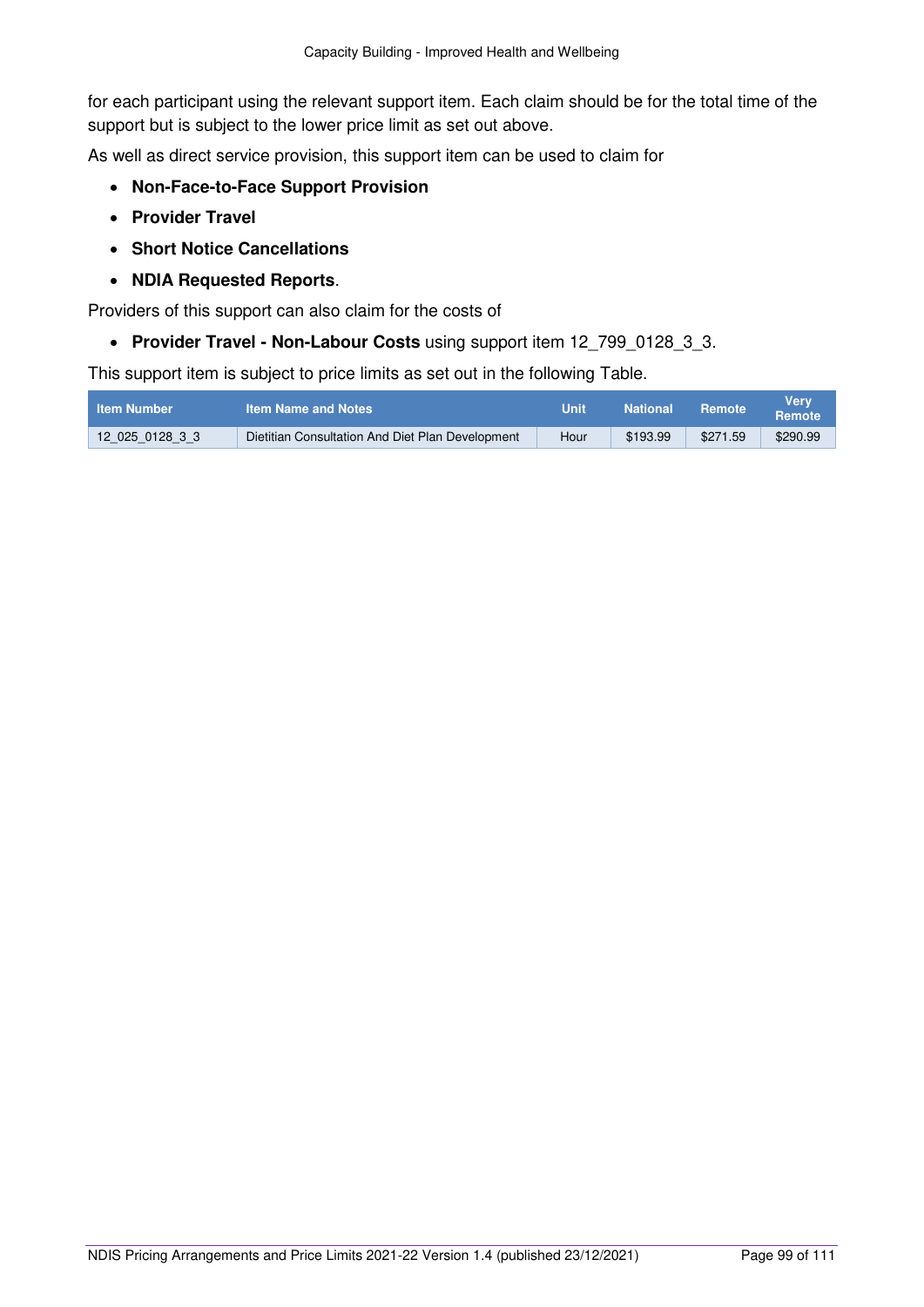# **Capacity Building - Improved Learning**

This support category is for provision of skills training, advice, assistance with arrangements and orientation to assist a participant moving from school to further education.

## **Transition through School and to Further Education**

This support item is for the provision of skills training, advice, assistance with arrangements and orientation to assist a person with disability moving from school to further education.

This support item can be delivered to individual participants or groups of participants subject to the rules set out in this NDIS Pricing Arrangements and Price Limits. If a support item is delivered to a group of participants then the price limit for each participant is the price limit set out in the following Table divided by the number of participants in the group. Providers should make a claim for each participant using the relevant support item. Each claim should be for the total time of the support but is subject to the lower price limit as set out above.

As well as direct service provision, this support item can be used to claim for

- **[Non-Face-to-Face Support Provision](#page-16-0)**
- **[Provider Travel](#page-17-0)**
- **[Short Notice Cancellations](#page-21-0)**.

Providers of this support can also claim for the costs of

- **[Provider Travel Non-Labour Costs](#page-18-0)** using support item 13\_799\_0102\_4\_3.
- **[Activity Based Transport Capacity Building Supports](#page-23-0)** using the support item 13\_590\_0102\_4\_3.

| <b>Item Number</b> | <b>Item Name and Notes</b>                         | Unit | <b>National</b> | <b>Remote</b> | Verv<br><b>Remote</b> |
|--------------------|----------------------------------------------------|------|-----------------|---------------|-----------------------|
| 13 030 0102 4 3    | Transition through School and to Further Education | Hour | \$65.09         | \$91.13       | \$97.64               |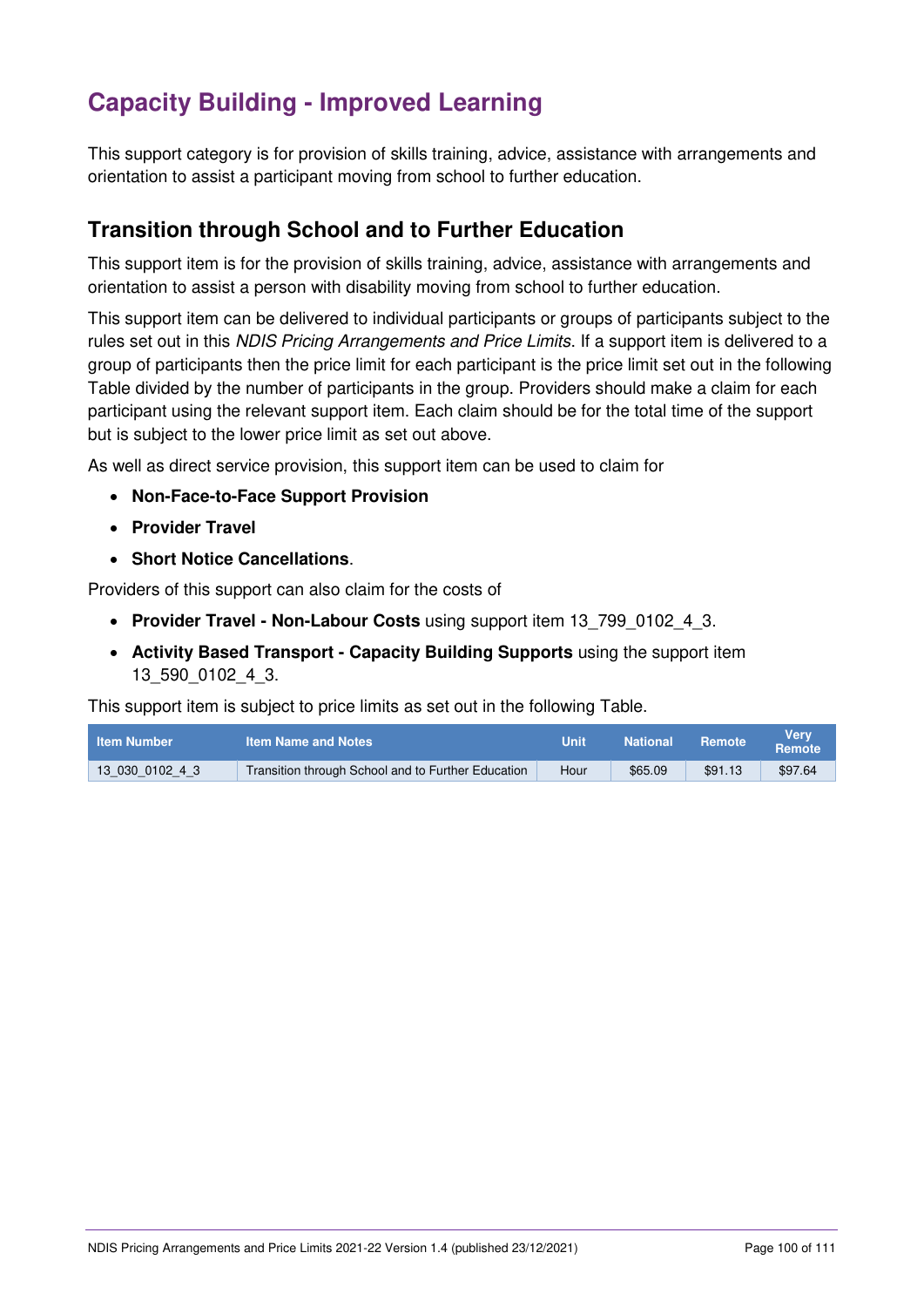# **Capacity Building - Improved Life Choices**

The supports in this support category help participants with the management of their plans.

### **Plan Management - Financial Administration Supports**

These support items allow participants to engage a Plan Manager to manage and monitor budgets over the course of the plan, manage NDIS claims and pay providers for delivered service, maintain records and produce regular (at least monthly) statements showing the financial position of the plan.

These support items can be delivered to individual participants subject to the rules set out in this NDIS Pricing Arrangements and Price Limits.

| <b>Item Number</b> | <b>Item Name and Notes</b>                                                                                                       | <b>Unit</b> | <b>National</b> | Remote   | <b>Verv</b><br>Remote |
|--------------------|----------------------------------------------------------------------------------------------------------------------------------|-------------|-----------------|----------|-----------------------|
| 14 033 0127 8 3    | Plan Management - Set Up Costs<br>A one-off (per plan) fee for setting up the<br>$\bullet$<br>financial management arrangements. | Each        | \$232.35        | \$325.29 | \$348.54              |
| 14 034 0127 8 3    | Plan Management - Monthly Fee<br>A monthly fee for the ongoing maintenance of<br>٠<br>the financial management arrangements.     | Month       | \$104.45        | \$146.23 | \$156.67              |

These support items are subject to price limits as set out in the following Table.

## **Capacity Building and Training in Plan and Financial Management**

This support item assists a participant to build their capacity to undertake all aspects of plan administration and management, including engaging providers, developing service agreements, maintaining records, paying providers, and claiming payments from the NDIA. Providers of these supports are expected to assist participants to develop their skills for self-management, where this is possible.

This support item can be delivered to individual participants subject to the rules set out in this NDIS Pricing Arrangements and Price Limits.

As well as direct service provision, this support item can be used to claim for

- **[Non-Face-to-Face Support Provision](#page-16-0)**
- **[Provider Travel](#page-17-0)**
- **[Short Notice Cancellations](#page-21-0)**.

Providers of this support can also claim for the costs of:

• [Provider Travel - Non-Labour Costs](#page-18-0) using support item 14 799 0127 8 3.

| <b>Item Number</b> | <b>Item Name and Notes</b>                                                           | Unit | <b>National</b> | Remote  | Verv<br><b>Remote</b> |
|--------------------|--------------------------------------------------------------------------------------|------|-----------------|---------|-----------------------|
| 14 031 0127 8 3    | Capacity Building and Training in Plan and<br>Financial Management by a Plan Manager | Hour | \$65.09         | \$91.13 | \$97.64               |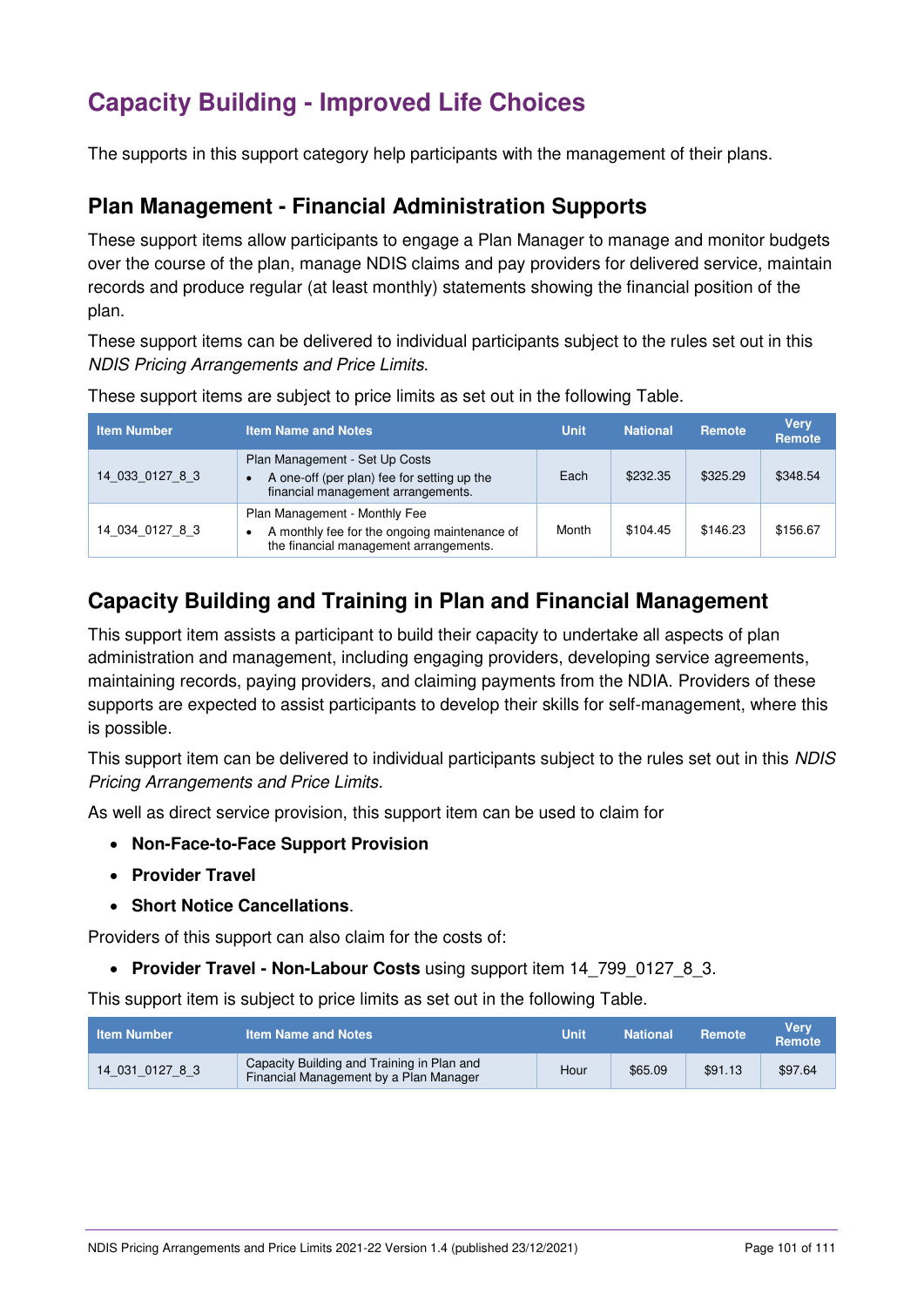# **Capacity Building - Improved Daily Living**

This support category includes assessment supports, training supports, strategy development supports, and therapeutic (including Early Childhood Intervention) supports to assist the development of, or to increase, a participant's skills and their capacity for independence and community participation.

# **Early Childhood Intervention Supports (under 7 years)**

These support items provide capacity building supports, including key worker, to assist a child (under 7 years of age) with developmental delay or disability and their family or carers in home, community and early childhood education settings, to work towards increased functional independence and social participation. These support items can also be used for the assessment, planning, and delivery of **[Disability-Related Health Supports](#page-35-0)** where these supports directly relate to a participant's significant and permanent functional impairment and assist them to undertake activities of daily living.

These support items can be delivered to individual participants or to groups of participants subject to the rules set out in this NDIS Pricing Arrangements and Price Limits. If a support item is delivered to a group of participants then the price limit for each participant is the price limit set out in the following Table divided by the number of participants in the group. Providers should make a claim for each participant using the relevant support item. Each claim should be for the total time of the support but is subject to the lower price limit as set out above.

As well as direct service provision, this support item can be used to claim for

- **[Non-Face-to-Face Support Provision](#page-16-0)**
- **[Provider Travel](#page-17-0)**
- **[Short Notice Cancellations](#page-21-0)**
- **[NDIA Requested Reports](#page-22-1)**.

Providers of this support can also claim for the costs of

**[Provider Travel - Non-Labour Costs](#page-18-0)** using support item 15\_799\_0118\_1\_3.

These support items are subject to price limits as set out in the following Table. Different price limits apply depending on the type of allied health professional who delivers the support.

| <b>Item Number</b> | <b>Item Name and Notes</b>                                                                                                                                                                         | <b>Unit</b> | <b>NSW</b><br><b>VIC</b><br><b>QLD</b><br><b>ACT</b> | <b>WA</b><br><b>SA</b><br><b>TAS</b><br><b>NT</b> | Remote   | <b>Verv</b><br>Remote |
|--------------------|----------------------------------------------------------------------------------------------------------------------------------------------------------------------------------------------------|-------------|------------------------------------------------------|---------------------------------------------------|----------|-----------------------|
| 15 001 0118 1 3    | Capacity Building Supports for Early Childhood<br>Interventions - Psychology<br>Support must be delivered by a Psychologist.<br>$\bullet$                                                          | Hour        | \$214.41                                             | \$234.83                                          | \$328.76 | \$352.25              |
| 15 003 0118 1 3    | Capacity Building Supports for Early Childhood<br>Interventions - Physiotherapy<br>Support must be delivered by a Physiotherapist.                                                                 | Hour        | \$193.99                                             | \$224.62                                          | \$314.47 | \$336.93              |
| 15 005 0118 1 3    | Capacity Building Supports for Early Childhood<br>Interventions - Other Therapy<br>Support must be delivered by a suitably qualified<br>allied health professional or early childhood<br>educator. | Hour        | \$193.99                                             | \$193.99                                          | \$271.59 | \$290.99              |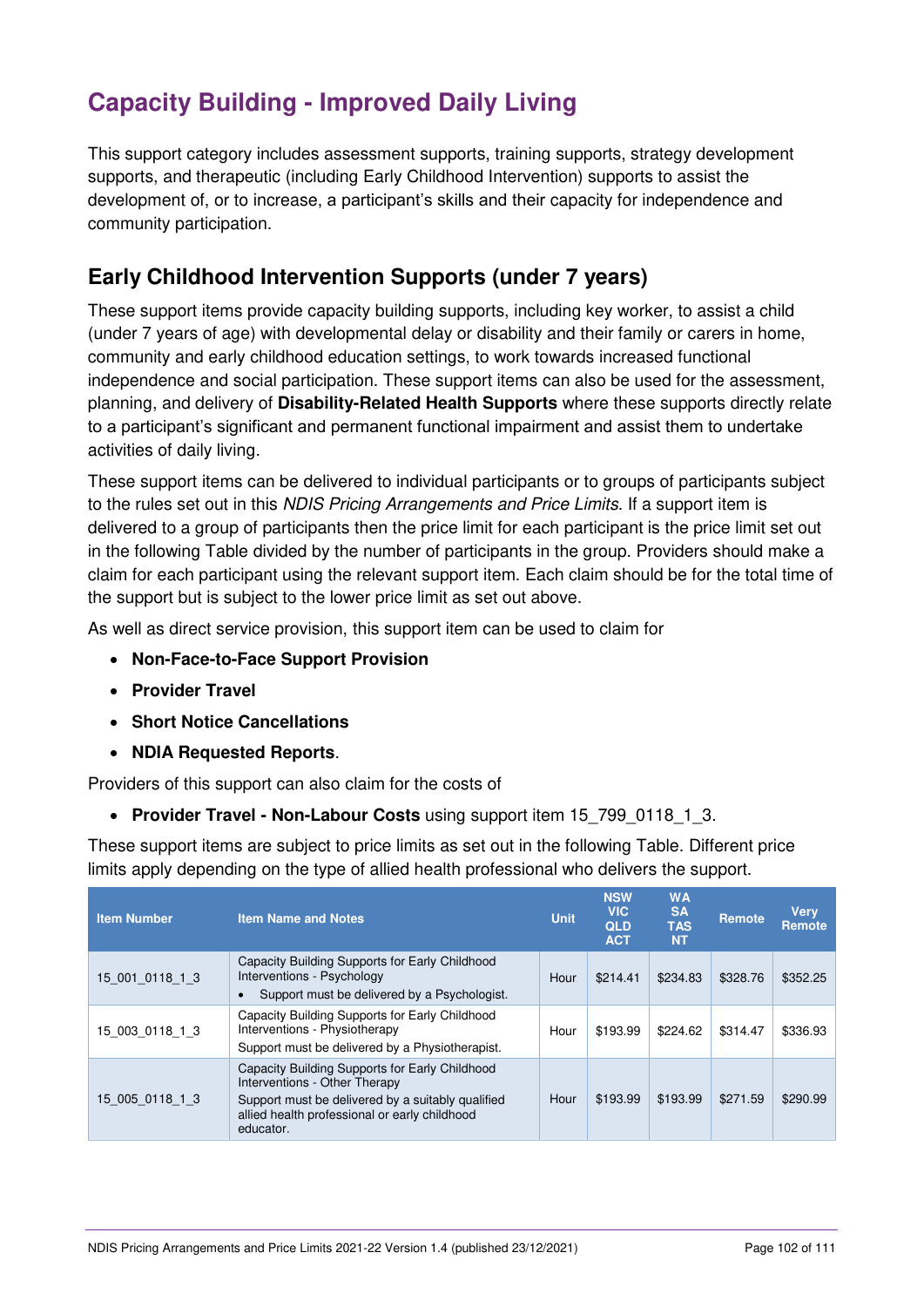#### Capacity Building - Improved Daily Living

| <b>Item Number</b> | <b>Item Name and Notes</b>                                                                                                                                                                                                                                                                                                                                                                                                                                                                                                                                                                                                              | <b>Unit</b> | <b>NSW</b><br><b>VIC</b><br><b>QLD</b><br><b>ACT</b> | <b>WA</b><br><b>SA</b><br><b>TAS</b><br><b>NT</b> | <b>Remote</b> | <b>Very</b><br><b>Remote</b> |
|--------------------|-----------------------------------------------------------------------------------------------------------------------------------------------------------------------------------------------------------------------------------------------------------------------------------------------------------------------------------------------------------------------------------------------------------------------------------------------------------------------------------------------------------------------------------------------------------------------------------------------------------------------------------------|-------------|------------------------------------------------------|---------------------------------------------------|---------------|------------------------------|
| 15 007 0118 1 3    | Capacity Building Supports for Early Childhood -<br>Allied Health Assistant - Level 1<br>Support must be delivered by an allied health<br>assistant working under the delegation and direct<br>supervision at all times of a therapist.<br>Where a support is delivered by an allied health<br>assistant, the allied health assistant must be covered<br>by the professional indemnity insurance of the<br>supervising therapist (or the therapist's or allied<br>health assistant's employing provider).                                                                                                                               | Hour        | \$56.16                                              | \$56.16                                           | \$78.62       | \$84.24                      |
| 15 008 0118 1 3    | Capacity Building Supports for Early Childhood -<br>Allied Health Assistant - Level 2<br>Support must be delivered by an allied health<br>assistant working under the delegation and<br>supervision of a therapist, where the therapist is<br>satisfied that the allied health assistant is able to<br>work independently without direct supervision at<br>all times.<br>Where a support is delivered by an allied health<br>assistant, the allied health assistant must be covered<br>by the professional indemnity insurance of the<br>supervising therapist (or the therapist's or allied<br>health assistant's employing provider). | Hour        | \$86.79                                              | \$86.79                                           | \$121.51      | \$130.19                     |

## **Therapy Supports (over 7 years)**

These support items provide therapeutic services to participants (over 7 years). In the NDIS, therapy supports are for participants with an established disability, where maximum medical improvement has been reached, to facilitate functional improvement. For people who access the Scheme as 'early intervention' NDIS participants, reasonable and necessary supports are likely to be a blend of medical and disability therapies, but should be predominantly disability therapy supports. Therapy in this context must be aimed at adjustment, adaption, and building capacity for community participation.

Maintenance care can be claimed against a participant's plan, where the primary purpose is to provide ongoing support for a participant in order to maintain a level of functioning including long term therapy/support required to achieve small incremental gains or to prevent functional decline,. In general, maintenance therapy that is reasonable and necessary should be delivered by carers who are or can be trained in this if required. Where a participant has a medical condition or disability that requires a particular regime to maintain functioning of a body part, or to slow the deterioration of a medical condition or body part, then these support items can be used to deliver reasonable and necessary training for non-qualified personnel to assist a participant, as part of usual daily care. These support items cannot be used for massage, delivered directly to impact a body part or body system, as these supports are more appropriately provided and funded by the health system.

These support items can also be used for the assessment, planning, and delivery of **[Disability-](#page-35-0)[Related Health Supports](#page-35-0)** where these supports directly relate to a participant's significant and permanent functional impairment and assist them to undertake activities of daily living.

These support items can be delivered to individual participants or to groups of participants subject to the rules set out in this NDIS Pricing Arrangements and Price Limits. If a support item is delivered to a group of participants then the price limit for each participant is the price limit set out in the following Table divided by the number of participants in the group. Providers should make a claim for each participant using the relevant support item. Each claim should be for the total time of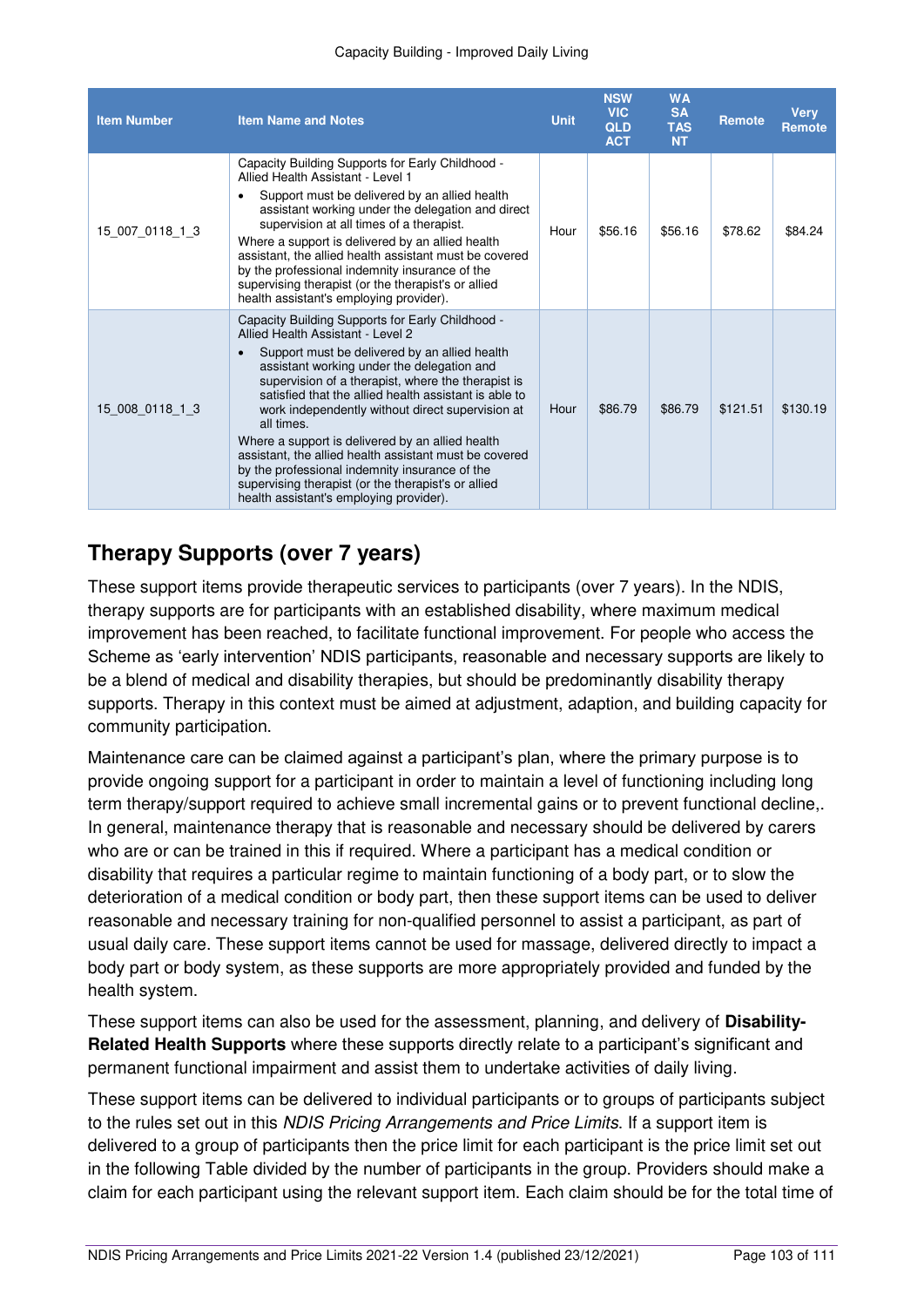the support but is subject to the lower price limit as set out above. (Note: There are special arrangements for the Community Engagement Assistance support item.)

As well as direct service provision, these support items can be used to claim for

- **[Non-Face-to-Face Support Provision](#page-16-0)**
- **[Provider Travel](#page-17-0)**
- **[Short Notice Cancellations](#page-21-0)**
- **[NDIA Requested Reports](#page-22-1)**.

Providers of this support can also claim for the costs of:

 **[Provider Travel - Non-Labour Costs](#page-18-0)** using support item 15\_799\_0114\_1\_3 or 15 799 0126 1 3 or 15 799 0128 1 3, depending on their Registration Group.

These support items are subject to price limits as set out in the following Table. Different price limits apply depending on the type of allied health professional who delivers the support.

| <b>Item Number</b> | <b>Item Name and Notes</b>                                                                                                                                                                                                                                                                                                                                                                                                                                                                                                                                                                                              | <b>Unit</b> | <b>NSW</b><br><b>VIC</b><br><b>QLD</b><br><b>ACT</b> | <b>WA</b><br><b>SA</b><br><b>TAS</b><br><b>NT</b> | <b>Remote</b> | Verv<br>Remote |
|--------------------|-------------------------------------------------------------------------------------------------------------------------------------------------------------------------------------------------------------------------------------------------------------------------------------------------------------------------------------------------------------------------------------------------------------------------------------------------------------------------------------------------------------------------------------------------------------------------------------------------------------------------|-------------|------------------------------------------------------|---------------------------------------------------|---------------|----------------|
| 15 036 0114 1 3    | Assessment and Support by a Nurse<br>Provision to a participant of care, training, or<br>$\bullet$<br>supervision of a delegated worker to respond to<br>complex care needs where that care is not the<br>usual responsibility of the health system.<br>The support must be delivered by a Registered<br>$\bullet$<br>Nurse.<br>This support cannot be delivered to a group of<br>$\bullet$<br>participants.                                                                                                                                                                                                            | Hour        | \$124.05                                             | \$124.05                                          | \$173.67      | \$186.08       |
| 15 043 0128 1 3    | Counselling<br>Provision to a participant of a support to facilitate<br>$\bullet$<br>self-knowledge, emotional acceptance and<br>growth, and the optimal development of personal<br>resources, to help the participant work towards<br>their personal goals and gain greater insight into<br>their lives.                                                                                                                                                                                                                                                                                                               | Hour        | \$156.16                                             | \$156.16                                          | \$218.62      | \$234.24       |
| 15 045 0128 1 3    | <b>Community Engagement Assistance</b><br>Provision to a participant of a support to<br>$\bullet$<br>empower participants and improve interactions<br>between participants and their social networks.<br>Provision of support to a participant to assist<br>$\bullet$<br>them to engage effectively in the community<br>through a group approach to help achieve goals,<br>gain insight into their lives, and make informed<br>decisions.<br>Note: The price limit for this support item applies<br>$\bullet$<br>to each participant, even if the support is<br>delivered concurrently to more than one<br>participant. | Hour        | \$44.40                                              | \$44.40                                           | \$62.16       | \$66.60        |
| 15 051 0114 1 3    | Community Nursing Care For Continence Aid<br>Provision to a participant of continence<br>aids assessment, recommendation, and training<br>support.<br>The support must be delivered by a Registered<br>$\bullet$<br>Nurse.<br>This support cannot be delivered to a group of<br>participants.                                                                                                                                                                                                                                                                                                                           | Hour        | \$124.05                                             | \$124.05                                          | \$173.67      | \$186.08       |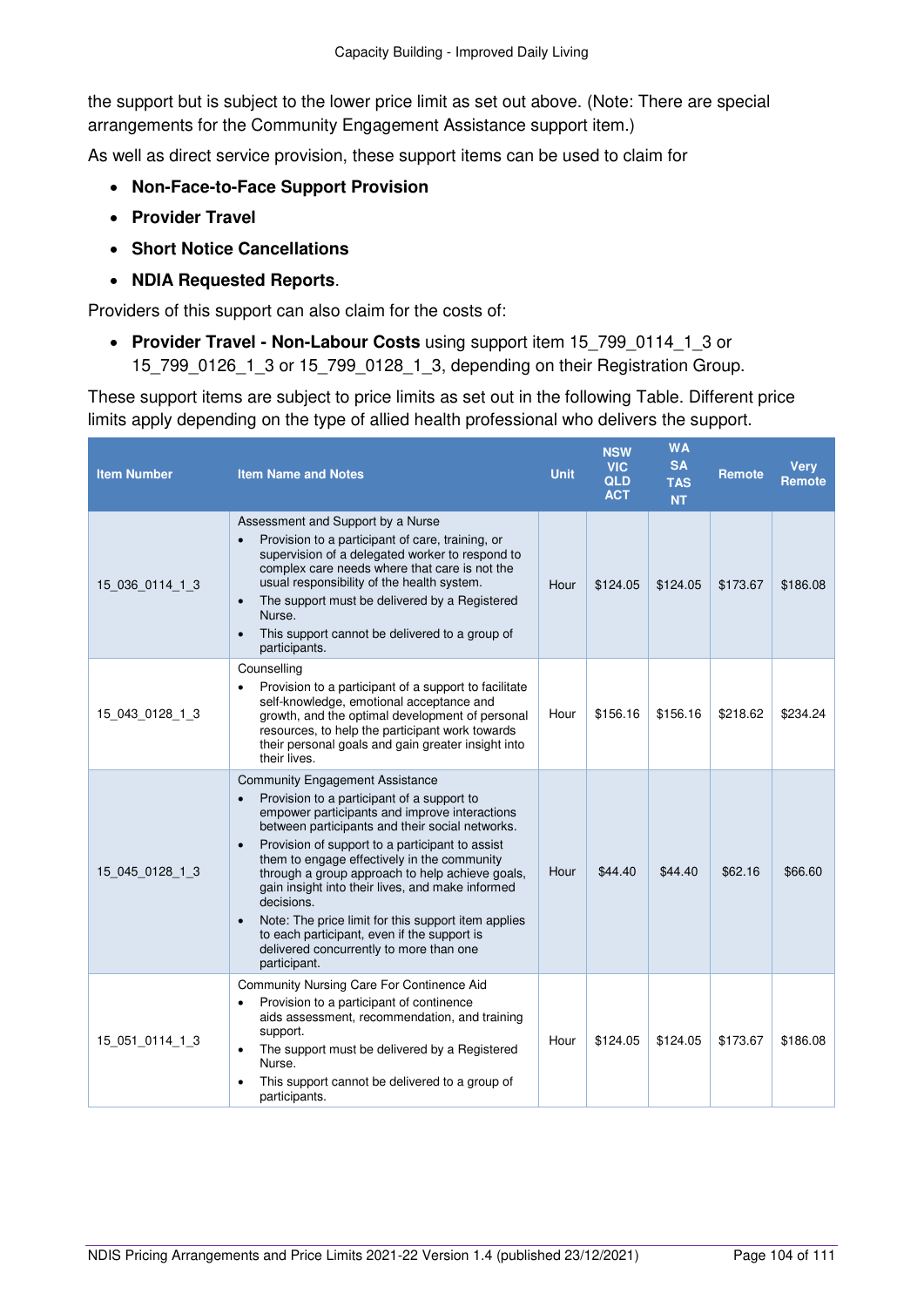#### Capacity Building - Improved Daily Living

| <b>Item Number</b> | <b>Item Name and Notes</b>                                                                                                                                                                                                                                                                                                                                                                                                                                                                                                                                                                        | <b>Unit</b> | <b>NSW</b><br><b>VIC</b><br><b>QLD</b><br><b>ACT</b> | <b>WA</b><br><b>SA</b><br><b>TAS</b><br><b>NT</b> | <b>Remote</b> | Very<br>Remote |
|--------------------|---------------------------------------------------------------------------------------------------------------------------------------------------------------------------------------------------------------------------------------------------------------------------------------------------------------------------------------------------------------------------------------------------------------------------------------------------------------------------------------------------------------------------------------------------------------------------------------------------|-------------|------------------------------------------------------|---------------------------------------------------|---------------|----------------|
| 15 052 0128 1 3    | Therapy Assistant - Level 1<br>Provision to a participant of a therapeutic support<br>by an allied health assistant working under the<br>delegation and direct supervision at all times of a<br>therapist.<br>Where a support is delivered by a therapy<br>$\bullet$<br>assistant, the therapy assistant must be covered<br>by the professional indemnity insurance of the<br>supervising therapist (or the therapist's or<br>therapy assistant's employing provider).                                                                                                                            | Hour        | \$56.16                                              | \$56.16                                           | \$78.62       | \$84.24        |
| 15_053_0128_1_3    | Therapy Assistant - Level 2<br>Provision to a participant of a therapeutic support<br>by an allied health assistant working under the<br>delegation and supervision of a therapist, where<br>the therapist is satisfied that the allied health<br>assistant is able to work independently without<br>direct supervision at all times.<br>Where a support is delivered by a therapy<br>$\bullet$<br>assistant, the therapy assistant must be covered<br>by the professional indemnity insurance of the<br>supervising therapist (or the therapist's or<br>therapy assistant's employing provider). | Hour        | \$86.79                                              | \$86.79                                           | \$121.51      | \$130.19       |
| 15 054 0128 1 3    | Assessment, Recommendation, Therapy or Training<br>(including Assistive Technology) - Psychology<br>Provision to a participant of Assessment,<br>Recommendation, Therapy, or Training<br>(including in assistive technology) supports.<br>The support must be delivered by a<br>$\bullet$<br>Psychologist.                                                                                                                                                                                                                                                                                        | Hour        | \$214.41                                             | \$234.83                                          | \$328.76      | \$352.25       |
| 15 055 0128 1 3    | Assessment, Recommendation, Therapy or Training<br>(including Assistive Technology) - Physiotherapy<br>Provision to a participant of Assessment,<br>Recommendation, Therapy, or Training<br>(including in assistive technology) supports.<br>The support must be delivered by a<br>$\bullet$<br>Physiotherapist.                                                                                                                                                                                                                                                                                  | Hour        | \$193.99                                             | \$224.62                                          | \$314.47      | \$336.93       |
| 15 056 0128 1 3    | Assessment, Recommendation, Therapy or Training<br>(including Assistive Technology) - Other Therapy<br>Provision to a participant of Assessment,<br>$\bullet$<br>Recommendation, Therapy, or Training<br>(including in assistive technology) supports.<br>The support must be delivered by a suitably<br>$\bullet$<br>qualified allied health professional.                                                                                                                                                                                                                                       | Hour        | \$193.99                                             | \$193.99                                          | \$271.59      | \$290.99       |
| 15 062 0128 3 3    | Dietitian Consultation And Diet Plan Development<br>Provision of advice to a participant on managing<br>diet for health and well-being due to the impact<br>of their disability                                                                                                                                                                                                                                                                                                                                                                                                                   | Hour        | \$193.99                                             | \$193.99                                          | \$271.59      | \$290.99       |
| 15 200 0126 1 3    | <b>Exercise Physiology</b><br>Provision of advice to a participant regarding<br>exercise required due to the impact of their<br>disability to a participant.                                                                                                                                                                                                                                                                                                                                                                                                                                      | Hour        | \$166.99                                             | \$166.99                                          | \$233.79      | \$250.49       |
| 15_200_0128_1_3    | <b>Exercise Physiology</b><br>Provision of advice to a participant regarding<br>٠<br>exercise required due to the impact of their<br>disability to a participant.                                                                                                                                                                                                                                                                                                                                                                                                                                 | Hour        | \$166.99                                             | \$166.99                                          | \$233.79      | \$250.49       |

# **Hearing Supports**

These support items provide for hearing services not covered under the MBS performed by a suitably qualified Audiologist or Audiometrist.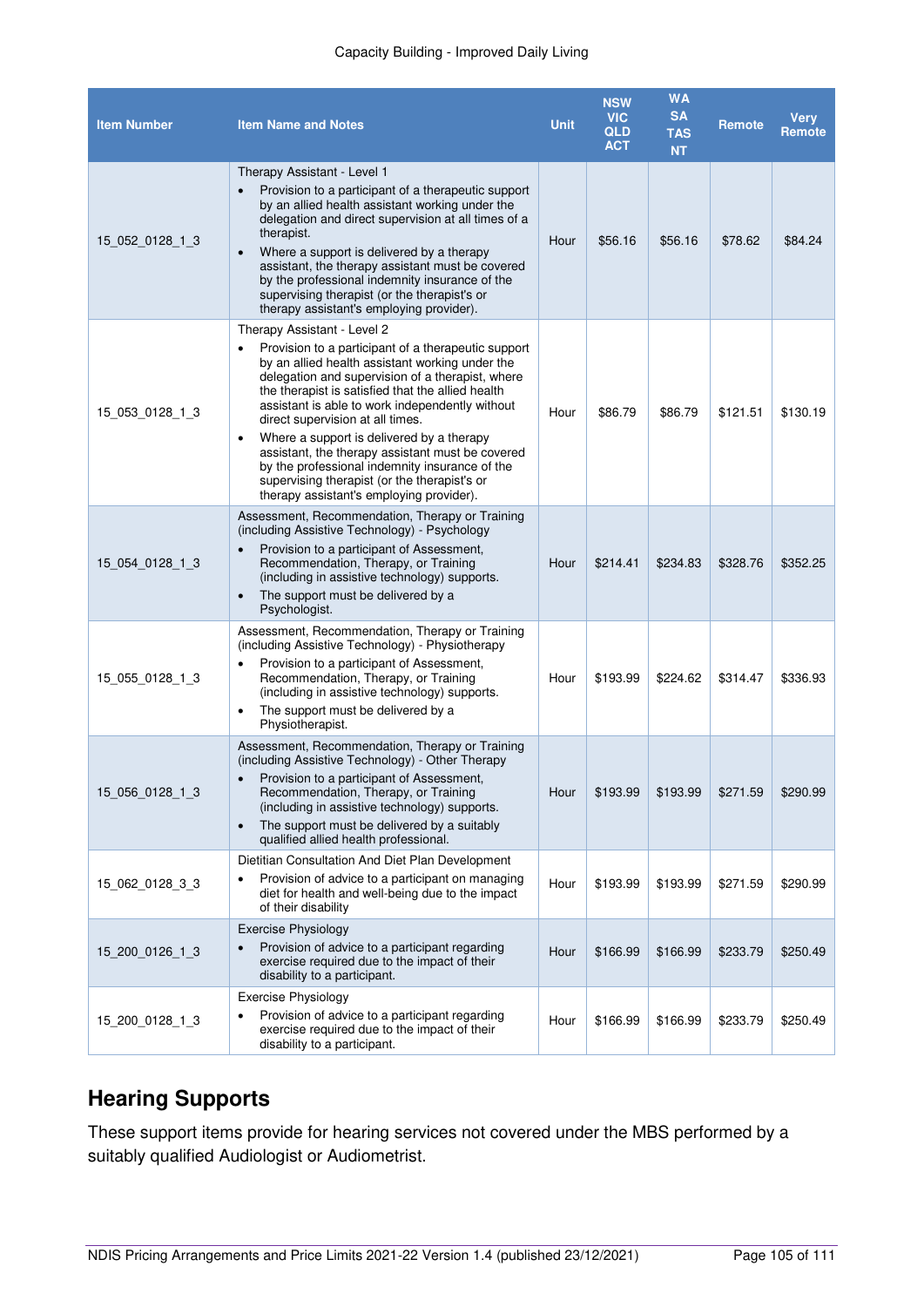These support items can be delivered to individual participants subject to the rules set out in this NDIS Pricing Arrangements and Price Limits.

As well as direct service provision, these support items can be used to claim for

- **[Non-Face-to-Face Support Provision](#page-16-0)**
- **[Provider Travel](#page-17-0)**
- **[Short Notice Cancellations](#page-21-0)**
- **[NDIA Requested Reports.](#page-22-1)**

Providers of this support can also claim for the costs of:

 **[Provider Travel - Non-Labour Costs](#page-18-0)** using support item 15\_799\_0119\_1\_3 or 15\_799\_0134\_1\_3, depending on their Registration Group.

These support items are subject to price limits as set out in the following Table.

| <b>Item Number</b> | <b>Item Name and Notes</b>    | <b>Unit</b> | <b>National</b> | <b>Remote</b> | <b>Verv</b><br>Remote |
|--------------------|-------------------------------|-------------|-----------------|---------------|-----------------------|
| 15 501 0119 1 3    | Audiologist hearing services  | Hour        | \$193.99        | \$271.59      | \$290.99              |
| 15 502 0134 1 3    | Audiologist hearing services  | Hour        | \$193.99        | \$271.59      | \$290.99              |
| 15 503 0134 1 3    | Audiometrist hearing services | Hour        | \$166.83        | \$233.56      | \$250.25              |

### **Multidisciplinary Team Supports**

This support item enables a coordinated multidisciplinary approach to be delivered to participants beyond the age covered by the Early Childhood Early Intervention approach. All team members will claim against a single support item, thereby increasing flexibility in service delivery to reflect the changing needs of a participant. It can be delivered to individual participants subject to the rules set out in this NDIS Pricing Arrangements and Price Limits.

This support item can only be used with the prior approval of the NDIA.

| <b>Item Number</b> | l Item Name and Notes <b>\</b> | Unit | <b>National</b> | <b>Remote</b> | Verv<br>Remote |
|--------------------|--------------------------------|------|-----------------|---------------|----------------|
| 15 049 0128 1 3    | Multidisciplinary Team         | Each | N/A             | N/A           | N/A            |

## **Delivery of Disability Related Health Supports by a Nurse**

These **[Disability-Related Health Supports](#page-35-0)** provide nursing care to respond to the disabilityrelated health needs of a participant where that care is not the usual responsibility of the health system.

These support items can be delivered to individual participants subject to the rules set out in this NDIS Pricing Arrangements and Price Limits.

As well as direct service provision, these support items can be used to claim for

- **[Non-Face-to-Face Support Provision](#page-16-0)**
- **[Provider Travel](#page-17-0)**
- **[Short Notice Cancellations](#page-21-0)**
- **[NDIA Requested Reports](#page-22-1)**.

Providers of this support can also claim for the costs of

**[Provider Travel - Non-Labour Costs](#page-18-0)** using support item 15\_799\_0114\_1\_3.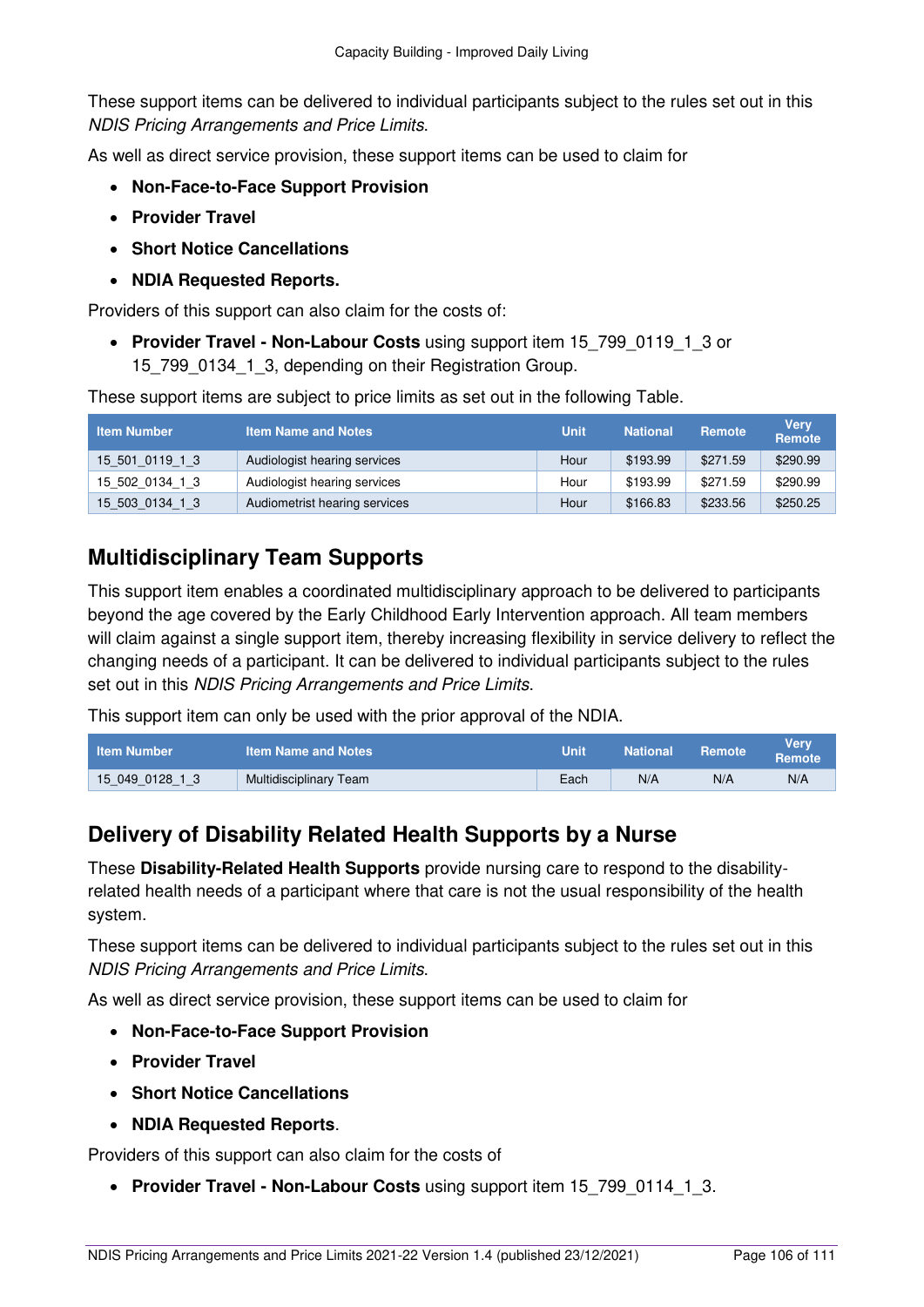These support items are subject to price limits as set out in the following Table. Different price limits apply depending on **the [Claiming for Time of Day and Day](#page-14-0)** of Week; and on the **[Type of](#page-36-0)  [Nurse](#page-36-0)** who delivers the support.

| <b>Item Number</b> | <b>Item Name and Notes</b>                                                       | <b>Unit</b> | <b>National</b> | Remote   | <b>Very</b><br>Remote |
|--------------------|----------------------------------------------------------------------------------|-------------|-----------------|----------|-----------------------|
| 15_400_0114_1_3    | Delivery of Health Supports by an Enrolled Nurse -<br>Weekday Daytime            | Hour        | \$86.62         | \$121.27 | \$129.93              |
| 15_401_0114_1_3    | Delivery Of Health Supports by an Enrolled Nurse -<br><b>Weekday Evening</b>     | Hour        | \$95.55         | \$133.77 | \$143.33              |
| 15_405_0114_1_3    | Delivery Of Health Supports by an Enrolled Nurse -<br><b>Weekday Night</b>       | Hour        | \$97.33         | \$136.26 | \$146.00              |
| 15_402_0114_1_3    | Delivery Of Health Supports by an Enrolled Nurse -<br>Saturdav                   | Hour        | \$123.57        | \$173.00 | \$185.36              |
| 15_403_0114_1_3    | Delivery Of Health Supports by an Enrolled Nurse -<br>Sunday                     | Hour        | \$142.05        | \$198.87 | \$213.08              |
| 15_404_0114_1_3    | Delivery Of Health Supports by an Enrolled Nurse -<br>Public Holiday.            | Hour        | \$160.52        | \$224.73 | \$240.78              |
| 15_406_0114_1_3    | Delivery of Health Supports by an Registered<br>Nurse - Weekday Daytime          | Hour        | \$107.25        | \$150.15 | \$160.88              |
| 15_407_0114_1_3    | Delivery Of Health Supports by an Registered<br>Nurse - Weekday Evening          | Hour        | \$118.31        | \$165.63 | \$177.47              |
| 15_411_0114_1_3    | Delivery Of Health Supports by an Registered<br>Nurse - Weekday Night            | Hour        | \$120.51        | \$168.71 | \$180.77              |
| 15_408_0114_1_3    | Delivery Of Health Supports by an Registered<br>Nurse - Saturday                 | Hour        | \$153.05        | \$214.27 | \$229.58              |
| 15_409_0114_1_3    | Delivery Of Health Supports by an Registered<br>Nurse - Sunday                   | Hour        | \$175.95        | \$246.33 | \$263.93              |
| 15 410 0114 1 3    | Delivery Of Health Supports by an Registered<br>Nurse - Public Holiday           | Hour        | \$198.85        | \$278.39 | \$298.28              |
| 15_412_0114_1_3    | Delivery of Health Supports by an Clinical Nurse -<br>Weekday Daytime            | Hour        | \$124.05        | \$173.67 | \$186.08              |
| 15_413_0114_1_3    | Delivery Of Health Supports by an Clinical Nurse -<br><b>Weekday Evening</b>     | Hour        | \$136.84        | \$191.58 | \$205.26              |
| 15_417_0114_1_3    | Delivery Of Health Supports by an Clinical Nurse -<br><b>Weekday Night</b>       | Hour        | \$139.40        | \$195.16 | \$209.10              |
| 15_414_0114_1_3    | Delivery Of Health Supports by an Clinical Nurse -<br>Saturday                   | Hour        | \$177.03        | \$247.84 | \$265.55              |
| 15_415_0114_1_3    | Delivery Of Health Supports by an Clinical Nurse -<br>Sunday                     | Hour        | \$203.53        | \$284.94 | \$305.30              |
| 15_416_0114_1_3    | Delivery Of Health Supports by an Clinical Nurse -<br><b>Public Holiday</b>      | Hour        | \$230.02        | \$322.03 | \$345.03              |
| 15 418 0114 1 3    | Delivery of Health Supports by an Clinical Nurse<br>Consultant - Weekday Daytime | Hour        | \$146.72        | \$205.41 | \$220.08              |
| 15_419_0114_1_3    | Delivery Of Health Supports by an Clinical Nurse<br>Consultant - Weekday Evening | Hour        | \$161.86        | \$226.60 | \$242.79              |
| 15_423_0114_1_3    | Delivery Of Health Supports by an Clinical Nurse<br>Consultant - Weekday Night   | Hour        | \$164.88        | \$230.83 | \$247.32              |
| 15_420_0114_1_3    | Delivery Of Health Supports by an Clinical Nurse<br>Consultant - Saturday        | Hour        | \$209.47        | \$293.26 | \$314.21              |
| 15 421 0114 1 3    | Delivery Of Health Supports by an Clinical Nurse<br>Consultant - Sunday          | Hour        | \$240.84        | \$337.18 | \$361.26              |
| 15_422_0114_1_3    | Delivery Of Health Supports by an Clinical Nurse<br>Consultant - Public Holiday  | Hour        | \$272.21        | \$381.09 | \$408.32              |
| 15 424 0114 1 3    | Delivery of Health Supports by an Nurse<br>Practitioner - Weekday Daytime        | Hour        | \$153.39        | \$214.75 | \$230.09              |
| 15_425_0114_1_3    | Delivery Of Health Supports by an Nurse<br>Practitioner - Weekday Evening        | Hour        | \$169.21        | \$236.89 | \$253.82              |
| 15_429_0114_1_3    | Delivery Of Health Supports by an Nurse<br>Practitioner - Weekday Night          | Hour        | \$172.37        | \$241.32 | \$258.56              |
| 15_426_0114_1_3    | Delivery Of Health Supports by an Nurse<br>Practitioner - Saturday               | Hour        | \$219.00        | \$306.60 | \$328.50              |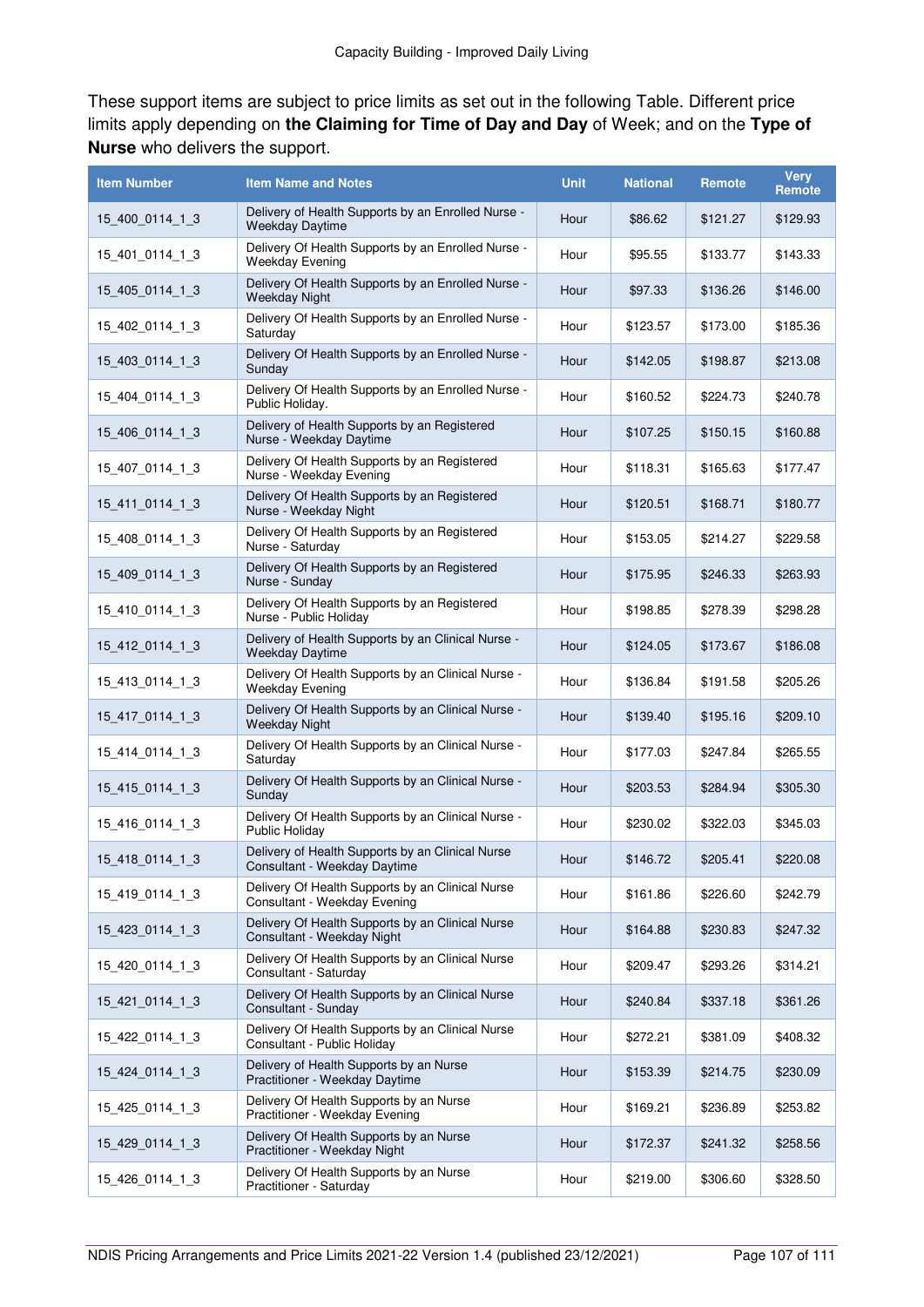| <b>Item Number</b> | <b>Item Name and Notes</b>                                               | Unit | <b>National</b> | <b>Remote</b> | <b>Verv</b><br><b>Remote</b> |
|--------------------|--------------------------------------------------------------------------|------|-----------------|---------------|------------------------------|
| 15 427 0114 1 3    | Delivery Of Health Supports by an Nurse<br>Practitioner - Sunday         | Hour | \$251.81        | \$352.53      | \$377.72                     |
| 15 428 0114 1 3    | Delivery Of Health Supports by an Nurse<br>Practitioner - Public Holiday | Hour | \$284.61        | \$398.45      | \$426.92                     |

# **Specialised Driver Training Support**

This support item provides driving lessons required due to the impact of a participant's disability. This item should be in response to an assessment by a specialist Driver Trained Occupational Therapist.

This support item can be delivered to individual participants subject to the rules set out this NDIS Pricing Arrangements and Price Limits.

This support item is subject to quotation. It should only be used if it is a stated item in a plan.

| <b>Item Number</b> | <b>Item Name and Notes</b>  | Unit | <b>National</b> | <b>Remote</b> | Verv<br><b>Remote</b> |
|--------------------|-----------------------------|------|-----------------|---------------|-----------------------|
| 15 046 0129 1 3    | Specialised Driver Training | Each | N/A             | N/A           | N/A                   |

# **Other Supports**

These support items assist the development of, or increase, a participant's skills and or capacity for independence and community participation.

These support items can be delivered to individual participants subject to the rules set out this NDIS Pricing Arrangements and Price Limits.

As well as direct service provision, these support item can be used to claim for

- **[Non-Face-to-Face Support Provision](#page-16-0)**
- **[Provider Travel](#page-17-0)**
- **[Short Notice Cancellations](#page-21-0)**
- **[NDIA Requested Reports](#page-22-1)**.

Providers of this support can also claim for the costs of

 **[Provider Travel - Non-Labour Costs](#page-18-0)** using support item 15\_799\_0106\_1\_3 or 15\_799\_0117\_1\_3 or 15\_799\_0135\_1\_3, depending their Registration Group.

| <b>Item Number</b> | <b>Item Name and Notes</b>                                                                                                                                                                                                   | <b>Unit</b> | <b>National</b> | <b>Remote</b> | <b>Verv</b><br><b>Remote</b> |
|--------------------|------------------------------------------------------------------------------------------------------------------------------------------------------------------------------------------------------------------------------|-------------|-----------------|---------------|------------------------------|
| 15 035 0106 1 3    | Assistance With Decision Making, Daily Planning<br>and Budgeting<br>Provision of time limited support to assist a<br>$\bullet$<br>person to develop and maintain daily budget,<br>including assisting in planning purchases. | Hour        | \$57.10         | \$79.94       | \$85.65                      |
| 15 037 0117 1 3    | Skill Development And Training to increase<br>independence, including Public Transport Training<br>Individual training provided in the home for<br>$\bullet$<br>general life skills to increase independence.                | Hour        | \$57.10         | \$79.94       | \$85.65                      |
| 15 038 0117 1 3    | <b>Training For Carers/Parents</b><br>Training for carers in matters related to caring<br>$\bullet$<br>for a person with disability.                                                                                         | Hour        | \$65.09         | \$91.13       | \$97.64                      |
| 15 047 0135 1 3    | Selection and/or Manufacture of Customised or<br>Wearable Technology                                                                                                                                                         | Hour        | \$193.99        | \$271.59      | \$290.99                     |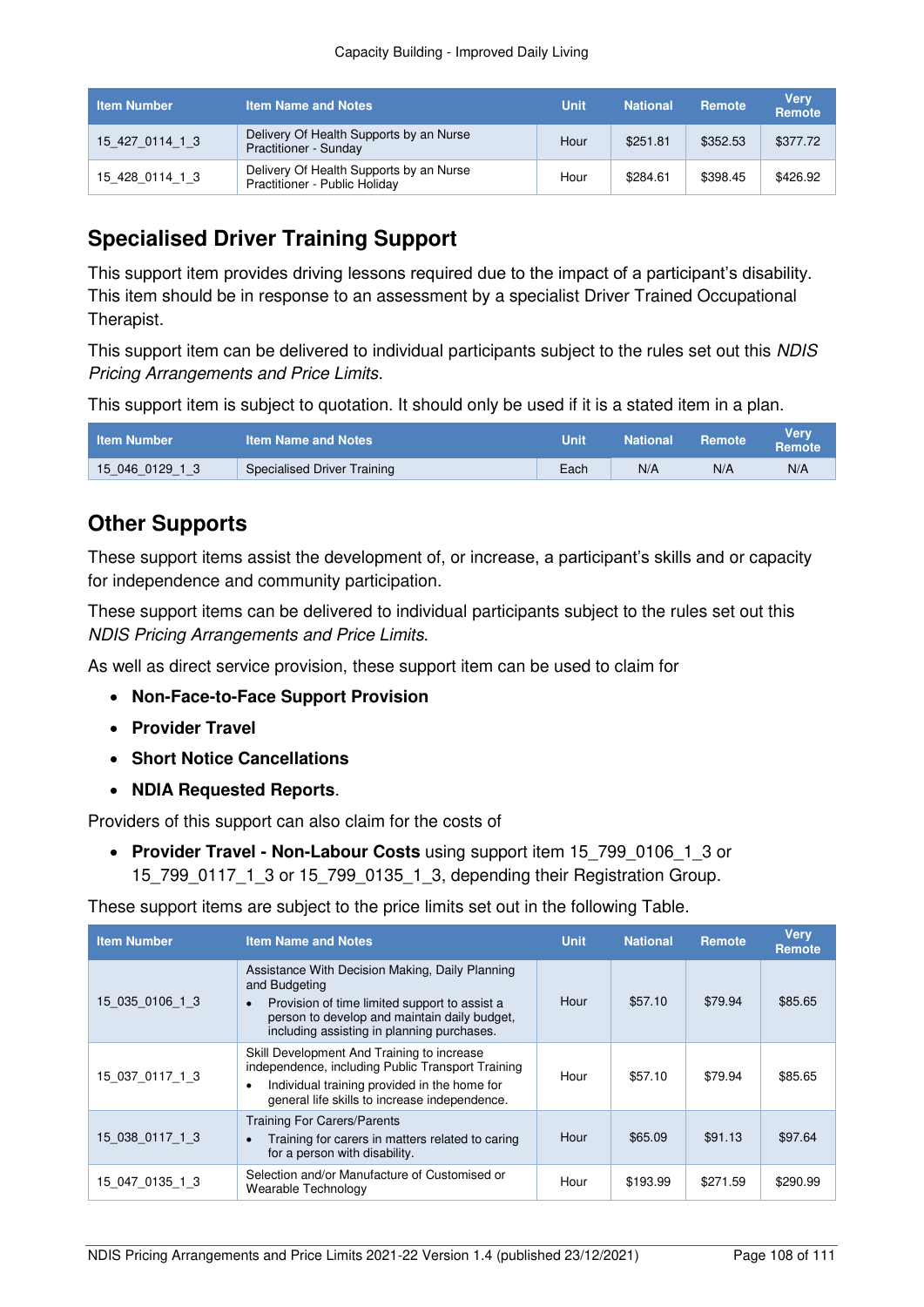## **Low Cost AT to support Capacity Building support delivery**

This support item was created in response to the increased need for online appointments (web, telehealth or application based approaches) given the suspension of face-to-face services due to the social distancing regulations. It can be used to purchase low cost smart devices.

This support item can be delivered to individual participants subject to the rules set out this NDIS Pricing Arrangements and Price Limits.

This support item is not subject to price limits. See page [15](#page-14-0) for further information on how to claim for support items that are not subject to a price limit.

| <b>Item Number</b> | <b>Item Name and Notes</b>                                      | Unit | <b>National</b> | Remote | Verv<br>Remote |
|--------------------|-----------------------------------------------------------------|------|-----------------|--------|----------------|
|                    | $15$ 222400911 0124 1 3 Low Cost AT - Support Capacity Building | Each | N/A             | N/A    | N/A            |

Participants can use their existing NDIS funding to purchase an item if:

- it will maintain funded NDIS supports like a program, therapy or requirement (for example physiotherapy or Auslan interpreting provided via video conferencing), and
- the provider of supports has confirmed in writing the device is necessary to continue supports and services while maintaining physical distancing requirements, and
- it is the lowest specification that will maintain funded supports, and
- they do not already have the item, another suitable item or access to the item, and
- the item has not been funded by another service system (such as education), and
- the item or circumstances are not specifically excluded.

Participants should not spend more than \$750 on electronic devices needed to maintain existing services. In the case of computer tablets or iPads for telehealth and care or participating in online video classes, advice from AT specialists is that most NDIS participants will not need more than a standard tablet, which costs no more than \$600.

The following items and circumstances are excluded from this policy:

- The item does not relate to the participants disability. A participant cannot purchase a smart device for entertainment, education, or gaming. A participant cannot purchase fitness equipment not previously used or recommended by the participant's provider or therapist in existing funded supports.
- Devices with extra specifications above the basic model. A participant can only purchase device that is fit for purpose for maintaining NDIS funded supports. The NDIS will generally fund the lowest specification. Top of the range specifications can only be justified if they are required as a result of a person's disability. For example, Therabands and a fitness ball may be sufficient to maintain an exercise program rather than a gym set. In the case of computer solutions, only participants who require 'head tracking' and other solutions are likely to need a large screen tablet or iPad, most other participants would only require an entry-level tablet. You should consult a specialised AT provider to advise you on any more complex products before making a purchase.
- Smart phones, tablets, or iPads with mobile connections cannot be purchased. Video conferencing and other functionality participants will need to access supports is available on tablets, iPads, or computers that are in scope and connect using Wi-Fi.
- Participants cannot purchase multiple devices. A single item can be purchased, where the participant does not already own or have access to a device that would meet their needs to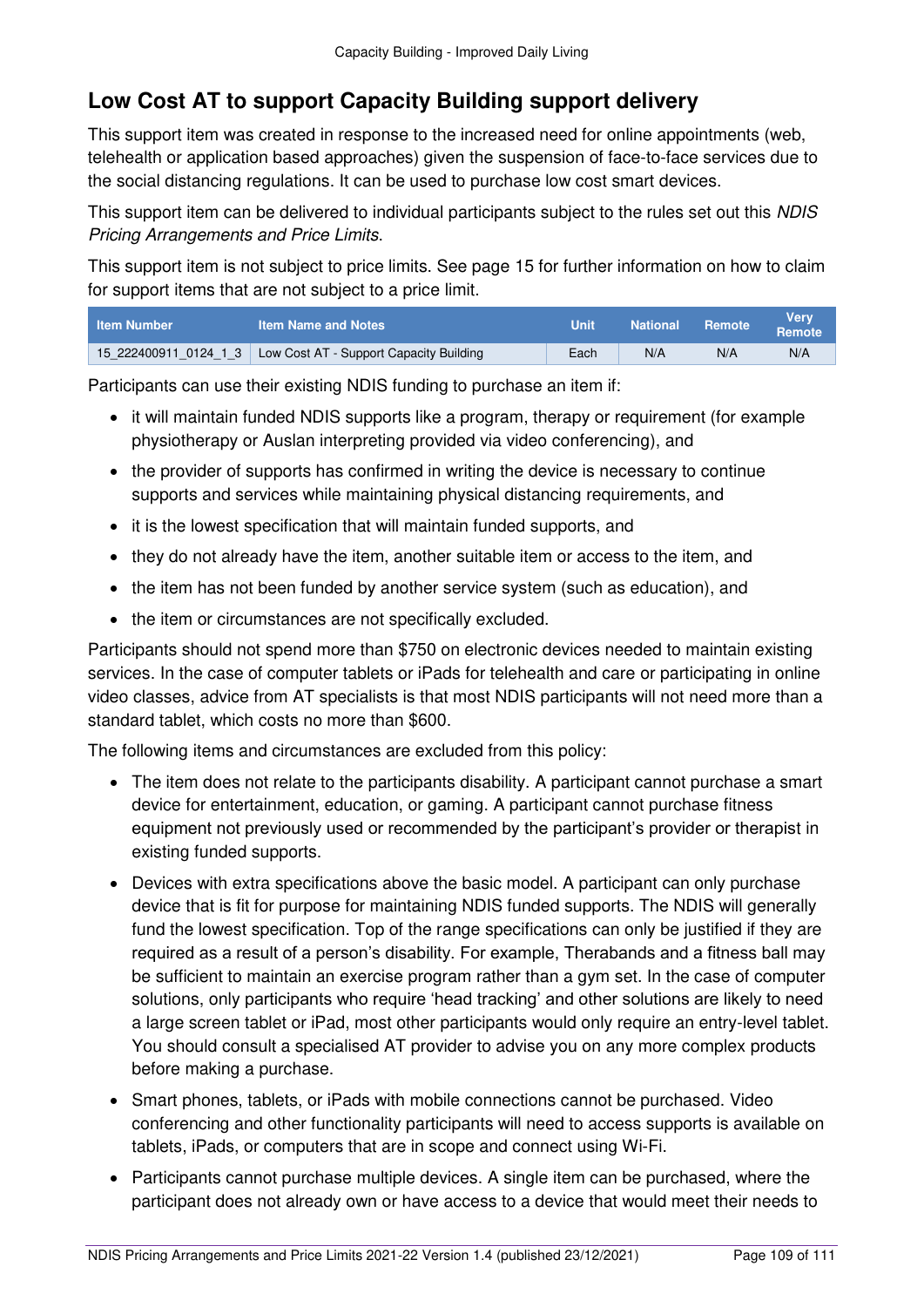continue to access supports and services. This includes if the participant already owns or has access to a suitable device through:

- o existing individual or family ownership
- $\circ$  employment (for the purpose of working remotely)
- $\circ$  education (for the purpose of studying remotely)
- Replacements for loss or damage will generally follow the existing NDIS AT replacement policy (noting that replacement of items will generally not apply once this policy ends).
- Internet connection and data, these are considered ordinary living costs (utilities) and are excluded from this policy.
- This policy will not fund applications or software, however apps that have been specified and approved in a plan can be paid for with NDIS funding.
- Additional hardware or accessories, other than standard protective cases will not be funded by the NDIS. This includes: screen protectors, additional or back up chargers, selfie sticks, connection cables

Additional hardware and accessories may be purchased if they relate to using the device because of the participant's disability, such as mounting on a wheelchair for a person with limited grip or rugged case where related to behaviour issues.